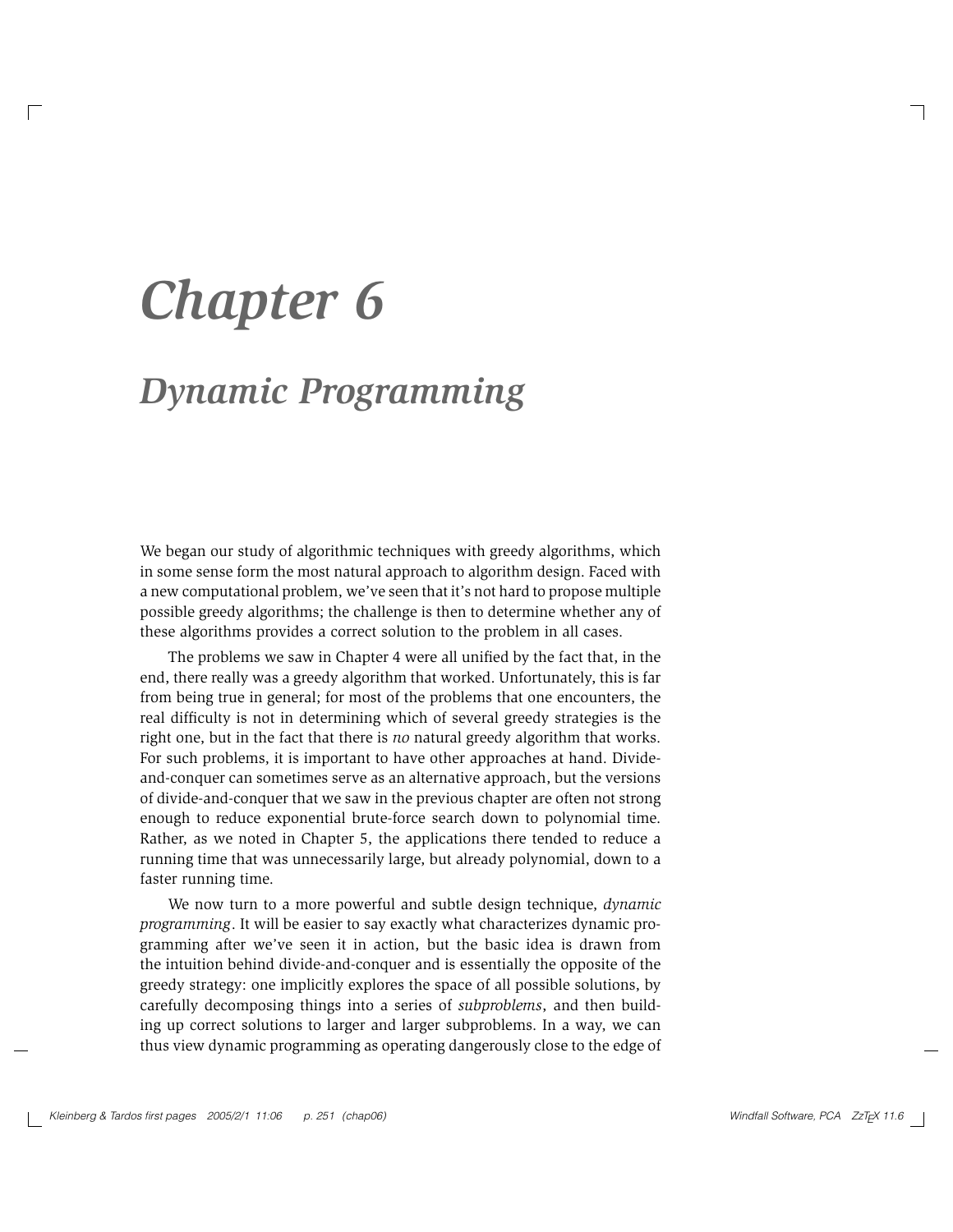brute-force search: although it's systematically working through the exponentially large set of possible solutions to the problem, it does this without ever examining them all explicitly. It is because of this careful balancing act that dynamic programming can be a tricky technique to get used to; it typically takes a reasonable amount of practice before one is fully comfortable with it.

With this in mind, we now turn to a first example of dynamic programming: the Weighted Interval Scheduling Problem that we defined back in Section 1.2. We are going to develop a dynamic programming algorithm for this problem in two stages: first as a recursive procedure that closely resembles brute-force search; and then, by reinterpreting this procedure, as an iterative algorithm that works by building up solutions to larger and larger subproblems.

# **6.1 Weighted Interval Scheduling: A Recursive Procedure**

We have seen that a particular greedy algorithm produces an optimal solution to the Interval Scheduling Problem, where the goal is to accept as large a set of nonoverlapping intervals as possible. The Weighted Interval Scheduling Problem is a strictly more general version, in which each interval has a certain *value* (or *weight*), and we want to accept a set of maximum value.

#### **Designing a Recursive Algorithm**

Since the original Interval Scheduling Problem is simply the special case in which all values are equal to 1, we know already that most greedy algorithms will not solve this problem optimally. But even the algorithm that worked before (repeatedly choosing the interval that ends earliest) is no longer optimal in this more general setting, as the simple example in Figure 6.1 shows.

Indeed, no natural greedy algorithm is known for this problem, which is what motivates our switch to dynamic programming. As discussed above, we will begin our introduction to dynamic programming with a recursive type of algorithm for this problem, and then in the next section we'll move to a more iterative method that is closer to the style we use in the rest of this chapter.



Figure 6.1 A simple instance of weighted interval scheduling.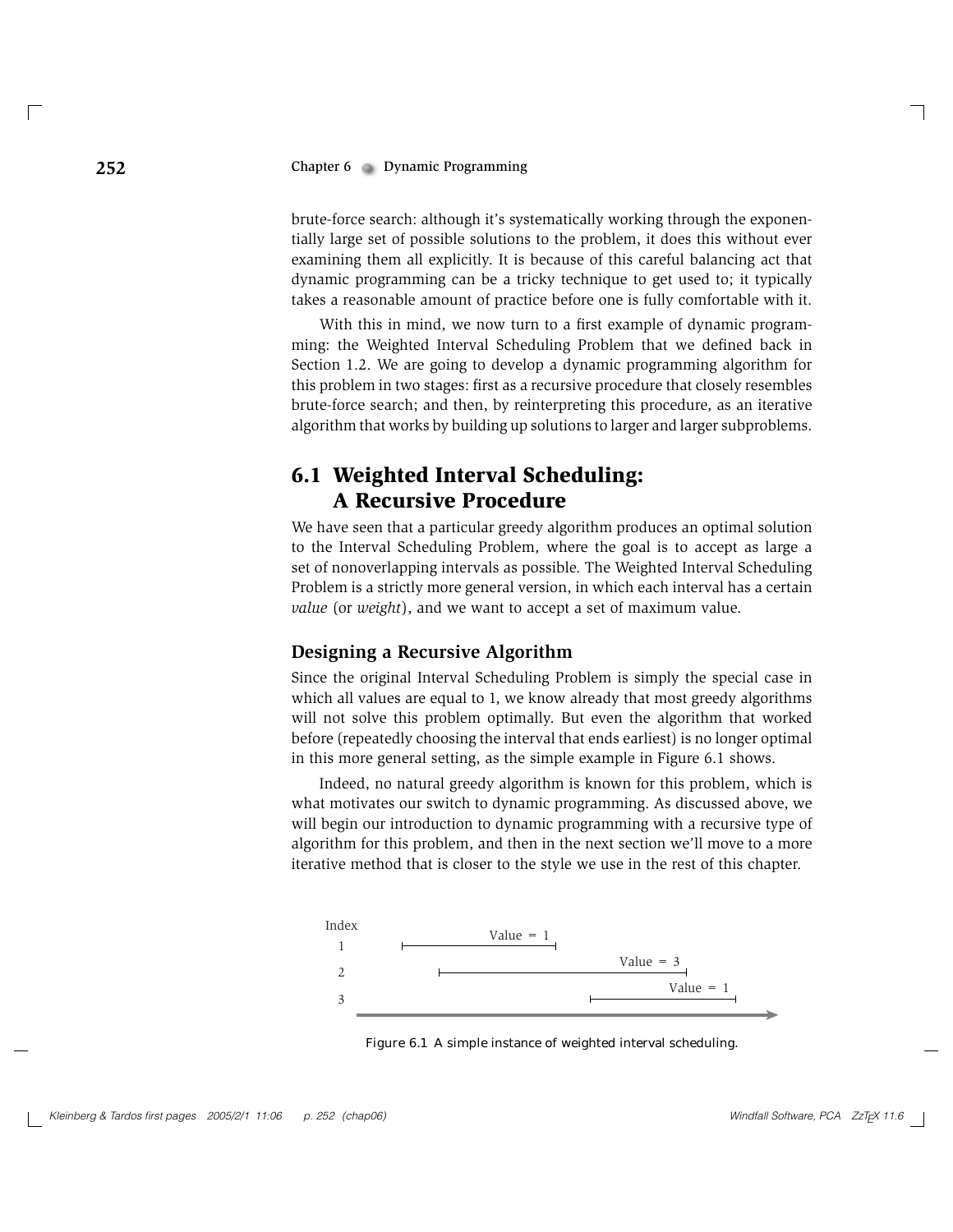#### 6.1 Weighted Interval Scheduling: A Recursive Procedure **253**

We use the notation from our discussion of interval scheduling in Section 1.2. We have *n* requests labeled 1, . . . , *n*, with each request *i* specifying a start time *si* and a finish time *fi*. Each interval *i* now also has a *value*, or *weight vi*. Two intervals are *compatible* if they do not overlap. The goal of our current problem is to select a subset  $S \subseteq \{1, \ldots, n\}$  of mutually compatible intervals, so as to maximize the sum of the values of the selected intervals,  $\sum_{i \in S} v_i$ .

Let's suppose that the requests are sorted in order of nondecreasing finish time:  $f_1 \le f_2 \le \cdots \le f_n$ . We'll say a request *i* comes *before* a request *j* if  $i < j$ . This will be the natural left-to-right order in which we'll consider intervals; to help in talking about this order, we define  $p(i)$ , for an interval *j*, to be the largest index *i* < *j* such that intervals *i* and *j* are disjoint. In other words, *i* is the leftmost interval that ends before *j* begins. We define  $p(i) = 0$  if no request  $i < j$  is disjoint from *j*. An example of the definition of  $p(j)$  is shown in Figure 6.2.

Now, given an instance of the Weighted Interval Scheduling Problem, let's consider an optimal solution O, ignoring for now that we have no idea what it is. Here's something completely obvious that we can say about O: either request *n* (the last one) belongs to O, or it doesn't. Suppose we explore both sides of this dichotomy a little further. If  $n \in \mathcal{O}$ , then clearly no interval indexed strictly between  $p(n)$  and  $n$  can belong to  $\emptyset$ , because by the definition of  $p(n)$ , we know that intervals  $p(n) + 1$ ,  $p(n) + 2$ , ...,  $n - 1$  all overlap interval *n*. Moreover, if  $n \in \mathcal{O}$ , then  $\mathcal O$  must include an *optimal* solution to the problem consisting of requests  $\{1, \ldots, p(n)\}$ —for if it didn't, we could replace O's choice of requests from  $\{1, \ldots, p(n)\}$  with a better one, with no danger of overlapping request *n*.



Figure 6.2 An instance of weighted interval scheduling with the functions *p*(*j*) defined for each interval *j*.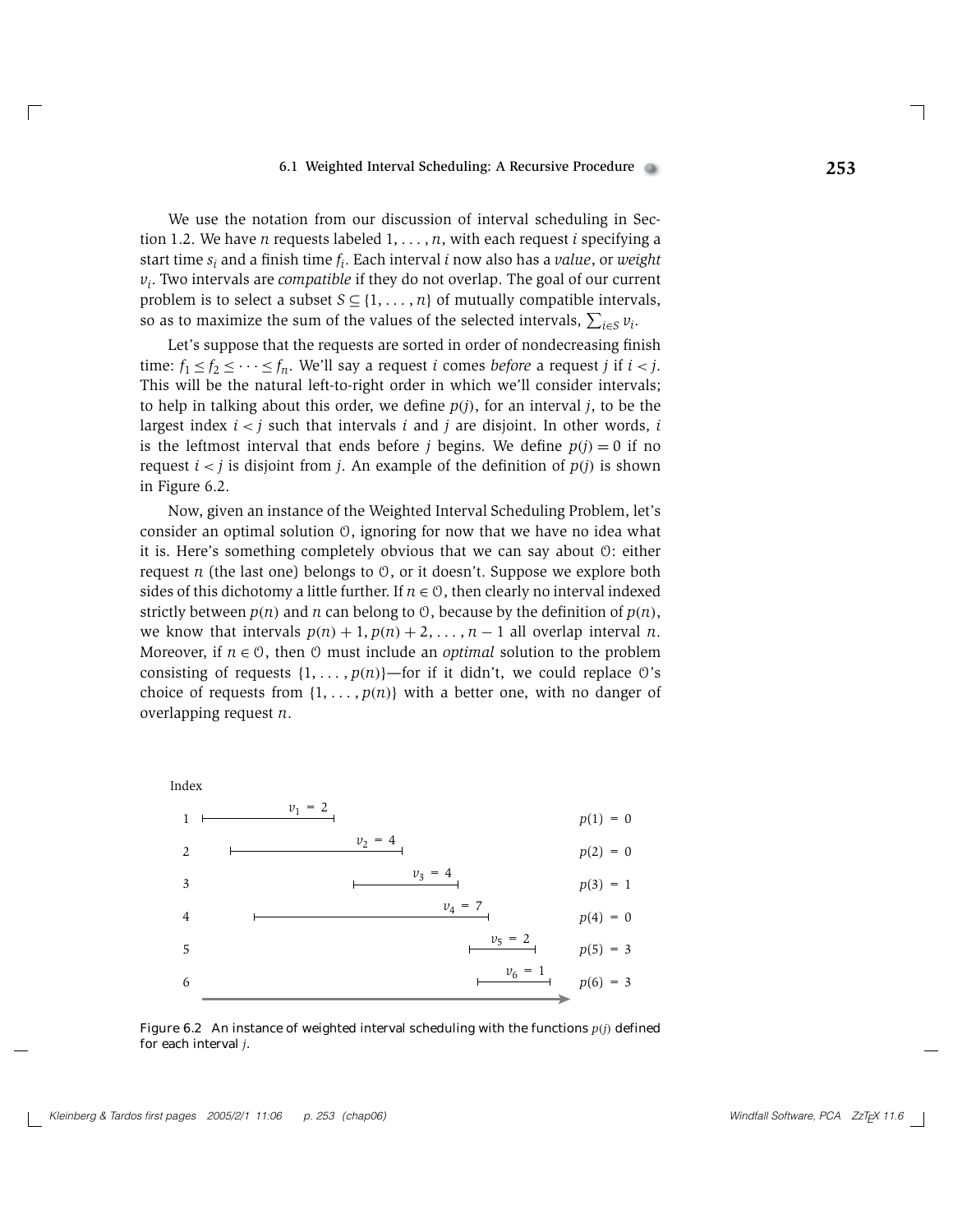On the other hand, if  $n \notin \mathcal{O}$ , then  $\mathcal O$  is simply equal to the optimal solution to the problem consisting of requests  $\{1, \ldots, n-1\}$ . This is by completely analogous reasoning: we're assuming that  $\theta$  does not include request  $n$ ; so if it does not choose the optimal set of requests from  $\{1, \ldots, n-1\}$ , we could replace it with a better one.

All this suggests that finding the optimal solution on intervals  $\{1, 2, \ldots, n\}$ involves looking at the optimal solutions of smaller problems of the form  $\{1, 2, \ldots, j\}$ . Thus, for any value of *j* between 1 and *n*, let  $\mathcal{O}_i$  denote the optimal solution to the problem consisting of requests  $\{1, \ldots, j\}$ , and let OPT $(j)$  denote the value of this solution. (We define  $OPT(0) = 0$ , based on the convention that this is the optimum over an empty set of intervals.) The optimal solution we're seeking is precisely  $\mathcal{O}_n$ , with value  $\mathcal{O}_T(n)$ . For the optimal solution  $\mathcal{O}_i$ on  $\{1, 2, \ldots, j\}$ , our reasoning above (generalizing from the case in which *j* = *n*) says that either *j* ∈  $\mathcal{O}_i$ , in which case  $\text{OPT}(j) = v_j + \text{OPT}(p(j))$ , or *j* ∉  $\mathcal{O}_i$ , in which case  $OPT(j) = OPT(j - 1)$ . Since these are precisely the two possible choices ( $j \in \mathcal{O}_i$  or  $j \notin \mathcal{O}_i$ ), we can further say that

**(6.1)**  $OPT(j) = max(v_j + OPT(p(j)), OPT(j - 1)).$ 

And how do we decide whether *n* belongs to the optimal solution  $\mathcal{O}_i$ ? This too is easy: it belongs to the optimal solution if and only if the first of the options above is at least as good as the second; in other words,

**(6.2)** *Request j belongs to an optimal solution on the set* {1, 2, . . . , *j*} *if and only if*

 $v_j + \text{OPT}(p(j)) \ge \text{OPT}(j-1).$ 

These facts form the first crucial component on which a dynamic programming solution is based: a recurrence equation that expresses the optimal solution (or its value) in terms of the optimal solutions to smaller subproblems.

Despite the simple reasoning that led to this point, (6.1) is already a significant development. It directly gives us a recursive algorithm to compute  $OPT(n)$ , assuming that we have already sorted the requests by finishing time and computed the values of *p*(*j*) for each *j*.

```
Compute-Opt(j)
  If j = 0 then
    Return 0
  Else
    Return max(v_i + Compute – Opt(p(j)), Compute – Opt(j - 1))
  Endif
```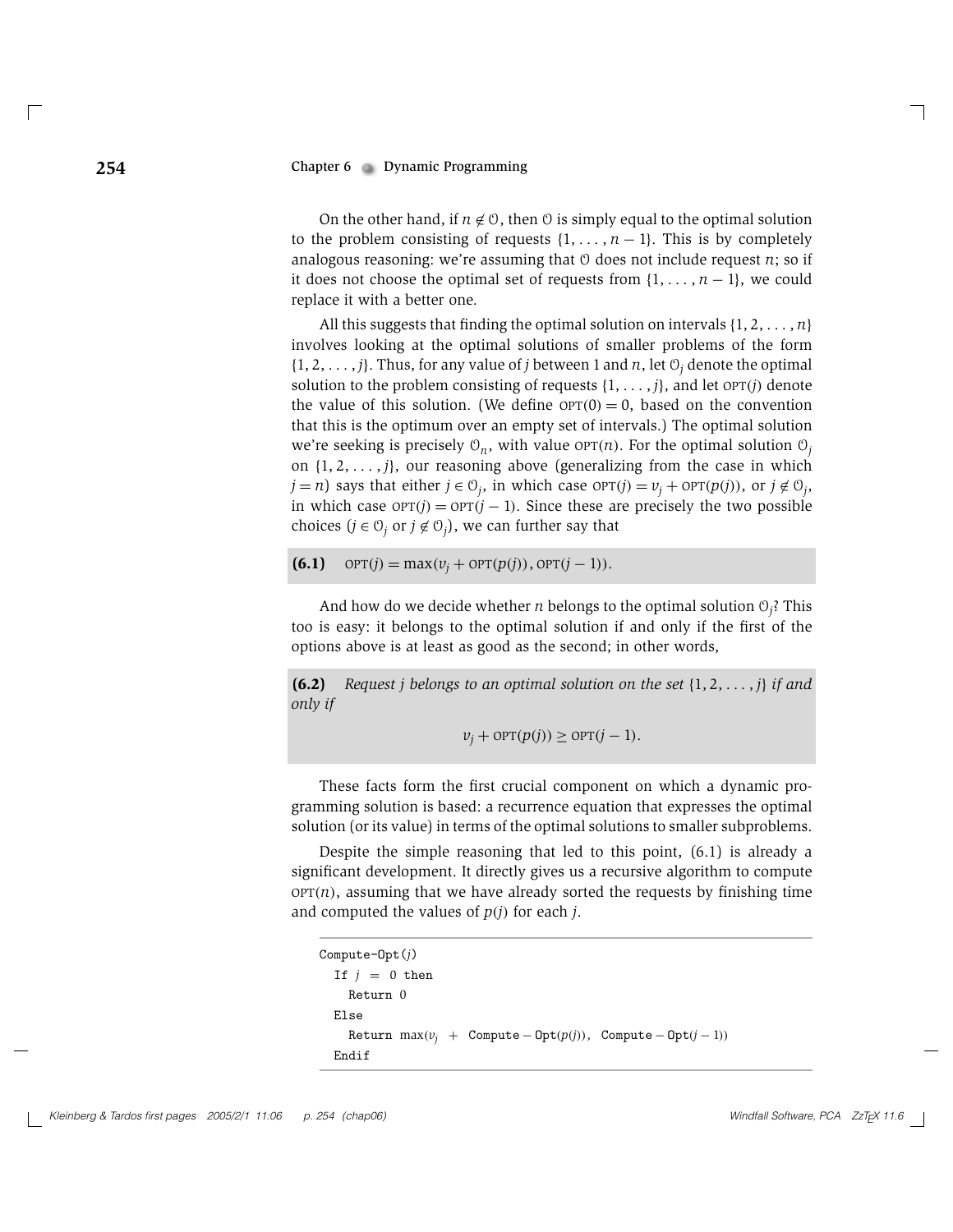The correctness of the algorithm follows directly by induction on *j*:

 $\Box$ 

**(6.3)** Compute – Opt(*j*) *correctly computes*  $\text{OPT}(j)$  *for each j* = 1, 2, ..., *n*.

**Proof.** By definition  $OPT(0) = 0$ . Now, take some  $j > 0$ , and suppose by way of induction that Compute-Opt(*i*) correctly computes  $\text{OPT}(i)$  for all  $i < j$ . By the induction hypothesis, we know that Compute  $-$  Opt $(p(j)) = \text{OPT}(p(j))$  and Compute  $-$  Opt $(j - 1)$  = OPT $(j - 1)$ ; and hence from (6.1) it follows that

$$
OPT(j) = \max(v_j + \text{Compute} - \text{Opt}(p(j)), \text{Compute} - \text{Opt}(j-1))
$$

$$
= \text{Compute} - \text{Opt}(j). \quad \blacksquare
$$

Unfortunately, if we really implemented the algorithm Compute-Opt as just written, it would take exponential time to run in the worst case. For example, see Figure 6.3 for the tree of calls issued for the instance of Figure 6.2: the tree widens very quickly due to the recursive branching. To take a more extreme example, on a nicely layered instance like the one in Figure 6.4, where  $p(i) = j - 2$  for each  $j = 2, 3, 4, \ldots, n$ , we see that Compute  $-$  Opt(*j*) generates separate recursive calls on problems of sizes  $j - 1$  and  $j - 2$ . In other words, the total number of calls made to Compute-Opt on this instance will grow



Figure 6.3 The tree of subproblems called by Compute-Opt on the problem instance of Figure 6.2.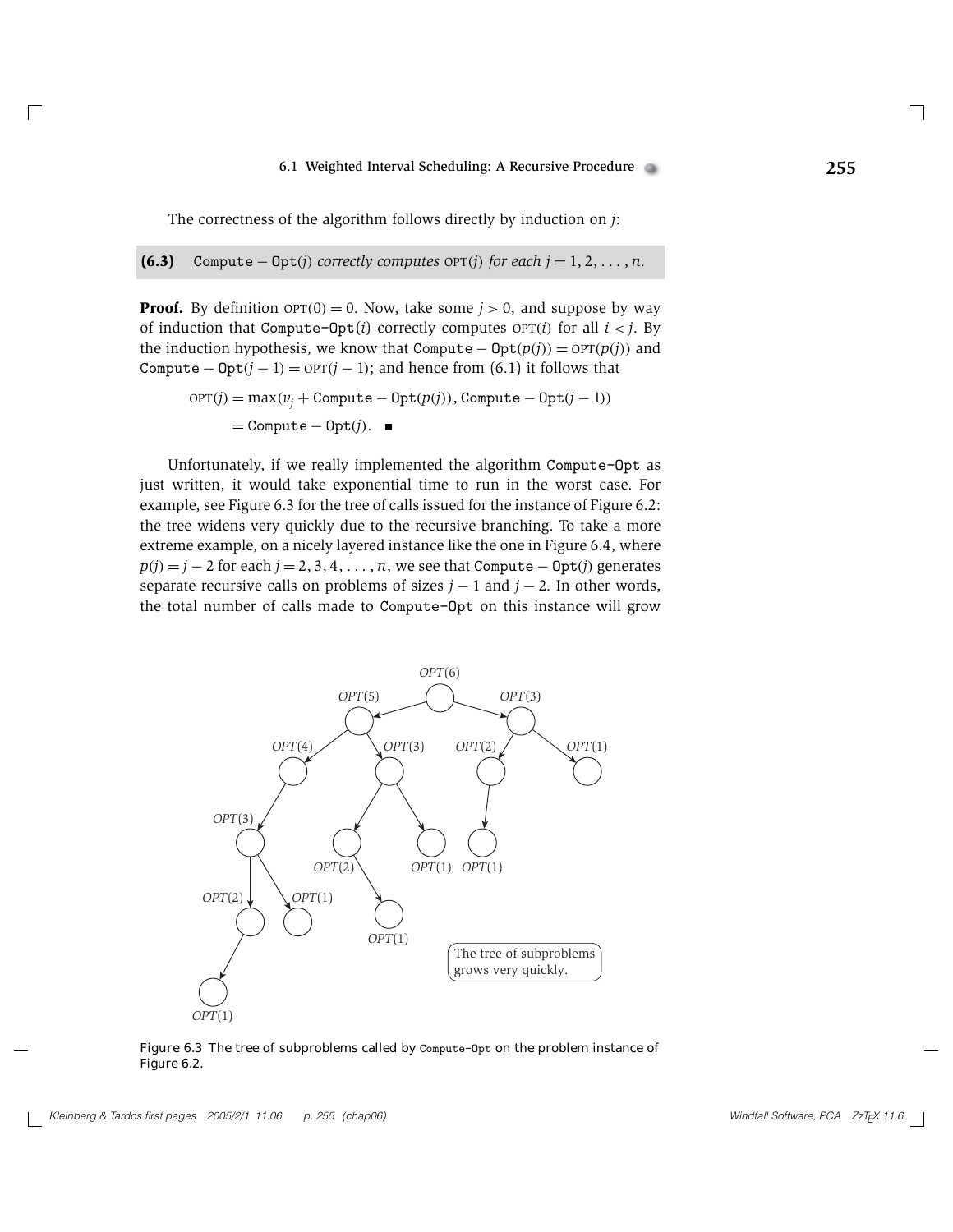

Figure 6.4 An instance of weighted interval scheduling on which the simple Compute-Opt recursion will take exponential time. The values of all intervals in this instance are 1.

like the Fibonacci numbers, which increase exponentially. Thus we have not achieved a polynomial-time solution.

#### **Memoizing the Recursion**

In fact, though, we're not so far from having a polynomial-time algorithm. A fundamental observation, which forms the second crucial component of a dynamic programming solution, is that our recursive algorithm Compute-Opt is really only solving  $n + 1$  different subproblems: Compute – Opt(0), Compute  $-\text{Opt}(1), \ldots, \text{Compute} - \text{Opt}(n)$ . The fact that it runs in exponential time as written is simply due to the spectacular redundancy in the number of times it issues each of these calls.

How could we eliminate all this redundancy? We could store the value of Compute-Opt in a globally accessible place the first time we compute it and then simply use this precomputed value in place of all future recursive calls. This technique of saving values that have already been computed is referred to as *memoization*.

We implement the above strategy in the more "intelligent" procedure M-Compute-Opt. This procedure will make use of an array *M*[0 . . . *n*]; *M*[*j*] will start with the value "empty," but will hold the value of Compute − Opt(*j*) as soon as it is first determined. To determine OPT(*n*), we invoke M – Compute− Opt(*n*).

```
M-Compute-Opt(j)
  If j = 0 then
    Return 0
  Else if M[j] is not empty then
    Return M[j]
  Else
```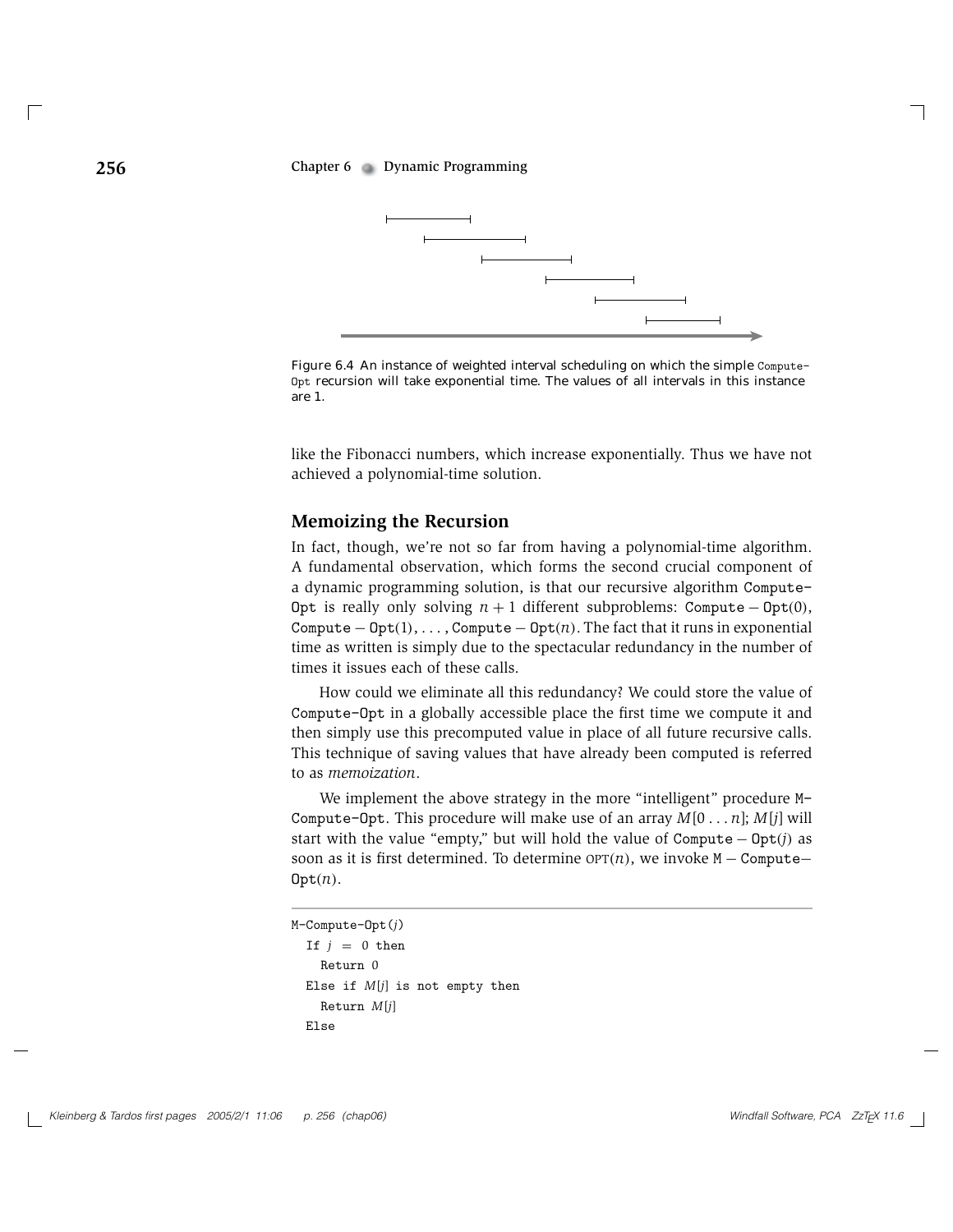```
\text{Define } M[j] = \max(v_i + M - \text{Compute} - \text{Opt}(p(i)), M - \text{Compute} - \text{Opt}(j-1))Return M[j]
Endif
```
#### **Analyzing the Memoized Version**

 $\Box$ 

Clearly, this looks very similar to our previous implementation of the algorithm; however, memoization has brought the running time way down.

**(6.4)** *The running time of*  $M -$  Compute  $-Dpt(n)$  *is O(n)*.

**Proof.** The time spent in a single call to M-Compute-Opt is *O*(1), excluding the time spent in recursive calls it generates. So the running time is bounded by a constant times the number of calls ever issued to M-Compute-Opt. Since the implementation itself gives no explicit upper bound on this number of calls, we try to find a bound by looking for a good measure of "progress."

The most useful progress measure here is the number of entries in *M* that are not "empty." Initially this number is 0; but each time it invokes the recurrence, issuing two recursive calls to M-Compute-Opt, it fills in a new entry, and hence increases the number of filled-in entries by 1. Since *M* has only  $n + 1$  entries, it follows that there can be at most  $O(n)$  calls to M-Compute-Opt, and hence the running time of  $M -$  Compute  $-$  Opt $(n)$  is  $O(n)$ , as desired.

**Computing a Solution in Addition to Its Value**

So far we have simply computed the *value* of an optimal solution; presumably we want a full optimal set of intervals as well. It would be easy to extend M-Compute-Opt so as to keep track of an optimal solution in addition to its value: we could maintain an additional array *S* so that *S*[*i*]contains an optimal set of intervals among {1, 2, . . . , *i*}. Naively enhancing the code to maintain the solutions in the array *S*, however, would blow up the running time by an additional factor of  $O(n)$ : while a position in the *M* array can be updated in *O*(1) time, writing down a set in the *S* array takes *O*(*n*) time. We can avoid this  $O(n)$  blow-up by not explicitly maintaining *S*, but rather by recovering the optimal solution from values saved in the array *M* after the optimum value has been computed.

We know from (6.2) that *j* belongs to an optimal solution for the set of intervals  $\{1, \ldots, j\}$  if and only if  $v_j + \text{OPT}(p(j)) \ge \text{OPT}(j-1)$ . Using this observation, we get the following simple procedure, which "traces back" through the array *M* to find the set of intervals in an optimal solution.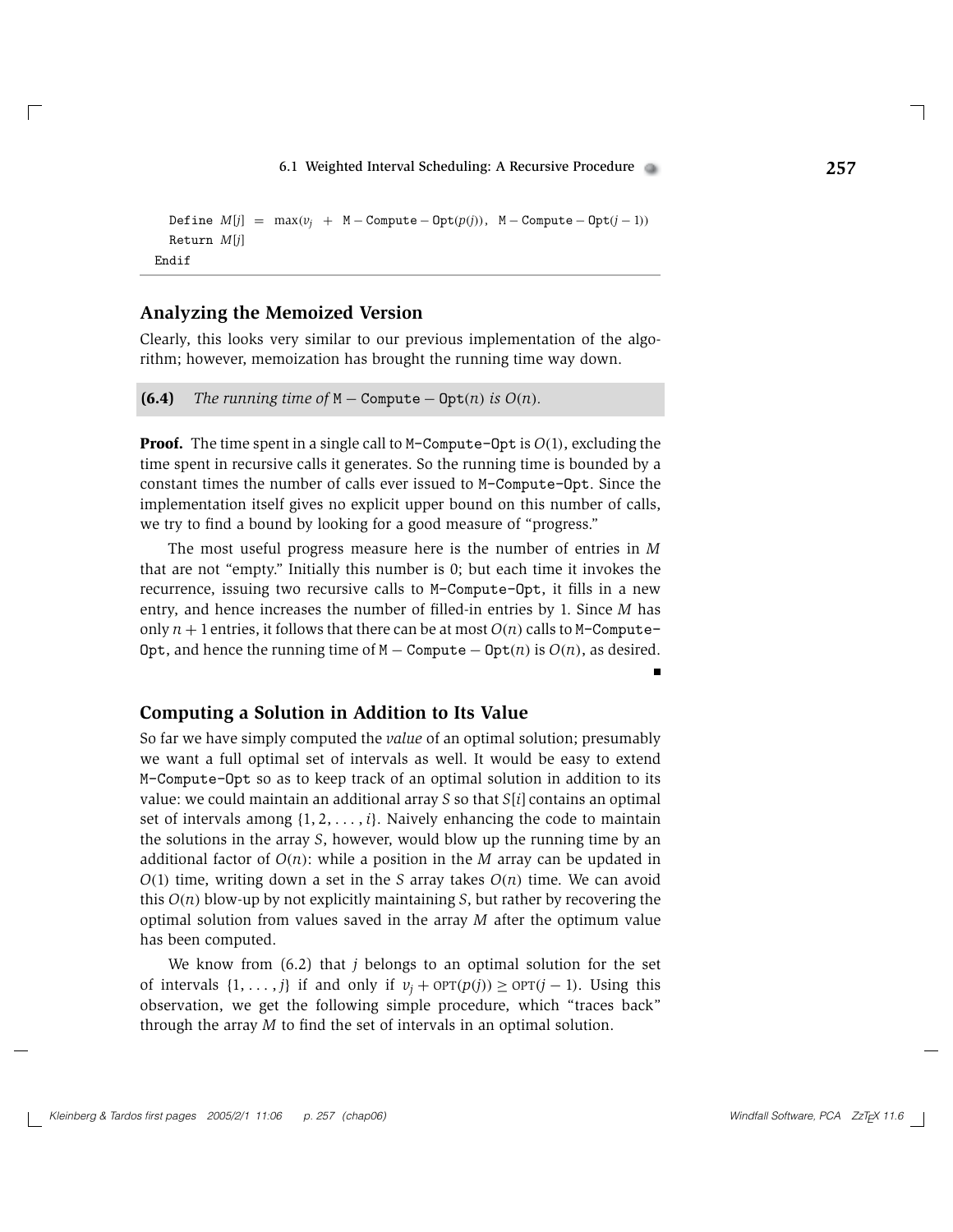```
Find-Solution(j)
  If j = 0 then
    Output nothing
  Else
    If vj + M[p(j)] ≥ M[j − 1] then
      Output j together with the result of Find-Solution(p(j))
    Else
      Output the result of Find-Solution(j − 1)
    Endif
  Endif
```
Since Find-Solution calls itself recursively only on strictly smaller values, it makes a total of *O*(*n*) recursive calls; and since it spends constant time per call, we have

**(6.5)** *Given the array M of the optimal values of the sub-problems,* Find-Solution *returns an optimal solution in O*(*n*) *time.*

# **6.2 Principles of Dynamic Programming: Memoization or Iteration over Subproblems**

We now use the algorithm for the Weighted Interval Scheduling Problem developed in the previous section to summarize the basic principles of dynamic programming, and also to offer a different perspective that will be fundamental to the rest of the chapter: iterating over subproblems, rather than computing solutions recursively.

In the previous section, we developed a polynomial-time solution to the Weighted Interval Scheduling Problem by first designing an exponential-time recursive algorithm and then converting it (by memoization) to an efficient recursive algorithm that consulted a global array *M* of optimal solutions to subproblems. To really understand what is going on here, however, it helps to formulate an essentially equivalent version of the algorithm. It is this new formulation that most explicitly captures the essence of the dynamic programming technique, and it will serve as a general template for the algorithms we develop in later sections.

# **Designing the Algorithm**

The key to the efficient algorithm is really the array *M*. It encodes the notion that we are using the value of optimal solutions to the subproblems on intervals  $\{1, 2, \ldots, j\}$  for each *j*, and it uses (6.1) to define the value of *M*[*j*] based on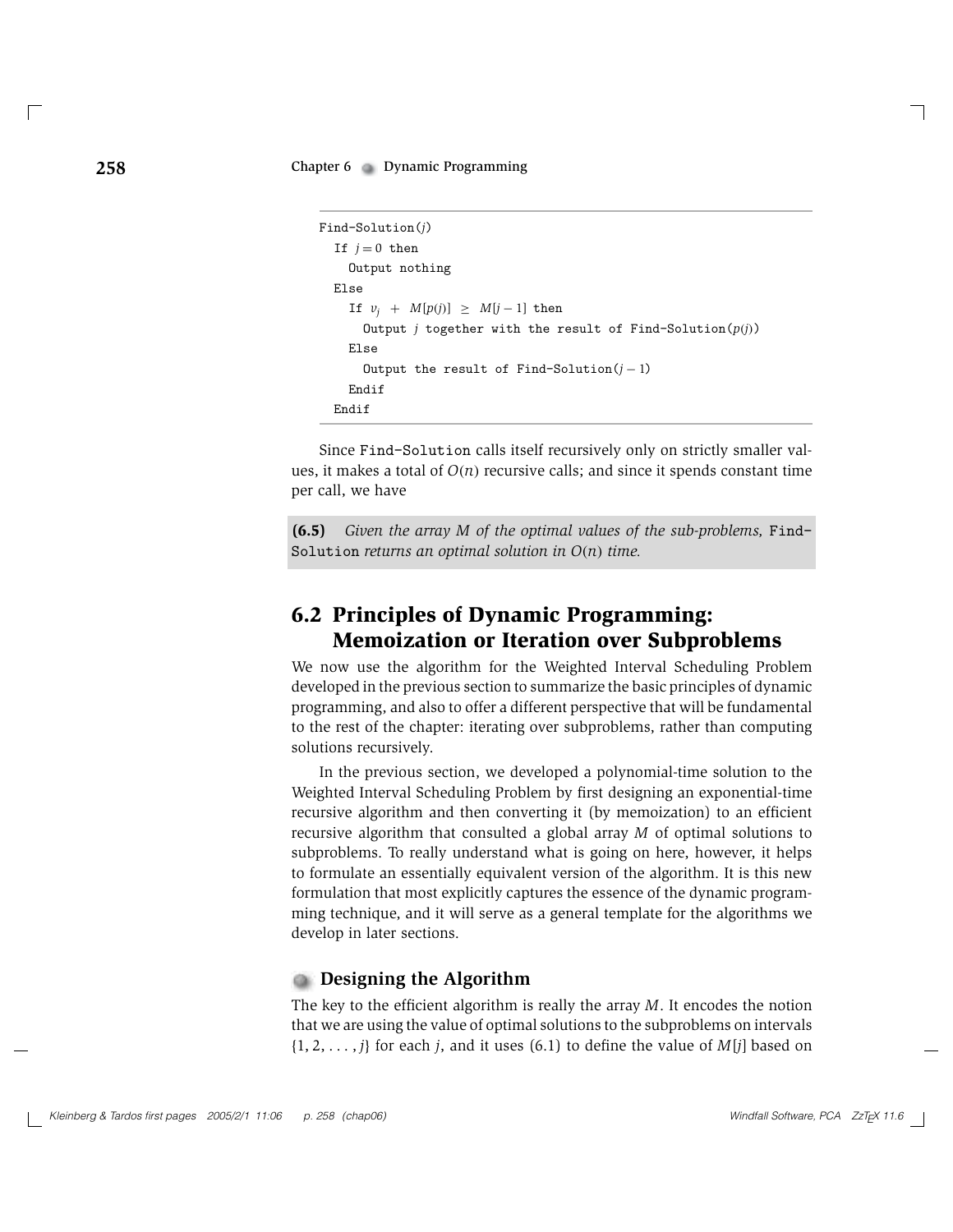values that come earlier in the array. Once we have the array *M*, the problem is solved: *M*[*n*] contains the value of the optimal solution on the full instance, and Find-Solution can be used to trace back through *M* efficiently and return an optimal solution itself.

The point to realize, then, is that we can directly compute the entries in *M* by an iterative algorithm, rather than using memoized recursion. We just start with  $M[0]=0$  and keep incrementing *j*; each time we need to determine a value  $M[i]$ , the answer is provided by  $(6.1)$ . The algorithm looks as follows.

```
Iterative-Compute-Opt
 M[0] = 0For j = 1, 2, ..., nM[j] = \max(v_j + M[p(j)], M[j-1])Endfor
```
# **Analyzing the Algorithm**

 $\Box$ 

By exact analogy with the proof of (6.3), we can prove by induction on *j* that this algorithm writes  $OPT(j)$  in array entry  $M[j]$ ; (6.1) provides the induction step. Also, as before, we can pass the filled-in array *M* to Find-Solution to get an optimal solution in addition to the value. Finally, the running time of Iterative-Compute-Opt is clearly *O*(*n*), since it explicitly runs for *n* iterations and spends constant time in each.

An example of the execution of Iterative-Compute-Opt is depicted in Figure 6.5. In each iteration, the algorithm fills in one additional entry of the array *M*, by comparing the value of  $v_i + M[p(j)]$  to the value of  $M[j-1]$ .

#### **A Basic Outline of Dynamic Programming**

This, then, provides a second efficient algorithm to solve the Weighted Interval Scheduling Problem. The two approaches clearly have a great deal of conceptual overlap, since they both grow from the insight contained in the recurrence (6.1). For the remainder of the chapter, we will develop dynamic programming algorithms using the second type of approach—iterative building up of subproblems—because the algorithms are often simpler to express this way. But in each case that we consider, there is an equivalent way to formulate the algorithm as a memoized recursion.

Most crucially, the bulk of our discussion about the particular problem of selecting intervals can be cast more generally as a rough template for designing dynamic programming algorithms. To set about developing an algorithm based on dynamic programming, one needs a collection of subproblems derived from the original problem that satisfy a few basic properties.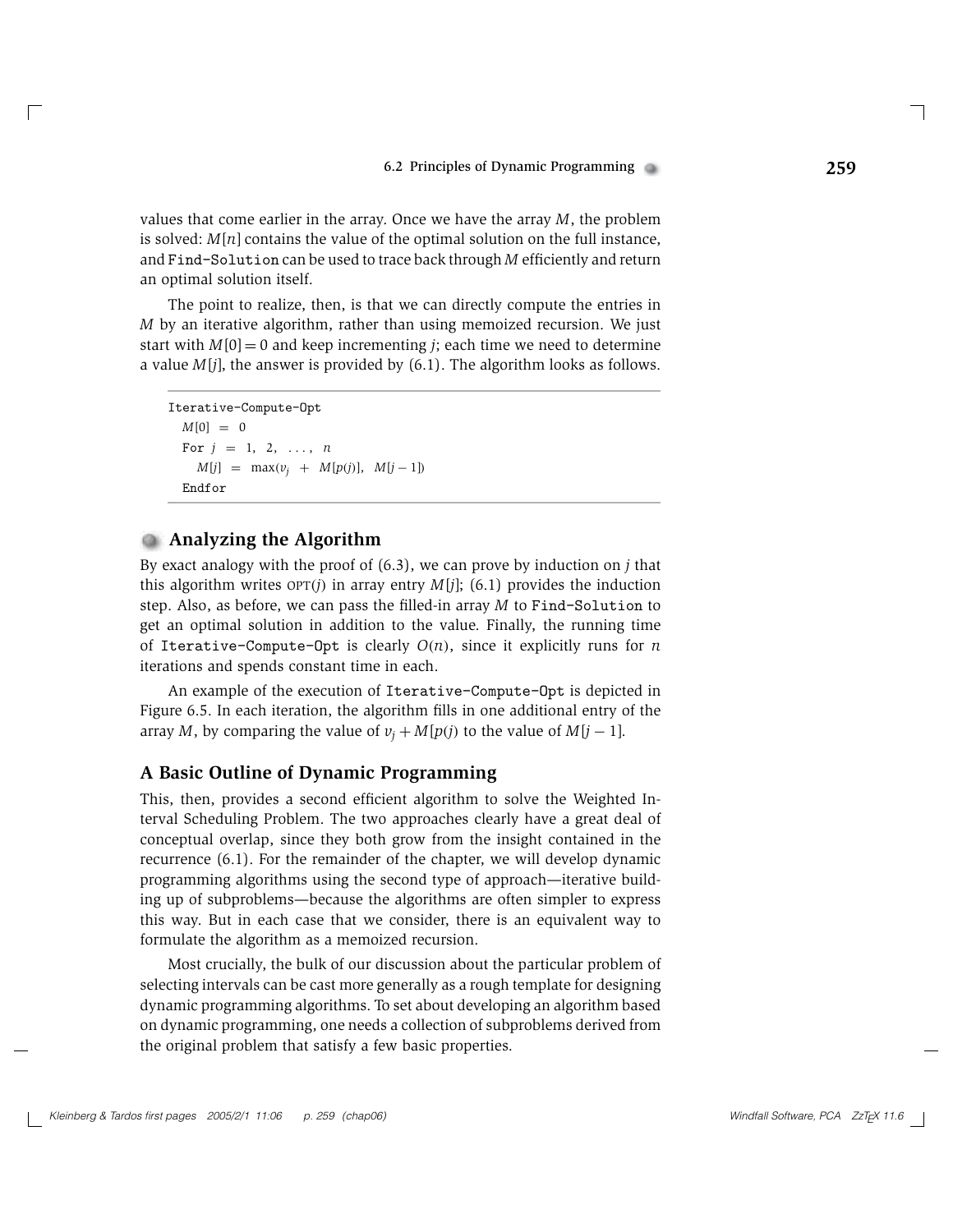

Figure 6.5 Part (b) shows the iterations of Iterative-Compute-Opt on the sample instance of weighted interval scheduling depicted in part (a).

- (i) There are only a polynomial number of subproblems.
- (ii) The solution to the original problem can be easily computed from the solutions to the subproblems. (For example, the original problem may actually *be* one of the subproblems.)
- (iii) There is a natural ordering on sub-problems from "smallest" to "largest", together with an easy-to-compute recurrence (as in (6.1) and (6.2)) that allows one to determine the solution to a subproblem from the solutions to some number of smaller subproblems.

Naturally, these are informal guidelines. In particular, the notion of "smaller" in part (iii) will depend on the type of recurrence one has.

We will see that it is sometimes easier to start the process of designing such an algorithm by formulating a set of subproblems that looks natural, and then figuring out a recurrence that links them together; but often (as happened in the case of weighted interval scheduling), it can be useful to first define a recurrence by reasoning about the structure of an optimal solution, and then determine which subproblems will be necessary to unwind the recurrence. This chicken-and-egg relationship between subproblems and recurrences is a subtle issue underlying dynamic programming. It's never clear that a collection of subproblems will be useful until one finds a recurrence linking them together; but it can be difficult to think about recurrences in the absence of the "smaller" subproblems that they build on. In subsequent sections, we will develop further practice in managing this design trade-off.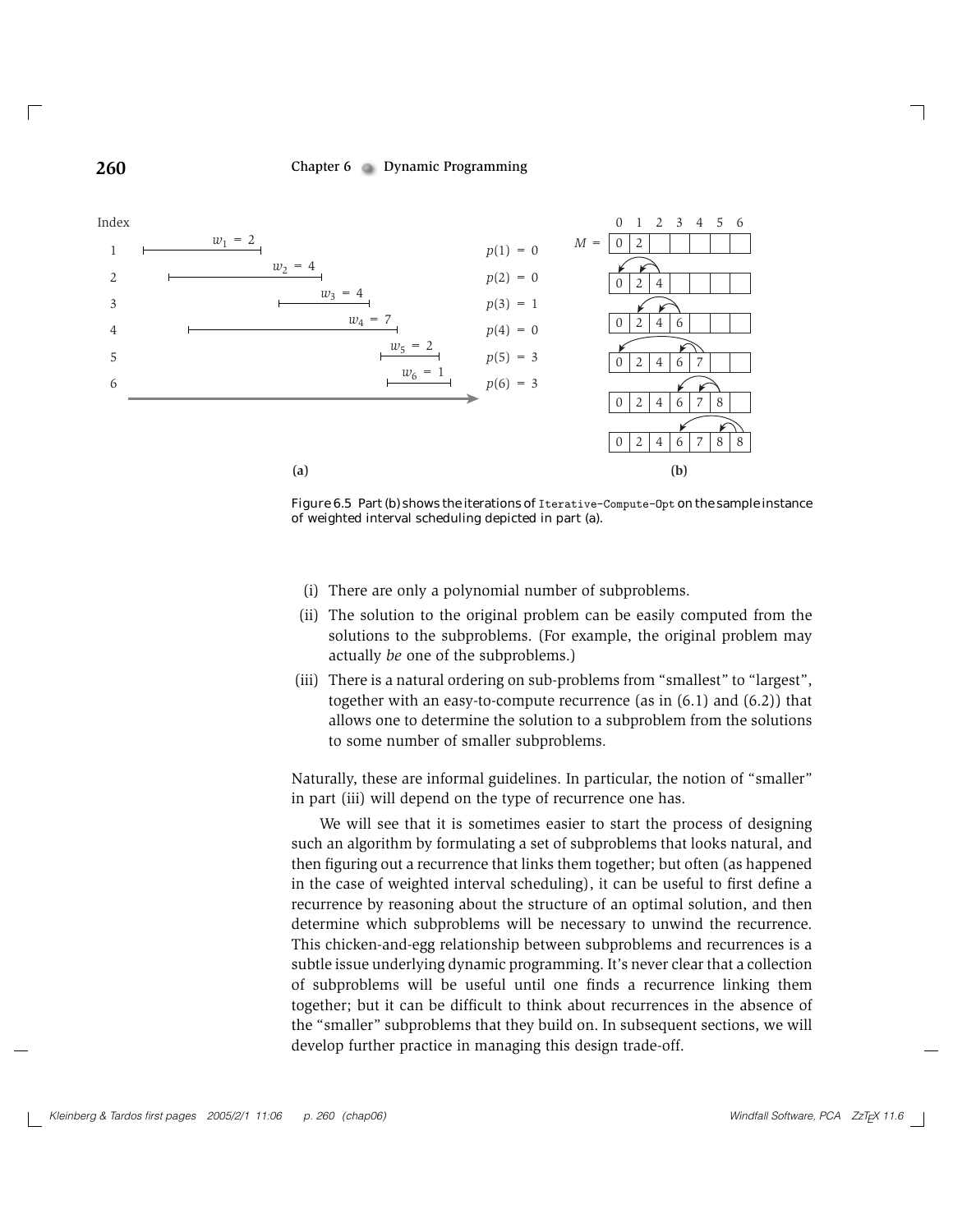# **6.3 Segmented Least Squares: Multi-way Choices**

We now discuss a different type of problem, which illustrates a slightly more complicated style of dynamic programming. In the previous section, we developed a recurrence based on a fundamentally *binary* choice: either the interval *n* belonged to an optimal solution or it didn't. In the problem we consider here, the recurrence will involve what might be called "multiway choices": at each step, we have a polynomial number of possibilities to consider for the structure of the optimal solution. As we'll see, the dynamic programming approach adapts to this more general situation very naturally.

As a separate issue, the problem developed in this section is also a nice illustration of how a clean algorithmic definition can formalize a notion that initially seems too fuzzy and nonintuitive to work with mathematically.

# **The Problem**

 $\Box$ 

Often when looking at scientific or statistical data, plotted on a twodimensional set of axes, one tries to pass a "line of best fit" through the data, as in Figure 6.6.

This is a foundational problem in statistics and numerical analysis, formulated as follows. Suppose our data consists of a set *P* of *n* points in the plane, denoted  $(x_1, y_1)$ ,  $(x_2, y_2)$ , ...,  $(x_n, y_n)$ ; and suppose  $x_1 < x_2 < \cdots < x_n$ . Given a line *L* defined by the equation  $y = ax + b$ , we say that the *error* of *L* with respect to *P* is the sum of its squared "distances" to the points in *P*:

$$
Error(L, P) = \sum_{i=1}^{n} (y_i - ax_i - b)^2.
$$



Figure 6.6 A "line of best fit."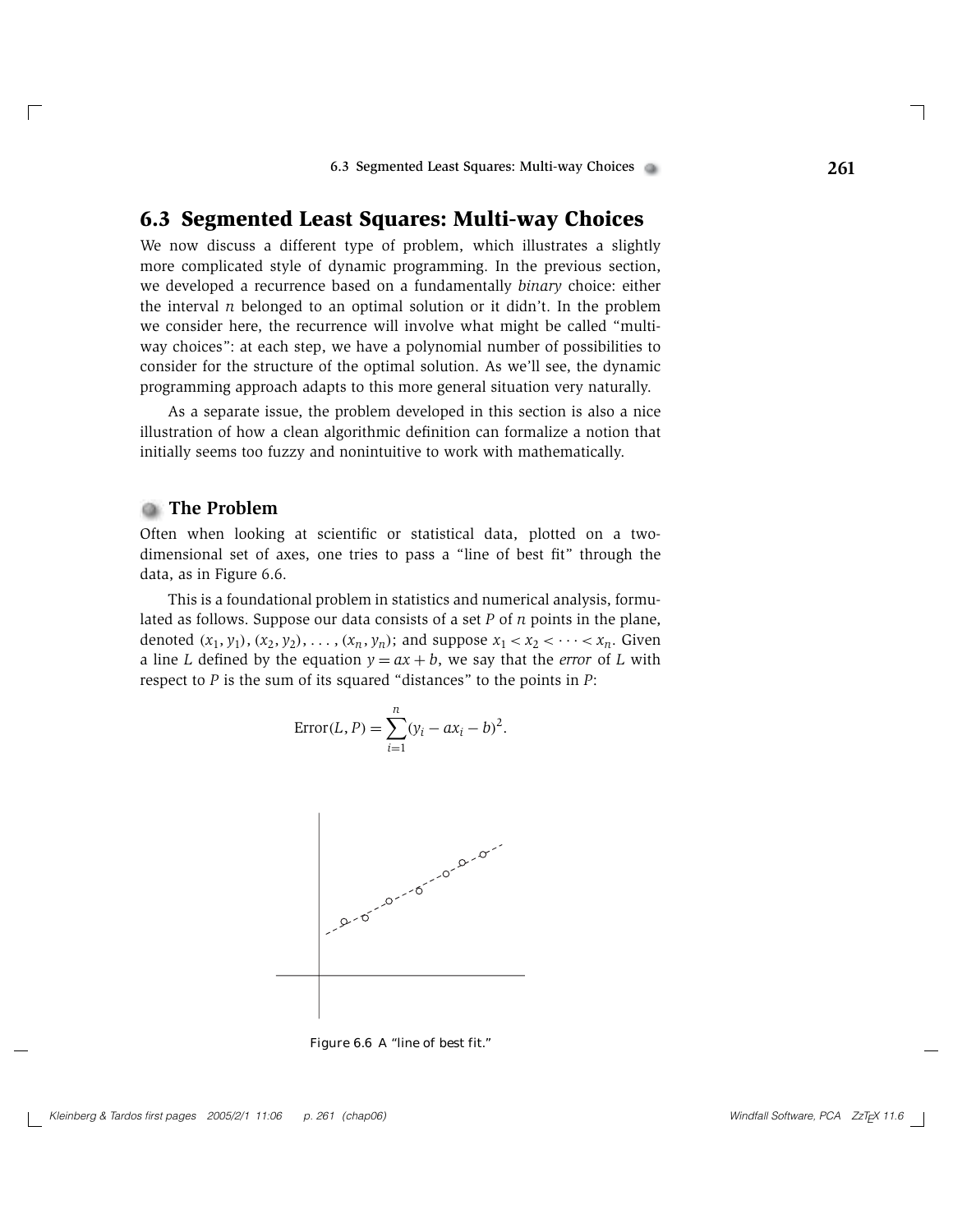

Figure 6.7 A set of points that lie approximately on two lines.

A natural goal is then to find the line with minimum error; this turns out to have a nice closed-form solution that can be easily derived using calculus. Skipping the derivation here, we simply state the result: The line of minimum error is  $y = ax + b$ , where

$$
a = \frac{n \sum_i x_i y_i - (\sum_i x_i) (\sum_i y_i)}{n \sum_i x_i^2 - (\sum_i x_i)^2} \quad \text{and} \quad b = \frac{\sum_i y_i - a \sum_i x_i}{n}.
$$

Now, here's a kind of issue that these formulas weren't designed to cover. Often we have data that looks something like the picture in Figure 6.7. In this case, we'd like to make a statement like: "The points lie roughly on a sequence of two lines." How could we formalize this concept?

Essentially, any single line through the points in the figure would have a terrible error; but if we use two lines, we could achieve quite a small error. So we could try formulating a new problem as follows: Rather than seek a single line of best fit, we are allowed to pass an arbitrary *set* of lines through the points, and we seek a set of lines that minimizes the error. But this fails as a good problem formulation, because it has a trivial solution: if we're allowed to fit the points with an arbitrarily large set of lines, we could fit the points perfectly by having a different line pass through each pair of consecutive points in *P*.

At the other extreme, we could try "hard-coding" the number two into the problem: we could seek the best fit using at most two lines. But this too misses a crucial feature of our intuition: we didn't start out with a preconceived idea that the points lay approximately on two lines; we concluded that from looking at the picture. For example, most people would say that the points in Figure 6.8 lie approximately on three lines.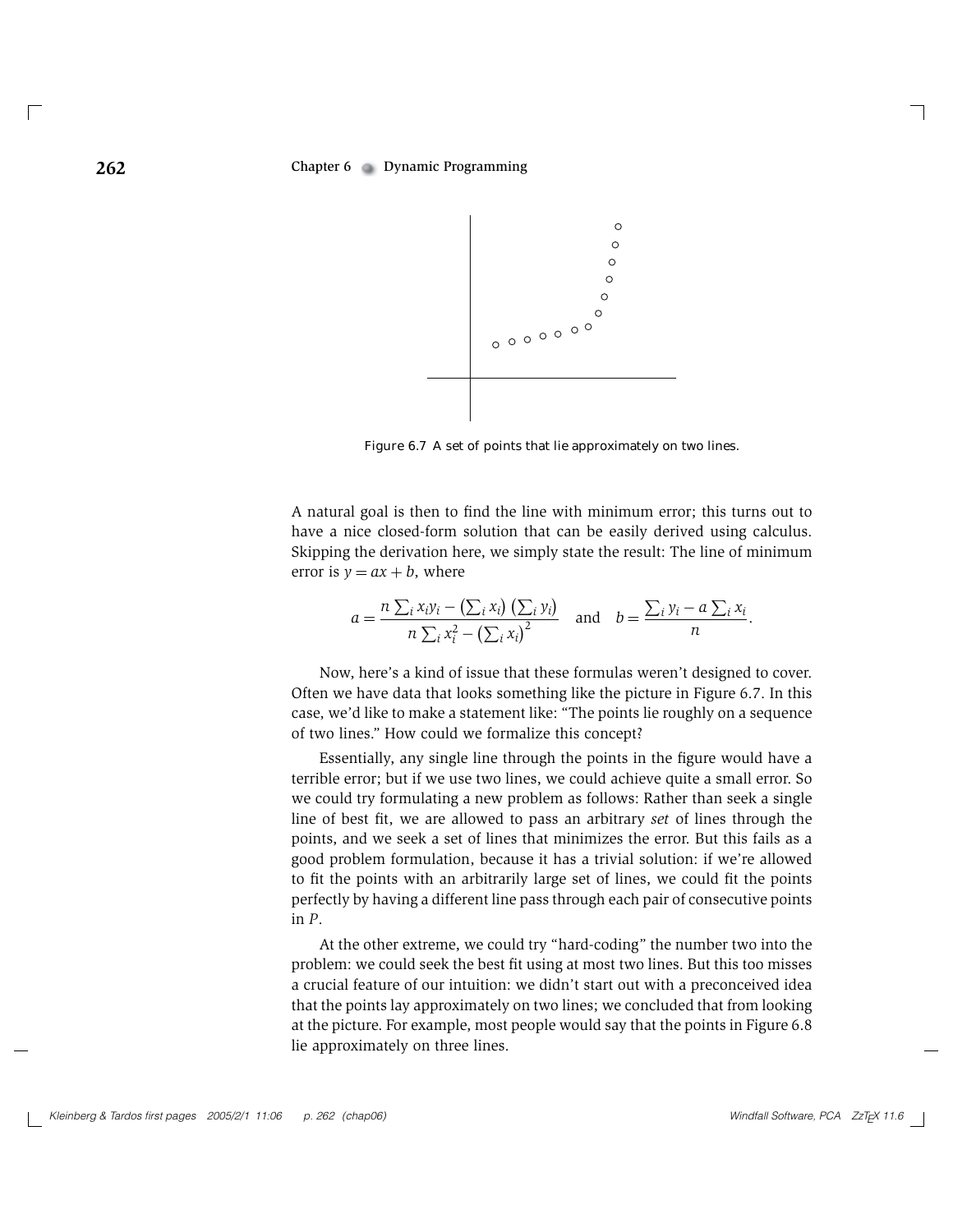

Figure 6.8 A set of points that lie approximately on three lines.

Thus, intuitively, we need a problem formulation that requires us to fit the points well, using as few lines as possible. We now formulate a problem the *Segmented Least Squares* problem—that captures these issues quite cleanly. The problem is a fundamental instance of an issue in data mining and statistics known as *change detection*: Given a sequence of data points, we want to identify a few points in the sequence at which a discrete *change* occurs (in this case, a change from one linear approximation to another).

*Formulating the Problem* As in the discussion above, we are given a set of points  $P = \{(x_1, y_1), (x_2, y_2), \ldots, (x_n, y_n)\}\$ , with  $x_1 < x_2 < \cdots < x_n$ . We will use  $p_i$  to denote the point  $(x_i, y_i)$ . We must first partition *P* into some number of segments. Each *segment* is a subset of *P* that represents a contiguous set of *x*-coordinates; that is, it is a subset of the form  $\{p_i, p_{i+1}, \ldots, p_{i-1}, p_i\}$  for some indices  $i \leq j$ . Then, for each segment *S* in our partition of *P*, we compute the line minimizing the error with respect to the points in *S*, according to the formulas above.

The *penalty* of a partition is defined to be a sum of the following terms.

- (i) The number of segments into which we partition *P*, times a fixed, given multiplier  $C > 0$ .
- (ii) For each segment, the error value of the optimal line through that segment.

Our goal in the Segmented Least Squares problem is to find a partition of minimum penalty. This minimization captures the trade-offs we discussed earlier. We are allowed to consider partitions into any number of segments; as we increase the number of segments, we reduce the penalty terms in part (ii) of the definition, but we increase the term in part (i). (The multiplier *C* is provided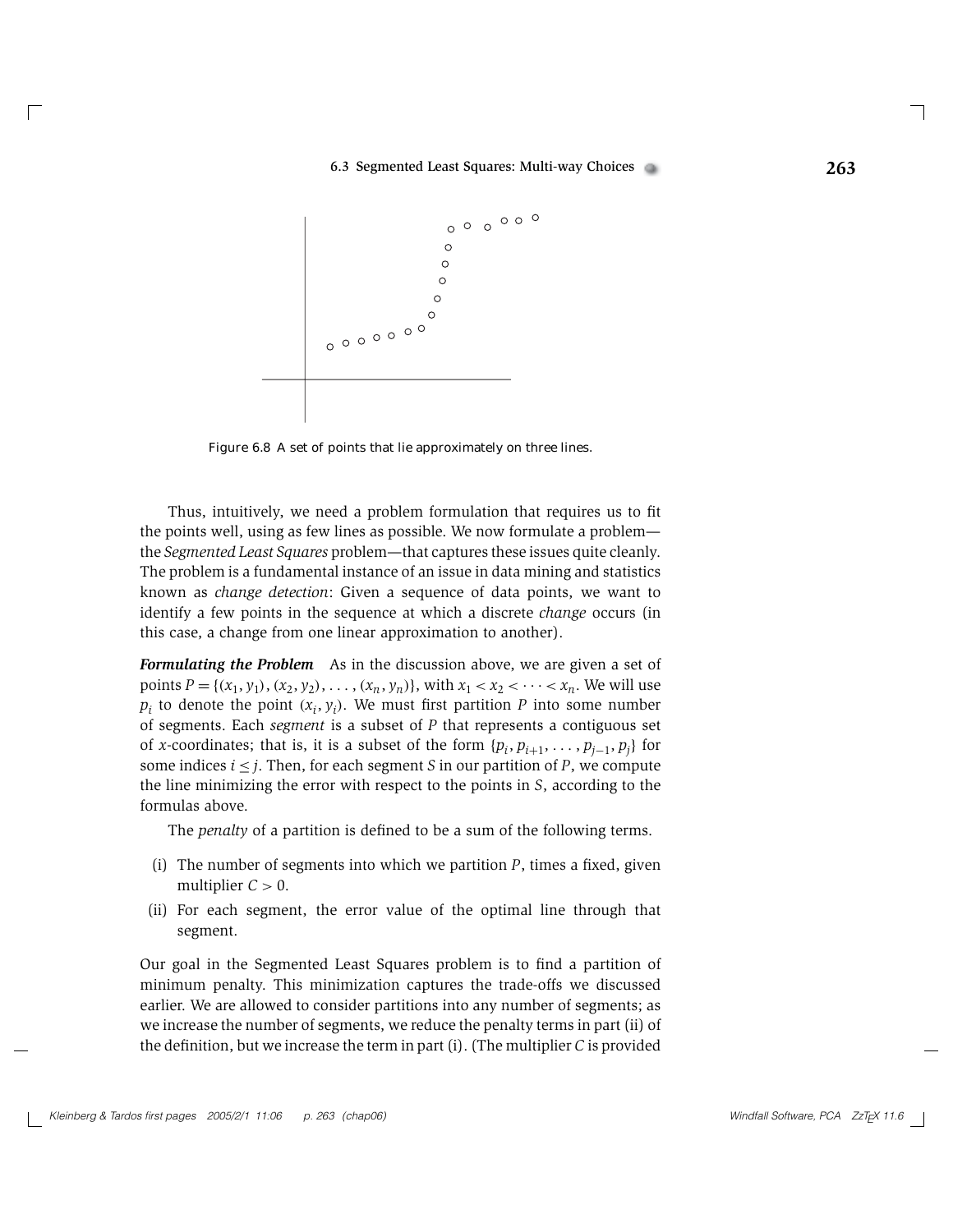with the input, and by tuning *C*, we can penalize the use of additional lines to a greater or lesser extent.)

There are exponentially many possible partitions of *P*, and initially it is not clear that we should be able to find the optimal one efficiently. We now show how to use dynamic programming to find a partition of minimum penalty in time polynomial in *n*.

# **Designing the algorithm**

To begin with, we should recall the ingredients we need for a dynamic programming algorithm, as outlined at the end of Section 6.2.We want a polynomial number of "subproblems," the solutions of which should yield a solution to the original problem; and we should be able to build up solutions to these subproblems using a recurrence. As with the Weighted Interval Scheduling Problem, it helps to think about some simple properties of the optimal solution. Note, however, that there is not really a direct analogy to weighted interval scheduling: there we were looking for a *subset* of *n* objects, whereas here we are seeking to *partition n* objects.

For segmented least squares, the following observation is very useful: The last point  $p_n$  belongs to a single segment in the optimal partition, and that segment begins at some earlier point  $p_j$ . This is the type of observation that can suggest the right set of subproblems: if we knew the identity of the *last* segment  $p_i$ ,...,  $p_n$  (see Figure 6.9), then we could remove those points from consideration and recursively solve the problem on the remaining points  $p_1, \ldots, p_{j-1}.$ 



Figure 6.9 A possible solution: a single line segment fits points  $p_1, p_{i+1}, \ldots, p_n$ , and then an optimal solution is found for the remaining points  $p_1, p_2, \ldots, p_{i-1}$ .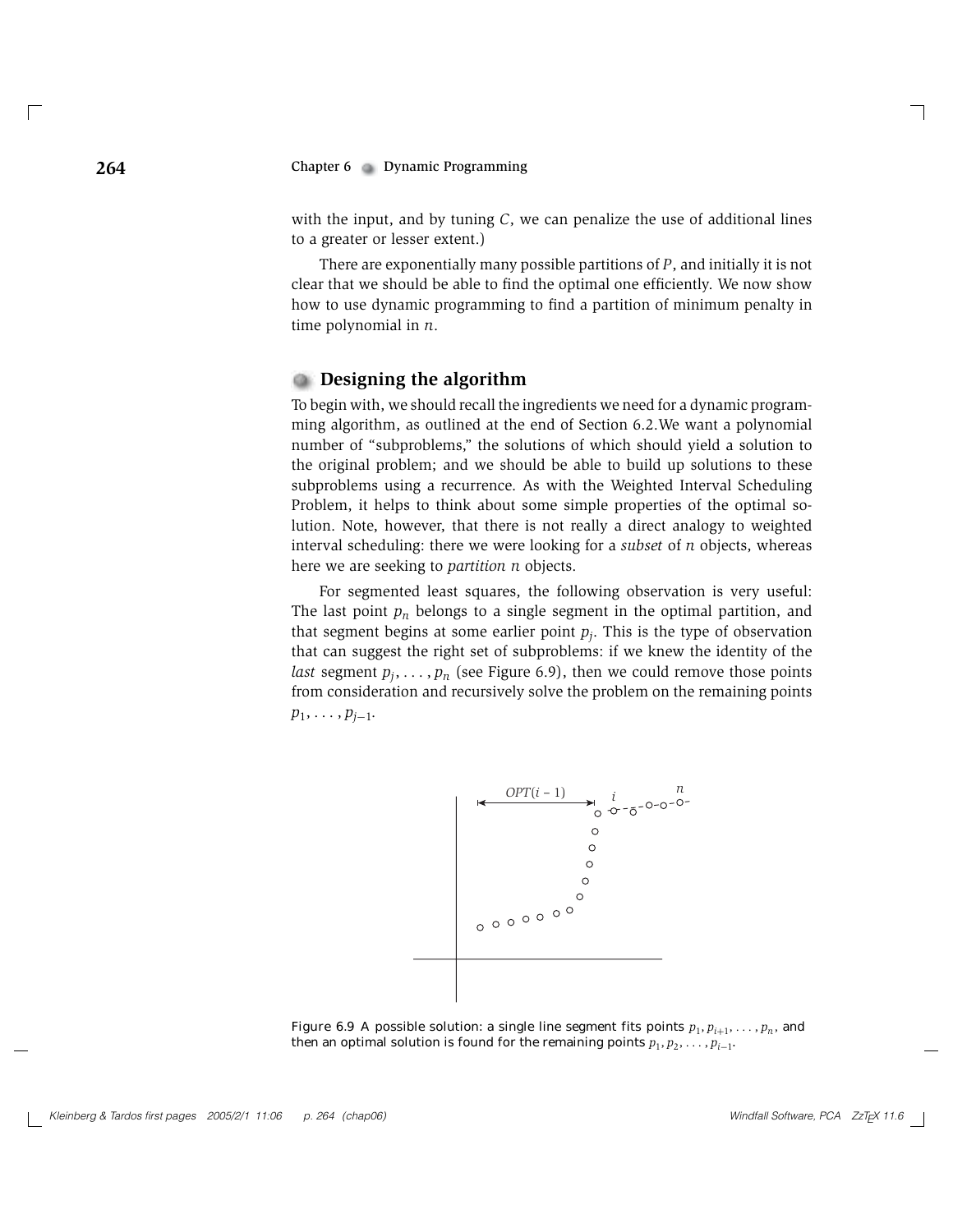Suppose we let  $OPT(i)$  denote the optimum solution for the points  $p_1, \ldots, p_i$ , and we let  $e_{i,i}$  denote the minimum error of any line with respect to  $p_i, p_{i+1}, \ldots, p_j$ . (We will write  $\text{OPT}(0) = 0$  as a boundary case.) Then our observation above says the following.

**(6.6)** If the last segment of the optimal partition is  $p_i, \ldots, p_n$ , then the value *of the optimal solution is*  $\text{OPT}(n) = e_{i,n} + C + \text{OPT}(i-1)$ *.* 

Using the same observation for the subproblem of the points  $p_1, \ldots, p_i$ , we see that to get OPT(*j*) we should find the best way to produce a final segment  $p_i$ ,...,  $p_i$ —paying the error plus an additive *C* for this segment—together with an optimal solution  $OPT(i - 1)$  for the remaining points. In other words, we have justified the following recurrence.

**(6.7)** For the subproblem on the points  $p_1, \ldots, p_i$ ,

 $\Box$ 

 $OPT(j) = \min_{1 \le i \le j} (e_{i,j} + C + OPT(i-1)),$ 

and the segment  $p_i$ ,  $\ldots$ ,  $p_i$  *is used in an optimum solution for the subproblem if and only if the minimum is obtained using index i.*

The hard part in designing the algorithm is now behind us. From here, we simply build up the solutions OPT(*i*) in order of increasing *i*.

```
Segmented-Least-Squares(n)
  Array M[0 . . . n]
  Set M[0] = 0For all pairs i \leq jCompute the least squares error e_{i,j} for the segment p_i, \ldots, p_jEndfor
  For j = 1, 2, ..., nUse the recurrence (6.7) to compute M[j].
  Endfor
  Return M[n].
```
By analogy with the arguments for weighted interval scheduling, the correctness of this algorithm can be proved directly by induction, with (6.7) providing the induction step.

And as in our algorithm for weighted interval scheduling, we can trace back through the array *M* to compute an optimum partition.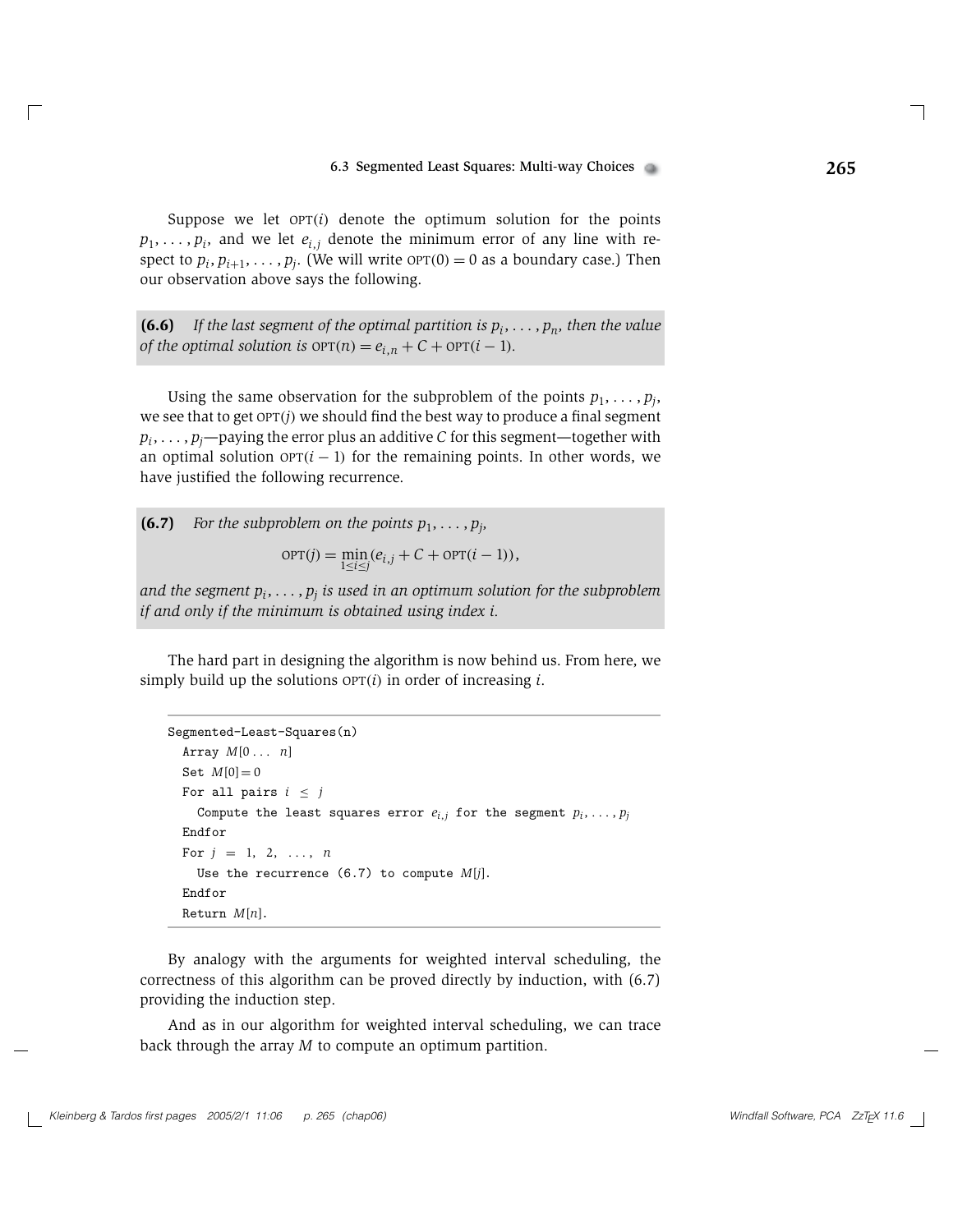```
Find-Segments(j)
  If j = 0 then
    Output nothing
  Else
    Find an i that minimizes e_{i,j} + C + M[i-1]Output the segment \{p_i, \ldots, p_i\} and the result of
            Find-Segments(i − 1)
  Endif
```
#### **Analyzing the Algorithm**

Finally, we consider the running time of Segmented-Least-Squares. First we need to compute the values of all the least-squares errors  $e_{i,j}$ . To perform a simple accounting of the running time for this, we note that there are  $O(n^2)$ pairs  $(i, j)$  for which this computation is needed; and for each pair  $(i, j)$ , we can use the formula given at the beginning of this section to compute *ei*,*<sup>j</sup>* in *O*(*n*) time. Thus the total running time to compute all  $e_{i,j}$  values is  $O(n^3)$ .

Following this, the algorithm has *n* iterations, for values  $j = 1, \ldots, n$ . For each value of *j*, we have to determine the minimum in the recurrence (6.7) to fill in the array entry *M*[*j*]; this takes time  $O(n)$  for each *j*, for a total of  $O(n^2)$ . Thus the running time is  $O(n^2)$  once all the  $e_{i,j}$  values have been determined.<sup>1</sup>

# **6.4 Subset Sums and Knapsacks: Adding a Variable**

We're seeing more and more that issues in scheduling provide a rich source of practically motivated algorithmic problems. So far we've considered problems in which requests are specified by a given interval of time on a resource, as well as problems in which requests have a duration and a deadline but do not mandate a particular interval during which they need to be done.

In this section, we consider a version of the second type of problem, with durations and deadlines, which is difficult to solve directly using the techniques we've seen so far. We will use dynamic programming to solve the problem, but with a twist: the "obvious" set of subproblems will turn out not to be enough, and so we end up creating a richer collection of subproblems. As

<sup>&</sup>lt;sup>1</sup> In this analysis, the running time is dominated by the  $O(n^3)$  needed to compute all  $e_{i,j}$  values. But in fact, it is possible to compute all these values in  $O(n^2)$  time, which brings the running time of the full algorithm down to *O*(*n*2). The idea, whose details we will leave as an exercise for the reader, is to first compute  $e_{i,j}$  for all pairs  $(i, j)$  where  $j - i = 1$ , then for all pairs where  $j - i = 2$ , then  $j - i = 3$ , and so forth. This way, when we get to a particular *ei*,*<sup>j</sup>* value, we can use the ingredients of the calculation for  $e_{i,j-1}$  to determine  $e_{i,j}$  in constant time.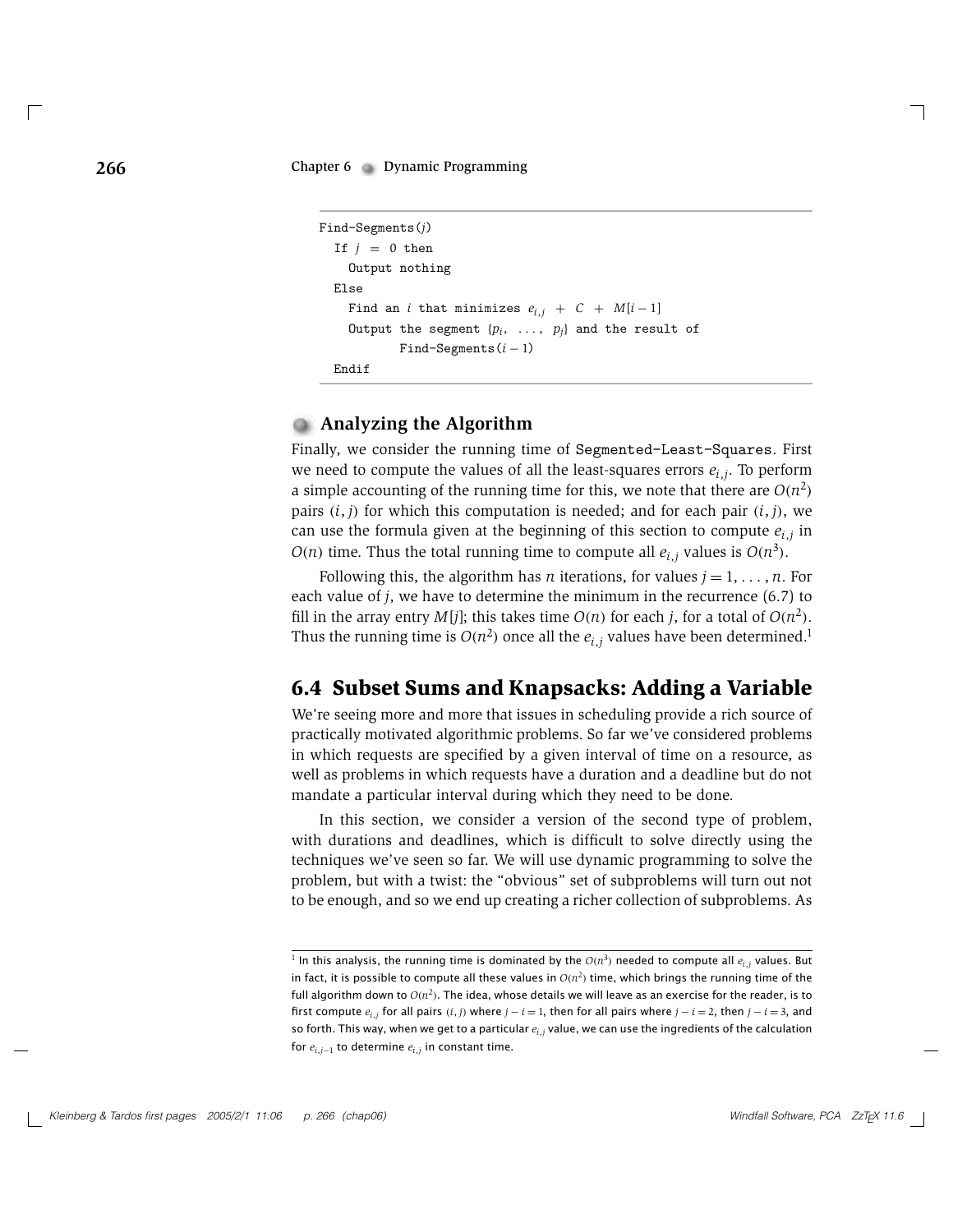we will see, this is done by adding a new variable to the recurrence underlying the dynamic program.

#### **The Problem**

 $\Box$ 

In the scheduling problem we consider here, we have a single machine that can process jobs, and we have a set of requests  $\{1, 2, \ldots, n\}$ . We are only able to use this resource for the period between time 0 and time *W*, for some number *W*. Each request corresponds to a job that requires time  $w_i$  to process. If our goal is to process jobs so as to keep the machine as busy as possible up to the "cut-off" *W*, which jobs should we choose?

More formally, we are given *n* items  $\{1, \ldots, n\}$ , and each has a given nonnegative weight  $w_i$  (for  $i = 1, \ldots, n$ ). We are also given a bound *W*. We would like to select a subset *S* of the items so that  $\sum_{i \in S} w_i \leq W$  and, subject to this restriction,  $\sum_{i \in S} w_i$  is as large as possible. We will call this the *Subset Sum Problem*.

This problem is a natural special case of a more general problem called the *Knapsack Problem*, where each request *i* has both a *value vi* and a *weight wi*. The goal in this more general problem is to select a subset of maximum total value, subject to the restriction that its total weight not exceed *W*. Knapsack problems often show up as subproblems in other, more complex problems. The name *knapsack* refers to the problem of filling a knapsack of capacity *W* as full as possible (or packing in as much value as possible), using a subset of the items {1, . . . , *n*}. We will use *weight* or *time* when referring to the quantities  $w_i$  and  $W$ .

Since this resembles other scheduling problems we've seen before, it's natural to ask whether a greedy algorithm can find the optimal solution. It appears that the answer is no—at least, no efficient greedy rule is known that always constructs an optimal solution. One natural greedy approach to try would be to sort the items by decreasing weight—or at least to do this for all items of weight at most *W*—and then start selecting items in this order as long as the total weight remains below *W*. But if *W* is a multiple of 2, and we have three items with weights  $\{W/2 + 1, W/2, W/2\}$ , then we see that this greedy algorithm will not produce the optimal solution. Alternately, we could sort by *increasing* weight and then do the same thing; but this fails on inputs like {1, *W*/2, *W*/2}.

The goal of this section is to show how to use dynamic programming to solve this problem. Recall the main principles of dynamic programming: We have to come up with a polynomial number of subproblems so that each subproblem can be solved easily from "smaller" subproblems, and the solution to the original problem can be obtained easily once we know the solutions to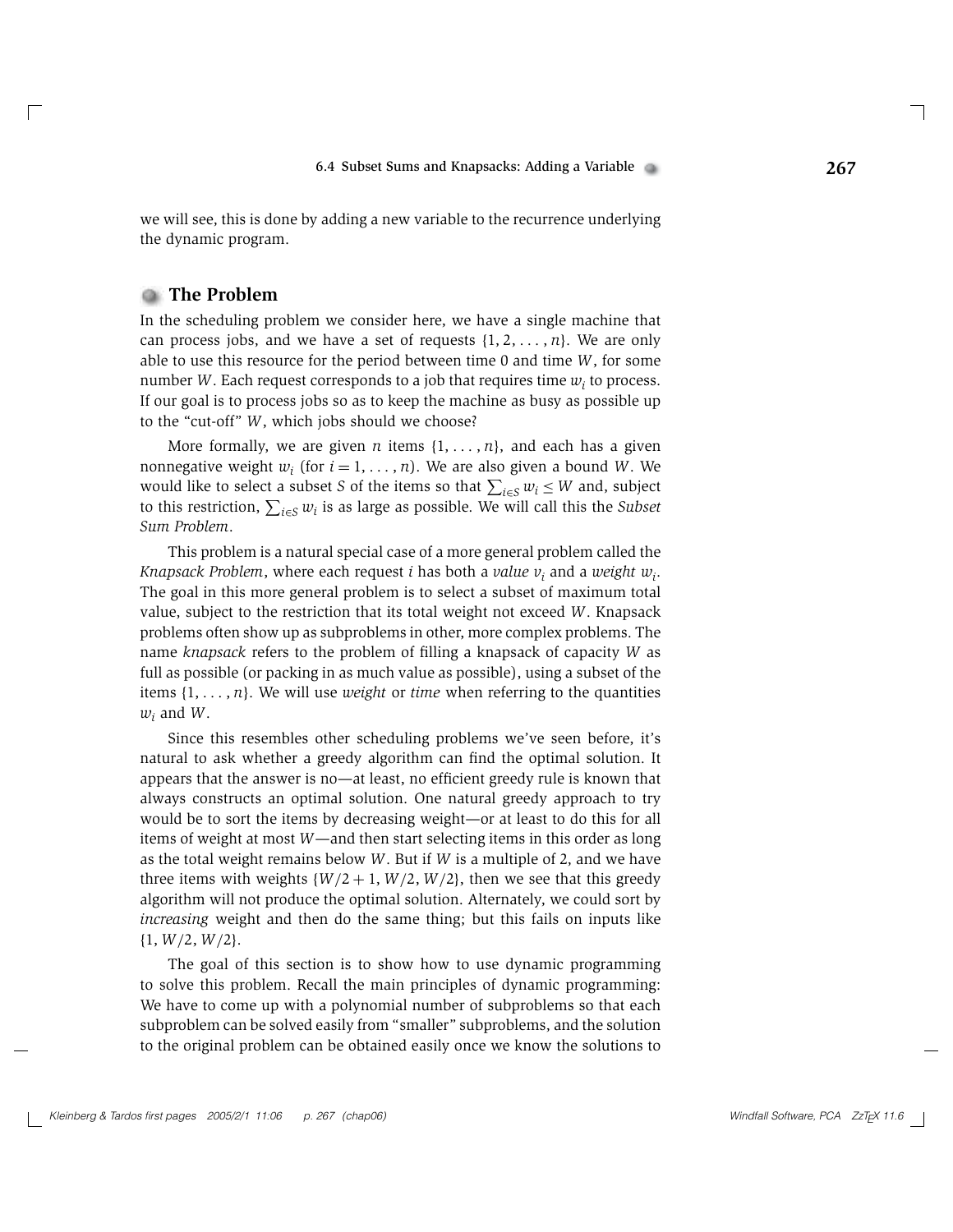all the subproblems. The tricky issue here lies in figuring out a good set of subproblems.

# **Designing the Algorithm**

*A False Start* One general strategy, which worked for us in the case of weighted interval scheduling, is to consider subproblems involving only the first *i* requests. We start by trying this strategy here. We use the notation OPT(*i*), analogously to the notation used before, to denote the best possible solution using a subset of the requests {1, . . . , *i*}. The key to our method for the Weighted Interval Scheduling Problem was to concentrate on an optimal solution O to our problem and consider two cases, depending on whether or not the last request *n* is accepted or rejected by this optimum solution. Just as in that case, we have the first part, which follows immediately from the definition of OPT(*i*).

 $\bullet$  If *n* ∉ 0, then  $OPT(n) = OPT(n-1)$ .

Next we have to consider the case in which  $n \in \mathcal{O}$ . What we'd like here is a simple recursion, which tells us the best possible value we can get for solutions that contain the last request *n*. For weighted interval scheduling this was easy, as we could simply delete each request that conflicted with request *n*. In the current problem, this is not so simple. Accepting request *n* does not immediately imply that we have to reject any other request. Instead, it means that for the subset of requests *S* ⊆ {1, . . . , *n* − 1} that we will accept, we have less available weight left: a weight of  $w_n$  is used on the accepted request  $n$ , and we only have  $W - w_n$  weight left for the set *S* of remaining requests that we accept. See Figure 6.10.

*A Better Solution* This suggests that we need more subproblems: To find out the value for  $OPT(n)$  we not only need the value of  $OPT(n - 1)$ , but we also need to know the best solution we can get using a subset of the first  $n - 1$  items and total allowed weight  $W - w_n$ . We are therefore going to use many more subproblems: one for each initial set  $\{1, \ldots, i\}$  of the items, and each possible



Figure 6.10 After item  $n$  is included in the solution, a weight of  $w_n$  is used up and there is  $W - w_n$  available weight left.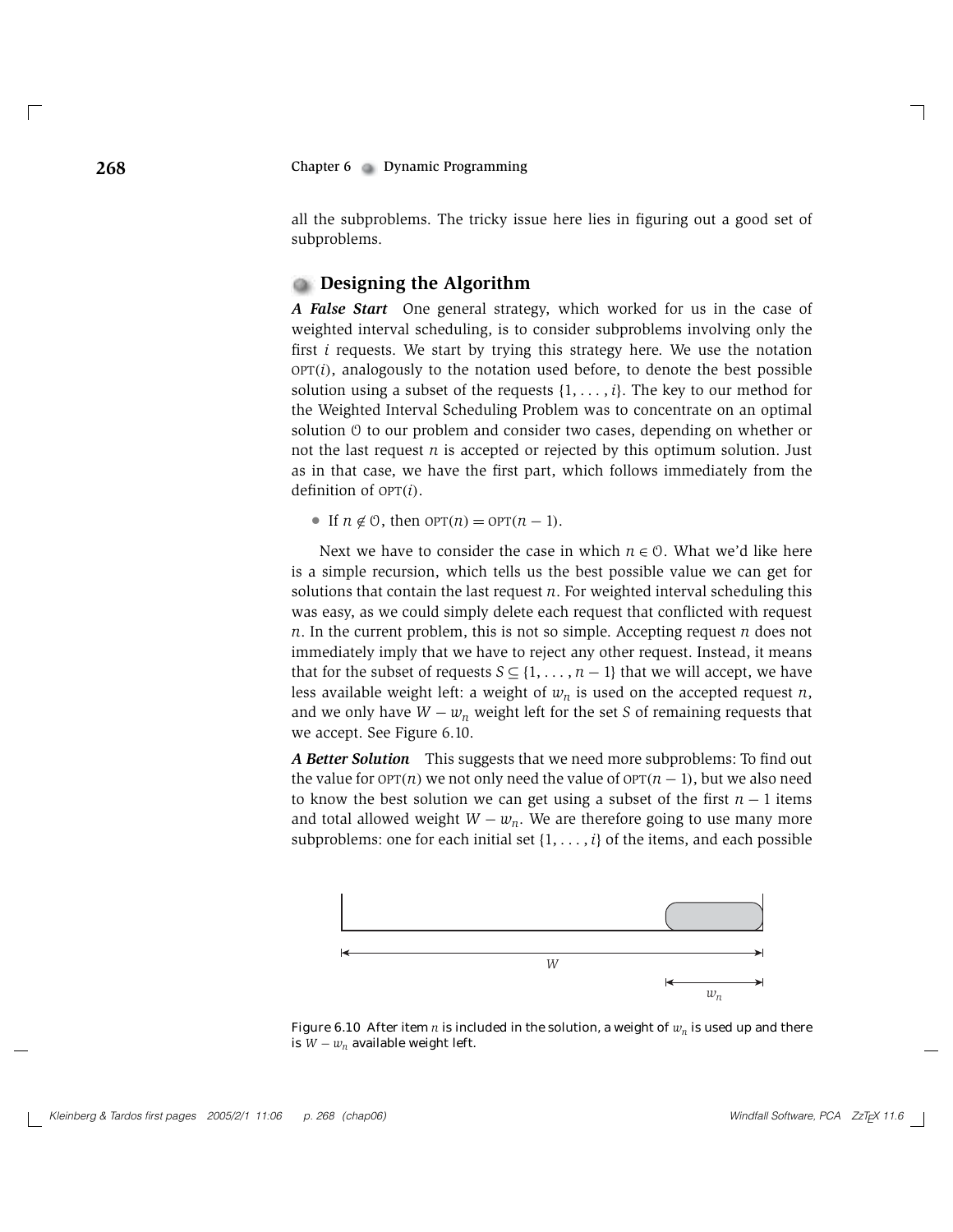value for the remaining available weight *w*. Assume that *W* is an integer, and all requests  $i = 1, \ldots, n$  have integer weights  $w_i$ . We will have a subproblem for each  $i = 0, 1, \ldots, n$  and each integer  $0 \le w \le W$ . We will use  $OPT(i, w)$  to denote the value of the optimal solution using a subset of the items  $\{1, \ldots, i\}$ with maximum allowed weight *w*, that is,

$$
\text{OPT}(i, w) = \max_{S} \sum_{j \in S} w_j,
$$

where the maximum is over subsets *S*  $\subseteq$  {1, . . . , *i*} that satisfy  $\sum_{j \in S} w_j \leq w$ . Using this new set of subproblems, we will be able to express the value  $OPT(i, w)$  as a simple expression in terms of values from smaller problems. Moreover,  $OPT(n, W)$  is the quantity we're looking for in the end. As before, let O denote an optimum solution for the original problem.

- $\bullet$  If *n* ∉ 0, then  $OPT(n, W) = OPT(n 1, W)$ , since we can simply ignore item *n*.
- If  $n \in \mathcal{O}$ , then  $\text{OPT}(n, W) = w_n + \text{OPT}(n-1, W w_n)$ , since we now seek to use the remaining capacity of  $W - w_n$  in an optimal way across items  $1, 2, \ldots, n-1.$

When the  $n^{\text{th}}$  item is too big, that is,  $W < w_n$ , then we must have  $\text{OPT}(n, W) =$ OPT(*n* − 1, *W*). Otherwise, we get the optimum solution allowing all *n* requests by taking the better of these two options. Using the same line of argument for the subproblem for items  $\{1, \ldots, i\}$ , and maximum allowed weight  $w$ , gives us the following recurrence.

(6.8) If 
$$
w < w_i
$$
 then  $\text{OPT}(i, w) = \text{OPT}(i - 1, w)$ . Otherwise\n
$$
\text{OPT}(i, w) = \max(\text{OPT}(i - 1, w), w_i + \text{OPT}(i - 1, w - w_n)).
$$

As before, we want to design an algorithm that builds up a table of all  $OPT(i, w)$  values while computing each of them at most once.

```
Subset-Sum(n, W)
 Array M[0 . . . n,0... W]
 Initialize M[0, w] = 0 for each w = 0, 1, ..., WFor i = 1, 2, ..., nFor w = 0, \ldots, WUse the recurrence (6.8) to compute M[i, w]Endfor
  Endfor
  Return M[n, W]
```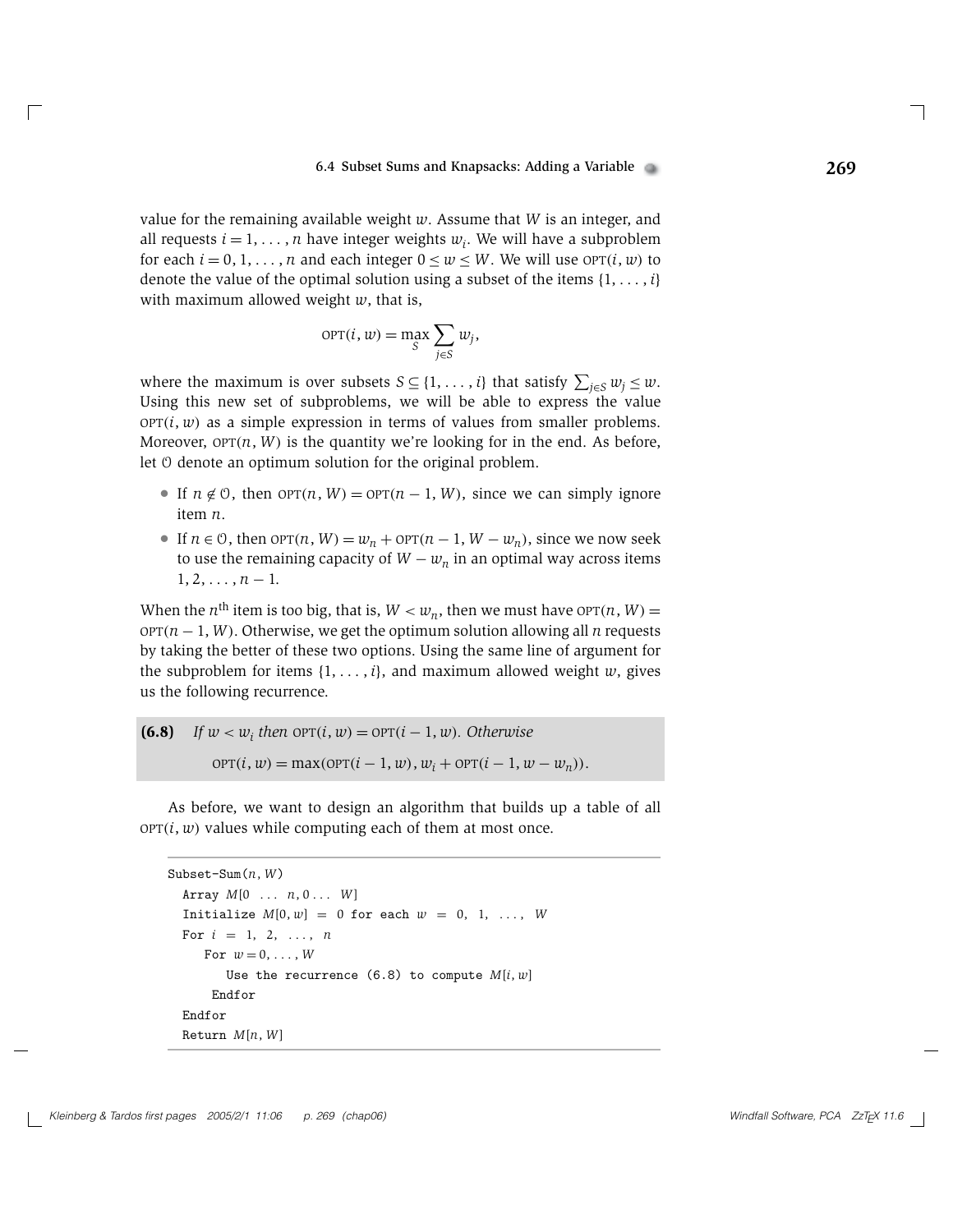

Figure 6.11 The two-dimensional table of OPT values. The leftmost column and bottom row is always 0. The entry for  $OPT(i, w)$  is computed from the two other entries  $OPT(i - 1, w)$  and  $OPT(i - 1, w - w_i)$ , as indicated by the arrows.

Using (6.8) one can immediately prove by induction that the returned value  $M[n, W]$  is the optimum solution value for the requests  $1, \ldots, n$  and available weight *W*.

# **Analyzing the Algorithm**

Recall the tabular picture we considered in Figure 6.5, associated with weighted interval scheduling, where we also showed the way in which the array *M* for that algorithm was iteratively filled in. For the algorithm we've just designed, we can use a similar representation, but we need a twodimensional table, reflecting the two-dimensional array of subproblems that is being built up. Figure 6.11 shows the building up of subproblems in this case: the value  $M[i, w]$  is computed from the two other values  $M[i - 1, w]$  and  $M[i - 1, w - w_i].$ 

As an example of this algorithm executing, consider an instance with weight limit  $W = 6$ , and  $n = 3$  items of sizes  $w_1 = w_2 = 2$  and  $w_3 = 3$ . We find that the optimal value  $OPT(3, 6) = 5$  (which we get by using the third item and one of the first two items). Figure 6.12 illustrates the way the algorithm fills in the two-dimensional table of OPT values row by row.

Next we will worry about the running time of this algorithm. As before in the case of weighted interval scheduling, we are building up a table of solutions *M*, and we compute each of the values  $M[i, w]$  in  $O(1)$  time using the previous values. Thus the running time is proportional to the number of entries in the table.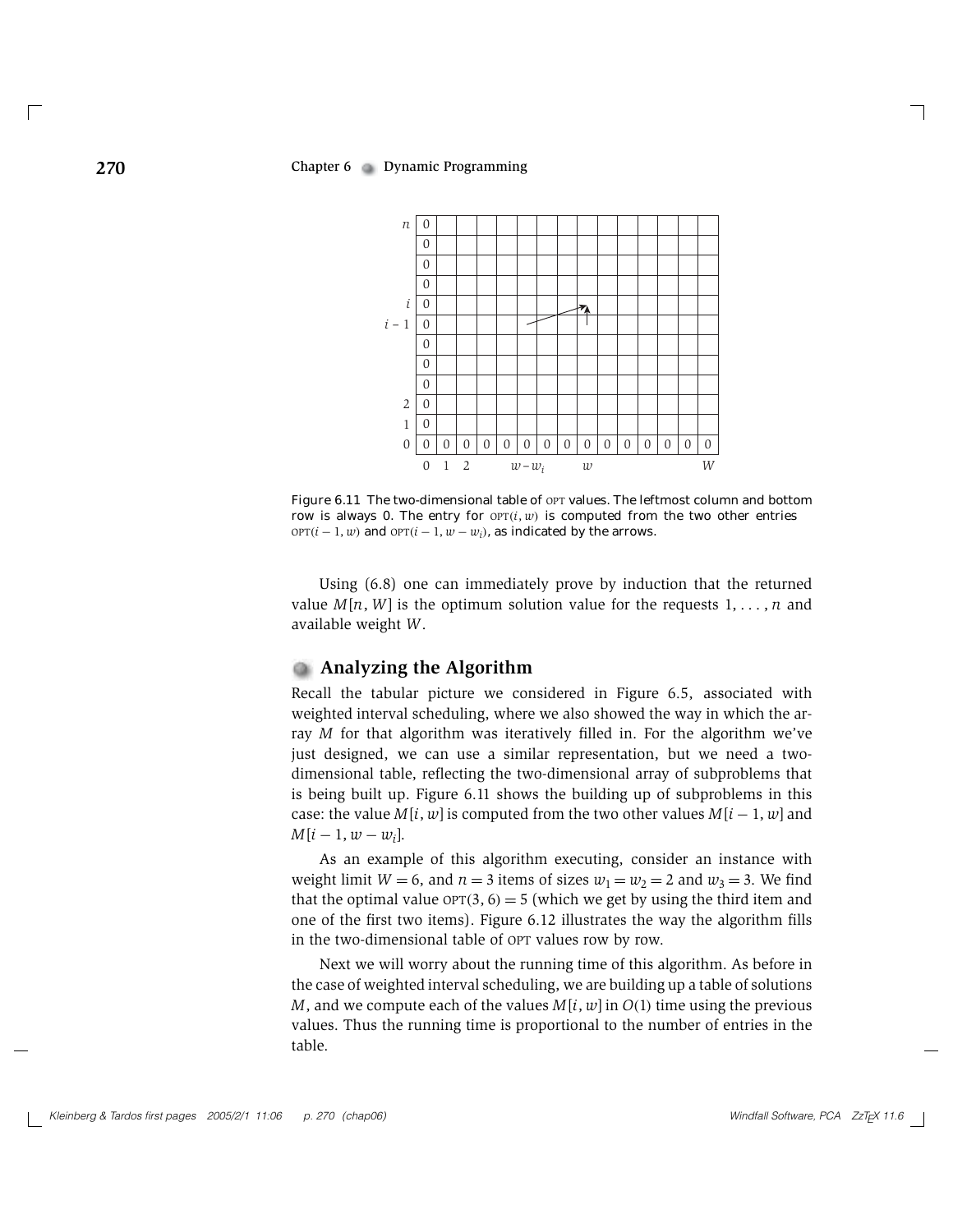

Figure 6.12 The iterations of the algorithm on a sample instance of the Subset-Sum problem.

**(6.9)** *The* Subset-Sum*(n*, *W) algorithm correctly computes the optimal value of the problem, and runs in O*(*nW*) *time.*

Note that this method is not as efficient as our dynamic program for the Weighted Interval Scheduling Problem. Indeed, its running time is not a polynomial function of *n*; rather, it is a polynomial function of *n* and *W*, the largest integer involved in defining the problem. We call such algorithms *pseudo-polynomial*. Pseudo-polynomial algorithms can be reasonably efficient when the numbers {*wi*} involved in the input are reasonably small; however, they become less practical as these numbers grow large.

To recover an optimal set *S* of items, we can trace back through the array *M* by a procedure similar to those we developed in the previous sections.

**(6.10)** *Given a table M of the optimal values of the subproblems, the optimal set S can be found in O*(*n*) *time.*

# **Extension: The Knapsack Problem**

The Knapsack Problem is a bit more complex then the scheduling problem we discussed earlier. Consider a situation in which each item *i* has a nonnegative weight  $w_i$  as before, and also a distinct *value*  $v_i$ . Our goal is now to find a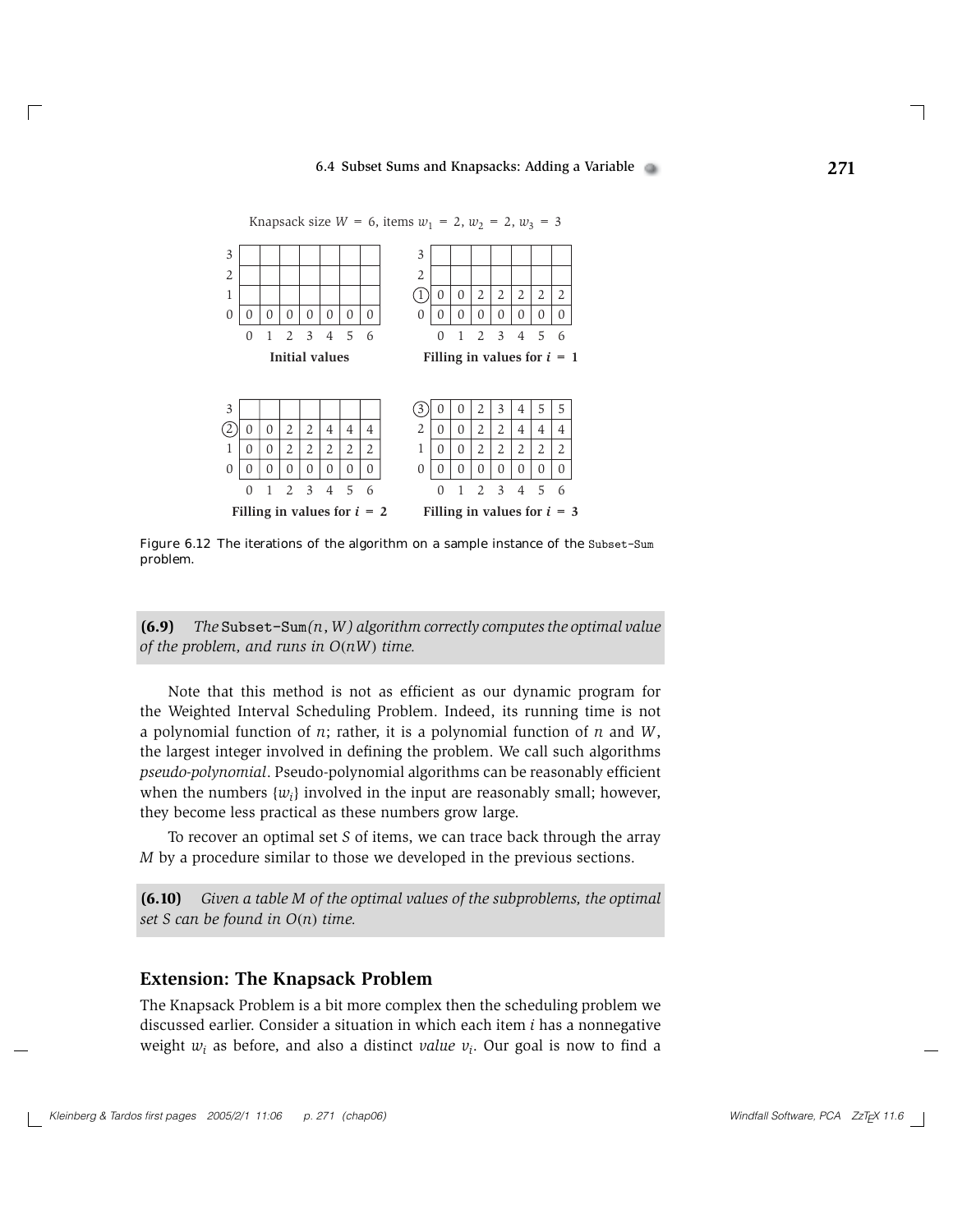subset *S* of maximum value  $\sum_{i \in S} v_i$ , subject to the restriction that the total weight of the set should not exceed  $W: \sum_{i \in S} w_i \leq W$ .

It is not hard to extend our dynamic programming algorithm to this more general problem. We use the analogous set of subproblems, OPT(*i*, *w*), to denote the value of the optimal solution using a subset of the items  $\{1, \ldots, i\}$  and maximum available weight *w*. We consider an optimal solution  $\theta$ , and identify two cases depending on whether or not  $n \in \mathcal{O}$ .

- $\bullet$  If *n* ∉ ①, then OPT(*n*, *W*) = OPT(*n* − 1, *W*).
- $\bullet$  If *n* ∈ 0, then OPT(*n*, *W*) =  $v_n$  + OPT(*n* − 1, *W* −  $w_n$ ).

Using this line of argument for the subproblems implies the following analogue of (6.8).

**(6.11)** *If*  $w < w_i$  *then*  $\text{OPT}(i, w) = \text{OPT}(i - 1, w)$ *. Otherwise* 

 $OPT(i, w) = max(OPT(i - 1, w), v_i + OPT(i - 1, w - w_i)).$ 

Using this recurrence, we can write down a completely analogous dynamic programming algorithm, and this implies the following fact.

**(6.12)** *The Knapsack Problem can be solved in O*(*nW*) *time.*

# **6.5 RNA Secondary Structure: Dynamic Programming over Intervals**

In the Knapsack Problem, we were able to formulate a dynamic programming algorithm by adding a new variable. A different but very common way by which one ends up adding a variable to a dynamic program is through the following scenario. We start by thinking about the set of subproblems on  $\{1, 2, \ldots, j\}$ , for all choices of *j*, and find ourselves unable to come up with a natural recurrence. We then look at the larger set of subproblems on  $\{i, i+1, \ldots, j\}$  for all choices of *i* and *j* (where  $i \leq j$ ), and find a natural recurrence relation on these subproblems. In this way, we have added the second variable *i*; the effect is to consider a subproblem for every contiguous *interval* in {1, 2, . . . , *n*}.

There are a few canonical problems that fit this profile; those of you who have studied parsing algorithms for context-free grammars have probably seen at least one dynamic programming algorithm in this style. Here we focus on the problem of RNA secondary structure prediction, a fundamental issue in computational biology.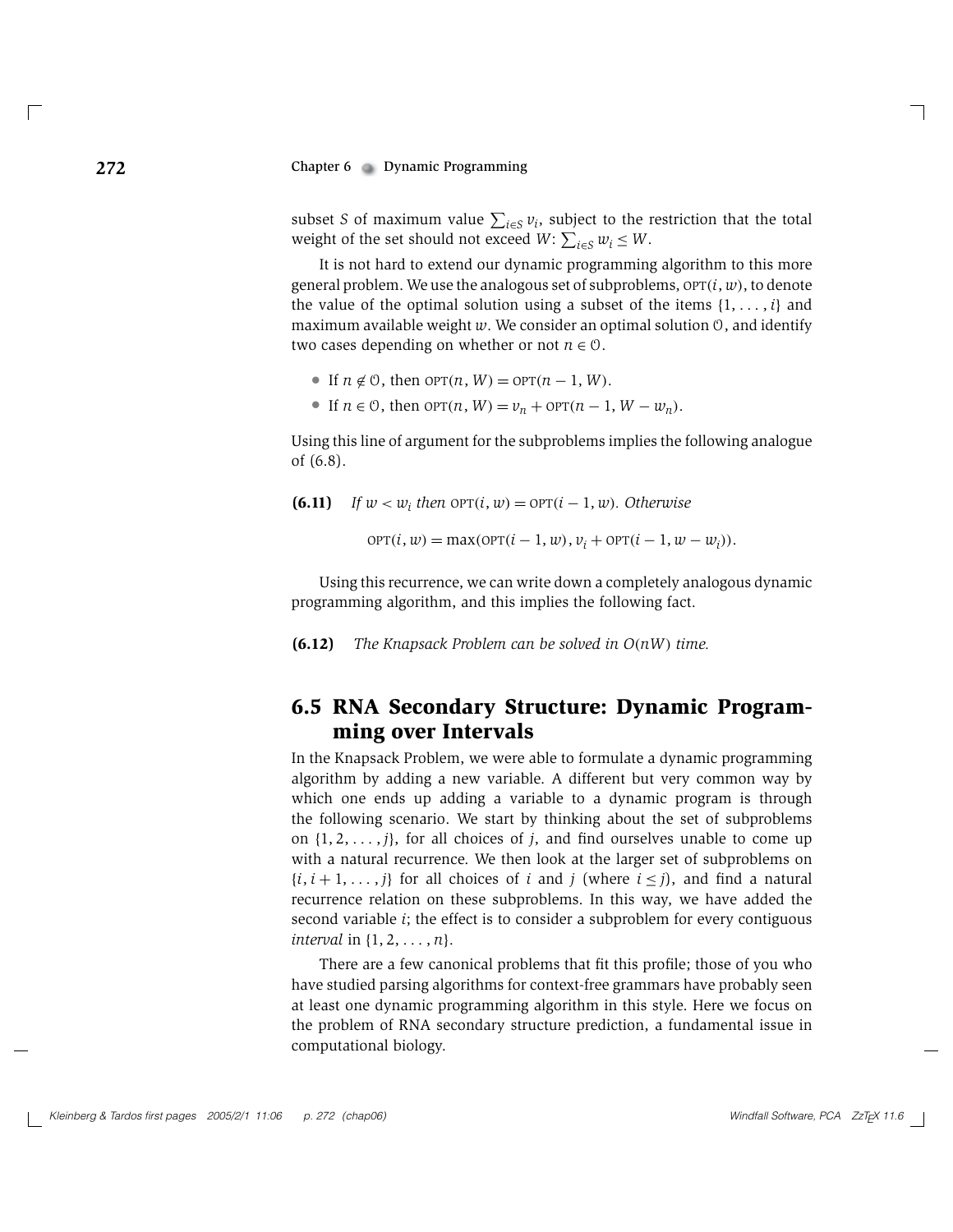6.5 RNA Secondary Structure: Dynamic Programming over Intervals **273**



Figure 6.13 An RNA secondary structure. Thick lines connect adjacent elements of the sequence; thin lines indicate pairs of elements that are matched.

#### **The Problem**

 $\Box$ 

As one learns in introductory biology classes, Watson and Crick posited that double-stranded DNA is "zipped" together by complementary base-pairing. Each strand of DNA can be viewed as a string of *bases*, where each base is drawn from the set {*A*, *C*, *G*, *T*}. <sup>2</sup> The bases *A* and *T* pair with each other, and the bases *C* and *G* pair with each other; it is these *A*-*T* and *C*-*G* pairings that hold the two strands together.

Now, single-stranded RNA molecules are key components in many of the processes that go on inside a cell, and they follow more or less the same structural principles. However, unlike double-stranded DNA, there's no "second strand" for the RNA to stick to; so it tends to loop back and form base pairs with itself, resulting in interesting shapes like the one depicted in Figure 6.13. The set of pairs (and resulting shape) formed by the RNA molecule through this process is called the *secondary structure*, and understanding the secondary structure is essential for understanding the behavior of the molecule.

<sup>2</sup> Adenine, cytosine, guanine, and thymine, the four basic units of DNA.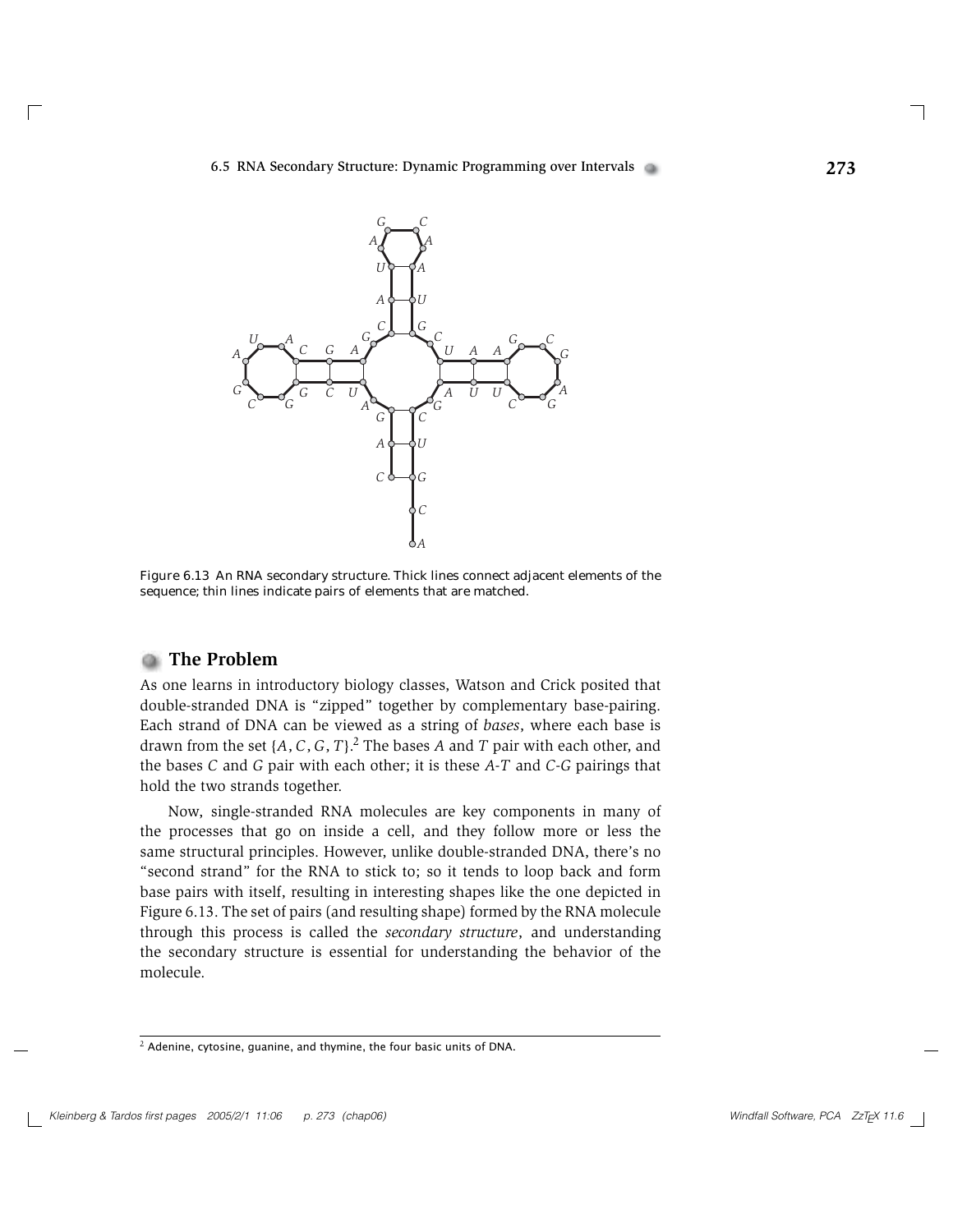For our purposes, a single-stranded RNA molecule can be viewed as a sequence of *n* symbols (bases) drawn from the alphabet  $\{A, C, G, U\}$ .<sup>3</sup> Let  $B =$  $b_1b_2 \cdots b_n$  be a single-stranded RNA molecule, where each  $b_i \in \{A, C, G, U\}$ . To a first approximation, one can model its secondary structure as follows. As usual, we require that *A* pairs with *U*, and *C* pairs with *G*; we also require that each base can pair with at most one other base—in other words, the set of base pairs forms a *matching*. It also turns out that secondary structures are (again, to a first approximation) "knot-free," which we will formalize as a kind of *noncrossing* condition below.

Thus, concretely, we say that a *secondary structure on B* is a set of pairs  $S = \{(b_i, b_j)\}\$ that satisfies the following conditions.

- (i) *(No sharp turns.)* The ends of each pair in *S* are separated by at least four intervening bases; that is, if  $(b_i, b_i) \in S$ , then  $i < j - 4$ .
- (ii) The elements of any pair in *S* consist of either {*A*, *U*} or {*C*, *G*} (in either order).
- (iii) *S* is a matching: no base appears in more than one pair.
- (iv) *(The noncrossing condition.)* If  $(b_i, b_j)$  and  $(b_k, b_\ell)$  are two pairs in *S*, then we cannot have  $i < k < j < \ell$ . (See Figure 6.14 for an illustration.)

Note that the RNA secondary structure in Figure 6.13 satisfies properties (i) through (iv). From a structural point of view, condition (i) arises simply because the RNA molecule cannot bend too sharply; and conditions (ii) and (iii) are the fundamental Watson-Crick rules of base-pairing. Condition (iv) is the striking one, since it's not obvious why it should hold in nature. But while there are sporadic exceptions to it in real molecules (via so-called *pseudoknotting*), it does turn out to be a good approximation to the spatial constraints on real RNA secondary structures.

Now, out of all the secondary structures that are possible for a single RNA molecule, which are the ones that are likely to arise under physiological conditions? The usual hypothesis is that a single-stranded RNA molecule will form the secondary structure with the optimum total free energy. The correct model for the free energy of a secondary structure is a subject of much debate; but a first approximation here is to assume that the free energy of a secondary structure is proportional simply to the *number* of base pairs that it contains.

Thus, having said all this, we can state the basic RNA secondary structure prediction problem very simply: We want an efficient algorithm that takes

 $3$  Note that the symbol  $T$  from the alphabet of DNA has been replaced by a  $U$ , but this is not important for us here.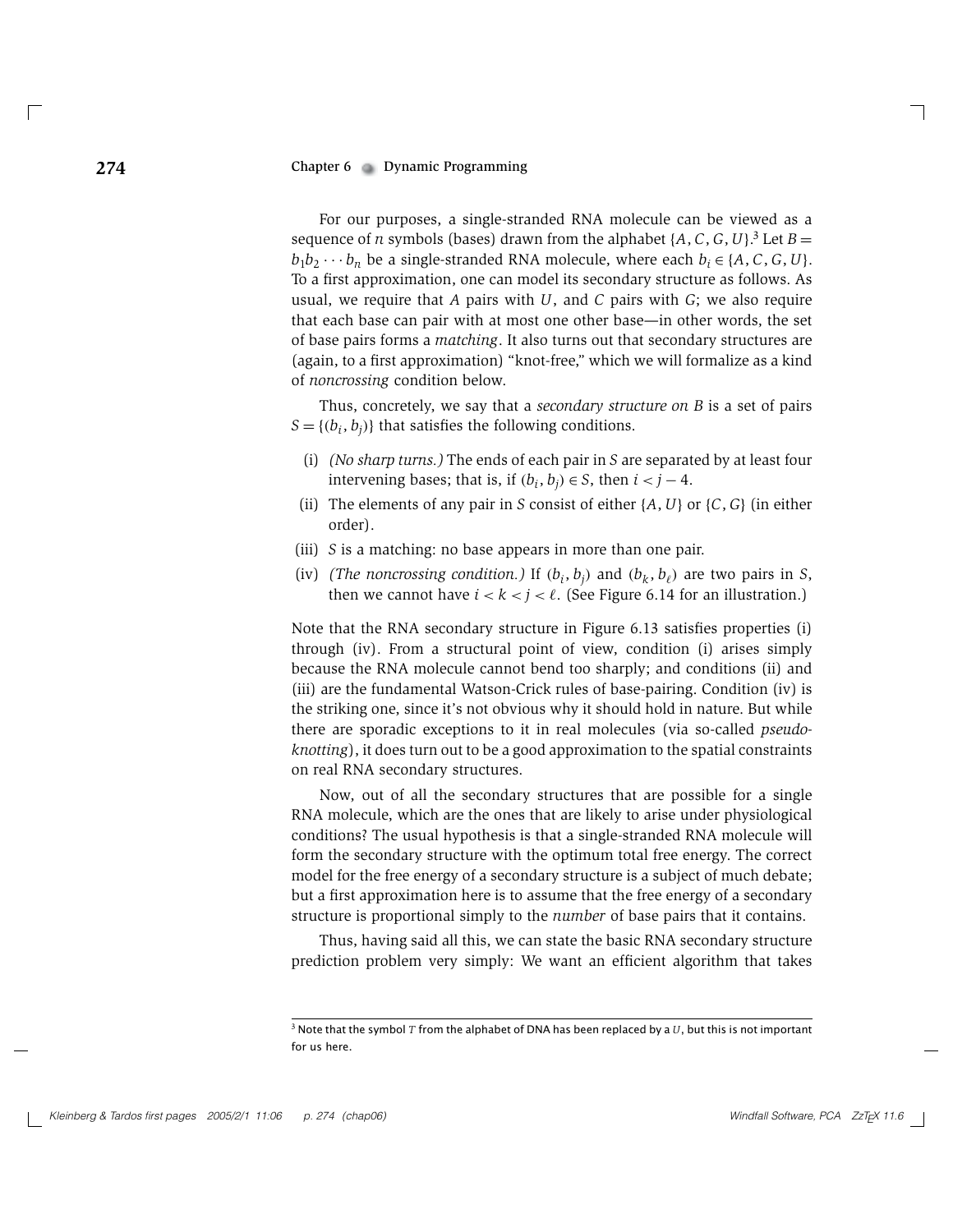6.5 RNA Secondary Structure: Dynamic Programming over Intervals **275**



Figure 6.14 Two views of an RNA secondary structure. In the second view, (b), the string has been "stretched" lengthwise, and edges connecting matched pairs appear as noncrossing "bubbles" over the string.

a single-stranded RNA molecule  $B = b_1 b_2 \cdots b_n$  and determines a secondary structure *S* with the maximum possible number of base pairs.

# **Designing and Analyzing the Algorithm**

*A First Attempt at Dynamic Programming* The natural first attempt to apply dynamic programming would presumably be based on the following subproblems: We say that  $OPT(j)$  is the maximum number of base pairs in a secondary structure on  $b_1b_2 \cdots b_j$ . By the no-sharp-turns condition above, we know that  $OPT(j) = 0$  for  $j \leq 5$ ; and we know that  $OPT(n)$  is the solution we're looking for.

The trouble comes when we try writing down a recurrence that expresses OPT(*j*) in terms of the solutions to smaller subproblems. We can get partway there: in the optimal secondary structure on  $b_1b_2 \cdots b_n$ , it's the case that either

- $\bullet$  *b<sub>i</sub>* is not involved in a pair; or
- *b<sub>i</sub>* pairs with *b<sub>t</sub>* for some  $t < j 4$ .

In the first case, we just need to consult our solution for  $\text{OPT}(j-1)$ . The second case is depicted in Figure 6.15(a); because of the noncrossing condition, we now know that no pair can have one end between 1 and *t* − 1 and the other end between  $t + 1$  and  $j - 1$ . We've therefore effectively isolated two new subproblems: one on the bases  $b_1b_2 \cdots b_{t-1}$ , and the other on the bases  $b_{t+1} \cdots b_{i-1}$ . The first is solved by  $\text{OPT}(t-1)$ , but the second is not on our list of subproblemsm because it does not begin with  $b_1$ .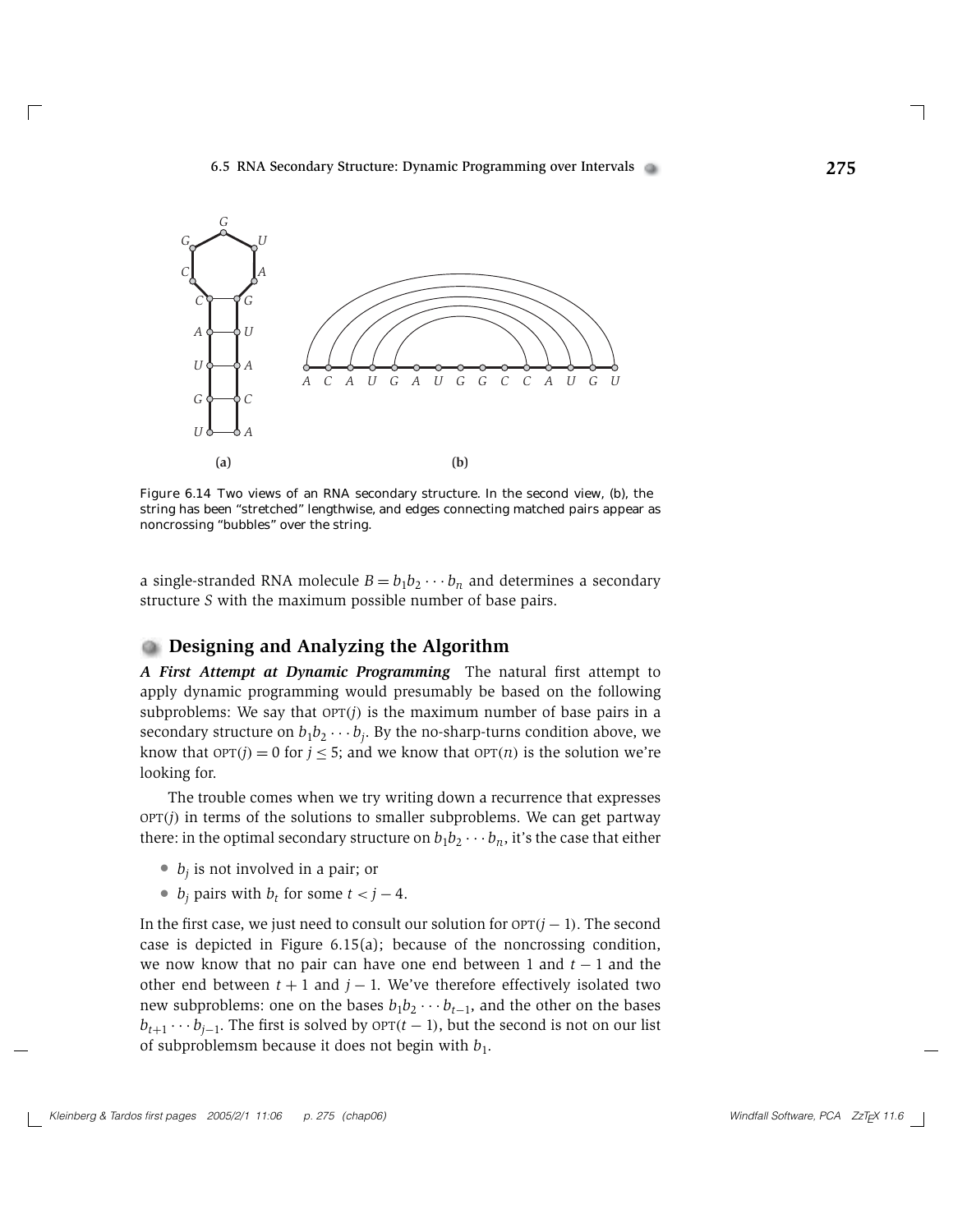

Figure 6.15 Schematic views of the dynamic programming recurrence using (a) one variable, and (b) two variables.

This is the insight that makes us realize we need to add a variable. We need to be able to work with subproblems that do not begin with  $b<sub>1</sub>$ ; in other words, we need to consider subproblems on  $b_i b_{i+1} \cdots b_j$  for all choices of  $i \leq j$ . *Dynamic Programming over Intervals* Once we make this decision, our previous reasoning leads straight to a successful recurrence. Let OPT(*i*, *j*) denote the maximum number of base pairs in a secondary structure on  $b_i b_{i+1} \cdots b_j$ . The no-sharp-turns condition lets us initialize  $\text{OPT}(i, j) = 0$  whenever  $i \geq j - 4$ .

Now, in the optimal secondary structure on  $b_i b_{i+1} \cdots b_i$ , we have the same alternatives as before:

- $\bullet$  *b<sub>j</sub>* is not involved in a pair; or
- *b<sub>i</sub>* pairs with *b<sub>t</sub>* for some  $t < j 4$ .

In the first case, we have  $OPT(i, j) = OPT(i, j - 1)$ . In the second case, depicted in Figure 6.15(b), we recur on the two subproblems  $\text{OPT}(i, t-1)$  and  $\text{OPT}(t+1)$  $1, j - 1$ ); as argued above, the noncrossing condition has isolated these two subproblems from each other.

We have therefore justified the following recurrence.

**(6.13)**  $\text{OPT}(i, j) = \max(\text{OPT}(i, j - 1), \max(1 + \text{OPT}(i, t - 1) + \text{OPT}(t + 1, j - 1))),$ *where the* max *is taken over t such that*  $b_t$  *and*  $b_i$  *are an allowable base pair (under the Watson-Crick condition (ii)).*

Now we just have to make sure we understand the proper order in which to build up the solutions to the subproblems. The form of (6.13) reveals that we're always invoking the solution to subproblems on *shorter* intervals: those for which  $k = j - i$  is smaller. Thus things will work without any trouble if we build up the solutions in order of increasing interval length.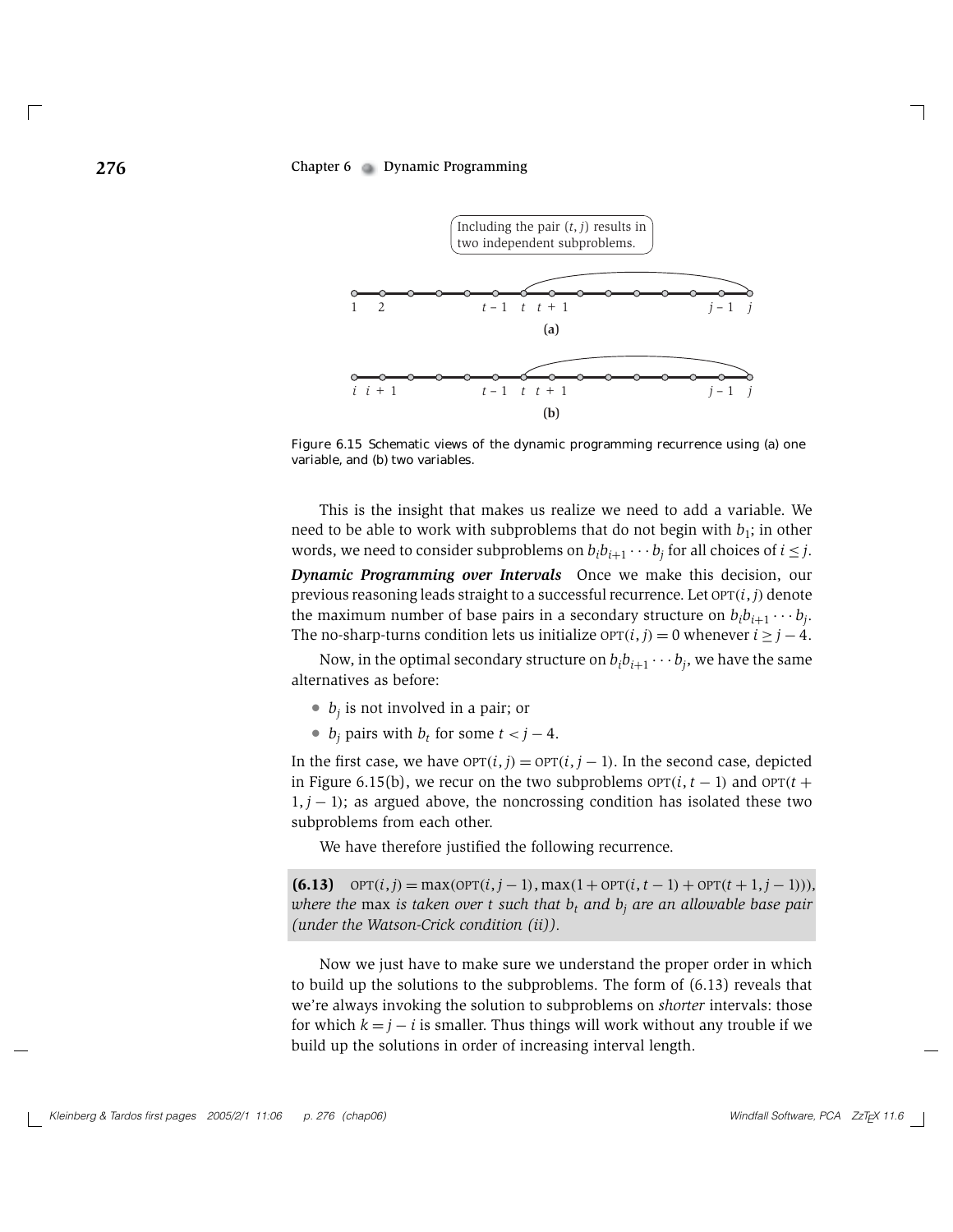#### 6.5 RNA Secondary Structure: Dynamic Programming over Intervals **277**



Figure 6.16 The iterations of the algorithm on a sample instance of the RNA Secondary Structure Prediction Problem.

```
Initialize OPT(i, j) = 0 whenever i \geq j-4For k = 5, 6, \ldots, n-1For i = 1, 2, ... n-kSet j = i + kCompute OPT(i, j) using the recurrence in (6.13)Endfor
Endfor
Return OPT(1, n)
```
As an example of this algorithm executing, we consider the input *ACCGGUAGU*, a subsequence of the sequence in Figure 6.14. As with the Knapsack Problem, we need two dimensions to depict the array *M*: one for the left endpoint of the interval being considered, and one for the right endpoint. In the figure, we only show entries corresponding to [*i*, *j*] pairs with  $i < j - 4$ , since these are the only ones that can possibly be nonzero.

It is easy to bound the running time: there are  $O(n^2)$  subproblems to solve, and evaluating the recurrence in  $(6.13)$  takes time  $O(n)$  for each. Thus the running time is  $O(n^3)$ .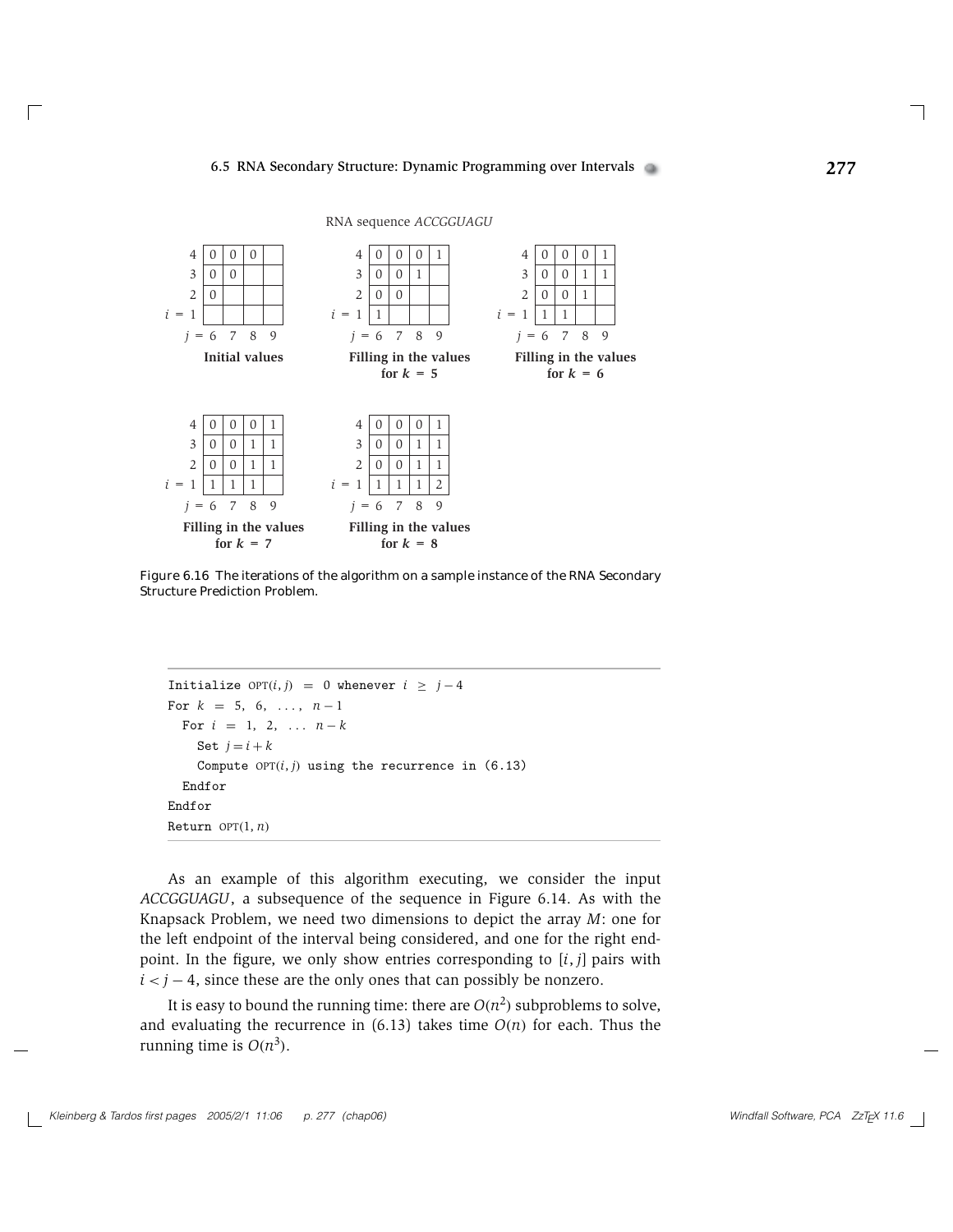As always, we can recover the secondary structure itself (not just its value) by recording how the minima in (6.13) are achieved and tracing back through the computation.

# **6.6 Sequence Alignment**

For the remainder of this chapter, we consider two further dynamic programming algorithms that each have a wide range of applications. In the next two sections we discuss *sequence alignment*, a fundamental problem that arises in comparing strings. Following this, we turn to the problem of computing shortest paths in graphs when edges have costs that may be negative.

#### **The Problem**

Dictionaries on the Web seem to get more and more useful: often it seems easier to pull up a bookmarked online dictionary than to get a physical dictionary down from the bookshelf. And many online dictionaries offer functions that you can't get from a printed one: if you're looking for a definition and type in a word it doesn't contain—say, *ocurrance*—it will come back and ask, "Perhaps you mean *occurrence*?" How does it do this? Did it truly know what you had in mind?

Let's defer the second question to a different book and think a little about the first one. To decide what you probably meant, it would be natural to search the dictionary for the word most "similar" to the one you typed in. To do this, we have to answer the question: How should we define similarity between two words or strings?

Intuitively, we'd like to say that *ocurrance* and *occurrence* are similar because we can make the two words identical if we add a *c* to the first word and change the *a* to an *e*. Since neither of these changes seems so large, we conclude that the words are quite similar. To put it another way, we can *nearly* line up the two words letter by letter:

| o-currance |  |  |
|------------|--|--|
| occurrence |  |  |

The hyphen (-) indicates a *gap* where we had to add a letter to the second word to get it to line up with the first. Moreover, our lining up is not perfect in that an *e* is lined up with an *a*.

We want a model in which similarity is determined roughly by the number of gaps and mismatches we incur when we line up the two words. Of course, there are many possible ways to line up the two words; for example, we could have written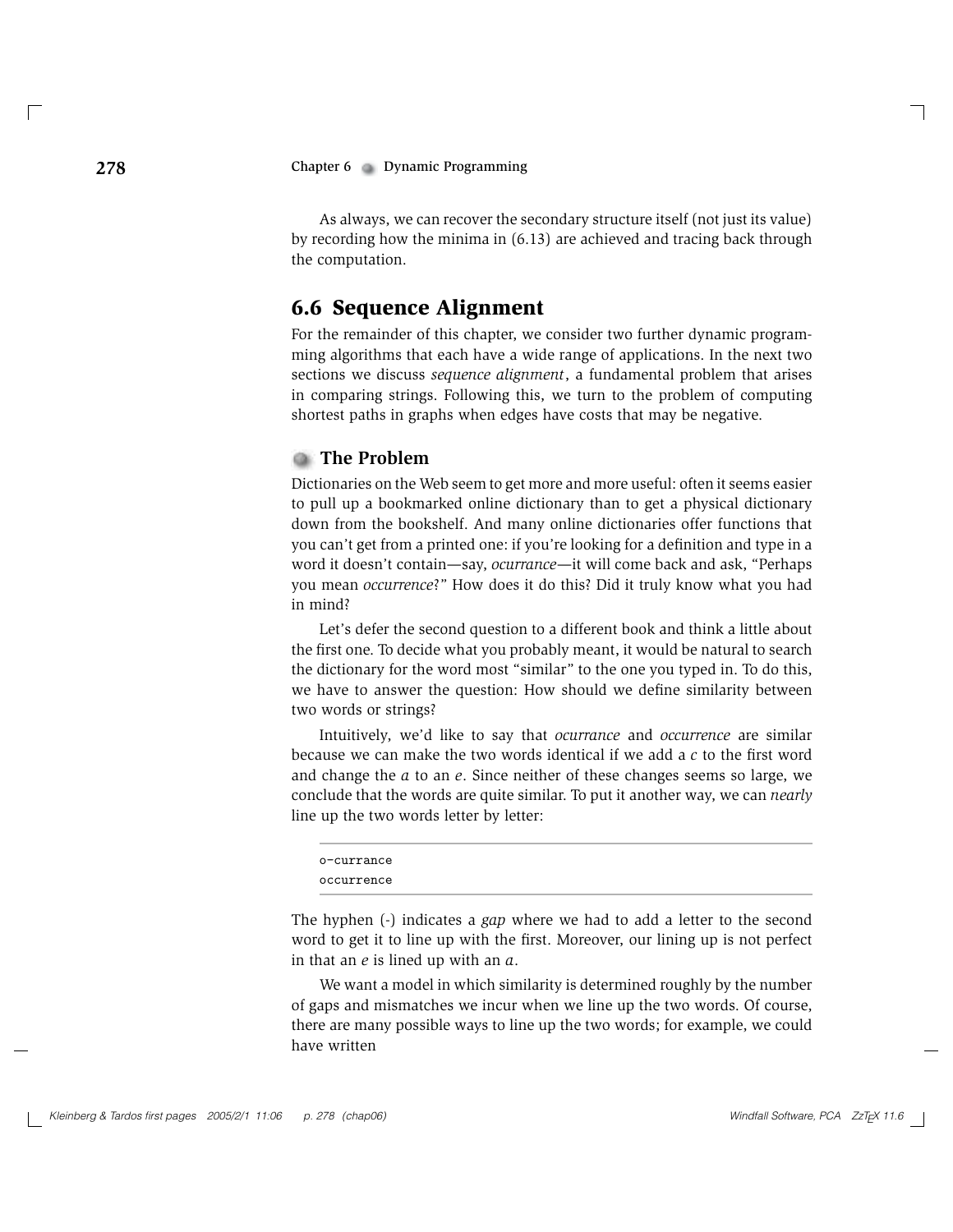```
o-curr-ance
occurre-nce
```
which involves three gaps and no mismatches. Which is better: one gap and one mismatch, or three gaps and no mismatches?

This discussion has been made easier because we know roughly what the correspondence ought to look like. When the two strings don't look like English words—for example, abbbaabbbbaab and ababaaabbbbbab—it may take a little work to decide whether they can be lined up nicely or not:

| abbbaa--bbbbaab |  |  |  |
|-----------------|--|--|--|
| ababaaabbbbba-b |  |  |  |

Dictionary interfaces and spell-checkers are not the most computationally intensive application for this type of problem. In fact, determining similarities among strings is one of the central computational problems facing molecular biologists today.

Strings arise very naturally in biology: an organism's *genome*—its full set of genetic material—is divided up into giant linear DNA molecules known as *chromosomes,* each of which serves conceptually as a one-dimensional chemical storage device. Indeed, it does not obscure reality very much to think of it as an enormous linear *tape*, containing a string over the alphabet {*A*, *C*, *G*, *T*}. The string of symbols encodes the instructions for building protein molecules; using a chemical mechanism for reading portions of the chromosome, a cell can construct proteins which in turn control its metabolism.

Why is similarity important in this picture? To a first approximation, the sequence of symbols in an organism's genome can be viewed as determining the properties of the organism. So suppose we have two strains of bacteria, *X* and *Y*, which are closely related evolutionarily. Suppose further that we've determined that a certain substring in the DNA of *X* codes for a certain kind of toxin. Then, if we discover a very "similar" substring in the DNA of *Y*, we might be able to hypothesize, before performing any experiments at all, that this portion of the DNA in *Y* codes for a similar kind of toxin. This use of computation to guide decisions about biological experiments is one of the hallmarks of the field of *computational biology*.

All this leaves us with the same question we asked initially, while typing badly spelled words into our online dictionary: How should we define the notion of *similarity* between two strings?

In the early 1970s, the two molecular biologists Needleman and Wunsch proposed a definition of similarity which, basically unchanged, has become the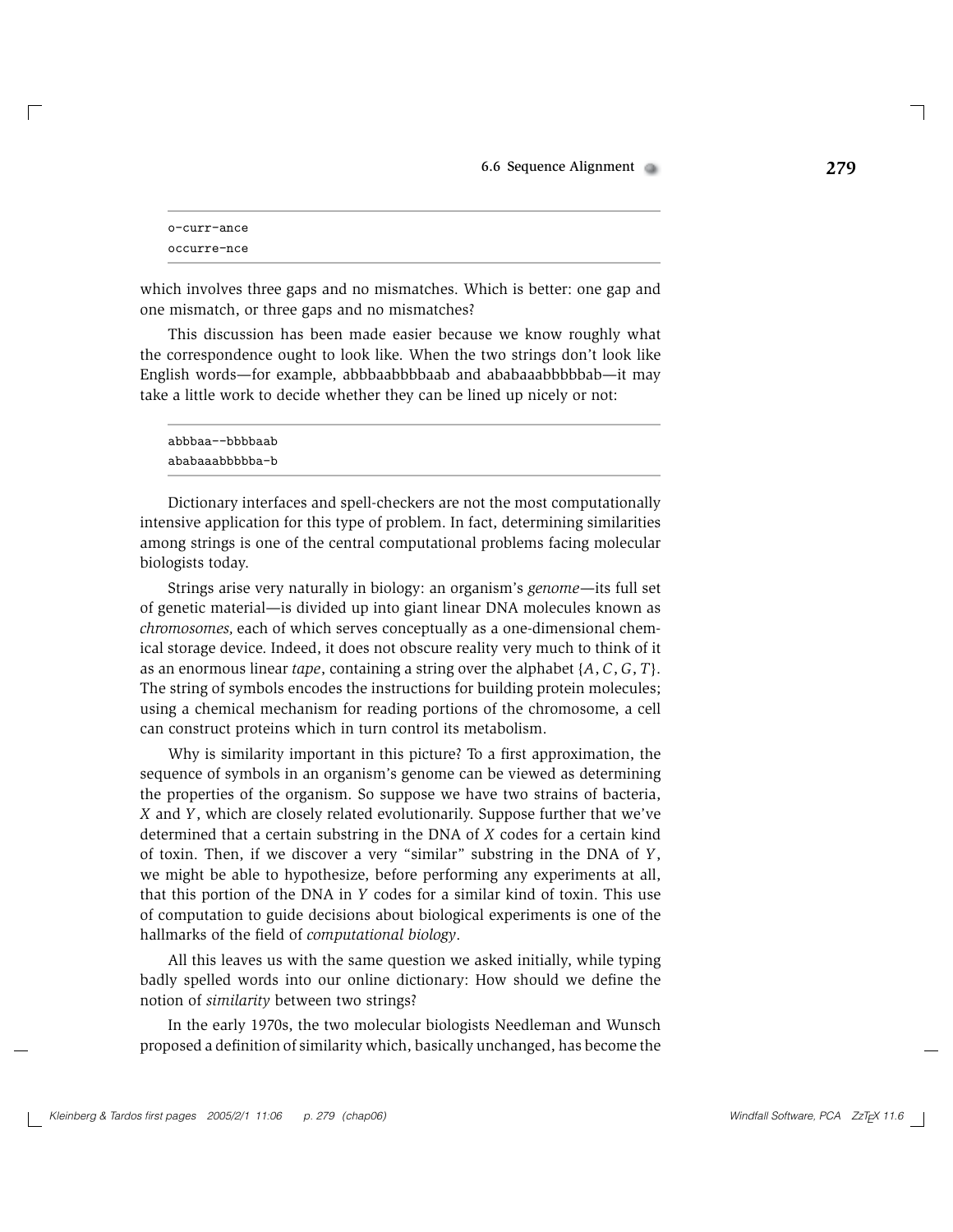standard definition in use today. Its position as a standard was reinforced by its simplicity and intuitive appeal, as well as through its independent discovery by several other researchers around the same time. Moreover, this definition of similarity came with an efficient dynamic programming algorithm to compute it. In this way, the paradigm of dynamic programming was independently discovered by biologists some twenty years after mathematicians and computer scientists first articulated it.

The definition is motivated by the considerations we discussed above, and in particular by the notion of "lining up" two strings. Suppose we are given two strings *X* and *Y*: *X* consists of the sequence of symbols  $x_1x_2 \cdots x_m$  and *Y* consists of the sequence of symbols  $y_1y_2 \cdots y_n$ . Consider the sets  $\{1, 2, \ldots, m\}$ and {1, 2, . . . , *n*} as representing the different positions in the strings *X* and *Y*, and consider a matching of these sets; recall that a *matching* is a set of ordered pairs with the property that each item occurs in at most one pair. We say that a matching *M* of these two sets is an *alignment* if there are no "crossing" pairs: if  $(i, j)$ ,  $(i', j') \in M$  and  $i < i'$ , then  $j < j'$ . Intuitively, an alignment gives a way of lining up the two strings, by telling us which pairs of positions will be lined up with one another. Thus, for example,

| stop- |  |  |  |
|-------|--|--|--|
| -tops |  |  |  |

corresponds to the alignment  $\{(2, 1), (3, 2), (4, 3)\}.$ 

Our definition of similarity will be based on finding the *optimal* alignment between *X* and *Y*, according to the following criteria. Suppose *M* is a given alignment between *X* and *Y*.

- First, there is a parameter  $\delta > 0$  that defines a *gap penalty*. For each position of *X* or *Y* that is not matched in *M*—it is a *gap*—we incur a cost of  $\delta$ .
- . Second, for each pair of letters *p*, *q* in our alphabet, there is a *mismatch cost* of  $\alpha_{pq}$  for lining up *p* with *q*. Thus, for each  $(i, j) \in M$ , we pay the appropriate mismatch cost  $\alpha_{x_iy_i}$  for lining up  $x_i$  with  $y_j$ . One generally assumes that  $\alpha_{pp} = 0$  for each letter *p*—there is no mismatch cost to line up a letter with another copy of itself—although this will not be necessary in anything that follows.
- . The *cost* of *M* is the sum of its gap and mismatch costs, and we seek an alignment of minimum cost.

The process of minimizing this cost is often referred to as *sequence alignment* in the biology literature. The quantities  $\delta$  and  $\{\alpha_{pq}\}$  are external parameters that must be plugged into software for sequence alignment; indeed, a lot of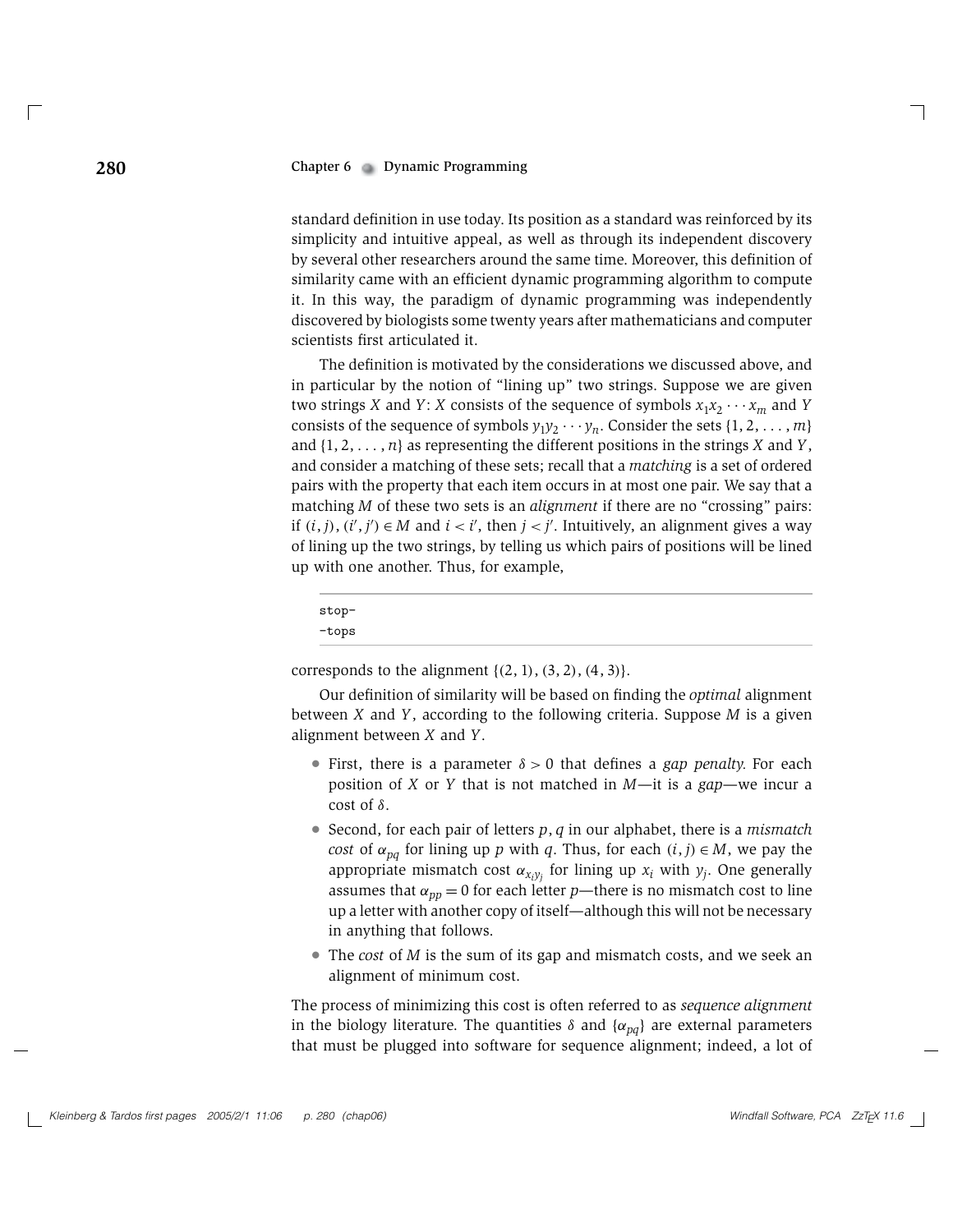work goes into choosing the settings for these parameters. From our point of view, in designing an algorithm for sequence alignment, we will take them as given. To go back to our first example, notice how these parameters determine which alignment of *ocurrance* and *occurrence* we should prefer: the first is strictly better if and only if  $\delta + \alpha_{ae} < 3\delta$ .

#### **Designing the Algorithm**

 $\Box$ 

We now have a concrete numerical definition for the similarity between strings *X* and *Y*: it is the minimum cost of an alignment between *X* and *Y*. The lower this cost, the more similar we declare the strings to be. We now turn to the problem of computing this minimum cost, and the optimal alignment that yields it, for a given pair of strings *X* and *Y*.

One of the approaches we could try for this problem is dynamic programming, and we are motivated by the following basic dichotomy.

■ In the optimal alignment *M*, either  $(m, n) \in M$  or  $(m, n) \notin M$ . (That is, either the last symbols in the two strings are matched to each other, or they aren't.)

By itself, this fact would be too weak to provide us with a dynamic programming solution. Suppose, however, that we compound it with the following basic fact.

**(6.14)** *Let M be any alignment of X and Y. If*  $(m, n) \notin M$ , then either the *m*th *position of X or the n*th *position of Y is not matched in M.*

**Proof.** Suppose by way of contradiction that  $(m, n) \notin M$ , but there are numbers  $i < m$  and  $j < n$  so that  $(m, j) \in M$  and  $(i, n) \in M$ . But this contradicts our definition of *alignment*: we have  $(i, n)$ ,  $(m, j) \in M$  with  $i < m$ , but  $n > i$  so the pairs  $(i, n)$  and  $(m, j)$  cross.  $\blacksquare$ 

There is an equivalent way to write (6.14) that exposes three alternative possibilities, and leads directly to the formulation of a recurrence.

**(6.15)** *In an optimal alignment M, at least one of the following is true:*

- $(i)$   $(m, n) \in M$ ; or
- *(ii) the m*th *position of X is not matched; or*
- *(iii) the n*th *position of Y is not matched.*

Now, let OPT(*i*, *j*) denote the minimum cost of an alignment between  $x_1x_2 \cdots x_i$  and  $y_1y_2 \cdots y_j$ . If case (i) of (iii) holds, we pay  $\alpha_{x_m y_n}$  and then align  $x_1x_2 \cdots x_{m-1}$  as well as possible with  $y_1y_2 \cdots y_{n-1}$ ; we get OPT(*m*, *n*) =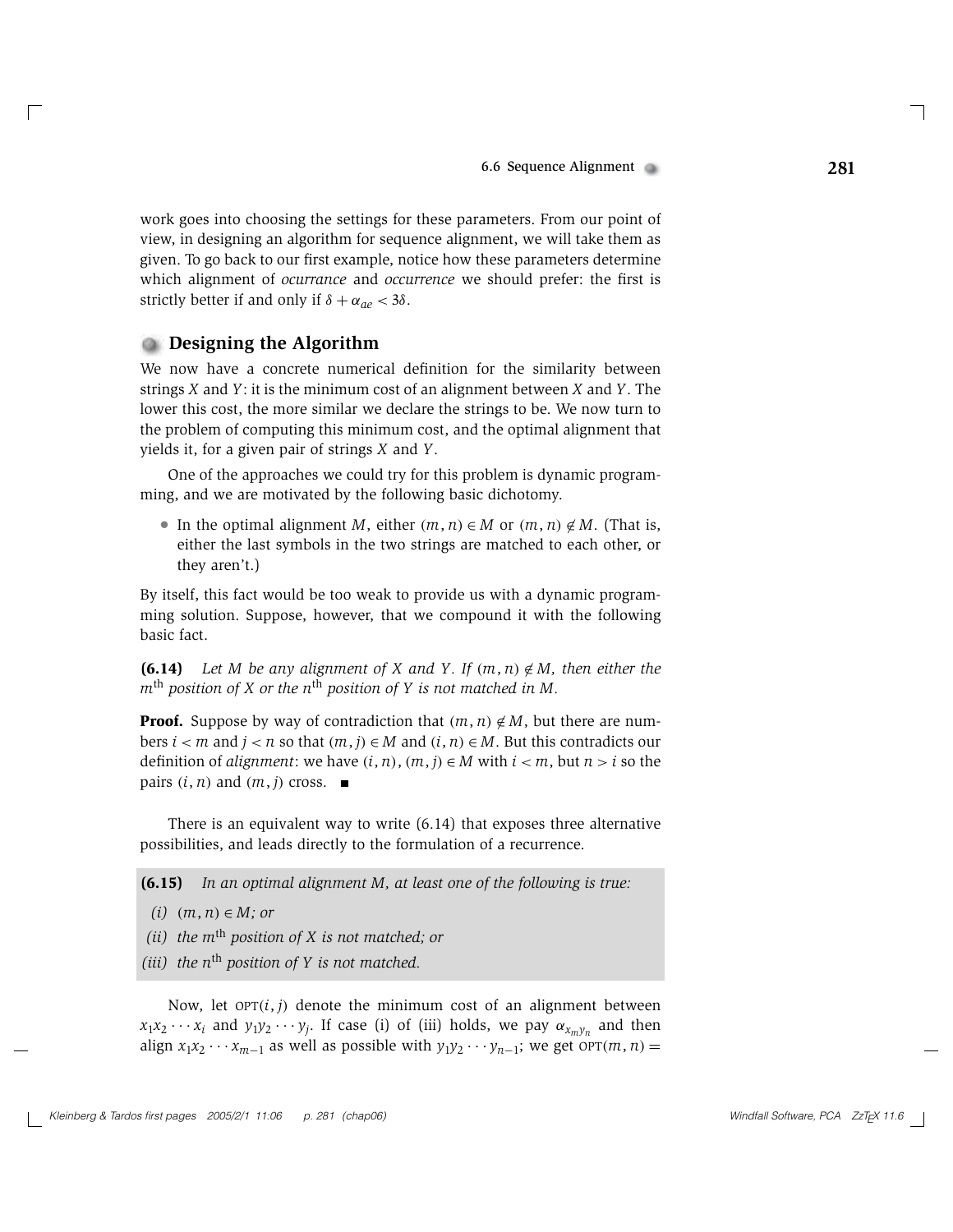$\alpha_{x_m y_n}$  +  $\text{OPT}(m-1, n-1)$ . If case (ii) holds, we pay a gap cost of  $\delta$  since the *m*<sup>th</sup> position of *X* is not matched, and then we align  $x_1x_2 \cdots x_{m-1}$  as well as possible with  $y_1y_2 \cdots y_n$ . In this way, we get  $\text{OPT}(m, n) = \delta + \text{OPT}(m - 1, n)$ . Similarly, if case (iii) holds, we get  $OPT(m, n) = \delta + OPT(m, n - 1)$ .

Using the same argument for the subproblem of finding the minimum-cost alignment between  $x_1x_2 \cdots x_i$  and  $y_1y_2 \cdots y_i$ , we get the following fact.

**(6.16)** *The minimum alignment costs satisfy the following recurrence:*

 $\text{OPT}(i, j) = \min[\alpha_{\chi, \nu_i} + \text{OPT}(i-1, j-1), \delta + \text{OPT}(i-1, j), \delta + \text{OPT}(i, j-1)].$ 

*Moreover,* (*i*, *j*) *is in an optimal alignment M for this subproblem, if and only if the minimum is achieved by the first of these values.*

We have maneuvered ourselves into a position where the dynamic programming algorithm has become clear: We build up the values of  $\text{OPT}(i, j)$  using the recurrence in (6.16). There are only  $O(mn)$  subproblems, and  $OPT(m, n)$ is the value we are seeking.

We now specify the algorithm to compute the value of the optimal alignment. For purposes of initialization, we note that  $OPT(i, 0) = OPT(0, i) = i\delta$  for all *i*, since the only way to line up an *i*-letter word with a 0-letter word is to use *i* gaps.

```
Alignment(X,Y)
  Array A[0 . . . m,0... n]
  Initialize A[i, 0] = i \delta for each i
  Initialize A[0, j] = j \delta for each j
  For j = 1, ..., nFor i = 1, ..., mUse the recurrence (6.16) to compute A[i, j]Endfor
  Endfor
  Return A[m, n]
```
As in previous dynamic programming algorithms, we can trace back through the array *A*, using the second part of fact (6.16), to construct the alignment itself.

# **Analyzing the Algorithm**

The correctness of the algorithm follows directly from (6.16). The running time is *O*(*mn*), since the array *A* has *O*(*mn*) entries, and at worst we spend constant time on each.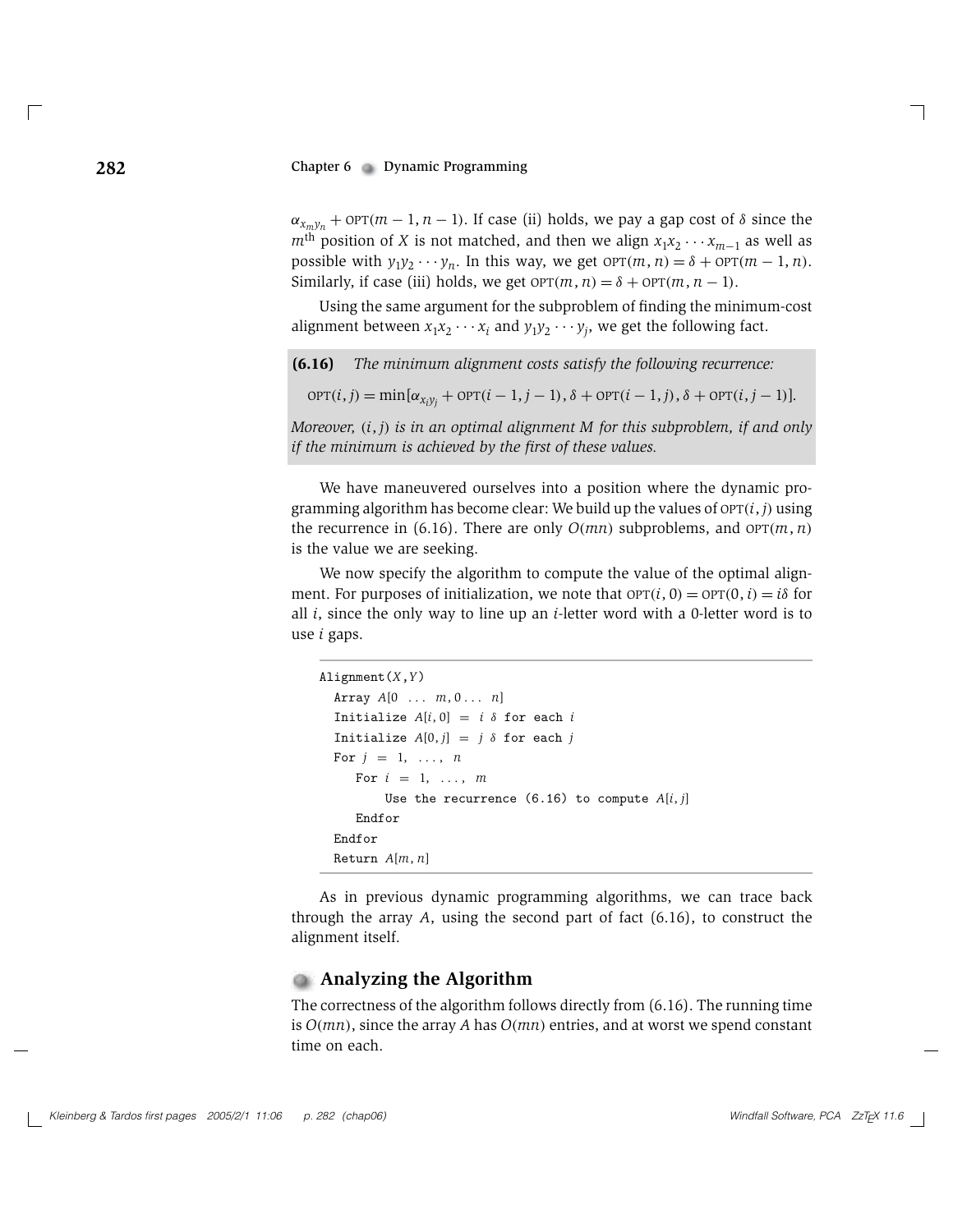6.6 Sequence Alignment **283**



Figure 6.17 A graph-based picture of sequence alignment.

There is an appealing pictorial way in which people think about this sequence alignment algorithm. Suppose we build a two-dimensional  $m \times n$ grid graph  $G_{XY}$ , with the rows labeled by prefixes of the string  $X$ , the columns labeled by prefixes of *Y*, and directed edges as in Figure 6.17.

We number the rows from 0 to *m* and the columns from 0 to *n*; we denote the node in the  $i^{\text{th}}$  row and the  $j^{\text{th}}$  column by the label  $(i, j)$ . We put *costs* on the edges of  $G_{XY}$ : the cost of each horizontal and vertical edge is  $\delta$ , and the cost of the diagonal edge from  $(i - 1, j - 1)$  to  $(i, j)$  is  $\alpha_{x_i y_j}$ .

The purpose of this picture now emerges: The recurrence in (6.16) for  $OPT(i, j)$  is precisely the recurrence one gets for the minimum-cost path in  $G_{XY}$ from  $(0, 0)$  to  $(i, j)$ . Thus we can show

**(6.17)** *Let*  $f(i, j)$  *denote the minimum cost of a path from*  $(0, 0)$  *to*  $(i, j)$  *in G<sub>xy</sub>*. *Then for all i, j, we have*  $f(i, j) = \text{OPT}(i, j)$ *.* 

**Proof.** We can easily prove this by induction on  $i + j$ . When  $i + j = 0$ , we have  $i = j = 0$ , and indeed  $f(i, j) = \text{OPT}(i, j) = 0$ .

Now consider arbitrary values of *i* and *j*, and suppose the statement is true for all pairs  $(i', j')$  with  $i' + j' < i + j$ . The last edge on the shortest path to  $(i, j)$  is either from  $(i − 1, j − 1)$ ,  $(i − 1, j)$ , or  $(i, j − 1)$ . Thus we have

$$
f(i, j) = \min[\alpha_{x_i y_j} + f(i - 1, j - 1), \delta + f(i - 1, j), \delta + f(i, j - 1)]
$$
  
=  $\min[\alpha_{x_i y_j} + \text{OPT}(i - 1, j - 1), \delta + \text{OPT}(i - 1, j), \delta + \text{OPT}(i, j - 1)]$   
=  $\text{OPT}(i, j),$ 

where we pass from the first line to the second using the induction hypothesis, and we pass from the second to the third using  $(6.16)$ .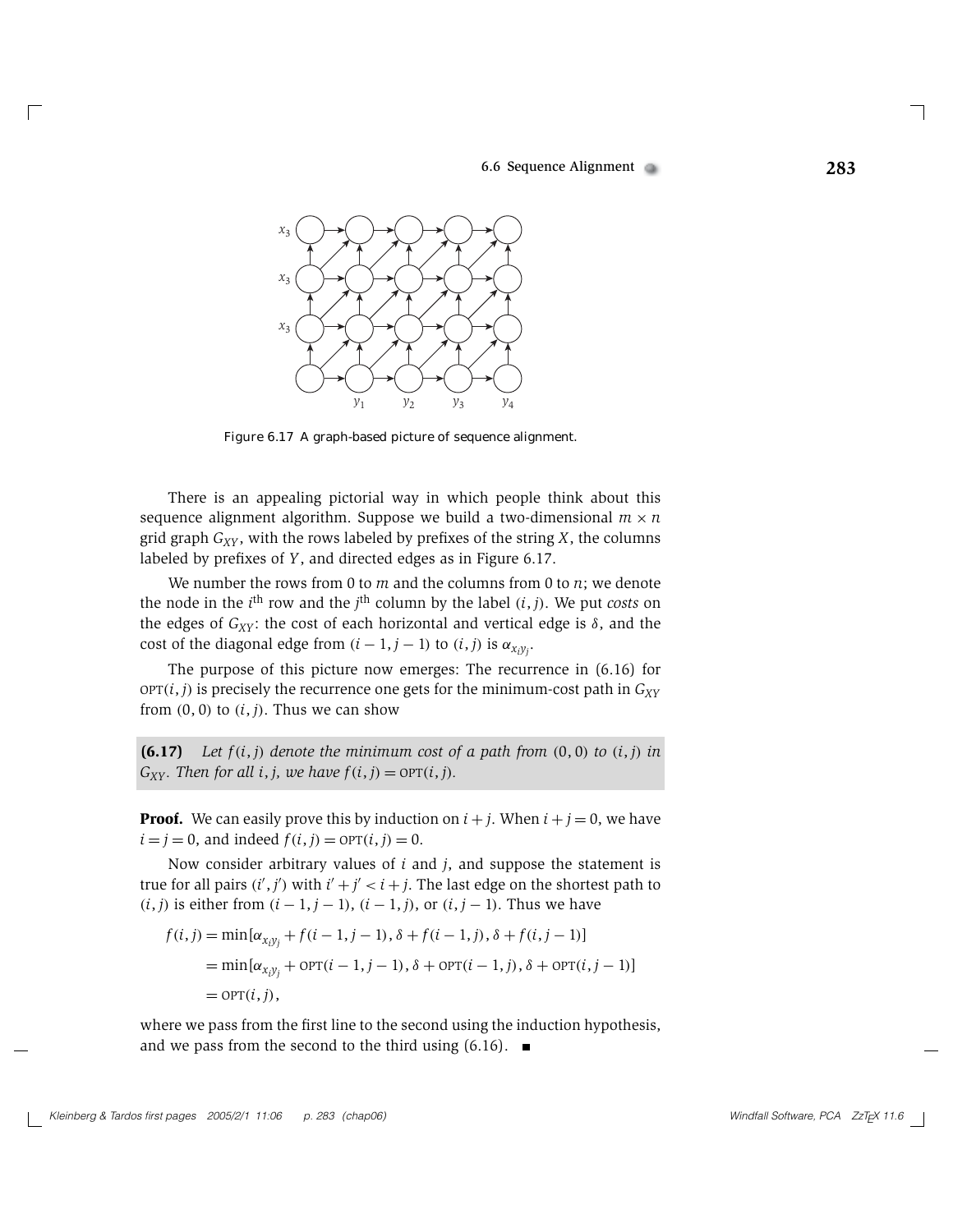

 $\Box$ 

Figure 6.18 The OPT values for the problem of aligning the words *mean* to *name*.

Thus the value of the optimal alignment is the length of the shortest-path in  $G_{XY}$  from (0, 0) to  $(m, n)$ . (We'll call any path in  $G_{XY}$  from (0, 0) to  $(m, n)$ a *corner-to-corner path*.) Moreover, the diagonal edges used in a shortest path correspond precisely to the pairs used in a minimum-cost alignment. These connections to the shortest path problem in the graph  $G_{XY}$  do not directly yield an improvement in the running time for the sequence alignment problem; however, they do help one's intuition for the problem and have been useful in suggesting algorithms for more complex variations on sequence alignment.

For an example, Figure 6.18 shows the value of the shortest-path from (0, 0) to each node (*i*, *j*) for the problem of aligning the words *mean* and *name*. For the purpose of this example, we assume that  $\delta = 2$ ; matching a vowel with another vowel, or a consonant with another consonant, costs 1; while matching a vowel and a consonant with each other costs 3. For each cell in the table (representing the corresponding node), the arrow indicates the last step of the shortest path leading to that node—in other words, the way that the minimum is achieved in (6.16). Thus, by following arrows backward from node (4, 4), we can trace back to construct the alignment.

# **6.7 Sequence Alignment in Linear Space via Divide-and-Conquer**

In the previous section, we showed how to compute the optimal alignment between two strings *X* and *Y* of lengths *m* and *n* respectively. Building up the two-dimensional *m*-by-*n* array of optimal solutions to subproblems, OPT(·, ·), turned out to be equivalent to constructing a graph  $G_{XY}$  with  $mn$  nodes laid out in a grid and looking for the cheapest path between opposite corners. In either of these ways of formulating the dynamic programming algorithm, the running time is *O*(*mn*), because it takes constant time to determine the value in each of the *mn* cells of the array OPT; and the space requirement is *O*(*mn*) as well, since it was dominated by the cost of storing the array (or the graph *GXY*).

#### **The Problem**

The question we ask in this section is: Should we be happy with *O*(*mn*) as a space bound? If our application is to compare English words, or even English sentences, it is quite reasonable. In biological applications of sequence alignment, however, one often compares very long strings against one another; and in these cases, the  $\Theta(mn)$  space requirement can potentially be a more severe problem than the  $\Theta(mn)$  time requirement. Suppose, for example, that we are comparing two strings of 100, 000 symbols each. Depending on the underlying processor, the prospect of performing roughly 10 billion primitive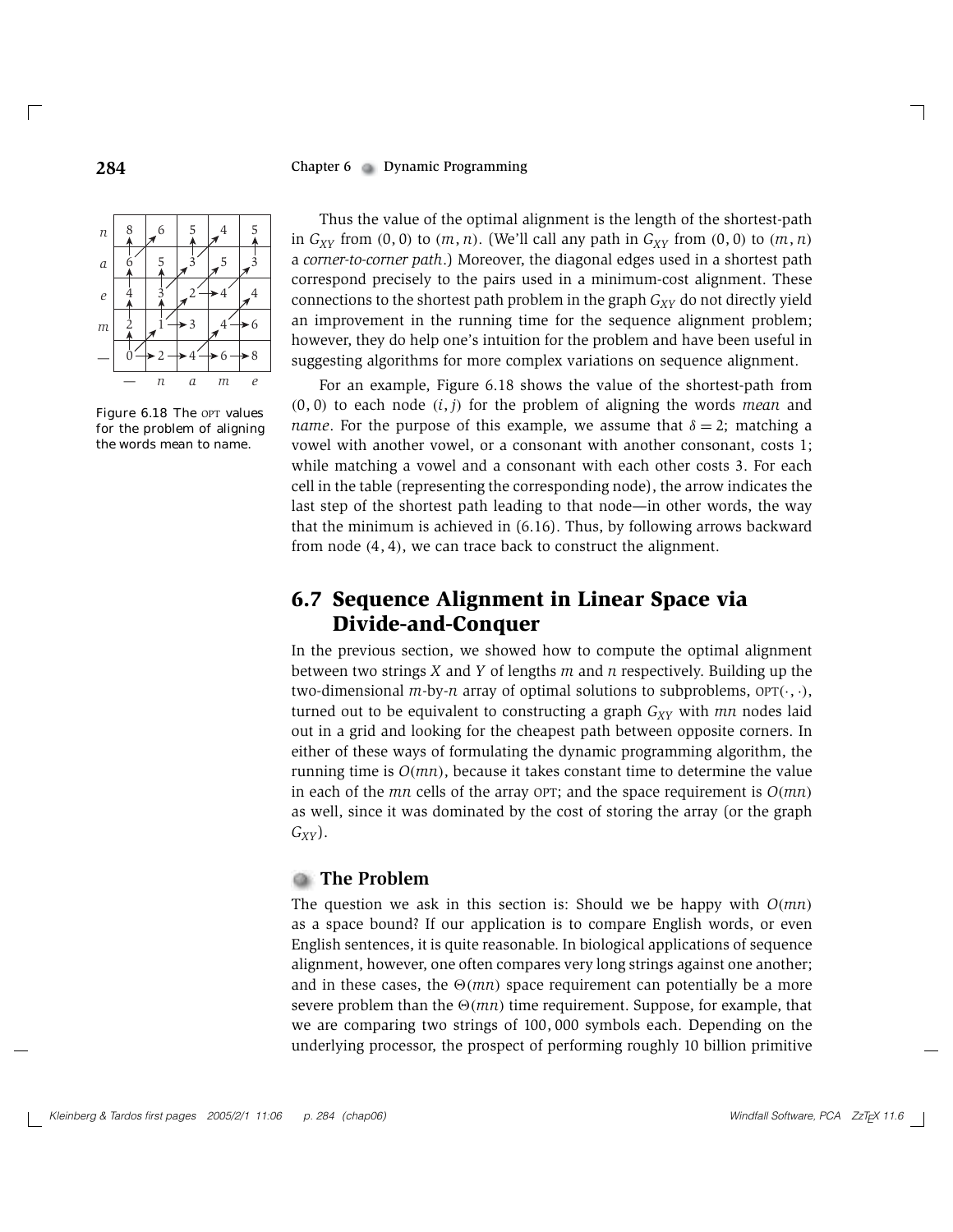operations might be less cause for worry than the prospect of working with a single 10-gigabyte array.

Fortunately, this is not the end of the story. In this section we describe a very clever enhancement of the sequence alignment algorithm that makes it work in  $O(mn)$  time using only  $O(m + n)$  space. In other words, we can bring the space requirement down to linear while blowing up the running time by at most an additional constant factor. For ease of presentation, we'll describe various steps in terms of paths in the graph  $G_{XY}$ , with the natural equivalence back to the sequence alignment problem. Thus, when we seek the pairs in an optimal alignment, we can equivalently ask for the edges in a shortest corner-to-corner path in  $G_{XY}$ .

The algorithm itself will be a nice application of divide-and-conquer ideas. The crux of the technique is the observation that, if we divide the problem into several recursive calls, then the space needed for the computation can be reused from one call to the next. The way in which this idea is used, however, is fairly subtle.

# **Designing the Algorithm**

 $\Box$ 

We first show that if we only care about the *value* of the optimal alignment, and not the alignment itself, it is easy to get away with linear space. The crucial observation is that to fill in an entry of the array *A*, the recurrence in (6.16) only needs information from the current column of *A* and the previous column of *A*. Thus we will "collapse" the array *A* to an  $m \times 2$  array *B*: as the algorithm iterates through values of *j*, entries of the form *B*[*i*, 0] will hold the "previous" column's value  $A[i, j - 1]$ , while entries of the form  $B[i, 1]$  will hold the "current" column's value  $A[i, j]$ .

```
Space-Efficient-Alignment(X,Y)
  Array B[0 \ldots m, 0 \ldots 1]Initialize B[i, 0] = i \delta (just as in column 0 of A)
  For j = 1, ..., nB[0, 1] = j\delta (since this corresponds to entry A[0, j])
     For i = 1, ..., mB[i, 1] = \min[\alpha_{x_i} \quad y_i + B[i-1, 0],\delta + B[i – 1, 1], \delta + B[i, 0]].
     Endfor
     Move column 1 of B to column 0 to make room for next iteration:
          Update B[i, 0] = B[i, 1] for each i
  Endfor
```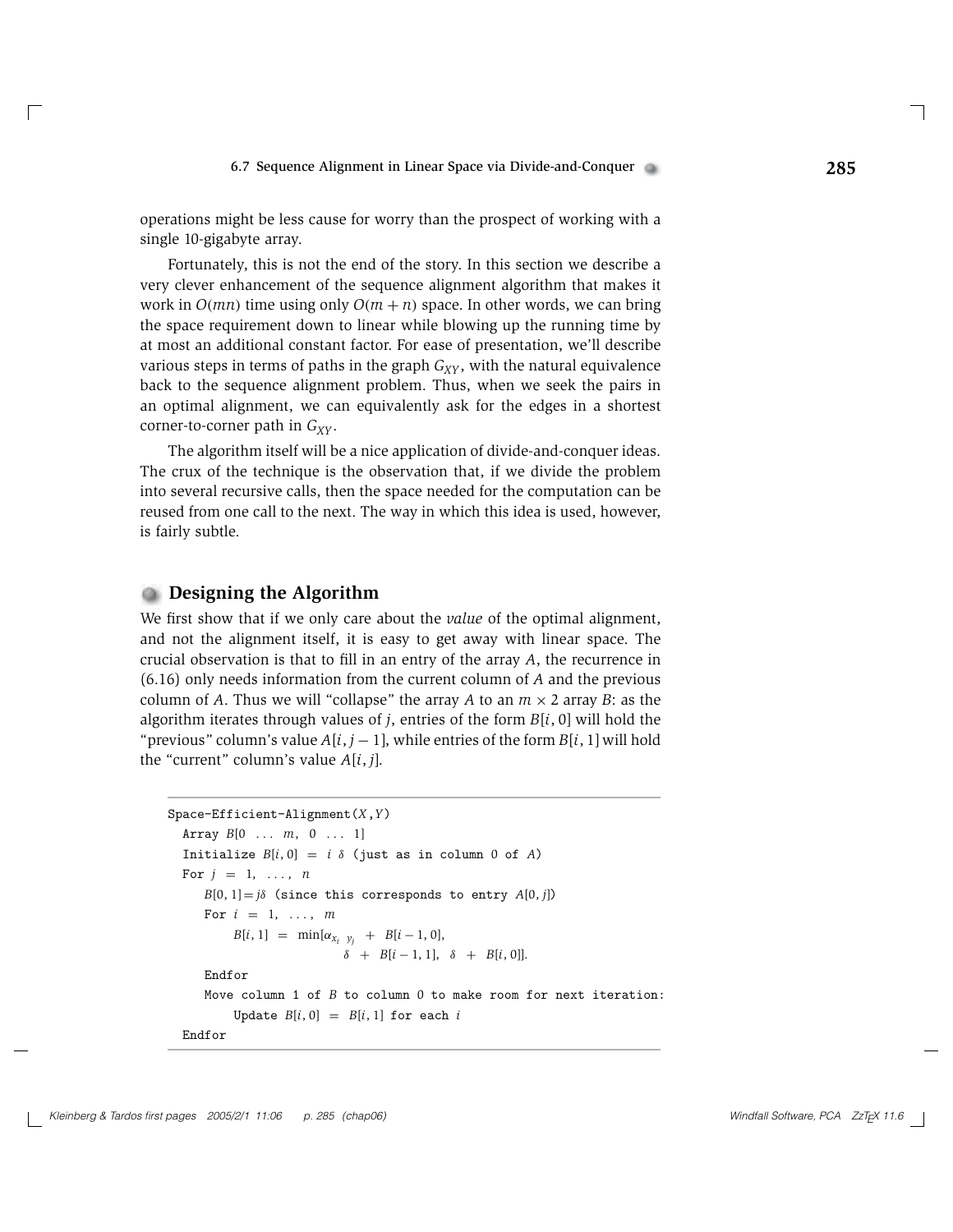It is easy to verify that when this algorithm completes, the array entry *B*[ $i$ , 1] holds the value of  $OPT(i, n)$  for  $i = 0, 1, ..., m$ . Moreover, it uses  $O(mn)$ time and  $O(m + n)$  space. The problem is: where is the alignment itself? We haven't left enough information around to be able to run a procedure like Find-Alignment. Since *B* at the end of the algorithm only contains last two columns of the original dynamic programming array *A*, if we were to try tracing back to get the path, we'd run out of information after just these two columns. We could imagine getting around this difficulty by trying to "predict" what the alignment is going to be in the process of running our space-efficient procedure. In particular, as we compute the values in the  $j<sup>th</sup>$  column of the (now implicit) array *A*, we could try hypothesizing that a certain entry has a very small value, and hence that the alignment that passes through this entry is a promising candidate to be the optimal one. But this promising alignment might run into big problems later on, and a different alignment that currently looks much less attractive will turn out to be the optimal one.

There is, in fact, a solution to this problem—we will be able to recover the alignment itself using  $O(m + n)$  space—but it requires a genuinely new idea. The insight is based on employing the divide-and-conquer technique that we've seen earlier in the book. We begin with a simple alternative way to implement the basic dynamic programming solution.

*A Backward Formulation of the Dynamic Program.* Recall that we use  $f(i, j)$ to denote the length of the shortest path from  $(0, 0)$  to  $(i, j)$  in the graph  $G_{XY}$ . (As we showed in the initial sequence alignment algorithm,  $f(i, j)$  has the same value as  $OPT(i, j)$ .) Now let's define  $g(i, j)$  to be the length of the shortest path from  $(i, j)$  to  $(m, n)$  in  $G_{XY}$ . The function *g* provides an equally natural dynamic programming approach to sequence alignment, except that we build it up in reverse: we start with  $g(m, n) = 0$ , and the answer we want is  $g(0, 0)$ . By strict analogy with (6.16), we have the following recurrence for *g*.

**(6.18)** *For*  $i < m$  *and*  $j < n$  *we have*  $g(i, j) = \min[\alpha_{x_{i+1}y_{i+1}} + g(i+1, j+1), \delta + g(i, j+1), \delta + g(i+1, j)].$ 

This is just the recurrence one obtains by taking the graph  $G_{XY}$ , "rotating" it so that the node  $(m, n)$  is in the lower left corner, and using the previous approach. Using this picture, we can also work out the full dynamic programming algorithm to build up the values of *g*, *backward* starting from (*m*, *n*). Similarly, there is a space-efficient version of this backward dynamic programming algorithm, analogous to Space-Efficient-Alignment, which computes the value of the optimal alignment using only  $O(m + n)$  space. We will refer to this backward version, naturally enough, as Backward-Space-Efficient-Alignment.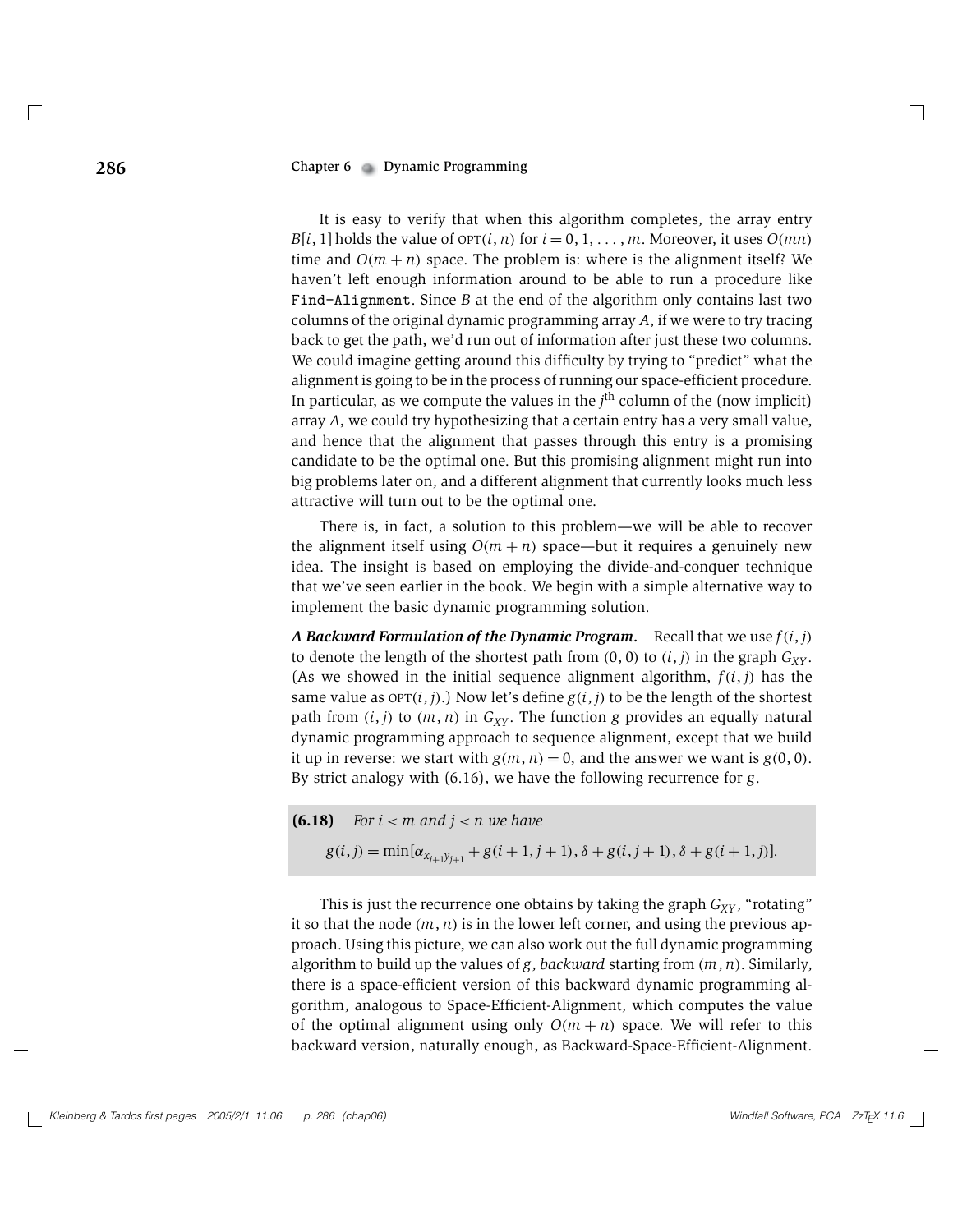*Combining the Forward and Backward Formulations.* So now we have symmetric algorithms which build up the values of the functions *f* and *g*. The idea will be to use these two algorithms in concert to find the optimal alignment. First, here are two basic facts summarizing some relationships between the functions *f* and *g*.

**(6.19)** *The length of the shortest corner-to-corner path in G<sub>XY</sub> that passes through*  $(i, j)$  *is*  $f(i, j) + g(i, j)$ .

**Proof.** Let  $\ell_{ij}$  denote the length of the shortest corner-to-corner path in  $G_{XY}$ that passes through  $(i, j)$ . Clearly, any such path must get from  $(0, 0)$  to  $(i, j)$ and then from  $(i, j)$  to  $(m, n)$ . Thus its length is at least  $f(i, j) + g(i, j)$ , and so we have  $\ell_{ij} \ge f(i, j) + g(i, j)$ . On the other hand, consider the corner-to-corner path that consists of a minimum-length path from (0, 0) to (*i*, *j*), followed by a minimum-length path from  $(i, j)$  to  $(m, n)$ . This path has length  $f(i, j) + g(i, j)$ , and so we have  $\ell_{ij}$  ≤ *f*(*i*, *j*) + *g*(*i*, *j*). It follows that  $\ell_{ij}$  = *f*(*i*, *j*) + *g*(*i*, *j*). ■

**(6.20)** *Let k be any number in* {0, . . . , *n*}*, and let q be an index that minimizes the quantity*  $f(q, k) + g(q, k)$ . *Then there is a corner-to-corner path of minimum length that passes through the node* (*q*, *k*)*.*

**Proof.** Let  $\ell^*$  denote the length of the shortest corner-to-corner path in  $G_{XY}$ . Now fix a value of  $k \in \{0, \ldots, n\}$ . The shortest corner-to-corner path must use *some* node in the  $k^{\text{th}}$  column of  $G_{XY}$ —let's suppose it is node  $(p, k)$ —and thus by (6.19)

$$
\ell^* = f(p, k) + g(p, k) \ge \min_{q} f(q, k) + g(q, k).
$$

Now consider the index  $q$  that achieves the minimum in the right-hand side of this expression; we have

$$
\ell^* \ge f(q, k) + g(q, k).
$$

By  $(6.19)$  again, the shortest corner-to-corner path using the node  $(q, k)$  has length  $f(q, k) + g(q, k)$ , and since  $\ell^*$  is the minimum length of *any* corner-tocorner path, we have

$$
\ell^* \le f(q, k) + g(q, k).
$$

It follows that  $\ell^* = f(q, k) + g(q, k)$ . Thus the shortest corner-to-corner path using the node  $(q, k)$  has length  $\ell^*$ , and this proves (6.20). ■

Using (6.20) and our space-efficient algorithms to compute the *value* of the optimal alignment, we will proceed as follows. We divide G<sub>XY</sub> along its center column and compute the value of  $f(i, n/2)$  and  $g(i, n/2)$  for each value of *i*,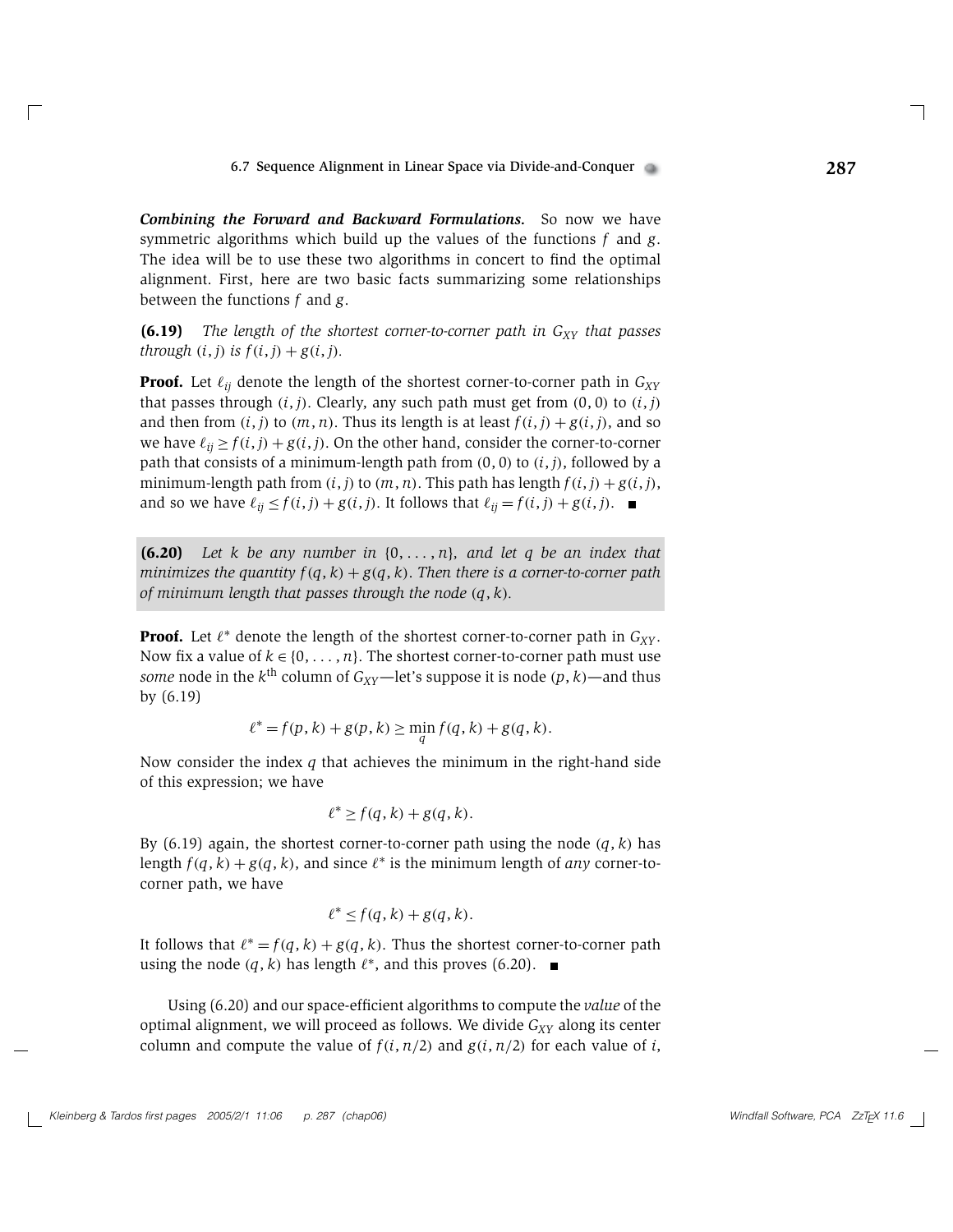using our two space-efficient algorithms. We can then determine the minimum value of  $f(i, n/2) + g(i, n/2)$ , and conclude via (6.20) that there is a shortest corner-to-corner path passing through the node  $(i, n/2)$ . Given this, we can search for the shortest path recursively in the portion of  $G_{XY}$  between  $(0, 0)$ and  $(i, n/2)$  and in the portion between  $(i, n/2)$  and  $(m, n)$ . The crucial point is that we apply these recursive calls sequentially and reuse the working space from one call to the next. Thus, since we only work on one recursive call at a time, the total space usage is  $O(m + n)$ . The key question we have to resolve is whether the running time of this algorithm remains *O*(*mn*).

In running the algorithm, we maintain a globally accessible list *P* which will hold nodes on the shortest corner-to-corner path as they are discovered. Initially, *P* is empty. *P* need only have  $m + n$  entries, since no corner-to-corner path can use more than this many edges. We also use the following notation: *X*[*i* : *j*], for  $1 \le i \le j \le m$ , denotes the substring of *X* consisting of  $x_i x_{i+1} \cdots x_i$ ; and we define  $Y[i : j]$  analogously. We will assume for simplicity that  $n$  is a power of 2; this assumption makes the discussion much cleaner, although it can be easily avoided.

```
Divide-and-Conquer-Alignment(X,Y)
  Let m be the number of symbols in X
  Let n be the number of symbols in Y
  If m \leq 2 or n \leq 2 then
     Compute optimal alignment using Alignment(X,Y)
  Call Space-Efficient-Alignment(X,Y[1 : n/2]),
     obtaining array B
  Call Backward-Space-Efficient-Alignment(X,Y[n/2 + 1 : n]),
     obtaining array B
  Let q be the index minimizing B[q, 1] + B'[q, n]Add (q, n/2) to global list P
  Divide-and-Conquer-Alignment(X[1 : q],Y[1 : n/2])
  Divide-and-Conquer-Alignment(X[q + 1:n], Y[n/2 + 1:n])
  Return P
```
As an example of the first level of recursion, consider Figure 6.19. If the *minimizing index q* turns out to be 1, we get the two subproblems pictured.

# **Analyzing the Algorithm**

The previous arguments already establish that the algorithm returns the correct answer and that it uses  $O(m + n)$  space. Thus, we need only verify the following fact.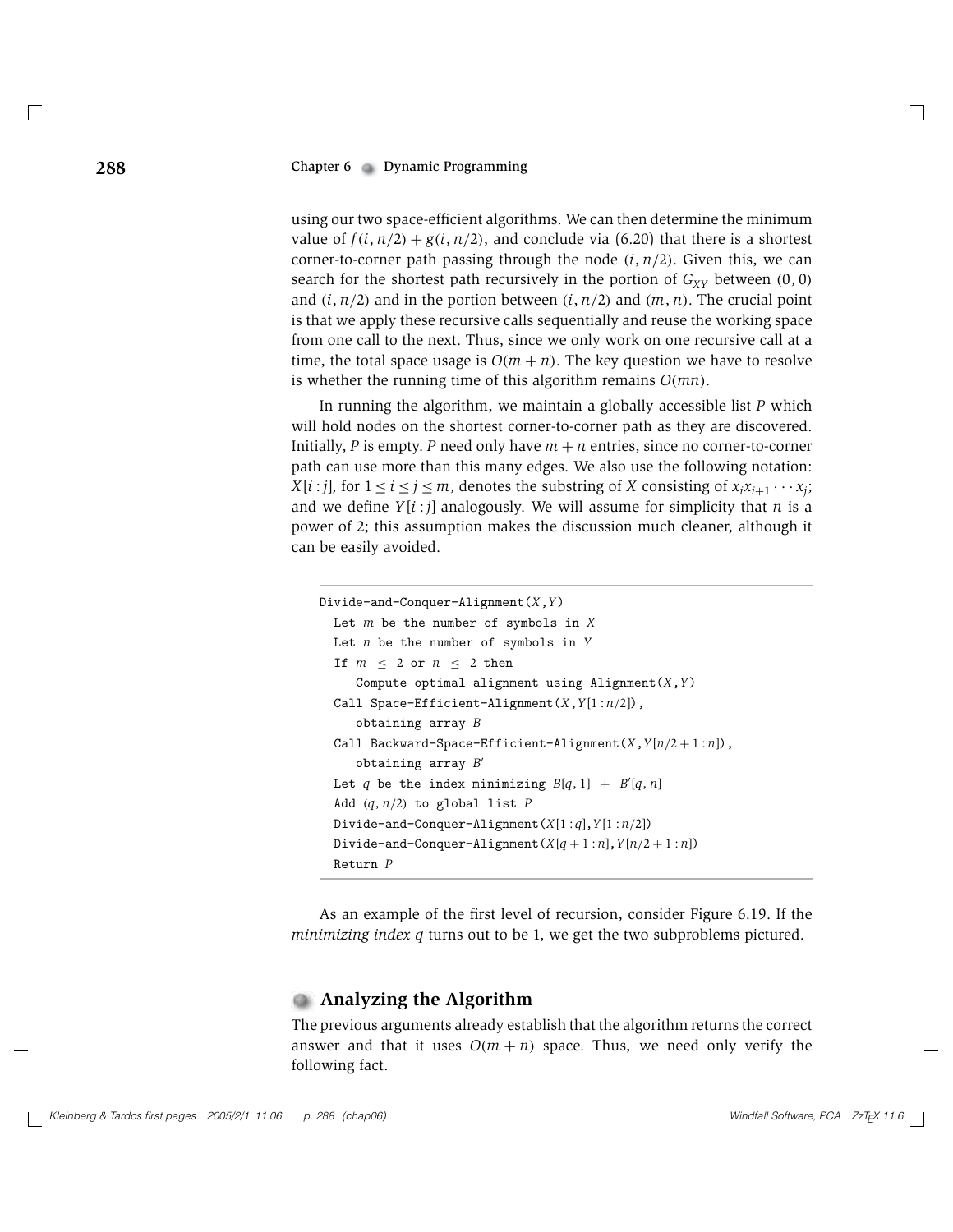6.7 Sequence Alignment in Linear Space via Divide-and-Conquer **289**



Figure 6.19 The first level of recurrence for the space-efficient Divide-and-Conquer-Alignment. The boxed regions indicate the input to the two recursive cells.

**(6.21)** *The running time of* Divide-and-Conquer-Alignment *on strings of length m and n is O*(*mn*)*.*

**Proof.** Let  $T(m, n)$  denote the maximum running time of the algorithm on strings of length *m* and *n*. The algorithm performs *O*(*mn*) work to build up the arrays *B* and *B*<sup> $\prime$ </sup>; it then runs recursively on strings of size *q* and  $n/2$ , and on strings of size  $m - q$  and  $n/2$ . Thus, for some constant *c*, and some choice of index *q*, we have

> $T(m, n) \leq cmn + T(q, n/2) + T(m - q, n/2)$  $T(m, 2) \leq cm$  $T(2, n) \leq cn$ .

This recurrence is more complex than the ones we've seen in our earlier applications of divide-and-conquer in Chapter 5. First of all, the running time is a function of two variables (*m* and *n*) rather than just one; also, the division into subproblems is not necessarily an "even split," but instead depends on the value *q* that is found through the earlier work done by the algorithm.

So how should we go about solving such a recurrence? One way is to try guessing the form by considering a special case of the recurrence, and then using partial substitution to fill out the details of this guess. Specifically, suppose that we were in a case in which  $m = n$ , and in which the split point *q* were exactly in the middle. In this (admittedly restrictive) special case, we could write the function  $T(\cdot)$  in terms of the single variable *n*, set  $q = n/2$ (since we're assuming a perfect bisection), and have

$$
T(n) \le 2T(n/2) + cn^2.
$$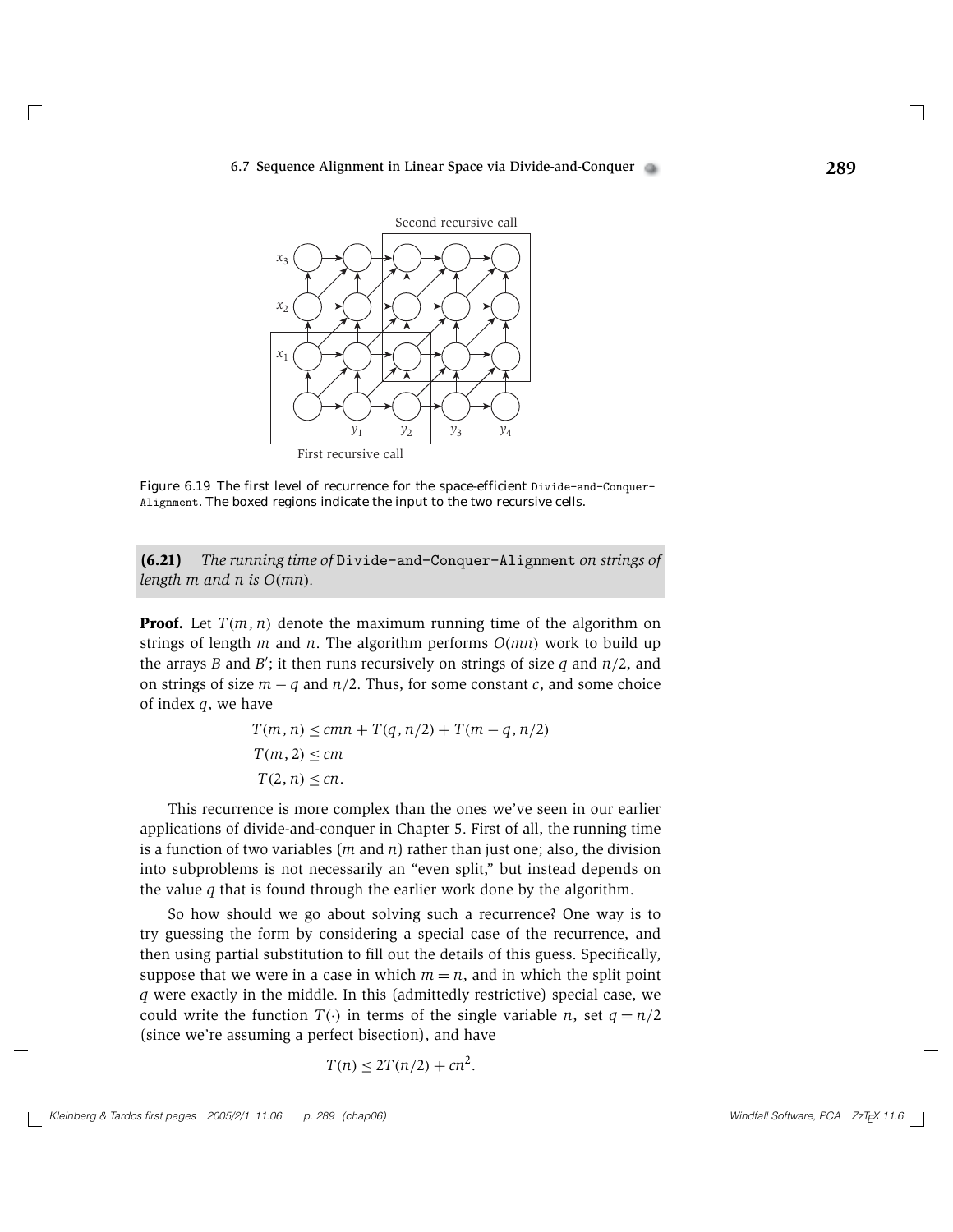This is a useful expression, since it's something that we solved in our earlier discussion of recurrences at the outset of Chapter 5. Specifically, this recurrence implies  $T(n) = O(n^2)$ .

So when  $m = n$  and we get an even split, the running time grows like the square of *n*. Motivated by this, we move back to the fully general recurrence for the problem at hand and guess that *T*(*m*, *n*) grows like the product of *m* and *n*. Specifically, we'll guess that  $T(m, n) < kmn$  for some constant *k*, and see if we can prove this by induction. To start with the base cases  $m \le 2$  and  $n \le 2$ , we see that these hold as long as  $k \ge c/2$ . Now, assuming  $T(m', n') \le km'n'$ holds for pairs (*m* , *n* ) with a smaller product, we have

> $T(m, n) \leq cmn + T(q, n/2) + T(m - q, n/2)$  $<$ *cmn* + *kgn*/2 + *k*(*m* – *g*)*n*/2 = *cmn* + *kqn*/2 + *kmn*/2 − *kqn*/2  $= (c + k/2)mn$ .

Thus the inductive step will work if we choose  $k = 2c$ , and this completes the proof.  $\blacksquare$ 

# **6.8 Shortest Paths in a Graph**

For the final three sections, we focus on the problem of finding shortest paths in a graph, together with some closely related issues.

### **The Problem**

Let  $G = (V, E)$  be a directed graph. Assume that each edge  $(i, j) \in E$  has an associated *weight cij*. The weights can be used to model a number of different things; we will picture here the interpretation in which the weight *cij* represents a *cost* for going directly from node *i* to node *j* in the graph.

Earlier we discussed Dijkstra's algorithm for finding shortest paths in graphs with positive edge costs. Here we consider the more complex problem in which we seek shortest paths when costs may be negative. Among the motivations for studying this problem, here are two that particularly stand out. First, negative costs turn out to be crucial for modeling a number of phenomena with shortest paths. For example, the nodes may represent agents in a financial setting, and  $c_{ij}$  represents the cost of a transaction in which we buy from agent *i* and then immediately sell to agent *j*. In this case, a path would represent a succession of transactions, and edges with negative costs would represent transactions that result in profits. Second, the algorithm that we develop for dealing with edges of negative cost turns out, in certain crucial ways, to be more flexible and *decentralized* than Dijkstra's algorithm. As a consequence, it has important applications for the design of distributed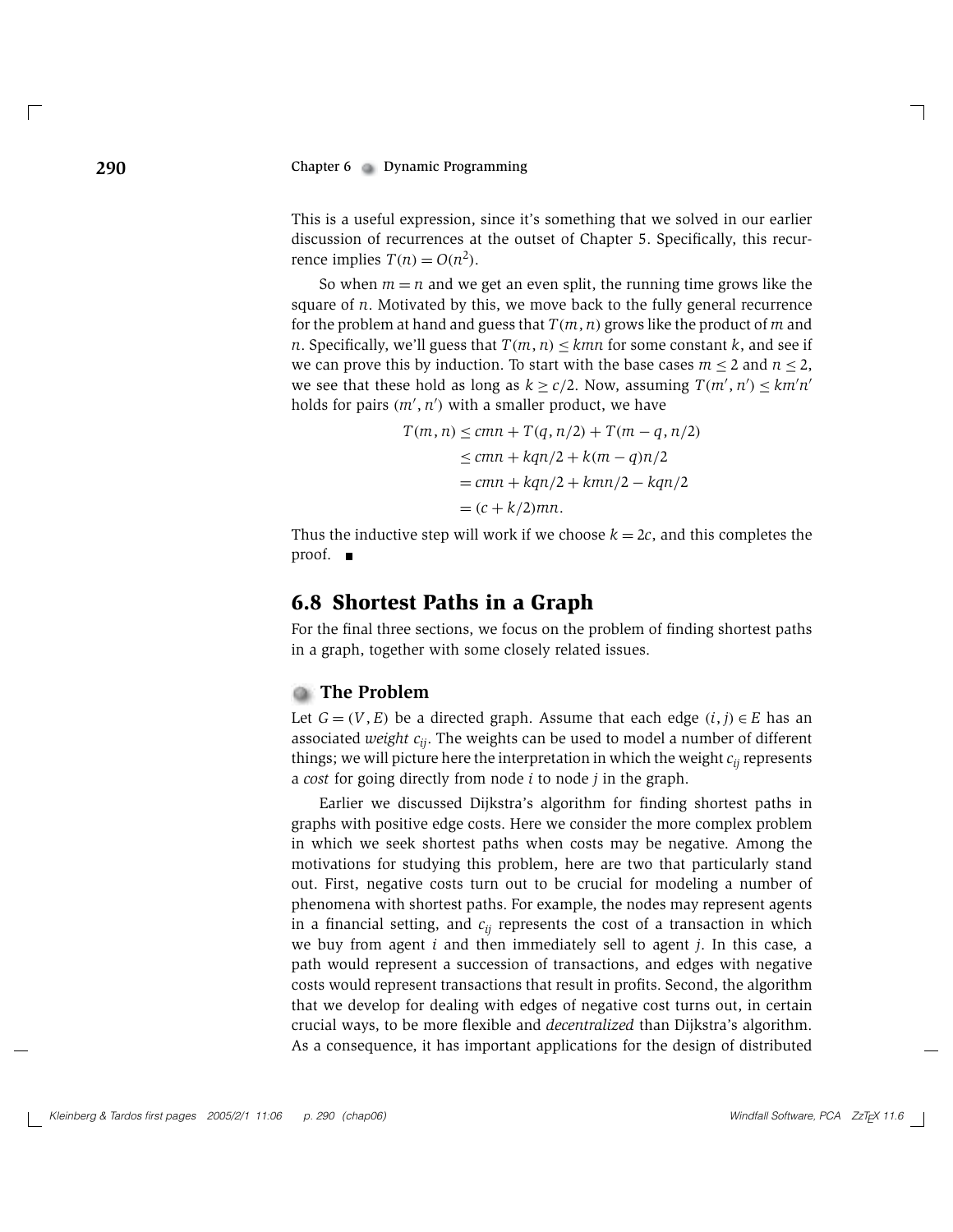routing algorithms that determine the most efficient path in a communication network.

In this section and the next two, we will consider the following two related problems.

. Given a graph *G* with weights, as described above, decide if *G* has a negative cycle—that is, a directed cycle *C* such that

$$
\sum_{ij\in C}c_{ij}<0.
$$

. If the graph has no negative cycles, find a path *P* from an origin node *s* to a destination node *t* with minimum total cost:

$$
\sum_{ij\in P} c_{ij}
$$

should be as small as possible for any *s*-*t* path. This is generally called both the *minimum-cost path problem* and the *shortest-path problem*.

In terms of our financial motivation above, a negative cycle corresponds to a profitable sequence of transactions that takes us back to our starting point: we buy from  $i_1$ , sell to  $i_2$ , buy from  $i_2$ , sell to  $i_3$ , and so forth, finally arriving back at *i*<sup>1</sup> with a net profit. Thus negative cycles in such a network can be viewed as good *arbitrage opportunities*.

It makes sense to consider the minimum-cost *s*-*t* path problem under the assumption that there are no negative cycles. As illustrated by Figure 6.20, if there is a negative cycle *C*, a path  $P_s$  from *s* to the cycle, and another path  $P_t$ from the cycle to *t*, then we can build an *s*-*t* path of arbitrarily negative cost: we first use  $P_s$  to get to the negative cycle  $C$ , then we go around  $C$  as many times as we want, and then we use  $P_t$  to get from  $C$  to the destination  $t$ .

# **Designing and Analyzing the Algorithm**

*A Few False Starts.* Let's begin by recalling Dijkstra's algorithm for the shortest, path problem when there are no negative costs. That method computes



Figure 6.20 In this graph, one can find *s*-*t* paths of arbitrarily negative cost (by going around the cycle *C* many times).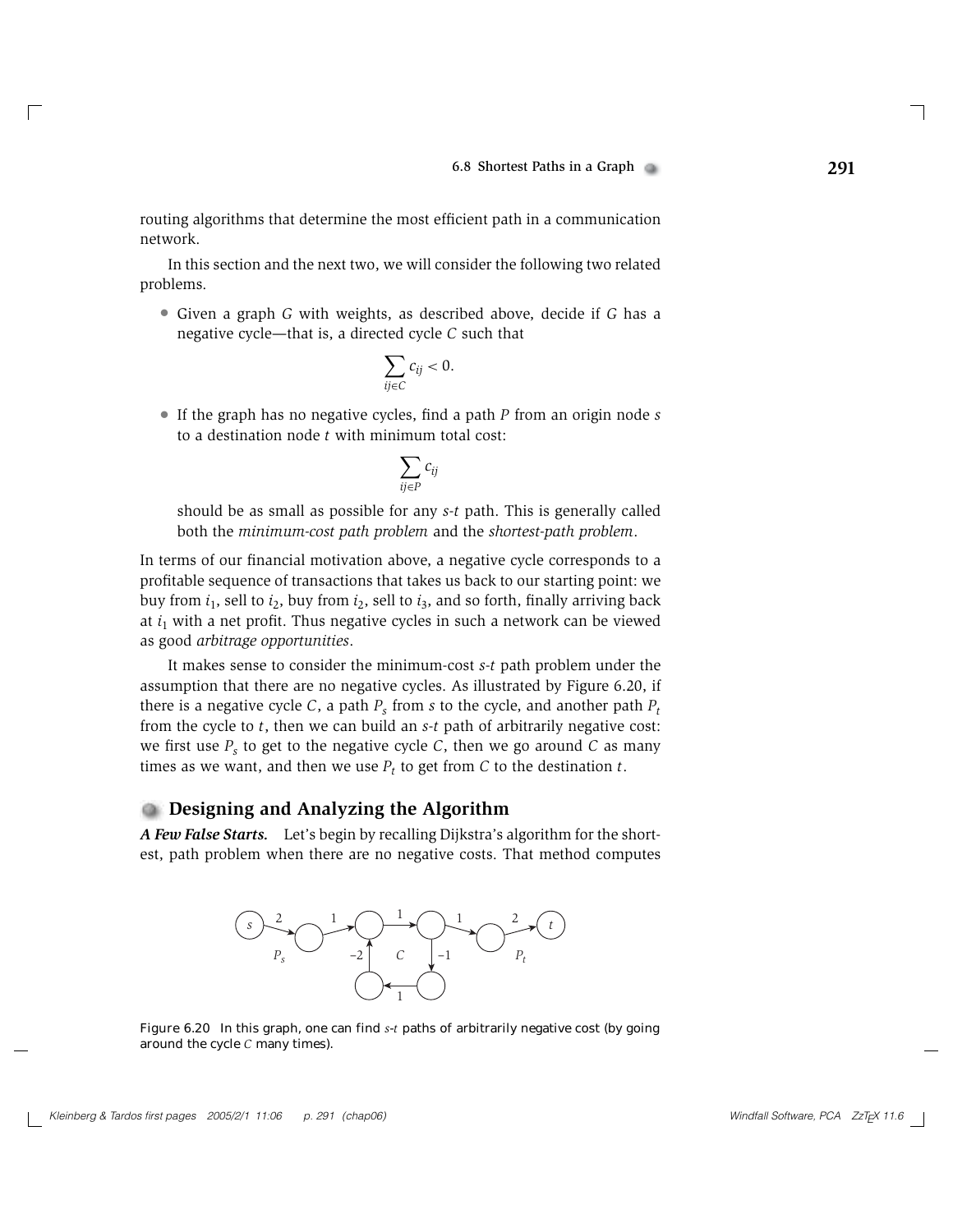

Figure 6.21 (a) With negative edge costs, Dijkstra's algorithm can give the wrong answer for the shortest-path problem. (b) Adding 3 to the cost of each edge will make all edges nonnegative, but it will change the identity of the shortest *s*-*t* path.

a shortest path from the origin *s* to every other node *v* in the graph, essentially using a greedy algorithm. The basic idea is to maintain a set *S* with the property that the shortest path from *s* to each node in *S* is known. We start with  $S = \{s\}$ —since we know the shortest path from *s* to *s* has cost 0 when there are no negative edges—and we add elements greedily to this set *S*. As our first greedy step, we consider the minimum-cost edge leaving node *s*, that is,  $\min_{i \in V} c_{si}$ . Let *v* be a node on which this minimum is obtained. A key obser*i*∈*V* vation underlying Dijkstra's algorithm is that the shortest path from *s* to *v* is the single-edge path  $\{s, v\}$ . Thus we can immediately add the node  $v$  to the set *S*. The path  $\{s, v\}$  is clearly the shortest to *v* if there are no negative edge costs: any other path from *s* to *v* would have to start on an edge out of *s* that is at least as expensive as edge (*s*, *v*).

The above observation is no longer true if we can have negative edge costs. As suggested by the example in Figure 6.21(a), a path that starts on an expensive edge, but then compensates with subsequent edges of negative cost, can be cheaper than a path that starts on a cheap edge. This suggests that the Dijkstra-style greedy approach will not work here.

Another natural idea is to first modify the costs  $c_{ij}$  by adding some large constant *M* to each; that is, we let  $c'_{ij} = c_{ij} + M$  for each edge  $(i, j) \in E$ . If the constant *M* is large enough, then all modified costs are nonnegative, and we can use Dijkstra's algorithm to find the minimum-cost path subject to costs *c* . However, this approach fails to find the correct minimum-cost paths with respect to the original costs *c*. The problem here is that changing the costs from *c* to *c'* changes the minimum-cost path. For example (as in Figure 6.21(b)), if a path *P* consisting of three edges is only slightly cheaper than another path  $P'$  that has two edges, then after the change in costs,  $P'$  will be cheaper, since we only add 2*M* to the cost of *P* while adding 3*M* to the cost of *P*.

*A Dynamic Programming Approach* We will try to use dynamic programming to solve the problem of finding a shortest path from *s* to *t* when there are negative edge costs but no negative cycles. We could try an idea that has worked for us so far: subproblem *i* could be to find a shortest path using only the first *i* nodes. This idea does not immediately work, but it can be made to work with some effort. Here, however, we will discuss a simpler and more efficient solution, the *Bellman-Ford algorithm.* The development of dynamic programming as a general algorithmic technique is often credited to the work of Bellman in the 1950's; and the Bellman-Ford shortest-path algorithm was one of the first applications.

The dynamic programming solution we develop will be based on the following crucial observation.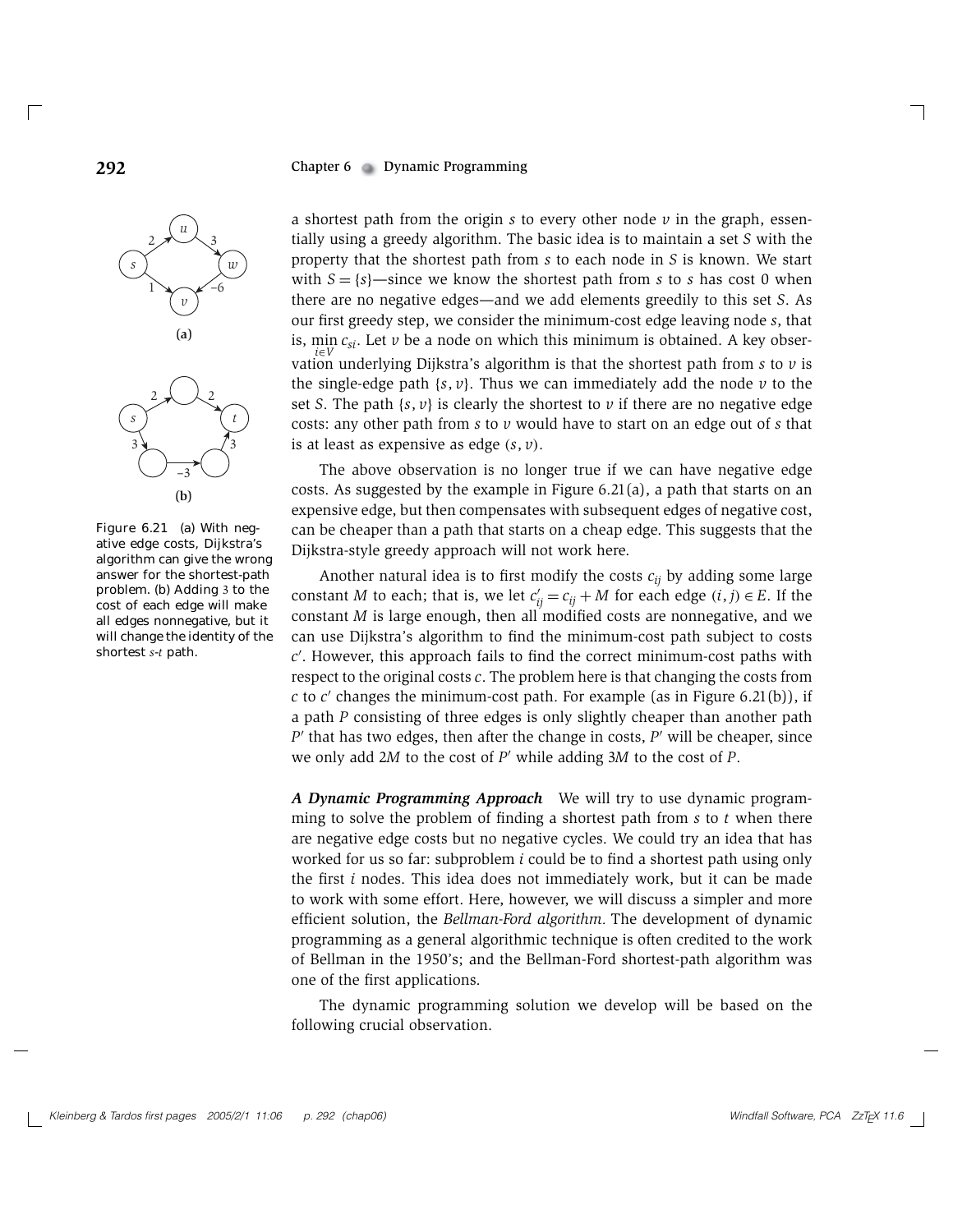

Figure 6.22 The minimum-cost path *P* from *v* to *t* using at most *i* edges.

**(6.22)** *If G has no negative cycles, then there is a shortest path from s to t that is simple (i.e. does not repeat nodes), and hence has at most n* − 1 *edges.*

**Proof.** Since every cycle has nonnegative cost, the shortest path  $P$  from *s* to *t* with the fewest number of edges does not repeat any vertex *v*. For if P did repeat a vertex  $v$ , we could remove the portion of  $P$  between consecutive visits to  $v$ , resulting in a path of no greater cost and fewer edges.  $\blacksquare$ 

Let's use  $OPT(i, v)$  to denote the minimum cost of a  $v$ -*t* path using at most  $i$  edges. By (6.22), our original problem is to compute  $\text{OPT}(n-1, s)$ . (We could instead design an algorithm whose subproblems correspond to the minimum cost of an *s*-*v* path using at most *i* edges. This would form a more natural parallel with Dijkstra's algorithm, but it would not be as natural in the context of the routing protocols we discuss later.)

We now need a simple way to express  $OPT(i, v)$  using smaller subproblems. We will see that the most natural approach involves the consideration of many different options; this is another example of the principle of "multiway choices" that we saw in the algorithm for the Segmented Least Squares Problem.

Let's fix an optimal path  $P$  representing  $\text{OPT}(i, v)$  as depicted in Figure 6.22.

- $\bullet$  If the path *P* uses at most *i* − 1 edges, then we have  $OPT(i, v) = OPT(i v)$  $1, v$ ).
- If the path *P* uses *i* edges, and the first edge is  $(v, w)$ , then  $OPT(i, v) =$  $c_{vw}$  + OPT( $i$  – 1, *w*).

This leads to the following recursive formula.

**(6.23)** *If i* > 0 *then*

 $\Box$ 

$$
\text{OPT}(i, v) = \min(\text{OPT}(i-1, v), \min_{w \in V} (\text{OPT}(i-1, w) + c_{vw})).
$$

Using this recurrence, we get the following dynamic programming algorithm to compute the value  $\text{OPT}(n-1, t)$ .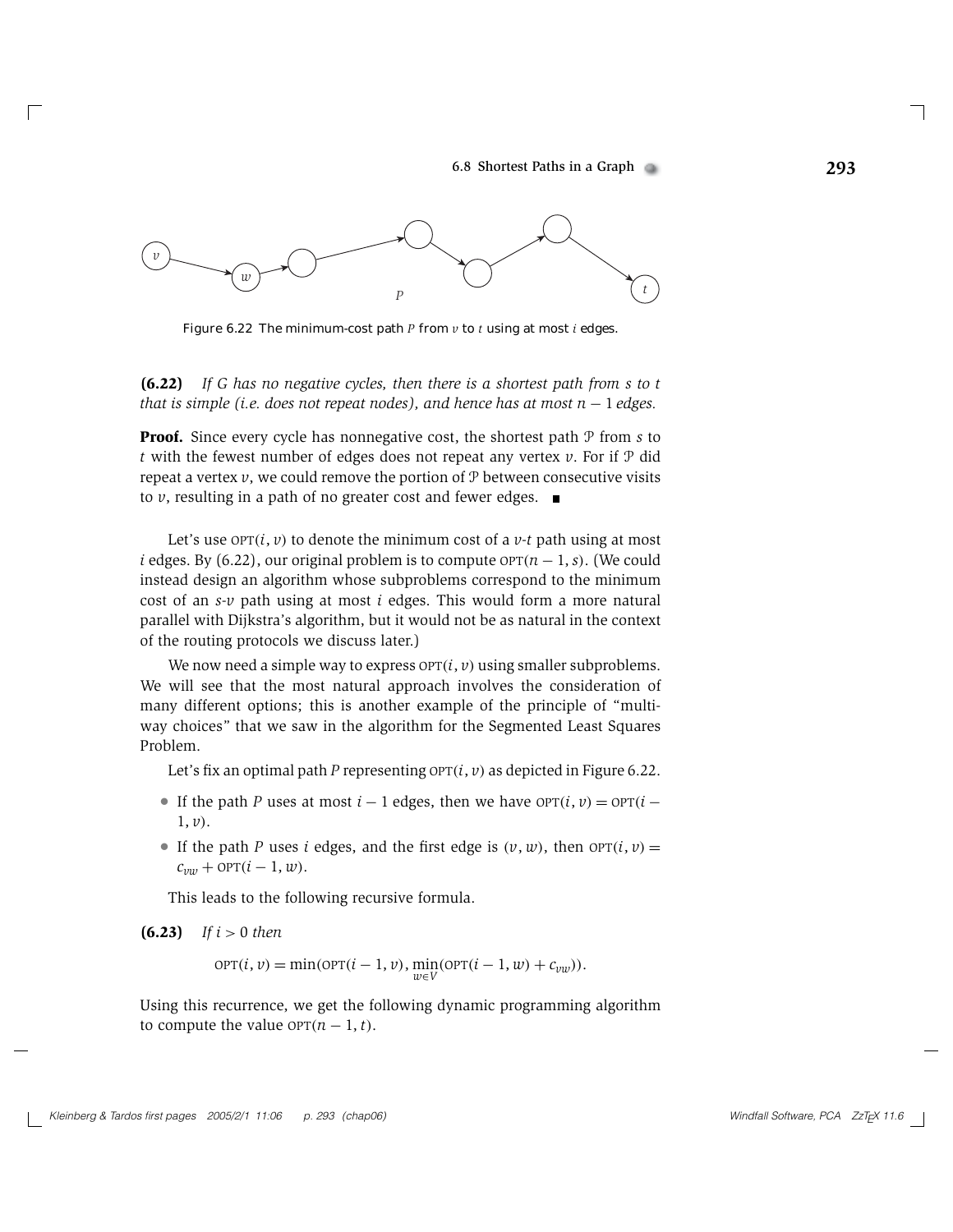we have to consider.



Shortest-Path(*G*, *s*, *t*)  $n =$  number of nodes in  $G$ Array *M*[0 . . . *n* − 1, *V*] Define  $M[0, t] = 0$  and  $M[0, v] = \infty$  for all other  $v \in V$ For  $i = 1, \ldots, n - 1$ For  $v \in V$  in any order Compute *M*[*i*, *v*] using the recurrence (6.23) Endfor Endfor Return *M*[*n* − 1, *s*]

 $\infty$  4 3320 ∞  $|$  ∞  $|0$  |-2|-2|-2  $\infty$  3 3333  $0 0 0 0 0 0 0$  $0 \quad 1 \quad 2 \quad 3 \quad 4$ ∞  $\vert -3 \vert -3 \vert -4 \vert -6 \vert -6$  $\infty$  2 0 0 0 0 *d b c t a e*

**(b)**

Figure 6.23 For the directed graph in (a), shortest-path algorithm constructs the dynamic programming table in (b).

#### Kleinberg & Tardos first pages 2005/2/1 11:06 p. 294 (chap06) Windfall Software, PCA ZzTEX 11.6

Given the table *M* containing the optimal values of the subproblems, the shortest path using at most  $i$  edges can be obtained in  $O(in)$  time, by tracing back through smaller subproblems.

**(6.24)** *The* Shortest-Path *method correctly computes the minimum cost of an s-t path in any graph that has no negative cycles, and runs in*  $O(n^3)$  *time.* 

The correctness of the method follows directly by induction from (6.23). We can bound the running time as follows. The table  $M$  has  $n^2$  entries; and each entry can take  $O(n)$  time to compute, as there are at most *n* nodes  $w \in V$ 

As an example, consider the graph in Figure 6.23, where the goal is to find a shortest path from each node to *t*. The table on the right shows the array *M*, with entries corresponding to the values  $M[i, v]$  from the algorithm. Thus a single row in the table corresponds to the shortest path from a particular node to *t*, as we allow the path to use an increasing number of edges. For example, the shortest path from node *d* to *t* is updated four times, as it changes from *d*-*t*, to *d*-*a*-*t*, to *d*-*a*-*b*-*e*-*t*, and finally to *d*-*a*-*b*-*e*-*c*-*t*.

# **Extensions: Some Basic Improvements to the Algorithm**

We can actually provide a better running-time analysis for the case in which the graph *G* does not have too many edges. A directed graph with *n* nodes can have close to  $n^2$  edges, since there could potentially be an edge between each pair of nodes, but many graphs are much sparser than this. When we work with a graph for which the number of edges *m* is significantly less than  $n^2$ , we've already seen in a number of cases earlier in the book that it can be useful to write the running-time in terms of both  $m$  and  $n$ ; this way, we can quantify our speed-up on graphs with relatively fewer edges.

If we are a little more careful in the analysis of the method above, we can improve the running time bound to *O*(*mn*) without significantly changing the algorithm itself.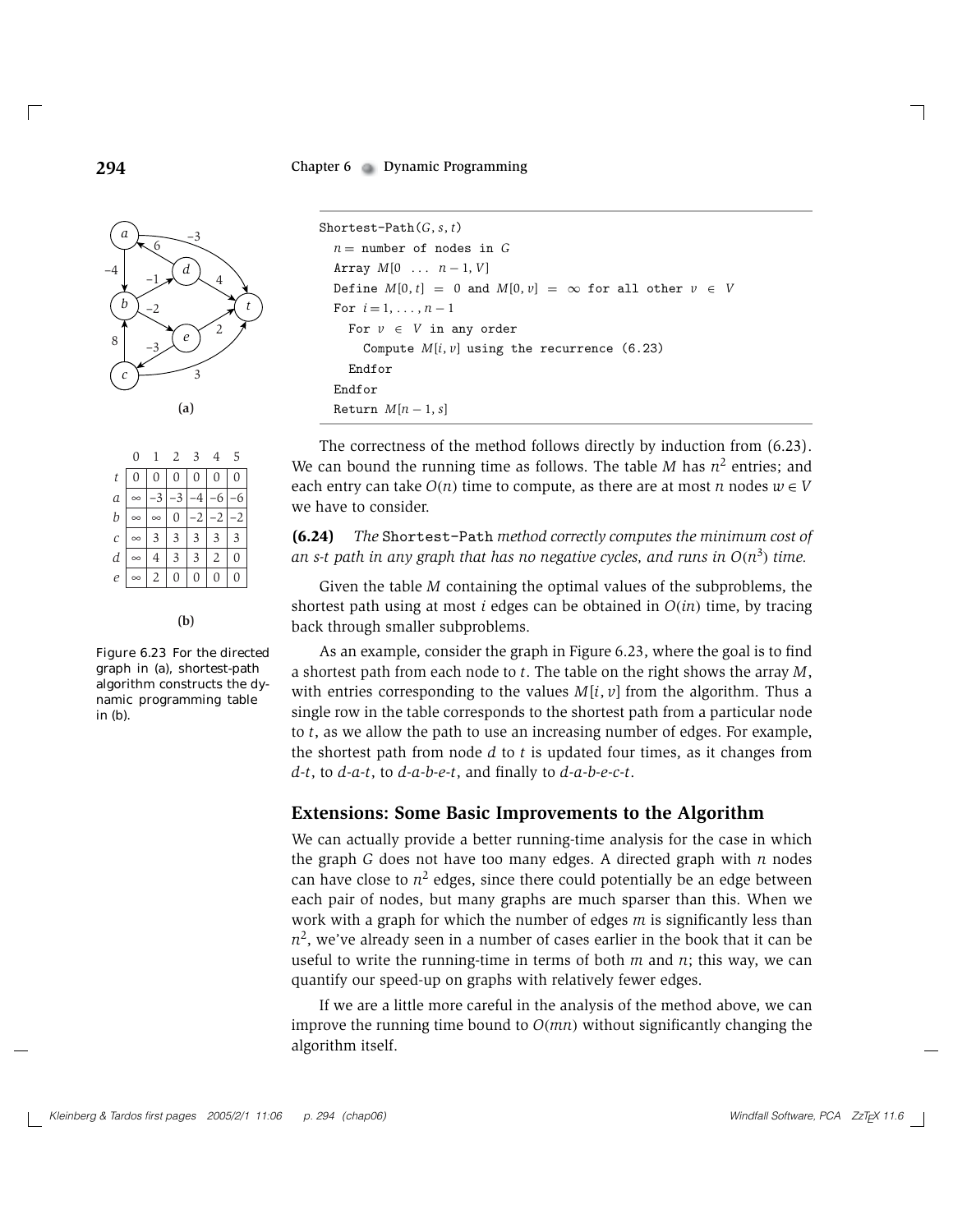**Proof.**

 $\Box$ 

Consider the computation of the array entry *M*[*i*, *v*] according to the recurrence (6.23); we have

$$
M[i, v] = \min(M[i - 1, v], \min_{w \in V} (M[i - 1, w] + c_{vw})).
$$

We assumed it could take up to  $O(n)$  time to compute this minimum, since there are *n* possible nodes *w*. But, of course, we need only compute this minimum over all nodes  $w$  for which  $v$  has an edge to  $w$ ; let us use  $n<sub>v</sub>$  to denote this number. Then it takes time  $O(n_v)$  to compute the array entry  $M[i, v]$ . We have to compute an entry for every node *v* and every index  $0 \le i \le n - 1$ , so  $\setminus$ 

.

this gives a running-time bound of *O*  $\sqrt{ }$ *n*  $\sum$ *v*∈*V nv*

In Chapter 3, we performed exactly this kind of analysis for other graph algorithms, and used (3.9) from that chapter to bound the expression  $\sum_{v \in V} n_v$ for undirected graphs. Here we are dealing with directed graphs, and  $n<sub>v</sub>$  denotes the number of edges *leaving v*. In a sense, it is even easier to work out the value of  $\sum_{v \in V} n_v$  for the directed case: each edge leaves exactly one of the nodes in *V*, and so each edge is counted exactly once by this expression. Thus we have  $\sum_{v \in V} n_v = m$ .

Plugging this into our expression *O*  $\sqrt{ }$  $n \sum$ *v*∈*V nv*  $\setminus$ for the running-time, we get a running time bound of *O*(*mn*).

We can also significantly improve the memory requirements with only a small change to the implementation. A common problem with many dynamic programming algorithms is the large space usage, arising from the *M* array that needs to be stored. In the Bellman-Ford algorithm as written, this array has size  $n^2$ ; however, we now show how to reduce this to  $O(n)$ . Rather than recording  $M[i, v]$  for each value *i*, we will use and update a single value  $M[v]$ for each node *v*, the length of the shortest path from *v* to *t* that we have found so far. We still run the algorithm for iterations  $i = 1, 2, \ldots, n - 1$ , but the role of *i* will now simply be as a counter; in each iteration, and for each node *v*, we perform the update

$$
M[v] = \min(M[v], \min_{w \in V} (c_{vw} + M[w]).
$$

We now observe the following fact.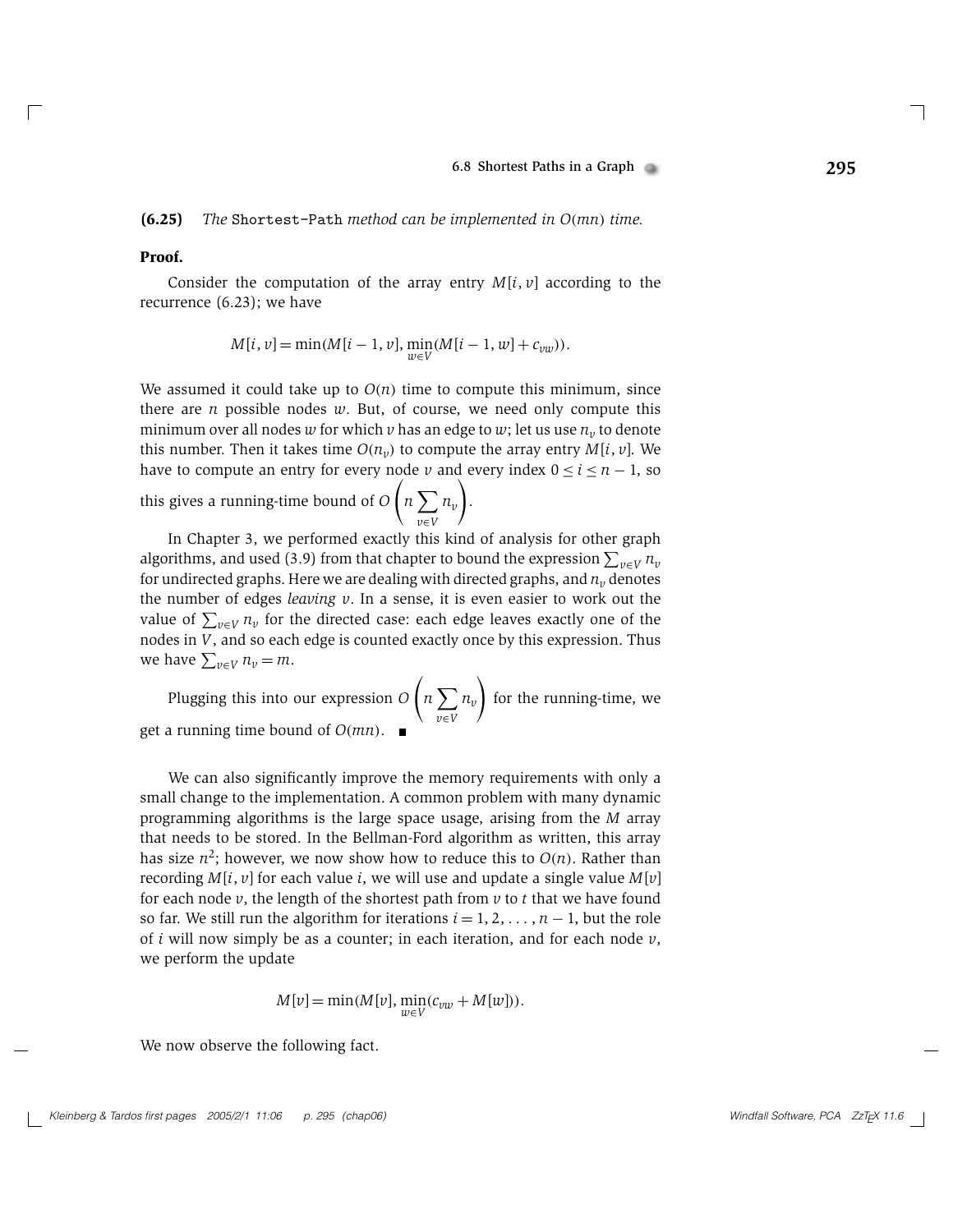**(6.26)** *Throughout the algorithm M*[*v*] *is the length of some path from v to t, and after i rounds of updates the value M*[*v*] *is no larger than the length of the shortest path from v to t using at most i edges.*

Given (6.26), we can then use (6.22) as before to show that we are done after *n* − 1 iterations. Since we are only storing an *M* array that indexes over the nodes, this requires only *O*(*n*) working memory. In fact, with a little more work, the shortest paths themselves can be recovered with  $O(n)$  memory as well.

Note that in the more space-efficient version of Bellman-Ford, the path whose length is *M*[*v*] after *i* iterations can have substantially more edges than *i*. For example, if the graph is a single path from *s* to *t*, and we perform updates in the order the edges appear on the path, then we get the final shortest-path values in just one iteration. This does not always happen, so we cannot claim a worst-case running-time improvement, but it would be nice to be able to use this fact opportunistically to speed up the algorithm on instances where it does happen. In order to do this, we need a stopping signal in the algorithm something that tells us it's safe to terminate before iteration  $n - 1$  is reached.

Such a stopping signal is a simple consequence of the following observation: If we ever execute a complete iteration  $i$  in which  $no M[v]$  value changes, then no  $M[v]$  value will ever change again, since future iterations will begin with exactly the same set of array entries. Thus it is safe to stop the algorithm. Note that it is not enough for a *particular M*[ $\nu$ ] value to remain the same; in order to safely terminate, we need for all these values to remain the same for a single iteration.

# **6.9 Shortest Paths and Distance Vector Protocols**

One important application of the shortest-path problem is for routers in a communication network to determine the most efficient path to a destination. We represent the network using a graph in which the nodes correspond to routers, and there is an edge between *v* and *w* if the two routers are connected by a direct communication link. We define a cost  $c_{vw}$  representing the delay on the link  $(v, w)$ ; the shortest-path problem with these costs is to determine the path with minimum delay from a source node *s* to a destination *t*. Delays are naturally nonnegative, so one could use Dijkstra's algorithm to compute the shortest path. However, Dijkstra's shortest-path computation requires global knowledge of the network: it needs to maintain a set *S* of nodes for which shortest paths have been determined, and make a global decision about which node to add next to *S*. While routers can be made to run a protocol in the background that gathers enough global information to implement such an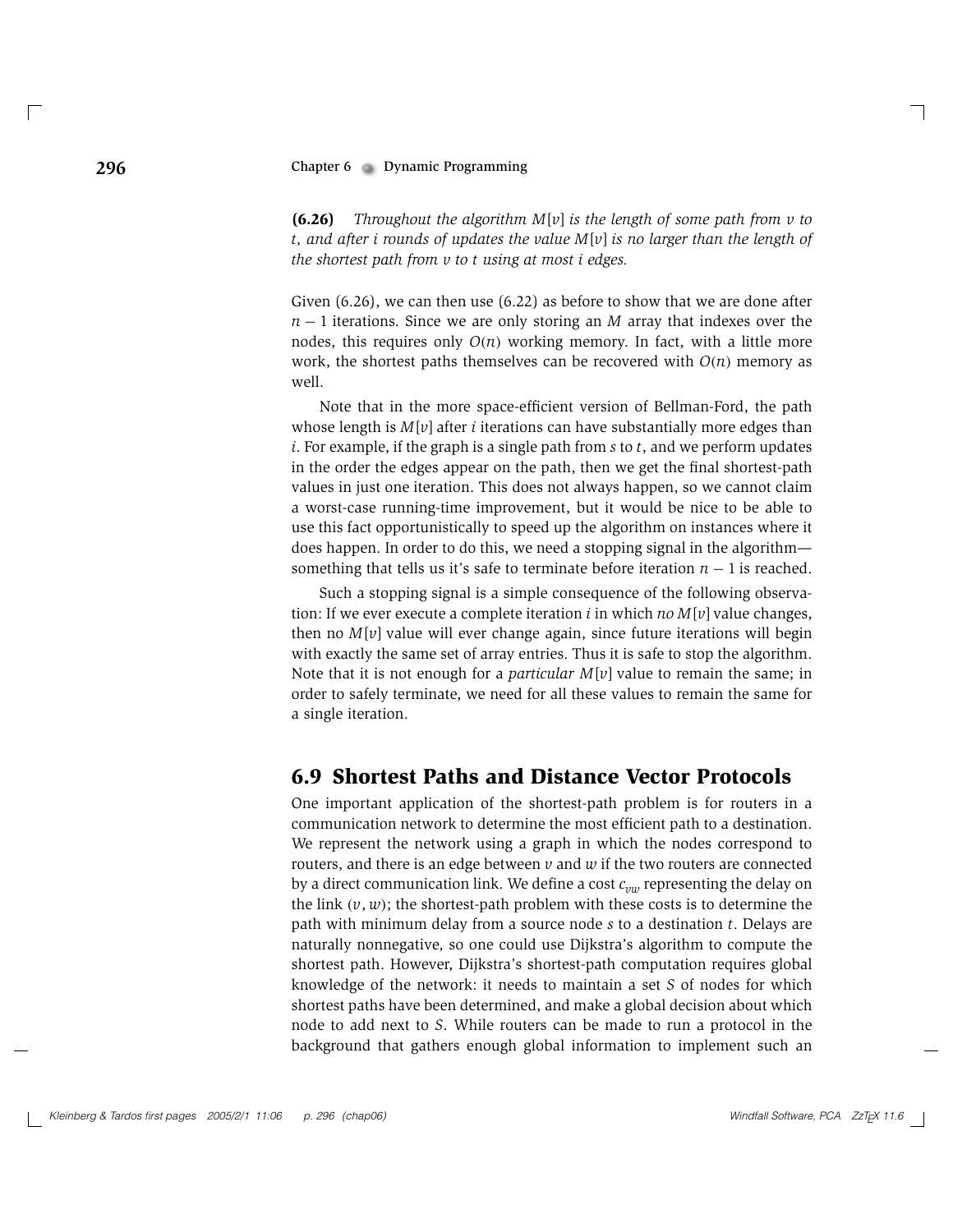algorithm, it is often cleaner and more flexible to use algorithms that require only local knowledge of neighboring nodes.

If we think about it, the Bellman-Ford algorithm discussed in the previous section has just such a "local" property. Suppose we let each node *v* maintain its value  $M[v]$ ; then to update this value, *v* needs only obtain the value  $M[w]$ from each neighbor *w*, and compute

$$
\min_{w \in V} (c_{vw} + M[w])
$$

based on the information obtained.

 $\Box$ 

We now discuss an improvement to the Bellman-Ford algorithm that makes it better suited for routers and, at the same time, a faster algorithm in practice. Our current implementation of the Bellman-Ford algorithm can be thought of as a *pull-based* algorithm. In each iteration *i*, each node *v* has to contact each neighbor *w*, and "pull" the new value *M*[*w*] from it. If a node *w* has not changed its value, then there is no need for  $v$  to get the value again; however, *v* has no way of knowing this fact, and so it must execute the pull anyway.

This wastefulness suggests a symmetric *push-based* implementation, where values are only transmitted when they change. Specifically, each node  $w$  whose distance value  $M[w]$  changes in an iteration informs all its neighbors of the new value in the next iteration; this allows them to update their values accordingly. If *M*[*w*] has not changed, then the neighbors of *w* already have the current value, and there is no need to "push" it to them again. This leads to savings in the running time, as not all values need to be pushed in each iteration. We also may terminate the algorithm early, if no value changes during an iteration. Here is a concrete description of the push-based implementation.

```
Push-Based-Shortest-Path(G, s, t):
  n = number of nodes in GArray M[V]
  Initialize M[t] = 0 and M[v] = \infty for all other v \in VFor i = 1, \ldots, n - 1For w \in V in any order
      If M[w] has been updated in the previous iteration then
         For all edges (v, w) in any order
           M[v] = \min(M[v], c_{vw} + M[w])Endfor
    Endfor
    If no value changed in this iteration, then end the algorithm
  Endfor
  Return M[s]
```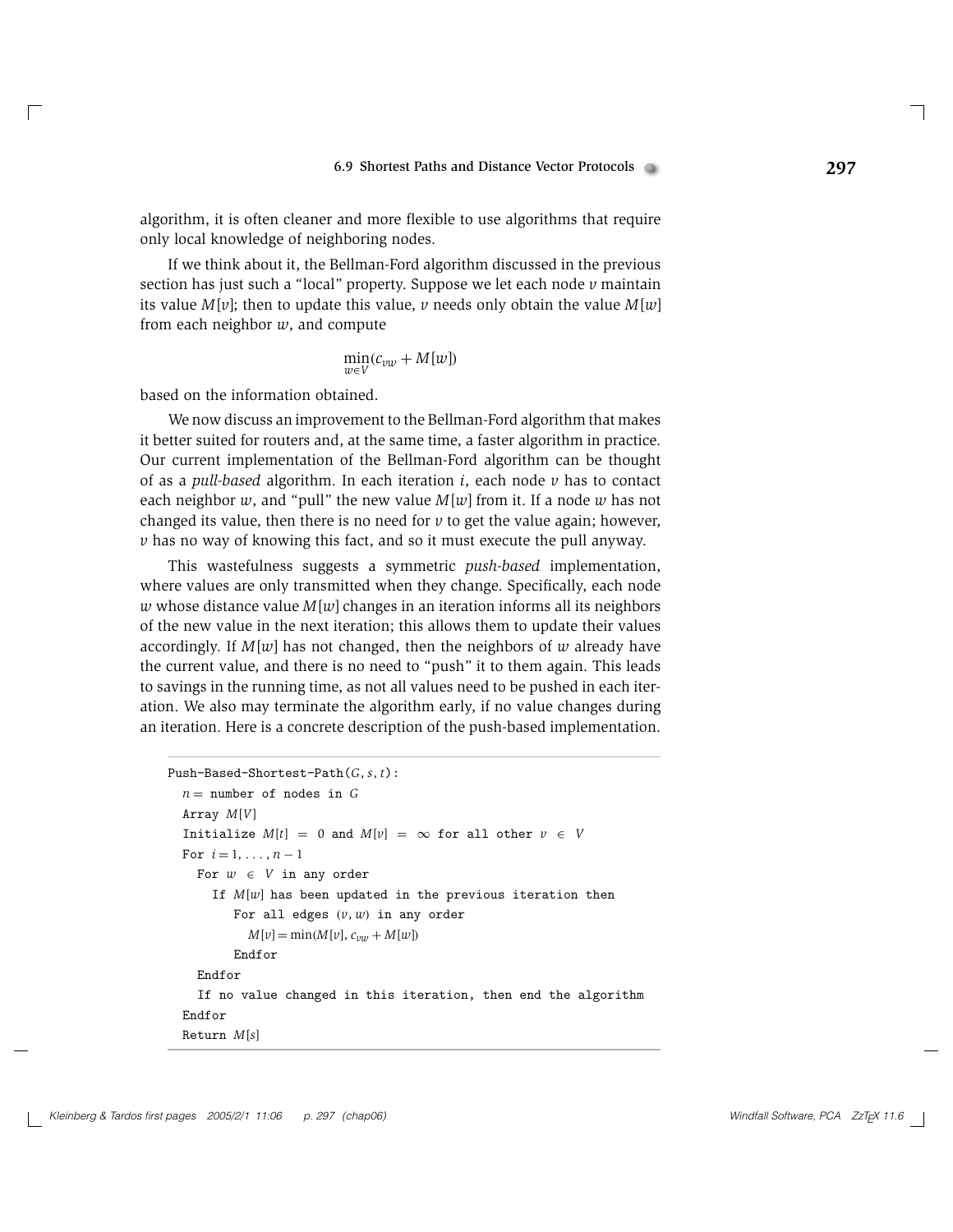In this algorithm, nodes are sent updates of their neighbors' distance values in rounds, and each node sends out an update in each iteration in which it has changed. However, if the nodes correspond to routers in a network, then we do not expect everything to run in lock-step like this; some routers may report updates much more quickly than others, and a router with an update to report may sometimes experience a delay before contacting its neighbors. Thus the routers will end up executing an *asynchronous* version of the algorithm: each time a node *w* experiences an update to its *M*[*w*] value, it becomes "active" and eventually notifies its neighbors of the new value. If we were to watch the behavior of all routers interleaved, it would look as follows.

```
Asynchronous-Shortest-Path(G, s, t):
  n = number of nodes in GArray M[V]
  Initialize M[t] = 0 and M[v] = \infty for all other v \in VDeclare t to be active and all other nodes inactive
  While there exists an active node
    Choose an active node w
       For all edges (v, w) in any order
         M[v] = \min(M[v], c_{vw} + M[w])If this changes the value of M[v], then
           v becomes active
       Endfor
       w becomes inactive
  EndWhile
```
One can show that even this version of the algorithm, with essentially no coordination in the ordering of updates, will converge to the correct values of the shortest-path distances to *t*, assuming only that each time a node becomes active, it eventually contacts its neighbors.

The algorithm we have developed here uses a single destination *t*, and all nodes  $v \in V$  compute their shortest path to *t*. More generally, we are presumably interested in finding distances and shortest paths between all pairs of nodes in a graph. To obtain such distances, we effectively use *n* separate computations, one for each destination. Such an algorithm is referred to as a *distance vector protocol*, since each node maintains a vector of distances to every other node in the network.

## **Problems with the Distance Vector Protocol**

One of the major problems with the distributed implementation of Bellman-Ford on routers, (the protocol we have been discussing above) is that it's derived from an initial dynamic programming algorithm that assumes edge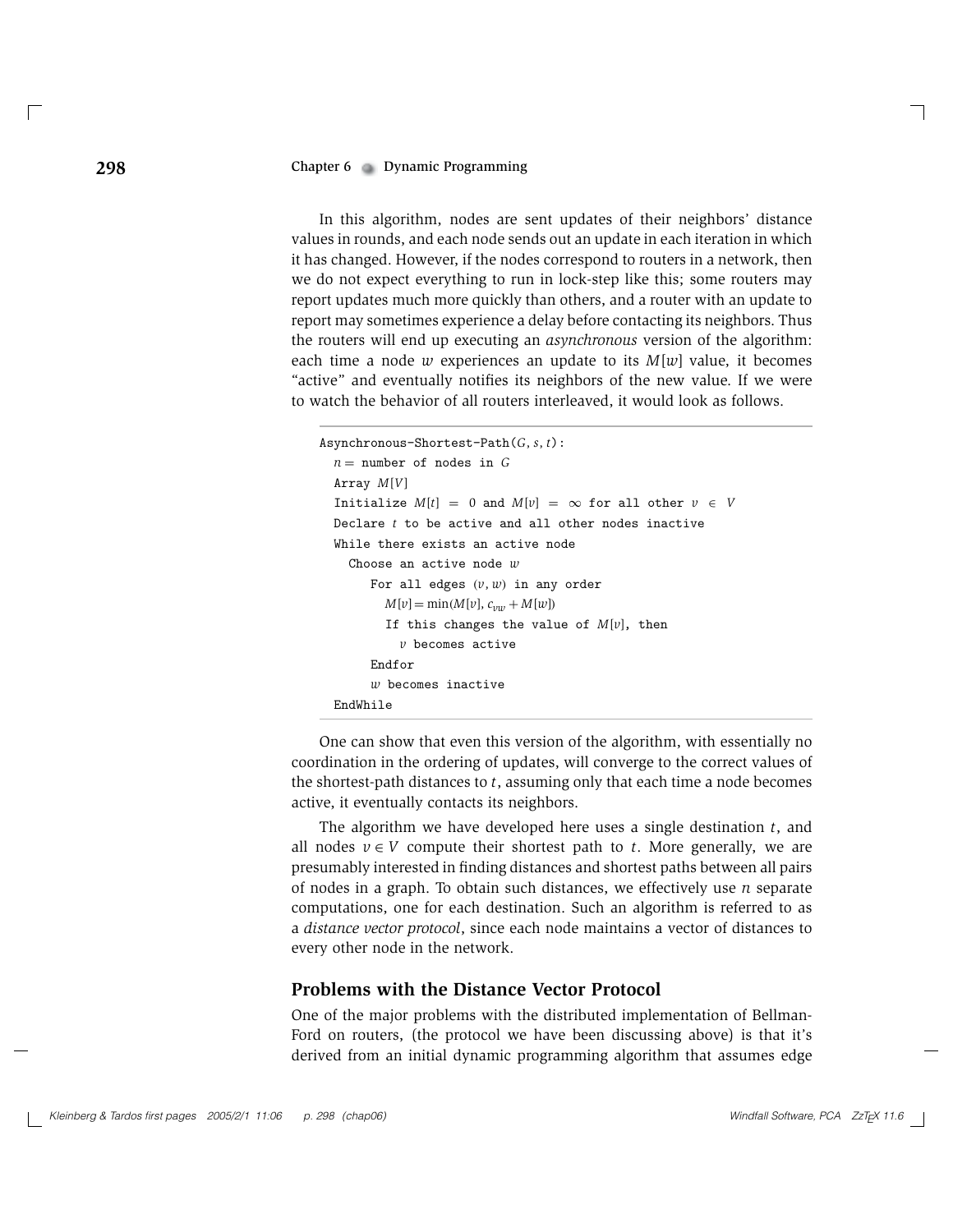costs will remain constant during the execution of the algorithm. Thus far we've been designing algorithms with the tacit understanding that a program executing the algorithm will be running on a single computer (or a centrally managed set of computers), processing some specified input. In this context, it's a rather benign assumption to require that the input not change while the program is actually running. Once we start thinking about routers in a network, however, this assumption becomes troublesome. Edge costs may change for all sorts of reasons: links can become congested and experience slow-downs; or a link  $(v, w)$  may even fail, in which case the cost  $c_{vw}$  effectively increases to ∞.

Here's an indication of what can go wrong with our shortest-path algorithm when this happens. If an edge  $(v, w)$  is deleted (say the link goes down), it is natural for node *v* to react as follows: it should check whether its shortest path to some node  $t$  used the edge  $(v, w)$ , and, if so, it should increase the distance using other neighbors. Notice that this increase in distance from *v* can now trigger increases at *v*'s neighbors, if they were relying on a path through *v*, and these changes can cascade through the network. Consider the extremely simple example in Figure 6.24, in which the original graph has three edges (*s*, *v*), (*v*, *s*) and (*v*, *t*), each of cost 1.

Now suppose the edge (*v*, *t*) in Figure 6.24 is deleted. How does node *v* react? Unfortunately, it does not have a global map of the network; it only knows the shortest-path distances of each of its neighbors to *t*. Thus it does not know that the deletion of (*v*, *t*) has eliminated all paths from *s* to *t*. Instead, it sees that  $M[s] = 2$ , and so it updates  $M[v] = c_{vs} + M[s] = 3$ —assuming that it will use its cost-1 edge to *s*, followed by the supposed cost-2 path from *s* to *t*. Seeing this change, node *s* will update  $M[s] = c_{\rm sv} + M[v] = 4$ , based on its cost-1 edge to *v*, followed by the supposed cost-3 path from *v* to *t*. Nodes *s* and *v* will continue updating their distance to *t* until one of them finds an alternate route; in the case, as here, that the network is truly disconnected, these updates will continue indefinitely—a behavior known as the problem of *counting to infinity*.

> The deleted edge causes an unbounded sequence of updates by *s* and *v*.

$$
\bigcirc \leftarrow \longrightarrow_{\text{Delta}} \bigcirc \downarrow \qquad \qquad \downarrow
$$

Figure 6.24 When the edge (*v*, *t*) is deleted, the distributed Bellman-Ford algorithm will begin "counting to infinity."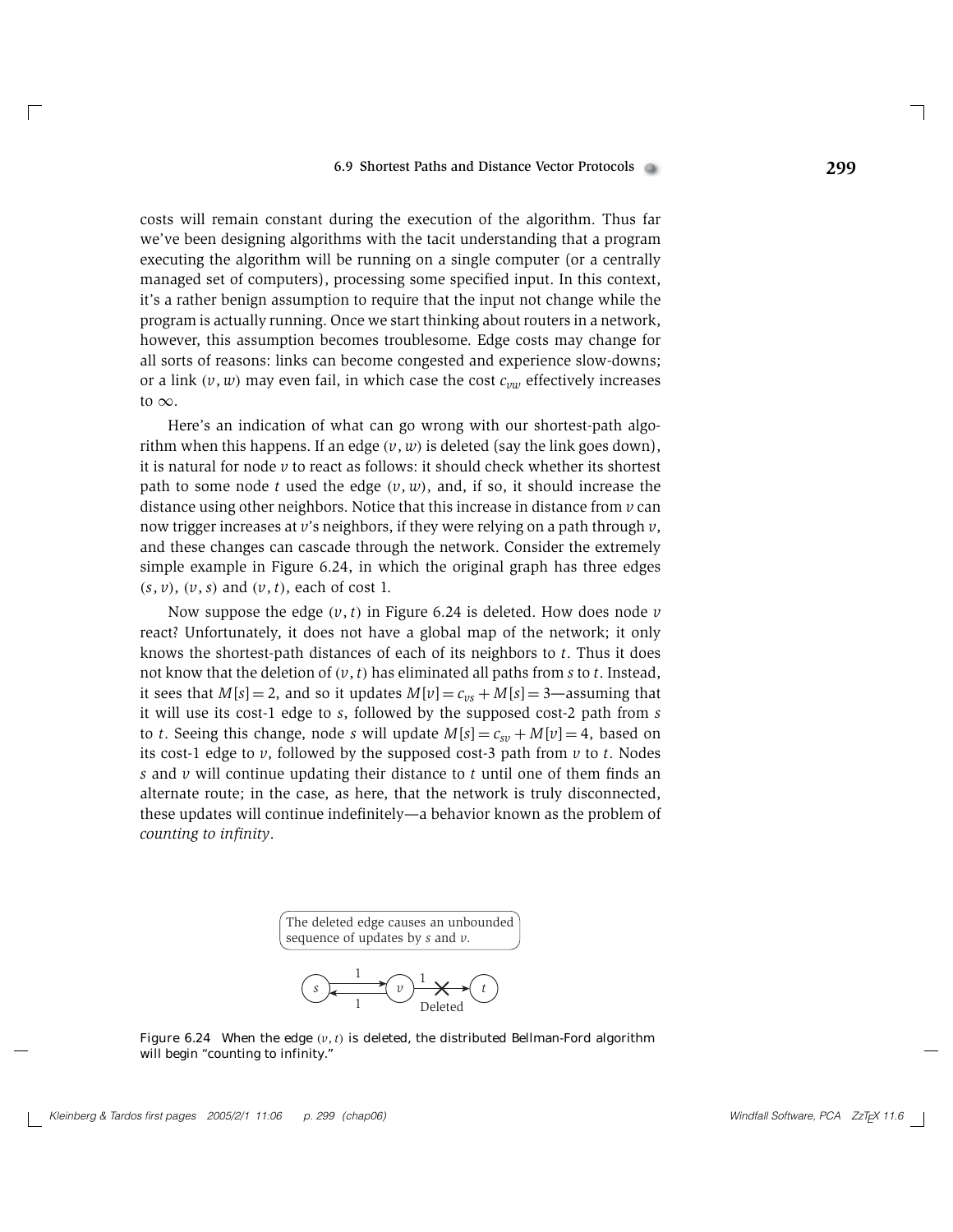To avoid this problem and related difficulties arising from the limited amount of information available to nodes in the Bellman-Ford algorithm, the designers of network routing schemes have tended to move from distance vector protocols to more expressive *path vector protocols*, in which each node stores not just the distance and first hop of their path to a destination, but some representation of the entire path. Given knowledge of the paths, nodes can avoid updating their paths to use edges they know to be deleted; at the same time, they require significantly more storage to keep track of the full paths. In the history of the Internet, there has been a shift from distance vector protocols to path vector protocols; currently, the path vector approach is used in the *Border Gateway Protocol* (BGP) in the Internet core.

# **\* 6.10 Negative Cycles in a Graph**

So far in our consideration of the Bellman-Ford algorithm, we have assumed that the underlying graph has negative edge costs but no negative cycles. We now consider the more general case of a graph that may contain negative cycles.

# **The Problem**

There are two natural questions we will consider.

- . How do we decide if a graph contains a negative cycle?
- . How do we actually construct a negative cycle in a graph that contains one?

The algorithm developed for finding negative cycles will also lead to an improved practical implementation of the Bellman-Ford algorithm from the previous sections.

It turns out that the ideas we've seen so far will allow us to find negative cycles that have a path reaching a sink *t*. Before we develop the details of this, let's compare the problem of finding a negative cycle that can reach a given *t* with the seemingly more natural problem of finding a negative cycle *anywhere* in the graph, regardless of its position related to a sink. It turns out that if we develop a solution to the first problem, we'll be able to obtain a solution to the second problem as well, in the following way. Suppose we start with a graph *G*, add a new node *t* to it, and connect each other node *v* in the graph to node *t* via an edge of cost 0, as shown on Figure 6.25. Let us call the new "augmented graph" *G* .

**(6.27)** *The augmented graph G has a negative cycle C such that there is a path from C to the sink t if and only if the original graph has a negative cycle.*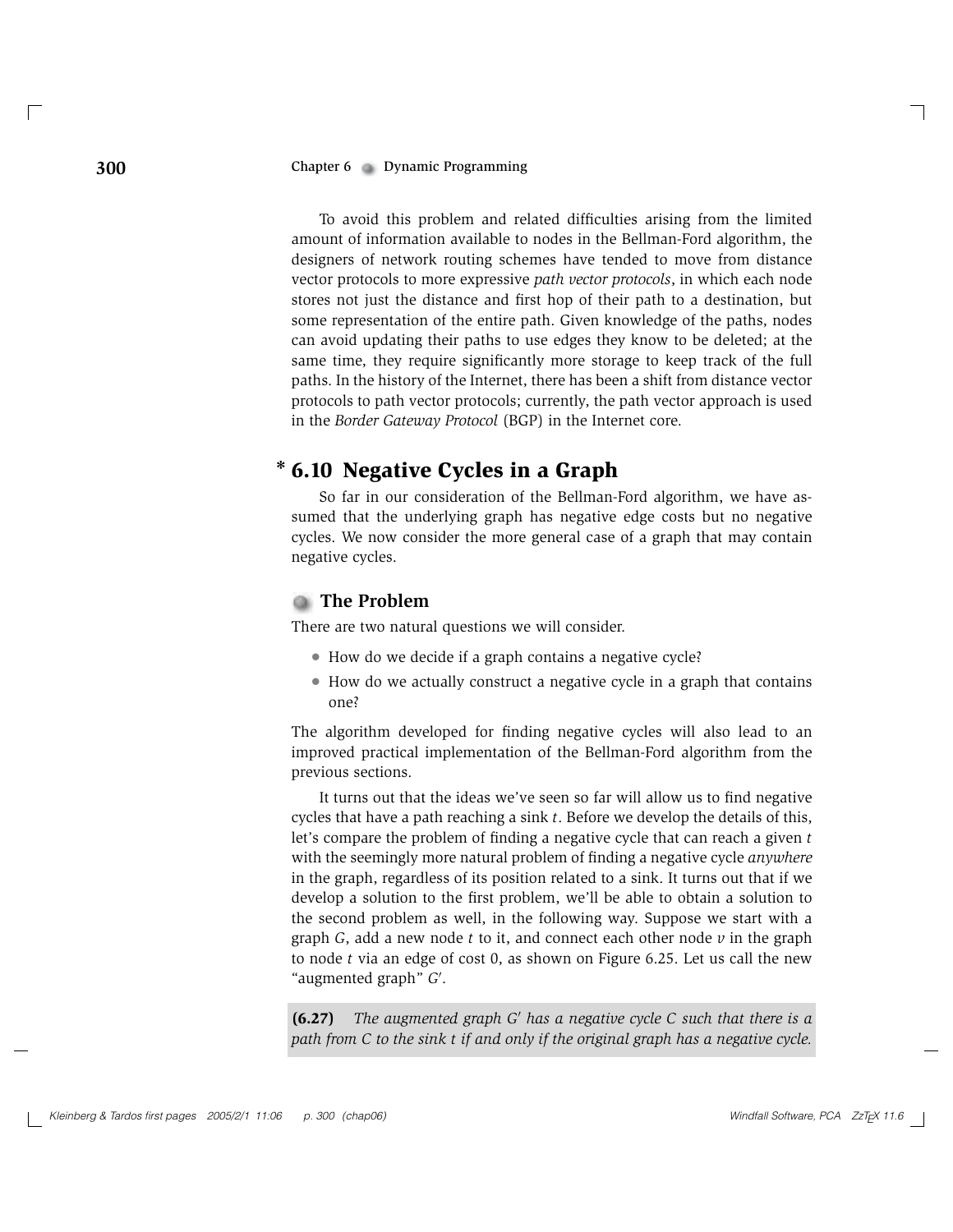

Figure 6.25 The augmented graph.

**Proof.** Assume *G* has a negative cycle. Then this cycle *C* clearly has an edge to *t* in *G* , since all nodes have an edge to *t*.

Now suppose *G* has a negative cycle with a path to *t*. Since no edge leaves *t* in *G* , this cycle cannot contain *t*. Since *G* is the same as *G* aside from the node *t*, it follows that this cycle is also a negative cycle of *G*.

So it is really enough to solve the problem of deciding whether *G* has a negative cycle that has a path to a given sink node *t*, and we do this now.

### **Designing and Analyzing the Algorithm**

To solve this problem, we first extend the definitions of  $OPT(i, v)$  from the Bellman-Ford algorithm, defining them for values  $i \geq n$ . With the presence of a negative cycle in the graph, (6.22) no longer applies, and indeed the shortest path may get shorter and shorter as we go around a negative cycle. In fact, for any node *v* on a negative cycle that has a path to *t*, we have the following.

**(6.28)** *If node v can reach node t and is contained in a negative cycle, then*

$$
\lim_{i \to \infty} \text{OPT}(i, v) = -\infty.
$$

If the graph has no negative cycles, then (6.22) implies following statement.

**(6.29)** *If there are no negative cycles in G, then*  $\text{OPT}(i, v) = \text{OPT}(n - 1, v)$  *for all nodes v and all*  $i \geq n$ *.* 

But for how large an  $i$  do we have to compute the values  $OPT(i, v)$  before concluding that the graph has no negative cycles? For example, a node *v* may

Г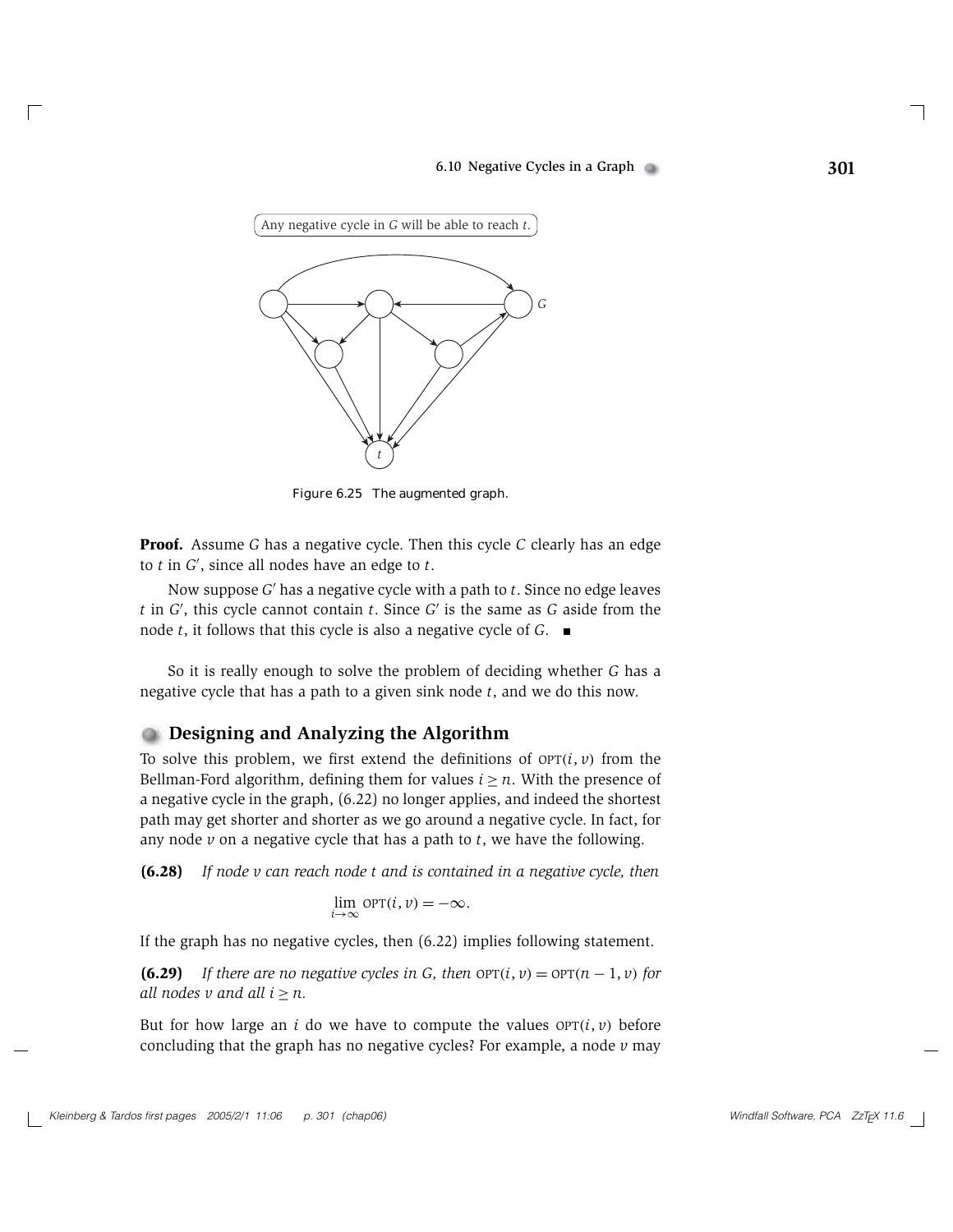satisfy the equation  $OPT(n, v) = OPT(n - 1, v)$ , and yet still lie on a negative cycle. (Do you see why?) However, it turns out that we will be in good shape if this equation holds for all nodes.

**(6.30)** *There is no negative cycle with a path to t if and only if*  $\text{OPT}(n, v) =$  $OPT(n - 1, v)$  *for all nodes v.* 

**Proof.** Statement (6.29) has already proved the forward direction of this statement. For the other direction, we use an argument employed earlier for reasoning about when it's safe to stop the Bellman-Ford algorithm early. Specifically, suppose  $OPT(n, v) = OPT(n - 1, v)$  for all nodes *v*. The values of  $OPT(n + 1, v)$  can be computed from  $OPT(n, v)$ ; but all these values are the same as the corresponding  $\varphi(T(n-1, v))$ . It follows that we will have  $\varphi(T(n+1, v)) =$  $OPT(n-1, v)$ . Extending this reasoning to future iterations, we see that none of the values will ever change again, that is,  $OPT(i, v) = OPT(n - 1, v)$  for all nodes *v* and all  $i \geq n$ . Thus there cannot be a negative cycle *C* that has a path to *t*; for any node *w* on this cycle *C*, (6.28) implies that the values  $OPT(i, w)$ would have to become arbitrarily negative as *i* increased.

Statement (6.30) gives an *O*(*mn*) method to decide if *G* has a negative cycle that can reach *t*. We compute values of  $\text{OPT}(i, v)$  for nodes of *G* and for values of *i* up to *n*. By (6.30), there is no negative cycle if and only if there is some value of *i* at which  $OPT(i, v) = OPT(i - 1, v)$  for all nodes *v*.

So far we have determined whether or not the graph has a negative cycle with a path from the cycle to *t*, but we have not actually found the cycle. To find a negative cycle, we consider a node *v* such that  $OPT(n, v) \neq OPT(n - 1, v)$ : for this node, a path  $P$  from  $v$  to  $t$  of cost  $OPT(n, v)$  must use *exactly*  $n$  edges. We find this minimum-cost path  $P$  from  $v$  to  $t$  by tracing back through the subproblems. As in our proof of (6.22), a simple path can only have  $n-1$ edges, so P must contain a cycle *C*. We claim that this cycle *C* has negative cost.

**(6.31)** *If G has n nodes and*  $\text{OPT}(n, v) \neq \text{OPT}(n - 1, v)$ *, then a path*  $\mathcal P$  *from v to t of cost* OPT(*n*, *v*) *contains a cycle C, and C has negative cost.*

**Proof.** First observe that the path  $P$  must have *n* edges, as  $OPT(n, v) \neq$  $OPT(n-1, v)$ , and so every path using  $n-1$  edges has cost greater than that of the path P. In a graph with *n* nodes, a path consisting of *n* edges must repeat a node somewhere; let *w* be a node that occurs on P more than once. Let *C* be the cycle on P between two consecutive occurrences of node *w*. If *C* were not a negative cycle, then deleting C from  $\mathcal P$  would give us a  $\nu$ -t path with fewer than *n* edges and no greater cost. This contradicts our assumption that  $OPT(n, v) ≠ OPT(n - 1, v)$ , and hence *C* must be a negative cycle.  $\blacksquare$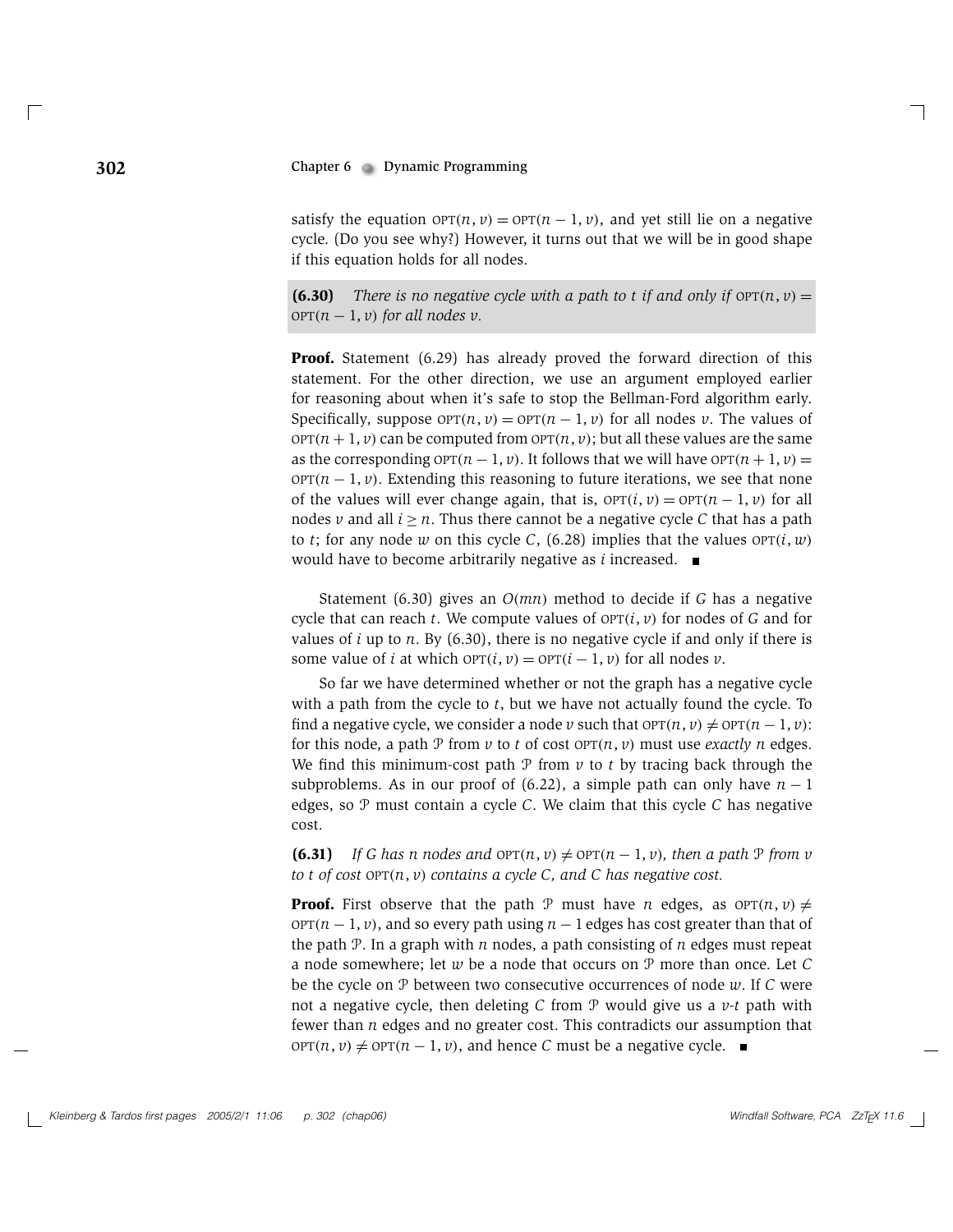**(6.32)** *The algorithm above finds a negative cycle in G, if such a cycle exists, and runs in O*(*mn*) *time.*

# **Extensions: Improved Shortest Paths and Negative Cycle Detection Algorithms**

Earlier we saw that if a graph *G* has no negative cycles, the algorithm can often be stopped early: if for some value of  $i \le n$  we have  $\text{OPT}(i, v) = \text{OPT}(i - 1, v)$  for *all nodes v*, then the values will not change on any further iteration either. Is there an analogous early termination rule for graphs that have negative cycles, so that we can sometimes avoid running all *n* iterations?

This is a bit tricky, since our approach for finding negative cycles seems to explicitly rely on the plan of running all  $n$  iterations, so that (using  $(6.30)$ ) we can compare the results at iteration  $n - 1$  to the results at iteration  $n$ . This process of "counting to  $n-1$ " looks similar to the problem of "counting to infinity" discussed in relation to distance vector protocols, and in fact, the two problems have similar underlying causes: the repeated change in the distance values is caused by using cycles repeatedly in a single path. One could adapt the path vector solution to solve this problem, by maintaining paths explicitly and terminating whenever a path has a negative cycle; but maintaining path vectors can take as much as an extra *O*(*n*) factor in time and memory.

In the case of Internet routing, one resorts to maintaining paths so as to keep the protocol distributed. However, if we're thinking about finding negative cycles using a traditional algorithm, then allowing simple global computations will make it possible to solve the problem without having to maintain complete paths. Here we will discuss a solution to this problem where each node  $\nu$  maintains the first node *first*[ $\nu$ ] after  $\nu$  on the shortest path to the destination *t*. To maintain *first*[*v*], we must update this value whenever the distance  $M[v]$  is updated. In other words, we add the lines

|  | If $M[v] > M[w] + c_{vw}$ |  |
|--|---------------------------|--|
|  | then $first[v] = w$       |  |

 $\Box$ 

before updating the  $M[v]$  value. Note that once the final distance values are computed, we can find the shortest path by simply following the selected edges: *v* to *first*[ $v$ ] =  $v_1$ , to *first*[ $v_1$ ] =  $v_2$ , and so forth.

Let *P* denote the directed "pointer" graph whose nodes are *V* and whose edges are {(*v*, *first*[*v*])}. The main observation is the following.

**(6.33)** *If the pointer graph P contains a cycle C, then this cycle must have negative cost.*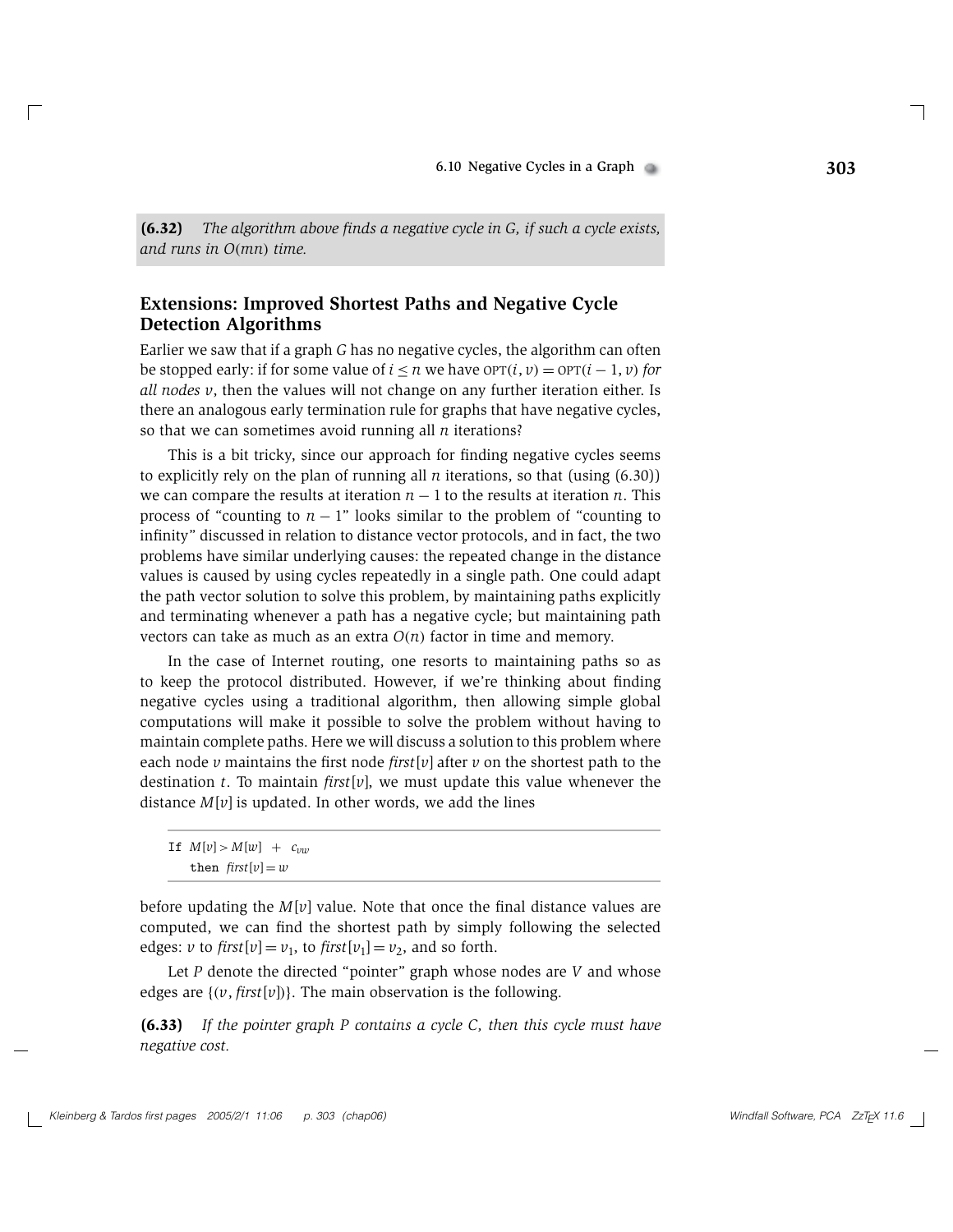**Proof.** Notice that if *first*[*v*] = *w* at any time, then we must have  $M[v] \ge$  $c_{vw}$  + *M*[*w*]. Indeed, the left- and right-hand sides are equal after the update that sets *first*[ $v$ ] equal to  $w$ ; and since  $M[w]$  may decrease, this equation may turn into an inequality.

Let  $v_1, v_2, \ldots, v_k$  be the nodes along the cycle *C* in the pointer graph, and assume that  $(v_k, v_1)$  is the last edge to have been added. Now consider the values right before this last update. At this time, we have  $M[v_i] \geq c_{v_i v_{i+1}} + c_{v_i v_{i+1}}$  $M[v_{i+1}]$  for all  $i = 1, \ldots, k-1$ , and we also have  $M[v_k] > c_{v_kv_1} + M[v_1]$  since we are about to update  $M[\nu_k]$  and change *first*[ $\nu_k$ ] to  $\nu_1$ . Adding all these inequalities, the *M*[ $v_i$ ] values cancel, and we get  $0 > \sum_{i=1}^{k-1} c_{v_i v_{i+1}} + c_{v_k v_1}$ : a negative cycle, as claimed.

To take advantage of this observation, we would like to determine whether a cycle is created in the pointer graph *P* every time we add a new edge (*v*, *w*) with  $first[v] = w$ . The most natural way to do this is to follow the current path from  $w$  to the terminal  $t$  in time proportional to the length of this path. If we encounter  $\nu$  along this path, then a cycle has been formed, and hence, by (6.33), the graph has a negative cycle. Consider Figure 6.26, for example, where in both (a) and (b) the pointer *first*[ $v$ ] is being updated from  $u$  to  $w$ ; in (a), this does not result in a (negative) cycle, but in (b) it does. However, if we trace out the sequence of pointers from *v* like this, then we could spend as much as  $O(n)$  time following the path to  $t$  and still not find a cycle. We now discuss a method that does not require an  $O(n)$  blow-up in the running time.

We know that before the new edge (*v*, *w*) was added, the pointer graph was a directed tree. Another way to test whether the addition of (*v*, *w*) creates



Figure 6.26 Changing the pointer graph *P* when *first*[*v*] is updated from *u* to *w*. In (b), this creates a (negative) cycle, whereas in (a) it does not.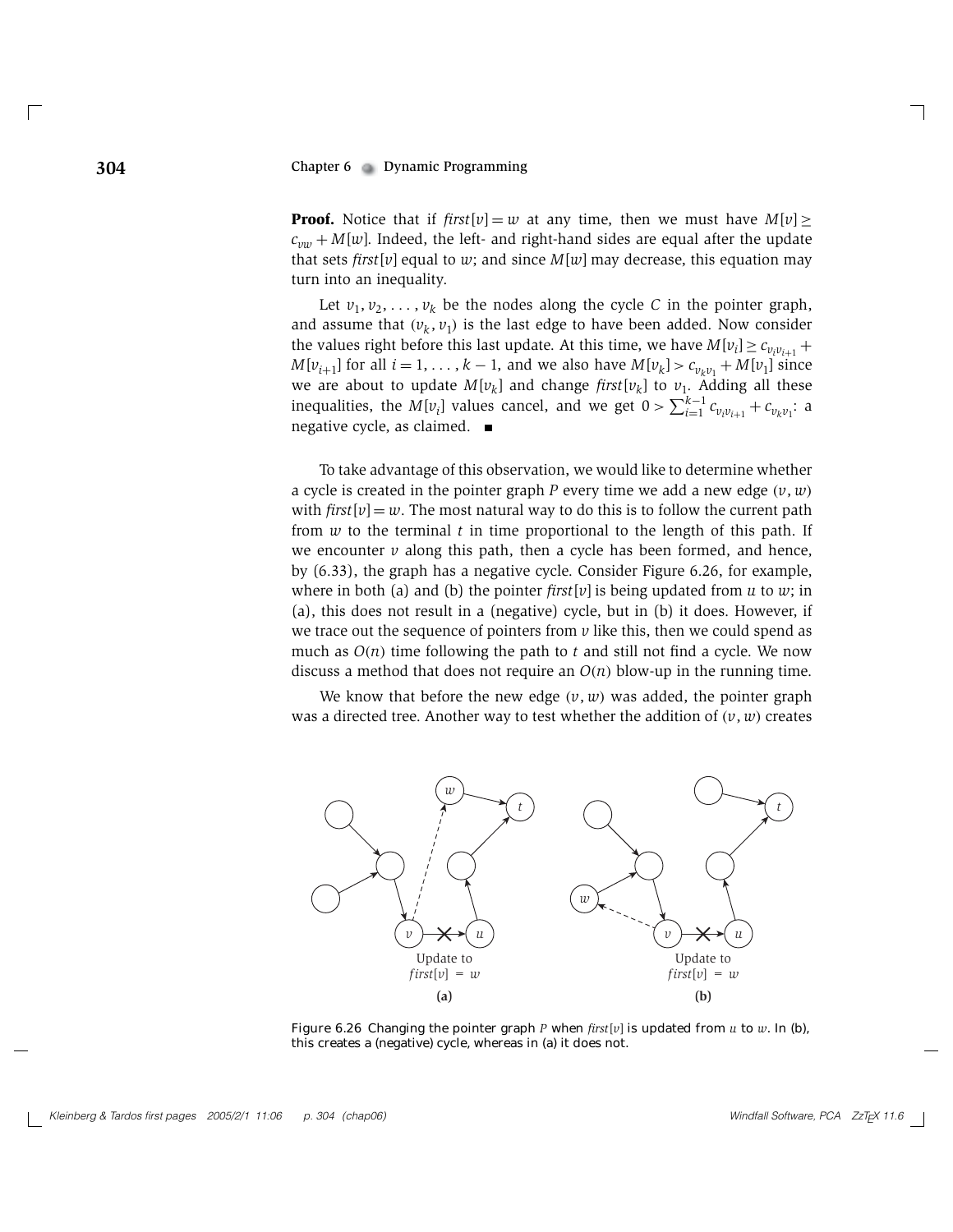a cycle is to consider all nodes in the subtree directed toward *v*. If *w* is in this subtree, then (*v*, *w*) forms a cycle; otherwise it does not. (Again, consider the two sample cases in Figure 6.26.) To be able to find all nodes in the subtree directed toward *v*, we need to have each node *v* maintain a list of all other nodes whose selected edges point to *v*. Given these pointers, we can find the subtree in time proportional to the size of the subtree pointing to  $v$ , at most  $O(n)$  as before. However, here we will be able to make additional use of the work done. Notice that the current distance value  $M[x]$  for all nodes  $x$  in the subtree was derived from node *v*'s old value. We have just updated *v*'s distance, and hence we know that the distance values of all these nodes will be updated again. We'll mark each of these nodes *x* as "dormant," delete the edge  $(x, first[x])$ from the pointer graph, and not use  $x$  for future updates until its distance value changes. This can save a lot of future work in updates, but what is the effect on the worst-case running time? We can spend as much as  $O(n)$  extra time marking nodes dormant after every update in distances. However, a node can be marked dormant only if a pointer had been defined for it at some point in the past, so the time spent on marking nodes dormant is at most as much as the time the algorithm spends updating distances. Now consider the time the algorithm spends on operations other than marking nodes dormant. Recall that the algorithm is divided into iterations, where iteration  $i + 1$  processes nodes whose distance has been updated in iteration *i*. For the original version of the algorithm, we showed in (6.26) that after  $i$  iterations, the value  $M[v]$  is no larger than the value of the shortest path from *v* to *t* using at most *i* edges. However, with many nodes dormant in each iteration, this may be no longer true. For example, if the shortest path from *v* to *t* using at most *i* edges starts on edge  $e = (v, w)$ , and w is dormant in this iteration, then we may not update the distance value  $M[v]$ , and so it stays at a value higher than the length of the path through the edge  $(v, w)$ . This seems like a problem—however, in this case, the path through edge  $(v, w)$  is not actually the shortest path, so  $M[v]$ will have a chance to get updated later to an even smaller value.

So instead of the simpler property that held for  $M[v]$  in the original versions of the algorithm, we now have the the following claim.

**(6.34)** *Throughout the algorithm M*[*v*]*is the length of some simple path from v to t; the path has at least i edges if the distance value M*[*v*] *is updated in iteration i; and after i iterations, the value M*[*v*] *is the length of the shortest path for all nodes v where there is a shortest v-t path using at most i edges.*

**Proof.** The *first* pointers maintain a tree of paths to *t*, which implies that all paths used to update the distance values are simple. The fact that updates in iteration *i* are caused by paths with at least *i* edges is easy to show by induction on *i*. Similarly, we use induction to show that after iteration *i* the value *M*[*v*]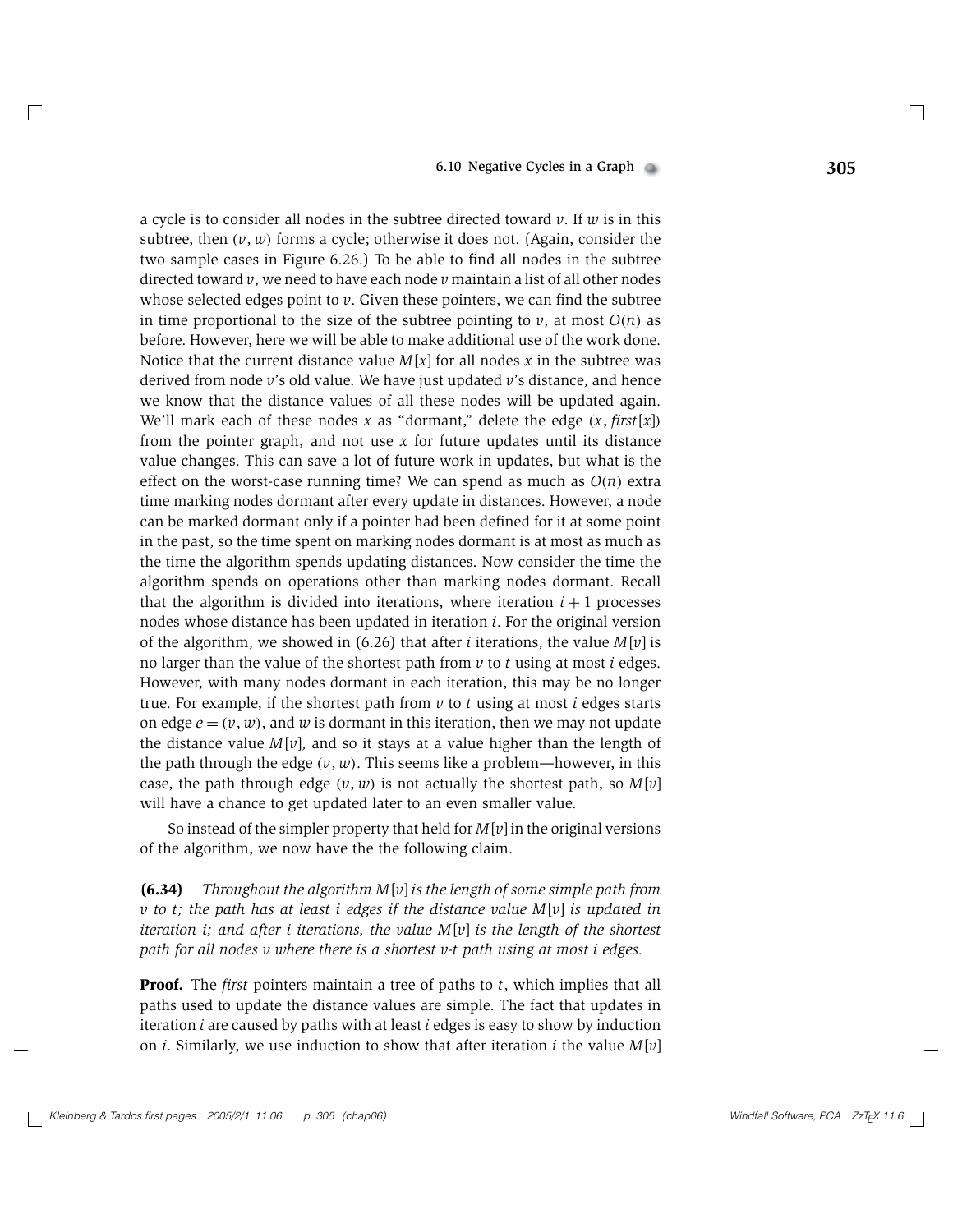is the distance on all nodes *v* where the shortest path from *v* to *t* uses at most *i* edges. Note that nodes *v* where *M*[*v*] is the actual shortest path distance cannot be dormant, as the value  $M[v]$  will be updated in the next iteration for all dormant nodes.  $\blacksquare$ 

Using this claim, we can see that the worst-case running time of the algorithm is still bounded by *O*(*mn*): Ignoring the time spent on marking nodes dormant, each iteration is implemented in  $O(m)$  time, and there can be at most *n* − 1 iterations that update values in the array *M* without finding a negative cycle, as simple paths can have at most  $n - 1$  edges. Finally, the time spent marking nodes dormant is bounded by the the time spent on updates. We summarize the discussion with the following claim about the worst-case performance of the algorithm. In fact, this new version is in practice the fastest implementation of the algorithm even for graphs that do not have negative cycles, or even negative-cost edges.

**(6.35)** *The improved algorithm outlined above finds a negative cycle in G if such a cycle exists. It terminates immediately if the pointer graph P of first*[*v*] *pointers contains a cycle C, or if there is an iteration in which no update occurs to any distance value M*[*v*]*. The algorithm has at most n iterations, and runs in at most O*(*mn*) *time in the worst-case.*

# **Solved Exercises**

### **Solved Exercise 1**

Suppose you are managing the construction of billboards on the Stephen Daedalus Memorial Highway, a heavily traveled stretch of road that runs west-east for *M* miles. The possible sites for billboards are given by numbers  $x_1, x_2, \ldots, x_n$ , each in the interval [0, *M*] (specifying their position along the highway, measured in miles from its western end). If you place a billboard at location  $x_i$ , you receive a revenue of  $r_i > 0$ .

Regulations imposed by the county's Highway Department require that no two of the billboards be within less than or equal to 5 miles of each other. You'd like to place billboards at a subset of the sites so as to maximize your total revenue, subject to this restriction.

**Example.** Suppose  $M = 20$ ,  $n = 4$ ,

$$
\{x_1, x_2, x_3, x_4\} = \{6, 7, 12, 14\},\
$$

and

$$
\{r_1, r_2, r_3, r_4\} = \{5, 6, 5, 1\}.
$$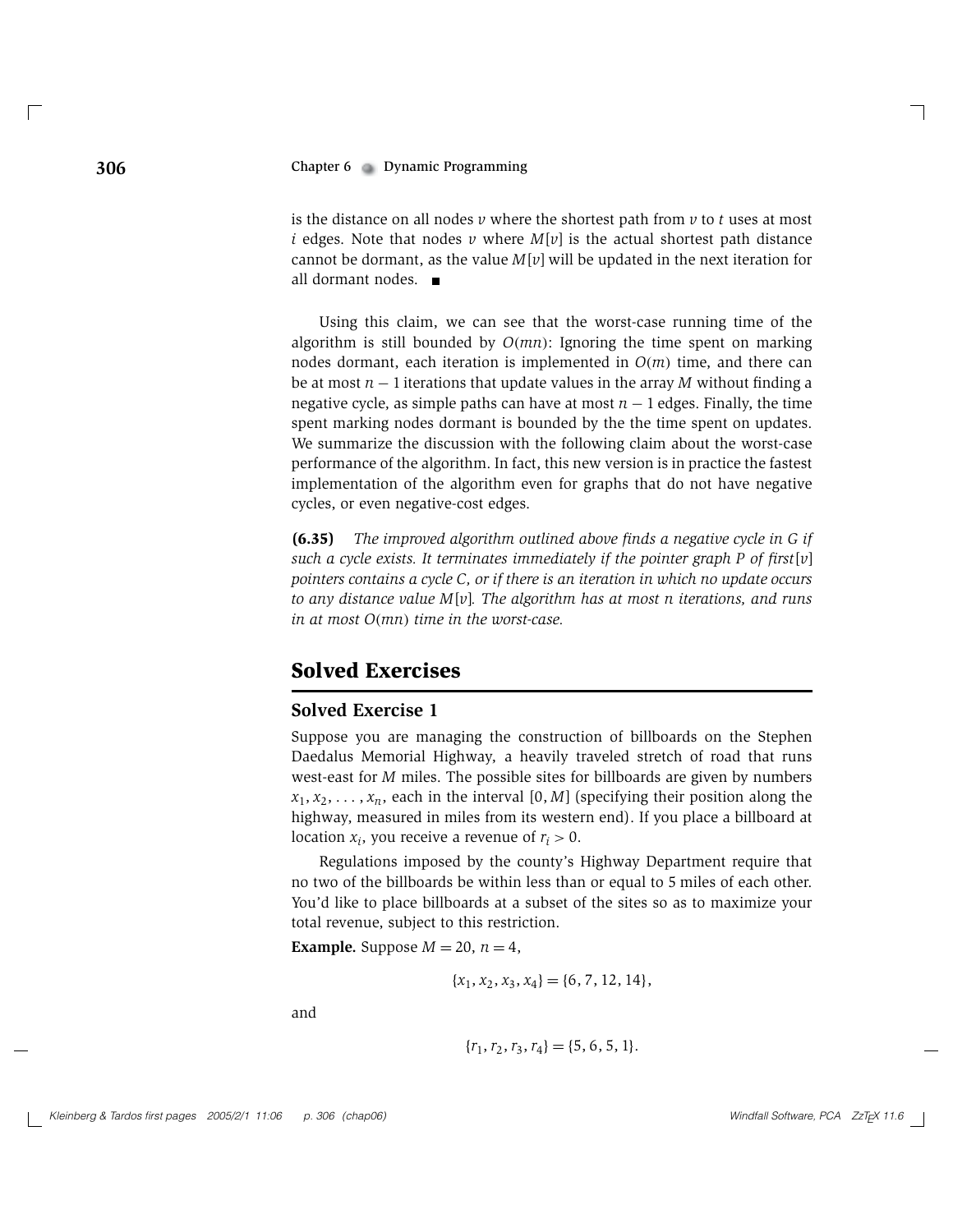Then the optimal solution would be to place billboards at  $x_1$  and  $x_3$ , for a total revenue of 10.

Give an algorithm that takes an instance of this problem as input and returns the maximum total revenue that can be obtained from any valid subset of sites. The running time of the algorithm should be polynomial in *n*.

*Solution* We can naturally apply dynamic programming to this problem if we reason as follows. Consider an optimal solution for a given input instance; in this solution, we either place a billboard at site  $x_n$  or not. If we don't, the optimal solution on sites  $x_1, \ldots, x_n$  is really the same as the optimal solution on sites  $x_1, \ldots, x_{n-1}$ ; if we do, then we should eliminate  $x_n$  and all other sites that are within 5 miles of it, and find an optimal solution on what's left. The same reasoning applies when we're looking at the problem defined by just the first *j* sites,  $x_1, \ldots, x_i$ : we either include  $x_i$  in the optimal solution or we don't, with the same consequences.

Let's define some notation to help express this. For a site  $x_j$ , we let  $e(j)$ denote the easternmost site  $x_i$  that is more than 5 miles from  $x_i$ . Since sites are numbered west to east, this means that the sites  $x_1, x_2, \ldots, x_{\ell(i)}$  are still valid options once we've chosen to place a billboard at  $x_j$ , but the sites *x*<sub>*e*(*j*)+1</sub>, ..., *x*<sub>*j*−1</sub> are not.

Now, our reasoning above justifies the following recurrence. If we let OPT(*j*) denote the revenue from the optimal subset of sites among  $x_1, \ldots, x_j$ , then we have

 $OPT(j) = max(r_j + OPT(e(j)), OPT(j - 1)).$ 

We now have most of the ingredients we need for a dynamic programming algorithm. First, we have a set of *n* subproblems, consisting of the first *j* sites for  $j = 0, 1, 2, \ldots, n$ . Second, we have a recurrence that lets us build up the solutions to subproblems, given by  $\text{OPT}(i) = \max(r_i + \text{OPT}(e(i)), \text{OPT}(i-1)).$ 

To turn this into an algorithm, we just need to define an array *M* that will store the OPT values and throw a loop around the recurrence that builds up the values *M*[*j*] in order of increasing *j*.

**Initialize**  $M[0] = 0$  and  $M[1] = r_1$ For  $j = 2, 3, ..., n$ : Compute *M*[*j*] using the recurrence Endfor Return *M*[*n*]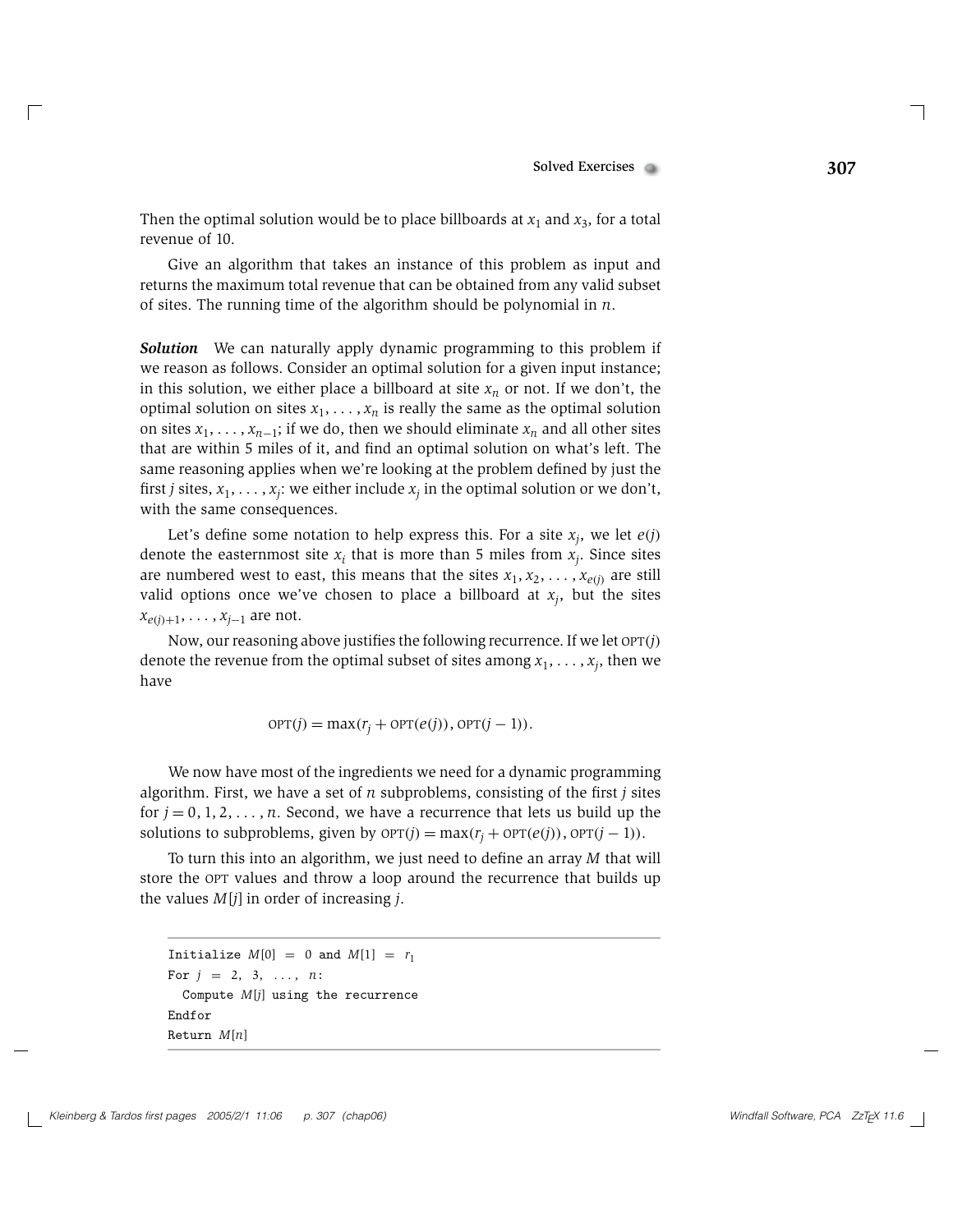As with all the dynamic programming algorithms we've seen in this chapter, an optimal *set* of billboards can be found by tracing back through the values in array *M*.

Given the values  $e(j)$  for all *j*, the running time of the algorithm is  $O(n)$ , since each iteration of the loop takes constant time. We can also compute all *e*(*j*) values in *O*(*n*) time as follows. For each site location  $x_i$ , we define  $x'_i = x_i - 5$ . We then merge the sorted list  $x_1, \ldots, x_n$  with the sorted list  $x'_1, \ldots, x'_n$  in linear time, as we saw how to do in Chapter 2. We now scan through this merged list; when we get to the entry *x j* , we know that anything from this point onward to  $x_j$  cannot be chosen together with  $x_j$  (since it's within 5 miles), and so we simply define *e*(*j*) to be the largest value of *i* that we've seen so far in our scan.

Here's a final observation on this problem. Clearly, the solution looks very much like that of the *Weighted Interval Scheduling Problem*, and there's a fundamental reason for that. In fact, our billboard placement problem can be directly encoded as an instance of *Weighted Interval Scheduling*, as follows. Suppose that for each site  $x_i$ , we define an interval with endpoints [*xi* − 5, *xi*] and weight *ri*. Then, given any nonoverlapping set of intervals, the corresponding set of sites has the property that no two lie within 5 miles of each other. Conversely, given any such set of sites (no two within 5 miles), the intervals associated with them will be nonoverlapping. Thus the collections of nonoverlapping intervals correspond precisely to the set of valid billboard placements, and so dropping the set of intervals we've just defined (with their weights) into an algorithm for *Weighted Interval Scheduling* will yield the desired solution.

# **Solved Exercise 2**

Through some friends of friends, you end up on a consulting visit to the cutting-edge biotech firm Clones 'R' Us (CRU). At first you're not sure how your algorithmic background will be of any help to them, but you soon find yourself called upon to help two identical-looking software engineers tackle a perplexing problem.

The problem they are currently working on is based on the *concatenation* of sequences of genetic material. If *X* and *Y* are each strings over a fixed alphabet S, then *XY* denotes the string obtained by *concatenating* them writing *X* followed by *Y*. CRU has identified a *target sequence A* of genetic material, consisting of *m* symbols, and they want to produce a sequence that is as similar to A as possible. For this purpose, they have a library  $\mathcal L$  consisting of *k* (shorter) sequences, each of length at most *n*. They can cheaply produce any sequence consisting of copies of the strings in  $\mathcal L$  concatenated together (with repetitions allowed).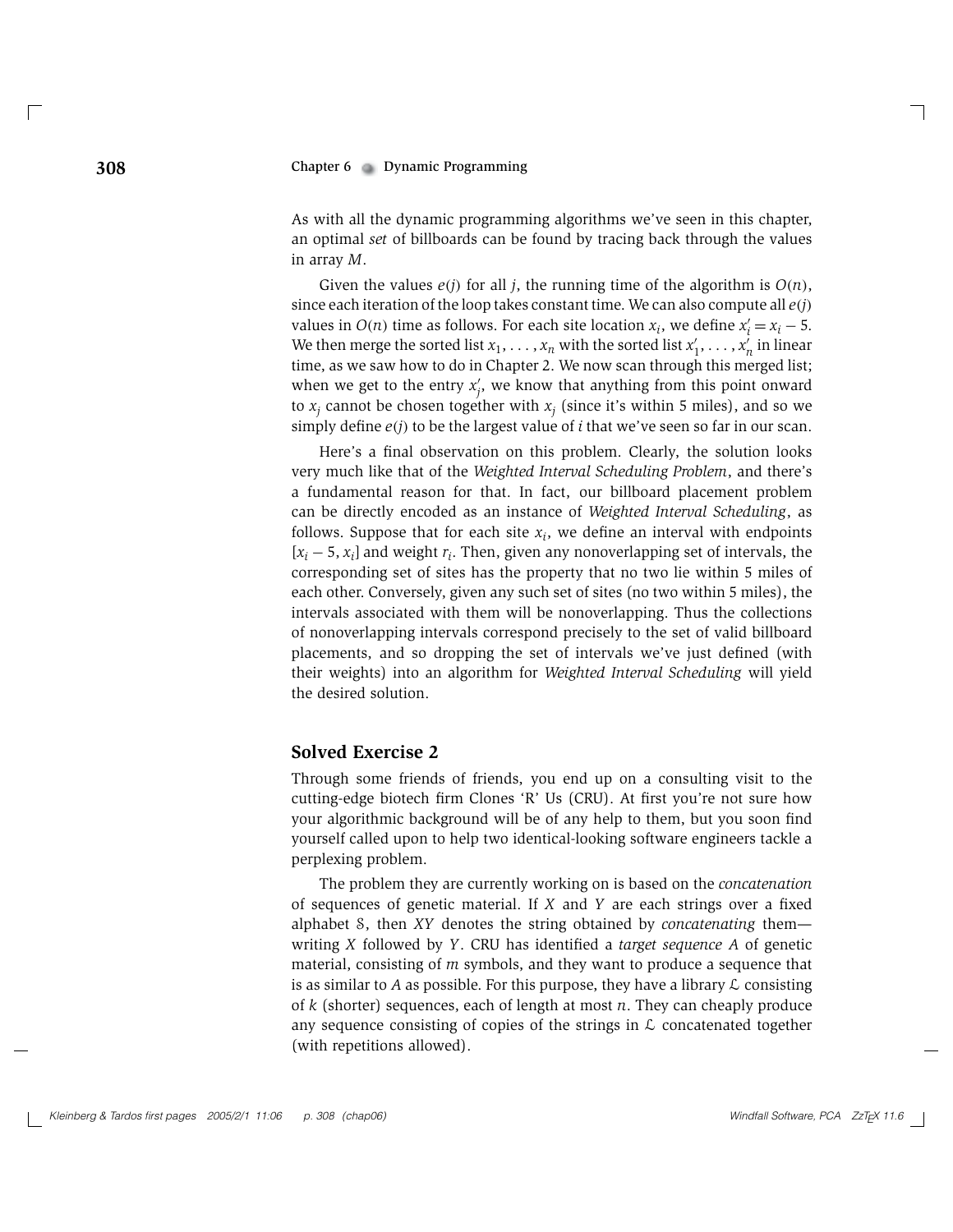Solved Exercises **309**

Thus we say that a *concatenation* over  $\mathcal L$  is any sequence of the form  $B_1B_2 \cdots B_\ell$ , where each  $B_i$  belongs the set  $\mathcal{L}$ . (Again, repetitions are allowed, so  $B_i$  and  $B_j$  could be the same string in  $\mathcal{L}$ , for different values of *i* and *j*.) The problem is to find a concatenation over  ${B_i}$  for which the sequence alignment cost is as small as possible. (For the purpose of computing the sequence alignment cost, you may assume that you are given a gap cost  $\delta$  and a mismatch cost  $\alpha_{pq}$  for each pair *p*, *q*  $\in$  8.)

Give a polynomial-time algorithm for this problem.

*Solution* This problem is vaguely reminiscent of Segmented Least Squares: we have a long sequence of "data" (the string *A*) that we want to "fit" with shorter segments (the strings in  $\mathcal{L}$ ).

If we wanted to pursue this analogy, we could search for a solution as follows. Let  $B = B_1 B_2 \cdots B_\ell$  denote a concatenation over  $\mathcal L$  that aligns as well as possible with the given string *A*. (That is, *B* is a valid solution to the input instance.) Consider an optimal alignment *M* of *A* with *B*, let *t* be the first position in *A* that is matched with some symbol in  $B_{\ell}$ , and let  $A_{\ell}$  denote the substring of *A* from position *t* to the end. (See Figure 6.27 for an illustration of this with  $\ell = 3$ .) Now, the point is that in this optimal alignment *M*, the substring  $A_{\ell}$  is optimally aligned with  $B_{\ell}$ ; indeed, if there were a way to better align  $A_\ell$  with  $B_\ell$ , we could substitute it for the portion of M that aligns  $A_\ell$  with  $B_\ell$  and obtain a better overall alignment of *A* with *B*.

This tells us that we can look at the optimal solution as follows. There's some final piece of  $A_\ell$  that is aligned with one of the strings in  $\mathcal L$ , and for this piece all we're doing is finding the string in  $\mathcal L$  that aligns with it as well as possible. Having found this optimal alignment for  $A_{\ell}$ , we can break it off and continue to find the optimal solution for the remainder of *A*.

Thinking about the problem this way doesn't tell us exactly how to proceed—we don't know how long  $A_\ell$  is supposed to be, or which string in  $\mathcal L$ it should be aligned with. But this is the kind of thing we can search over in a dynamic programming algorithm. Essentially, we're in about the same spot we were in with the Segmented Least Squares Problem: there we knew that



Figure 6.27 In the optimal concatentation of strings to align with A, there is a final string ( $B_3$  in the figure) that aligns with a substring of  $A$  (substring  $A_3$  in the figure) that extends from some position *t* to the end.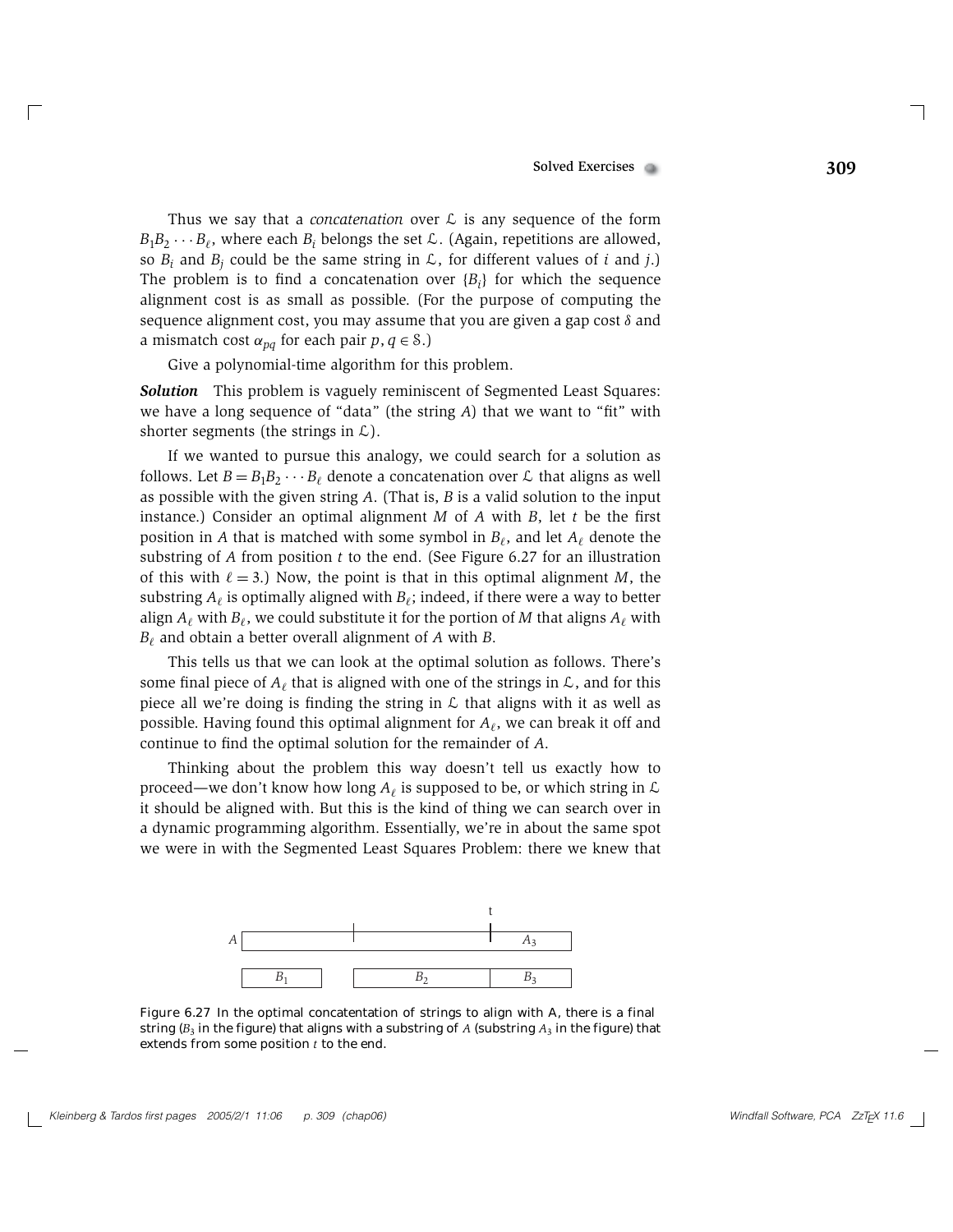we had to break off some final subsequence of the input points, fit them as well as possible with one line, and then iterate on the remaining input points.

So let's set up things to make the search for  $A_\ell$  possible. First, let  $A[x:y]$ denote the substring of *A* consisting of its symbols from position *x* to position *y* inclusive. Let  $c(x, y)$  denote the cost of the optimal alignment of  $A[x : y]$  with any string in  $\mathcal{L}$ . (That is, we search over each string in  $\mathcal{L}$  and find the one that aligns best with  $A[x : y]$ .) Let  $\text{OPT}(i)$  denote the alignment cost of the optimal solution on the string *A*[1 : *j*].

The argument above says that an optimal solution on *A*[1 : *j*] consists of identifying a final "segment boundary"  $t < j$ , finding the optimal alignment of  $A[t:j]$  with a single string in  $\mathcal{L}$ , and iterating on  $A[1:t-1]$ . The cost of this alignment of  $A[t:j]$  is just  $c(t, j)$ , and the cost of aligning with what's left is just  $OPT(t - 1)$ . This suggests that our subproblems fit together very nicely, and it justifies the following recurrence.

**(6.36)**  $\text{OPT}(i) = \min_{t < i} c(t, i) + \text{OPT}(t - 1) \text{ for } i \geq 1, \text{ and } \text{OPT}(0) = 0.$ 

The full algorithm consists of first computing the quantities  $c(t, j)$ , for  $t < j$ , and then building up the values OPT(*j*) in order of increasing *j*. We hold these values in an array *M*.

```
Set M[0]=0For all pairs 1 \le t \le j \le mCompute the cost c(t, j) as follows:
  For each string B \in \mathcal{L}Compute the optimal alignment of B with A[t : j]
  Endfor
  Choose the B that achieves the best alignment, and use
    this alignment cost as c(t, j)Endfor
For j = 1, 2, ..., nUse the recurrence (6.36) to compute M[j]
Endfor
Return M[n].
```
As usual, we can get a concatentation that achieves it by tracing back over the array of OPT values.

Let's consider the running time of this algorithm. First, there are  $O(m^2)$ values  $c(t, j)$  that need to be computed. For each, we try each string of the *k* strings  $B \in \mathcal{L}$ , and compute the optimal alignment of *B* with  $A[t:j]$  in time  $O(n(j - t)) = O(mn)$ . Thus the total time to compute all  $c(t, j)$  values is  $O(km^3n)$ .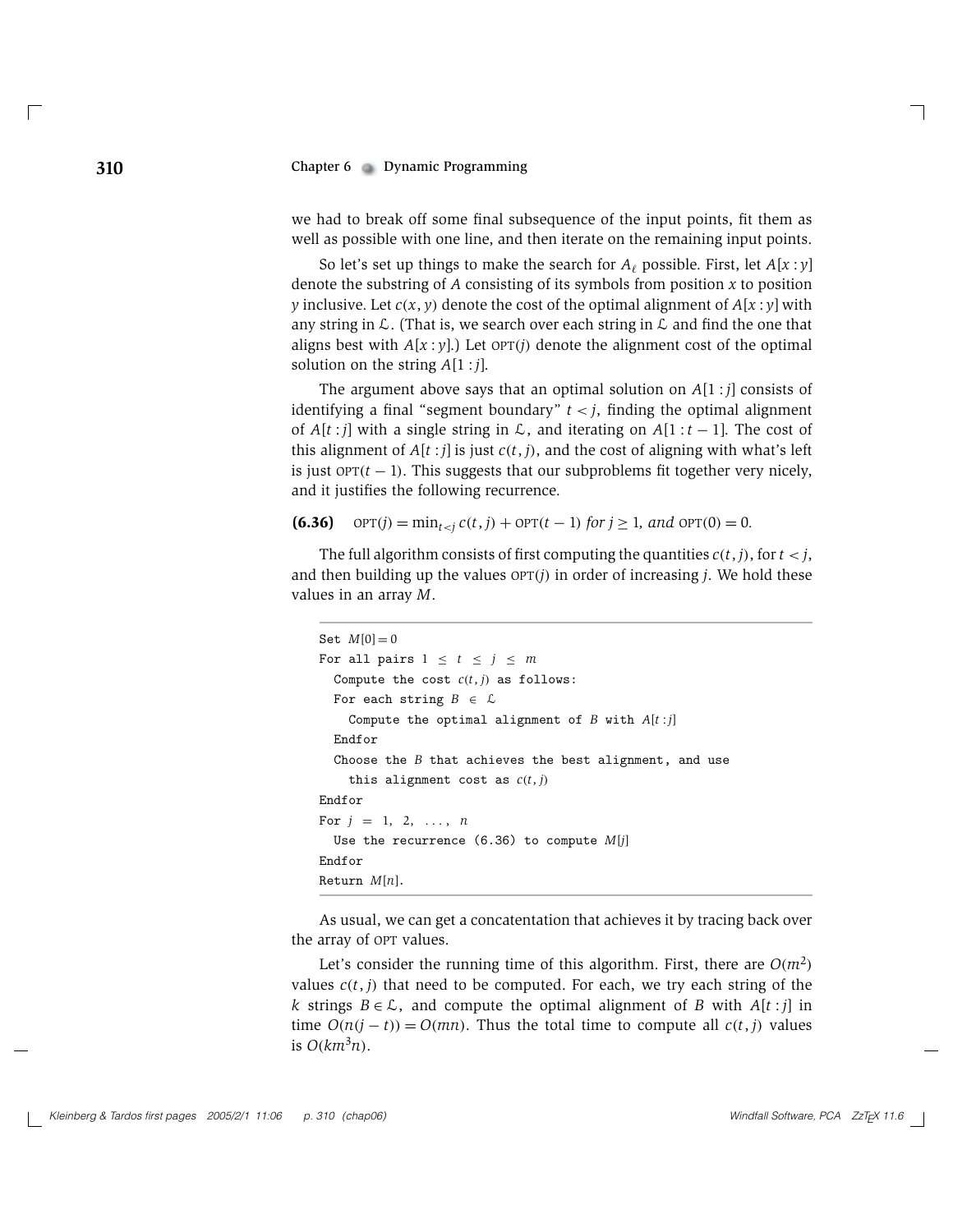This dominates the time to compute all OPT values: computing OPT(*j*) uses the recurrence in  $(6.36)$ , and this takes  $O(m)$  time to compute the minimum. Summing this over all choices of  $j = 1, 2, ..., m$ , we get  $O(m^2)$  time for this portion of the algorithm.

# **Exercises**

 $\Box$ 

1. Let  $G = (V, E)$  be an undirected graph with  $n$  nodes. Recall that a subset of the nodes is called an *independent set* if no two of them are joined by an edge. Finding large independent sets is difficult in general; but here we'll see that it can be done efficiently if the graph is "simple" enough.

Call a graph  $G = (V, E)$  a *path* if its nodes can be written as  $v_1, v_2, \ldots, v_n$ , with an edge between  $v_i$  and  $v_j$  if and only if the numbers *i* and *j* differ by exactly 1. With each node *vi*, we associate a positive integer *weight wi*.

Consider, for example, the five-node path drawn in Figure 6.28. The *weights* are the numbers drawn next to the nodes.

The goal in this question is to solve the following algorithmic problem:

*(\*)* Find an independent set in a path *G* whose total weight is as large as possible.

(a) Give an example to show that the following algorithm *does not* always find an independent set of maximum total weight.

```
The "heaviest-first" greedy algorithm:
 Start with S equal to the empty set
 While some node remains in G
   Pick a node vi of maximum weight
   Add vi to S
   Delete vi and its neighbors from G
 end while
 Return S
```
(b) Give an example to show that the following algorithm also *does not* always find an independent set of maximum total weight.



Figure 6.28 A paths with weights on the nodes. The maximum weight of an independent set is 14.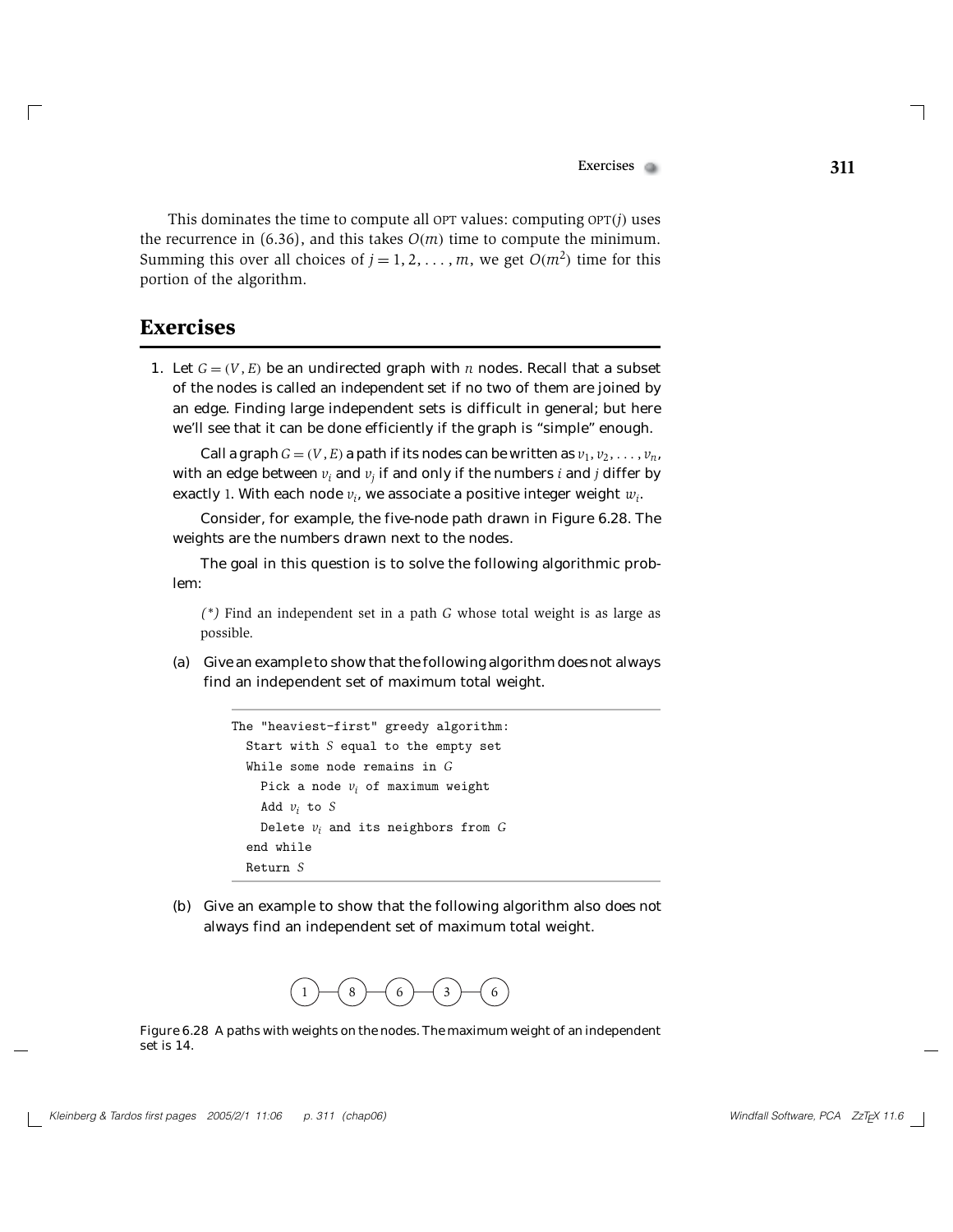Let  $S_1$  be the set of all  $v_i$  where *i* is an odd number. Let  $S_2$  be the set of all  $v_i$  where *i* is an even number. /\* Note that  $S_1$  and  $S_2$  are both independent sets. \*/ Determine which of *S*<sup>1</sup> or *S*<sup>2</sup> has greater total weight, and return this one.

- (c) Give an algorithm that takes an *n*-node path *G* with weights and returns an independent set of maximum total weight. The running time should be polynomial in *n*, independent of the values of the weights.
- 2. Suppose you're managing a consulting team of expert computer hackers, and each week you have to choose a job for them to undertake. Now, as you can well imagine, the set of possible jobs is divided into those that are *low-stress* (e.g., setting up a Web site for a class at the local elementary school) and those that are *high-stress* (e.g., protecting the nation's most valuable secrets, or helping a desperate group of Cornell students finish a project that has something to do with compilers.) The basic question, each week, is whether to take on a low-stress job or a high-stress job.

If you select a low-stress job for your team in week *i*, then you get a revenue of  $\ell_i > 0$  dollars; if you select a high-stress job, you get a revenue of  $h_i > 0$  dollars. The catch, however, is that in order for the team to take on a high-stress job in week *i*, it's required that they do no job (of either type) in week *i* − 1; they need a full week of prep time to get ready for the crushing stress level. On the other hand, it's okay for them to take a lowstress job in week *i* even if they have done a job (of either type) in week *i* − 1.

So, given a sequence of *n* weeks, a *plan* is specified by a choice of "low-stress," "high-stress," or "none" for each of the *n* weeks, with the property that if "high-stress" is chosen for week *i* > 1, then "none" has to be chosen for week *i* − 1. (It's okay to choose a high-stress job in week 1.) The *value* of the plan is determined in the natural way: for each *i*, you add  $l_i$  to the value if you choose "low-stress" in week  $i$ , and you add  $h_i$  to the value if you choose "high-stress" in week *i*. (You add 0 if you choose "none" in week *i*.)

The problem is. Given sets of values  $\ell_1, \ell_2, \ldots, \ell_n$  and  $h_1, h_2, \ldots, h_n$ , find a plan of maximum value. (Such a plan will be called *optimal*.)

**Example.** Suppose  $n = 4$ , and the values of  $\ell_i$  and  $h_i$  are given by the following table. Then the plan of maximum value would be to choose "none" in week 1, a high-stress job in week 2, and low-stress jobs in weeks 3 and 4. The value of this plan would be  $0 + 50 + 10 + 10 = 70$ .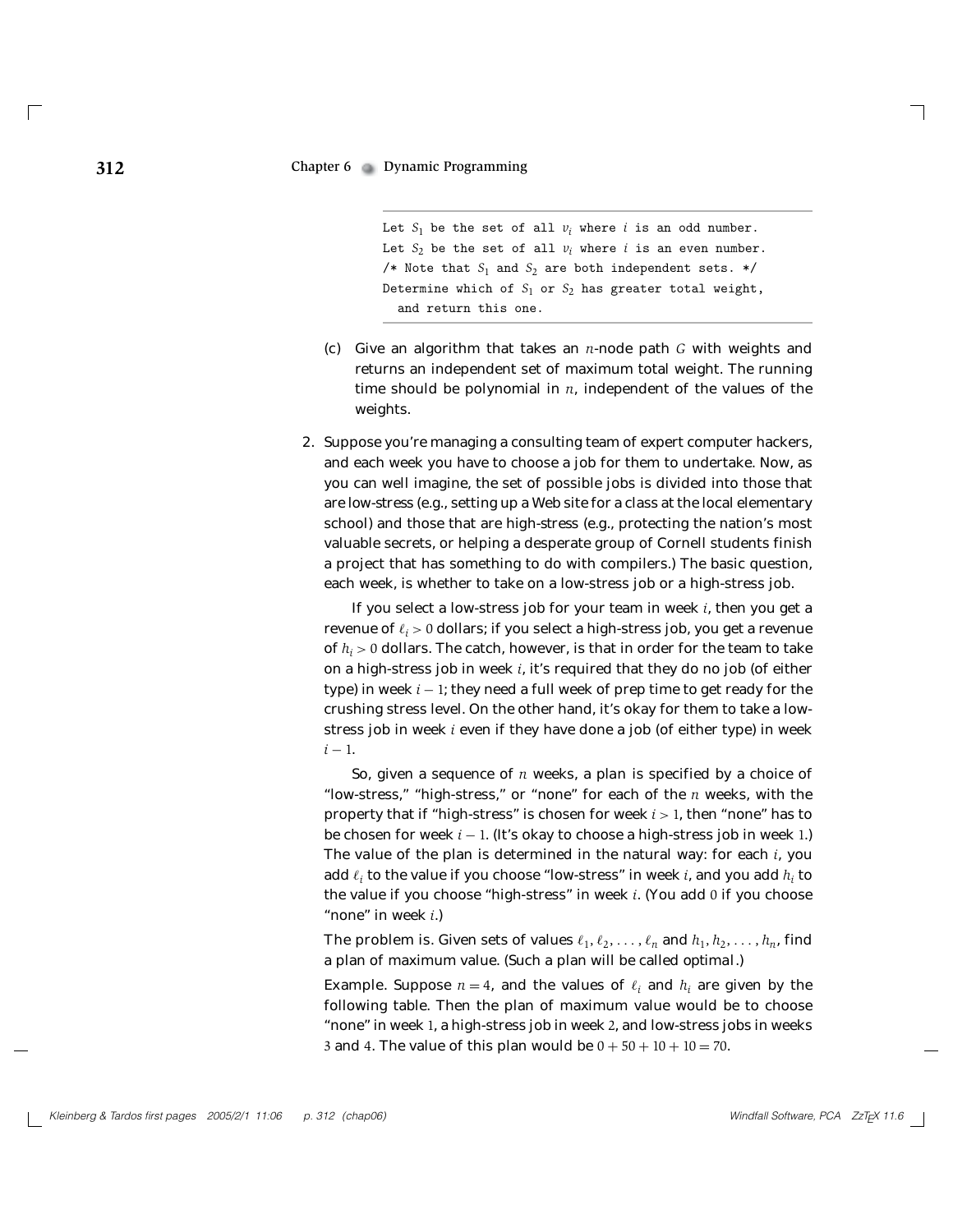Exercises **313**

| Week 1 | Week 2 | Week 3 | Week 4 |
|--------|--------|--------|--------|
| 10     |        | 10     | 10     |
| ч      | 50     |        |        |

Г

(a) Show that the following algorithm does not correctly solve this problem, by giving an instance on which it does not return the correct answer.

```
For iterations i = 1 to nIf h_{i+1} > \ell_i + \ell_{i+1} then
    Output "Choose no job in week i"
    Output "Choose a high-stress job in week i + 1"
    Continue with iteration i + 2Else
    Output "Choose a low-stress job in week i"
    Continue with iteration i+1Endif
End
```
To avoid problems with overflowing array bounds, we define  $h_i = \ell_i =$ 0 when  $i > n$ .

In your example, say what the correct answer is and also what the above algorithm finds.

(b) Give an algorithm that takes values for  $\ell_1, \ell_2, \ldots, \ell_n$  and  $h_1, h_2, \ldots, h_n$ and returns the *value* of an optimal plan.

The running time of your algorithm should be polynomial in *n*. You should prove that your algorithm works correctly, and include a brief analysis of the running time.

- 3. Let  $G = (V, E)$  be a directed graph with nodes  $v_1, \ldots, v_n$ . We say that G is an *ordered graph* if it has the following properties
	- (a) Each edge goes from a node with a lower index to a node with a higher index. That is, every directed edge has the form (*vi*, *vj*) with  $i < j$ .
	- (b) Each node except  $v_n$  has at least one edge leaving it. That is, for every node  $v_i$ ,  $i = 1, 2, \ldots, n - 1$ , there is at least one edge of the form  $(v_i, v_j)$ .

The length of a path is the number of edges in it. The goal in this question is to solve the following algorithmic problem (see Figure 6.29 for an example).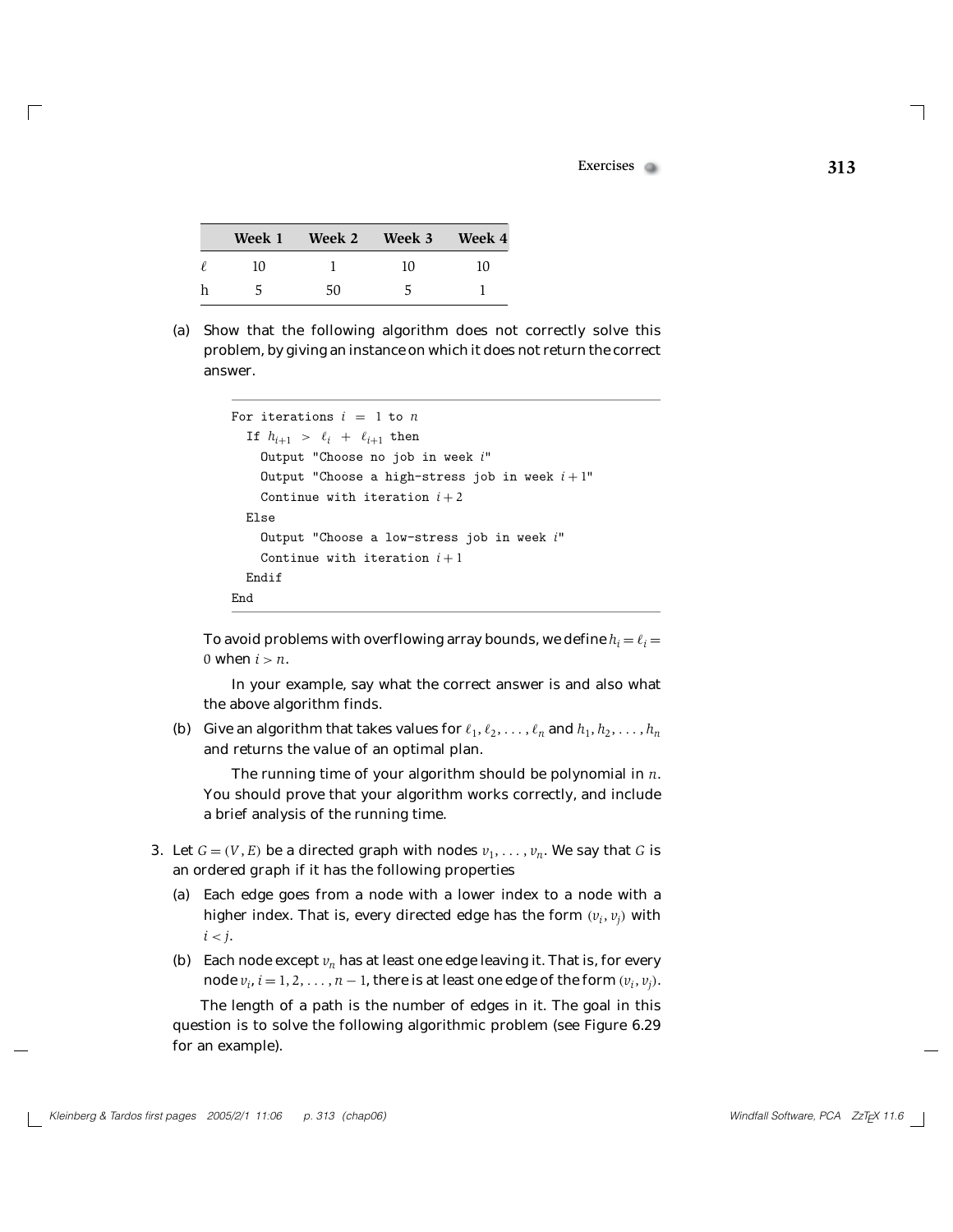

Figure 6.29 The correct answer for this ordered graph is 3: the longest path from  $v_1$  to  $v_n$  uses the three edges  $(v_1, v_2)$ ,  $(v_2, v_4)$ , and  $(v_4, v_5)$ .

*Given an ordered graph G, find the length of the longest path that begins at*  $v_1$  *and ends at*  $v_n$ .

(a) Show that the following algorithm does not correctly solve this problem, by giving an example of an ordered graph on which it does not return the correct answer.

```
Set w = v_1Set L = 0While there is an edge out of the node w
  Choose the edge (w, v_i)for which j is as small as possible
  Set w = v_iIncrease L by 1
end while
Return L as the length of the longest path
```
In your example, say what the correct answer is and also what the above algorithm finds.

(b) Give an algorithm that takes an ordered graph *G* and returns the *length* of the longest path that begins at  $v_1$  and ends at  $v_n$ . (Again, the *length* of a path is the number of edges in the path.)

The running time of your algorithm should be polynomial in *n*. You should prove that your algorithm works correctly, and include a brief analysis of the running time.

4. Suppose you're running a lightweight consulting business—just you, two associates, and some rented equipment. Your clients are distributed between the East Coast and the West Coast, and this leads to the following question.

Each month, you can either run your business from an office in New York (NY) or from an office in San Francisco (SF). In month *i*, you'll incur an *operating cost* of *Ni* if you run the business out of NY; you'll incur an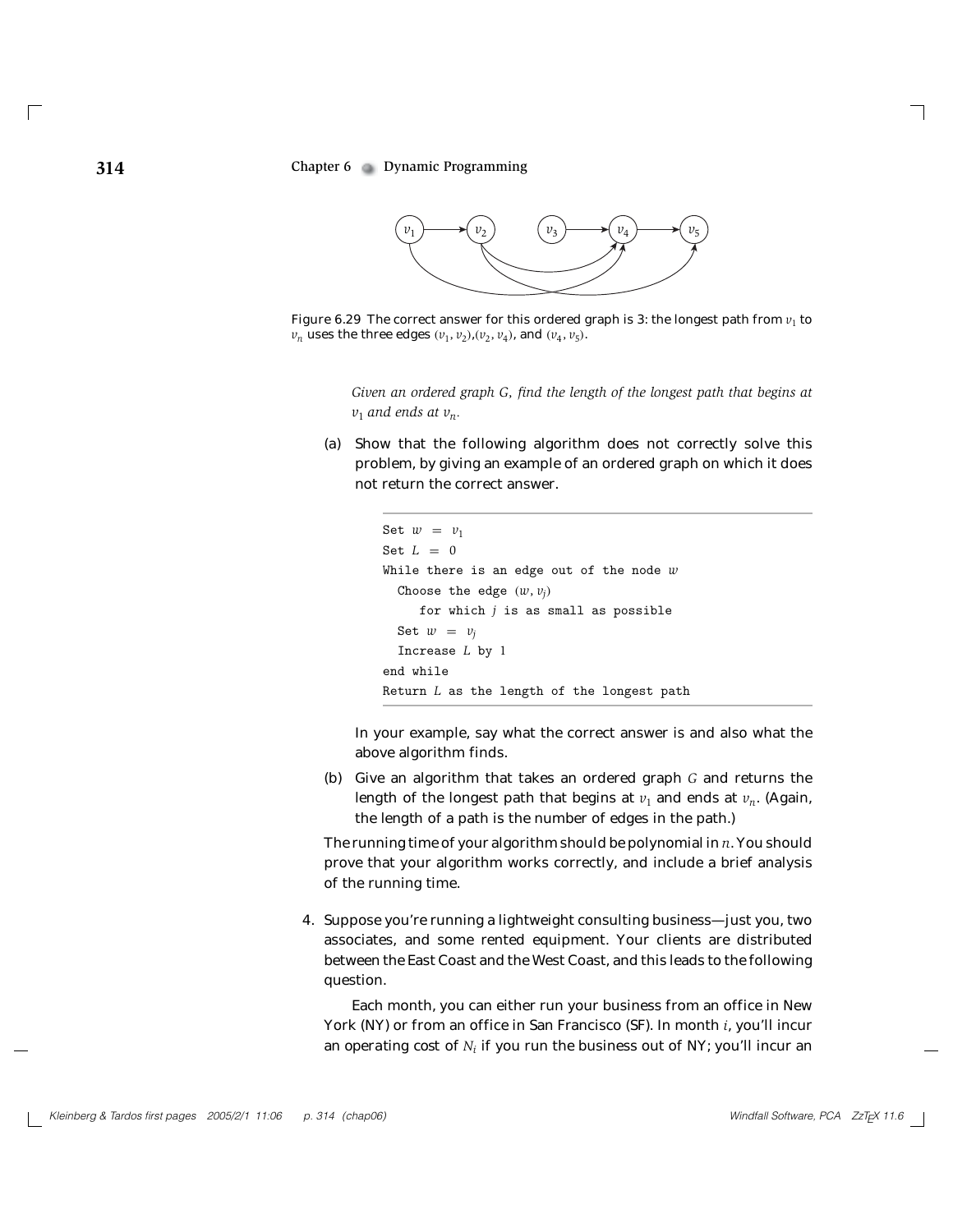operating cost of *Si* if you run the business out of SF. (It depends on the distribution of client demands for that month.)

Г

However, if you run the business out of one city in month *i*, and then out of the other city in month  $i + 1$ , then you incur a fixed *moving cost* of *M* to switch base offices.

Given a sequence of *n* months, a *plan* is a sequence of *n* locations each one equal to either NY or SF—such that the *i*<sup>th</sup> location indicates the city in which you will be based in the *i* th month. The *cost* of a plan is the sum of the operating costs for each of the *n* months, plus a moving cost of *M* for each time you switch cities. The plan can begin in either city.

The problem. Given a value for the moving cost *M*, and sequences of operating costs  $N_1, \ldots, N_n$  and  $S_1, \ldots, S_n$ , find a plan of minimum cost. (Such a plan will be called *optimal*.)

**Example.** Suppose  $n = 4$ ,  $M = 10$ , and the operating costs are given by the following table.

|           |    | Month 1 Month 2 Month 3 Month 4 |    |    |
|-----------|----|---------------------------------|----|----|
| NV        |    |                                 | 20 | 30 |
| <b>SF</b> | 50 | 20                              |    |    |

Then the plan of minimum cost would be the sequence of locations

[*NY*, *NY*, *SF* , *SF*],

with a total cost of  $1+3+2+4+10=20$ , where the final term of 10 arises because you change locations once.

(a) Show that the following algorithm does not correctly solve this problem, by giving an instance on which it does not return the correct answer.

```
For i = 1 to nIf N_i < S_i then
    Output "NY in Month i"
  Else
    Output "SF in Month i"
End
```
In your example, say what the correct answer is and also what the above algorithm finds.

(b) Give an example of an instance in which every optimal plan must move (i.e., change locations) at least three times.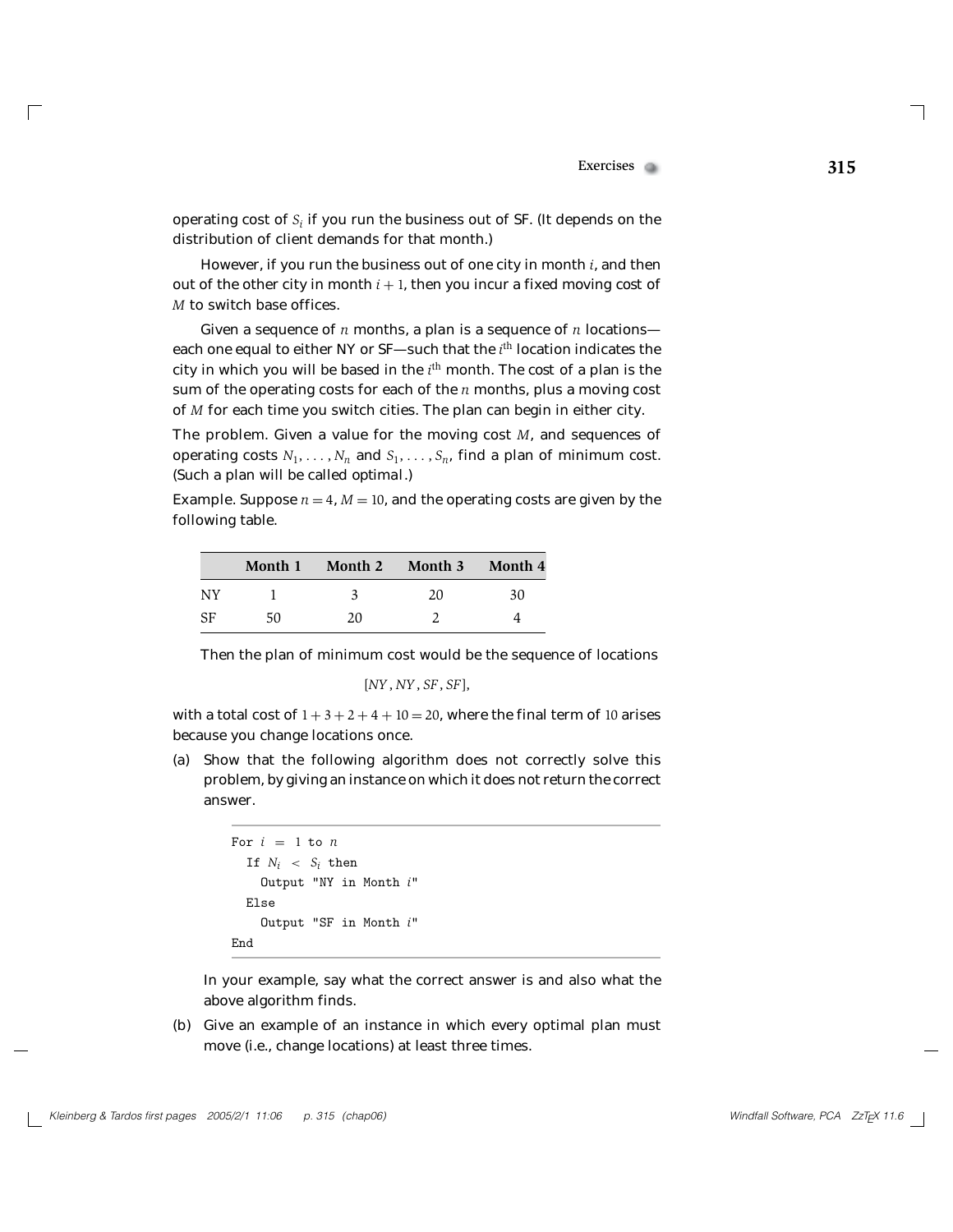Provide an explanation, of at most three sentences, saying why your example has this property.

(c) Give an algorithm that takes values for *n*, *M*, and sequences of operating costs  $N_1, \ldots, N_n$  and  $S_1, \ldots, S_n$ , and returns the *cost* of an optimal plan.

The running time of your algorithm should be polynomial in *n*. You should prove that your algorithm works correctly, and include a brief analysis of the running time.

5. As some of you know well, and others of you may be interested to learn, a number of languages (including Chinese and Japanese) are written without spaces between the words. Consequently, software that works with text written in these languages must address the *word segmentation problem*—inferring likely boundaries between consecutive words in the text. If English were written without spaces, the analogous problem would consist of taking a string like "meetateight" and deciding that the best segmentation is "meet at eight" (and not "me et at eight," or "meet ate ight," or any of a huge number of even less plausible alternatives). How could we automate this process?

A simple approach that is at least reasonably effective is to find a segmentation that simply maximizes the cumulative "quality" of its individual constituent words. Thus, suppose you are given a black box that, for any string of letters  $x = x_1x_2 \cdots x_k$  will return a number *quality*(*x*). This number can be either positive or negative; larger numbers correspond to more plausible English words. (So *quality*("*me*") would be positive, while *quality*("*ght*") would be negative.)

Given a long string of letters  $y = y_1y_2 \cdots y_n$ , a segmentation of y is a partition of its letters into contiguous blocks of letters—each block corresponds to a word in the segmentation. The *total quality* of a segmentation is determined by adding up the qualities of each of its blocks. (So we'd get the right answer above provided that *quality*("*meet*") + *quality*("*at*") + *quality*("*eight*") was greater than the total quality of any other segmentation of the string.)

Give an efficient algorithm that takes a string *y* and computes a segmentation of maximum total quality. (You can treat a single call to the black box computing *quality*(*x*) as a single computational step.)

(*A final note, not necessary for solving the problem:* To achieve better performance, word segmentation software in practice works with a more complex formulation of the problem—for example, incorporating the notion that solutions should not only be reasonable at the word level, but also form coherent phrases and sentences. If we consider the example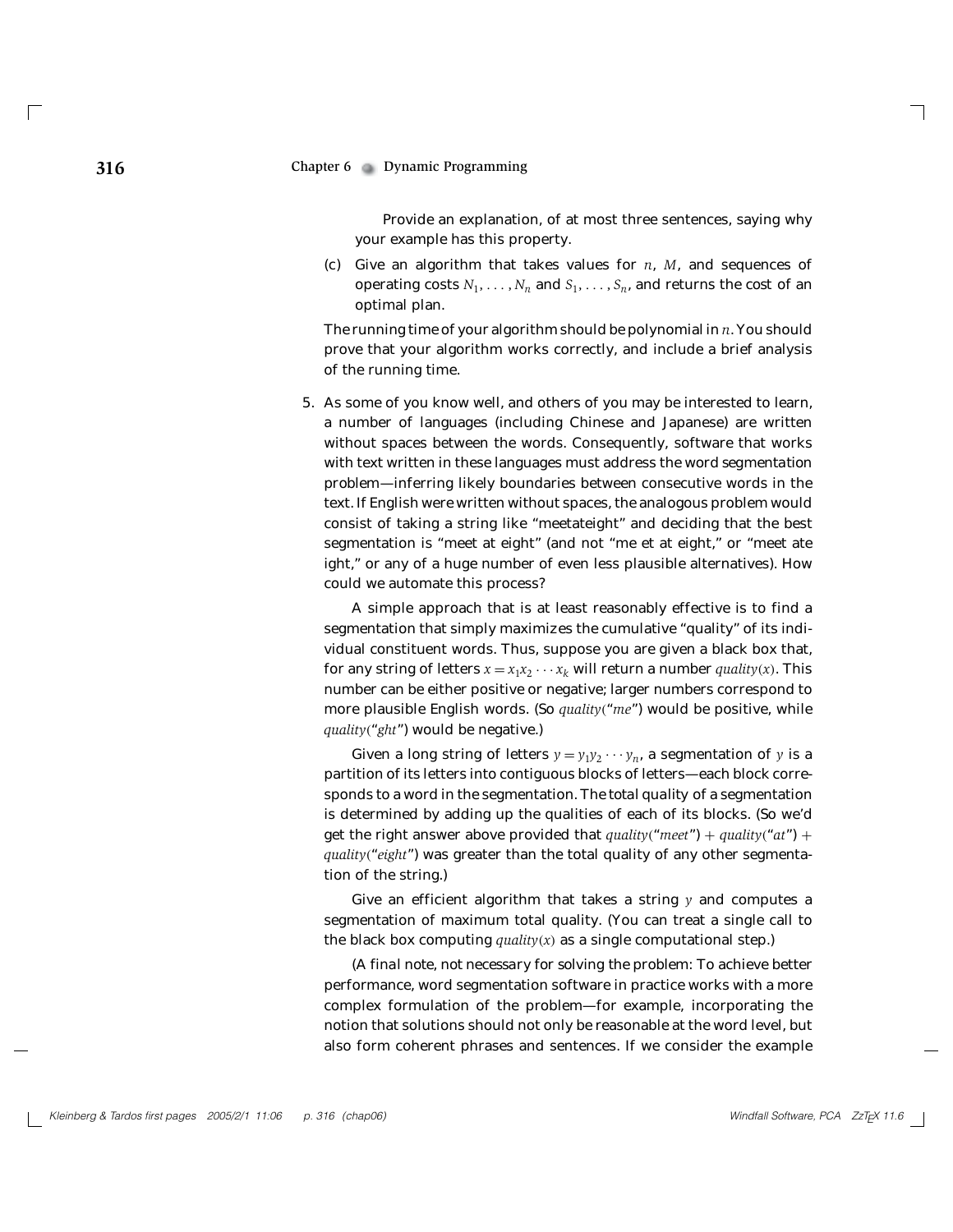"theyouthevent," there are at least three valid ways to segment this into common English words, but one constitutes a much more coherent phrase than the other two. If we think of this in the terminology of formal languages, this broader problem is like searching for a segmentation that also can be parsed well according to a grammar for the underlying language. But even with these additional criteria and constraints, dynamic programming approaches lie at the heart of a number of successful segmentation systems.)

6. In a word processor, the goal of "pretty-printing" is to take text with a ragged right margin, like this,

```
Call me Ishmael.
Some years ago,
never mind how long precisely,
having little or no money in my purse,
and nothing particular to interest me on shore,
I thought I would sail about a little
and see the watery part of the world.
```
and turn it into text whose right margin is as "even" as possible, like this.

```
Call me Ishmael. Some years ago, never
mind how long precisely, having little
or no money in my purse, and nothing
particular to interest me on shore, I
thought I would sail about a little
and see the watery part of the world.
```
To make this precise enough for us to start thinking about how to write a pretty-printer for text, we need to figure out what it means for the right margins to be "even." So suppose our text consists of a sequence of *words*,  $W = \{w_1, w_2, \ldots, w_n\}$ , where  $w_i$  consists of  $c_i$  characters. We have a maximum line length of *L*. We will assume we have a fixed-width font and ignore issues of punctuation or hyphenation.

A *formatting* of *W* consists of a partition of the words in *W* into *lines*. In the words assigned to a single line, there should be a space after each word except the last; and so if  $w_i, w_{i+1}, \ldots, w_k$  are assigned to one line, then we should have

$$
\left[\sum_{i=j}^{k-1} (c_i + 1)\right] + c_k \le L.
$$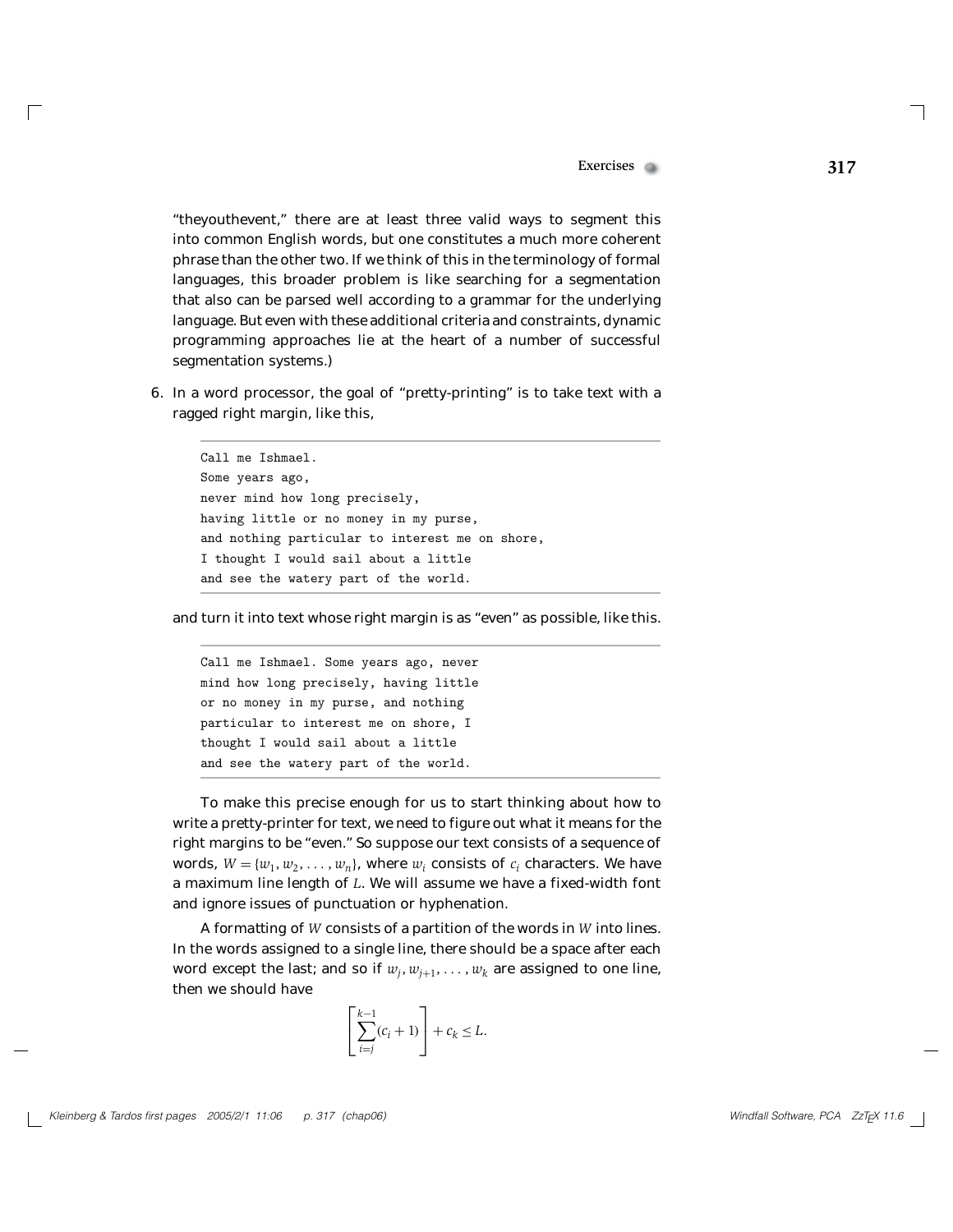We will call an assignment of words to a line *valid* if it satisfies this inequality. The difference between the left-hand side and the right-hand side will be called the *slack* of the line—that is, the number of spaces left at the right margin.

Give an efficient algorithm to find a partition of a set of words *W* into valid lines, so that the sum of the *squares* of the slacks of all lines (including the last line) is minimized.

7. As a solved exercise in Chapter 5, we gave an algorithm with  $O(n \log n)$ running time for the following problem. We're looking at the price of a given stock over *n* consecutive days, numbered  $i = 1, 2, ..., n$ . For each day *i*, we have a price *p*(*i*) per share for the stock on that day. (We'll assume for simplicity that the price was fixed during each day.) We'd like to know: How should we choose a day *i* on which to buy the stock and a later day  $j > i$  on which to sell it, if we want to maximize the profit per share,  $p(j) - p(i)$ ? (If there is no way to make money during the *n* days, we should conclude this instead.)

In the solved exercise, we showed how to find the optimal pair of days *i* and *j* in time *O*(*n* log *n*). But, in fact, it's possible to do better than this. Show how to find the optimal numbers *i* and *j* in time *O*(*n*).

8. The residents of the underground city of Zion defend themselves through a combination of kung fu, heavy artillery, and efficient algorithms. Recently they have become interested in automated methods that can help fend off attacks by swarms of robots.

Here's what one of these robot attacks looks like.

- $\bullet$  A swarm of robots arrives over the course of  $n$  seconds; in the  $i^{\text{th}}$ second, *xi* robots arrive. Based on remote sensing data, you know this sequence  $x_1, x_2, \ldots, x_n$  in advance.
- . You have at your disposal an *electromagnetic pulse* (EMP), which can destroy some of the robots as they arrive; the EMP's power depends on how long it's been allowed to charge up. To make this precise, there is a function  $f(.)$  so that if *j* seconds have passed since the EMP was last used, then it is capable of destroying up to *f*(*j*) robots.
- . So specifically, if it is used in the *k*th second, and it has been *j* seconds since it was previously used, then it will destroy  $min(x_k, f(i))$  robots. (After this use, it will be completely drained.)
- . We will also assume that the EMP starts off completely drained, so if it is used for the first time in the *j*<sup>th</sup> second, then it is capable of destroying up to *f*(*j*) robots.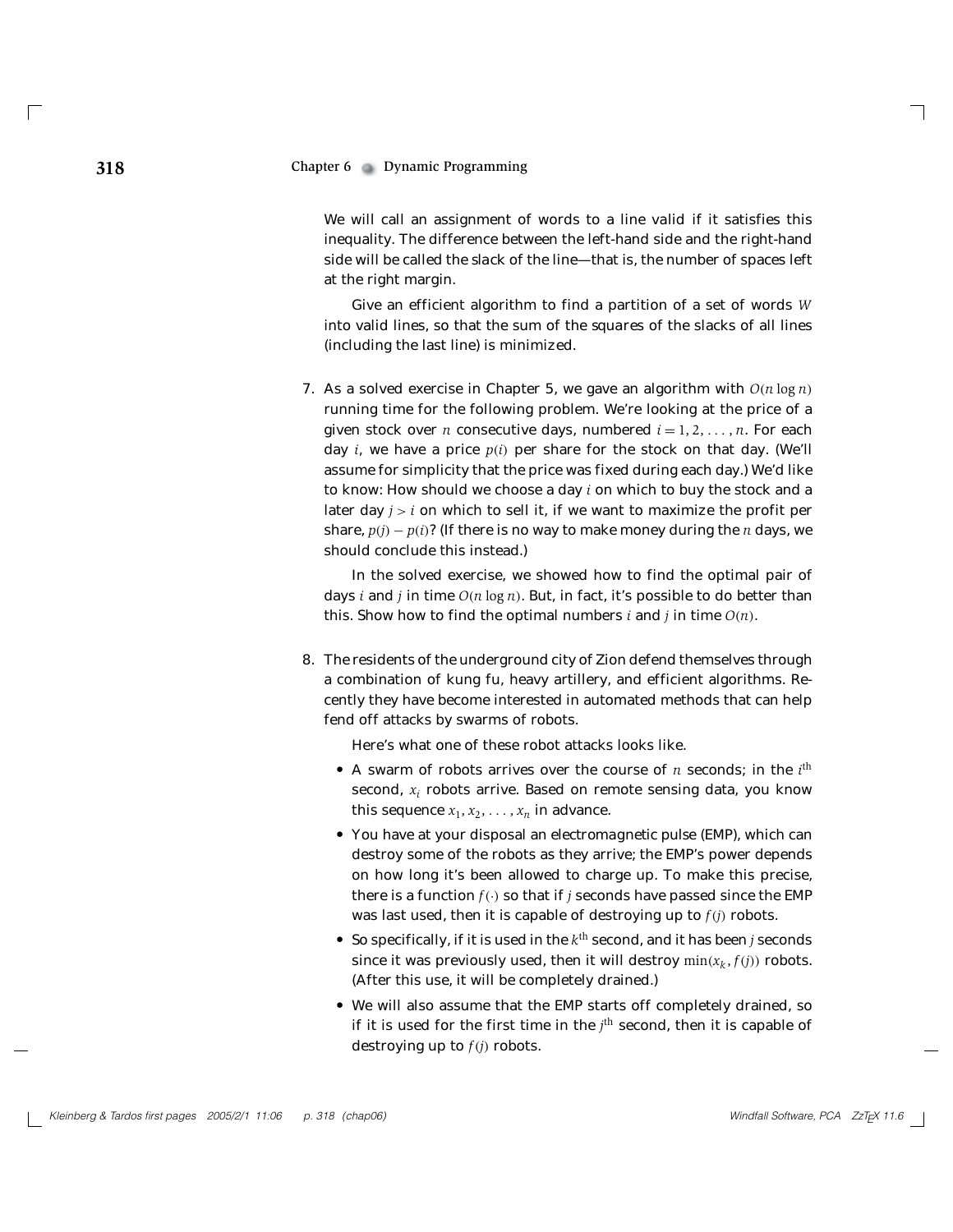The problem. Given the data on robot arrivals  $x_1, x_2, \ldots, x_n$ , and given the recharging function *f*(·), choose the points in time at which you're going to activate the EMP so as to destroy as many robots as possible.

**Example.** Suppose  $n = 4$ , and the values of  $x_i$  and  $f(i)$  are given by the following table.

|       | 2  | 3  | 4 |
|-------|----|----|---|
| $x_i$ | 10 | 10 |   |
| f(i)  | 2  | 4  | 8 |

The best solution would be to activate the EMP in the  $3<sup>rd</sup>$  and the  $4<sup>th</sup>$ seconds. In the 3<sup>rd</sup> second, the EMP has gotten to charge for 3 seconds, and so it destroys  $min(10, 4) = 4$  robots; In the 4<sup>th</sup> second, the EMP has only gotten to charge for 1 second since its last use, and it destroys  $min(1, 1) = 1$ robot. This is a total of 5.

(a) Show that the following algorithm does not correctly solve this problem, by giving an instance on which it does not return the correct answer.

```
Schedule-EMP(x_1, \ldots, x_n)Let j be the smallest number for which f(i) \geq x_n(If no such j exists then set j = n)
 Activate the EMP in the nth second
 If n - j \ge 1 then
    Continue recursively on the input x_1, \ldots, x_{n-i}(i.e., invoke Schedule-EMP(x_1, \ldots, x_{n-i}))
```
In your example, say what the correct answer is and also what the above algorithm finds.

(b) Give an algorithm that takes the data on robot arrivals  $x_1, x_2, \ldots, x_n$ , and the recharging function  $f(.)$ , and returns the maximum number of robots that can be destroyed by a sequence of EMP activations.

The running time of your algorithm should be polynomial in *n*. You should prove that your algorithm works correctly, and include a brief analysis of the running time.

9. You're helping to run a high-performance computing system capable of processing several terabytes of data per day. For each of *n* days, you're presented with a quantity of data; on day *i*, you're presented with *xi* terabytes. For each terabyte you process, you receive a fixed revenue,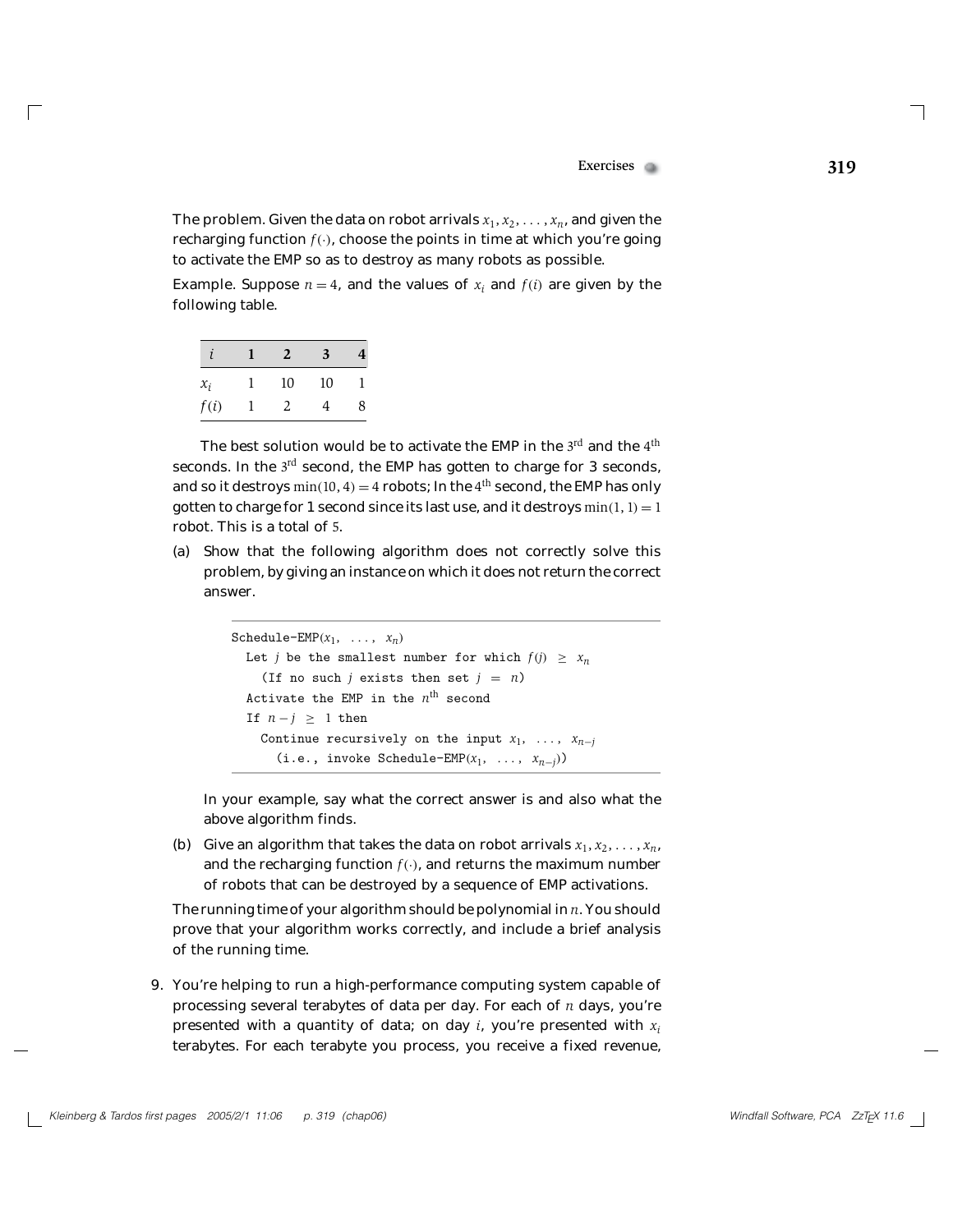but any unprocessed data becomes unavailable at the end of the day (i.e., you can't work on it in any future day).

You can't always process everything each day because you're constrained by the capabilities of your computing system, which can only process a fixed number of terabytes in a given day. In fact, it's running some one-of-a-kind software that, while very sophisticated, is not totally reliable, and so the amount of data you can process goes down with each day that passes since the most recent reboot of the system. On the first day after a reboot, you can process  $s<sub>1</sub>$  terabytes, on the second day after a reboot, you can process  $s_2$  terabytes, and so on, up to  $s_n$ ; we assume  $s_1 > s_2 > s_3 > \cdots > s_n > 0$ . (Of course, on day *i* you can only process up to  $x_i$ terabytes, regardless of how fast your system is.) To get the system back to peak performance, you can choose to reboot it; but on any day you choose to reboot the system, you can't process any data at all.

The problem. Given the amounts of available data  $x_1, x_2, \ldots, x_n$  for the next *n* days, and given the profile of your system as expressed by  $s_1, s_2, \ldots, s_n$  (and starting from a freshly rebooted system on day 1), choose the days on which you're going to reboot so as to maximize the total amount of data you process.

**Example.** Suppose  $n = 4$ , and the values of  $x_i$  and  $s_i$  are given by the following table.

|               |    | Day 1 Day 2 Day 3 Day 4 |  |
|---------------|----|-------------------------|--|
| $\mathcal{X}$ | 10 |                         |  |
| S             | 8  |                         |  |

The best solution would be to reboot on day 2 only; this way, you process 8 terabytes on day 1, then 0 on day 2, then 7 on day 3, then 4 on day 4, for a total of 19. (Note that if you didn't reboot at all, you'd process  $8 + 1 + 2 + 1 = 12$ ; and other rebooting strategies give you less than 19 as well.)

- (a) Give an example of an instance with the following properties.
	- There is a "surplus" of data in the sense that  $x_i > s_1$  for every *i*; and
	- The optimal solution reboots the system at least twice. In addition to the example, you should say what the optimal solution is. You do not need to provide a proof that it is optimal.
- (b) Give an algorithm that takes values for  $x_1, x_2, \ldots, x_n$  and  $s_1, s_2, \ldots, s_n$ and returns the total *number* of terabytes processed by an optimal solution.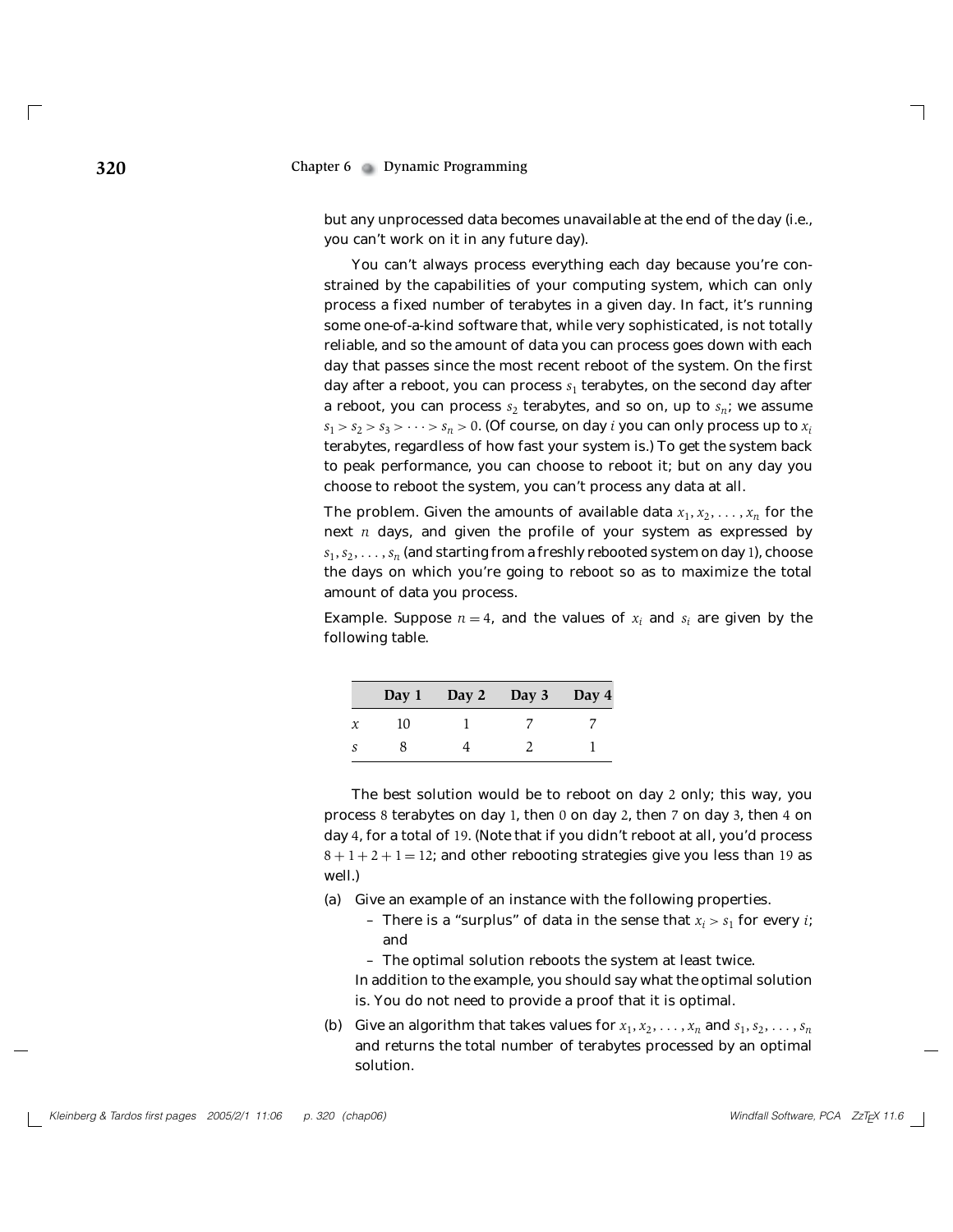The running time of your algorithm should be polynomial in *n*. You should prove that your algorithm works correctly, and include a brief analysis of the running time.

10. You're trying to run a large computing job in which you need to simulate a physical system for as many discrete *steps* as you can. The lab you're working in has two large supercomputers (which we'll call *A* and *B*) which are capable of processing this job. However, you're not one of the highpriority users of these supercomputers, so at any given point in time, you're only able to use as many spare cycles as these machines have available.

Here's the problem you face. Your job can only run on one of the machines in any given minute. Over each of the next *n* minutes, you have a "profile" of how much processing power is available on each machine. In minute  $i$ , you would be able to run  $a_i > 0$  steps of the simulation if your job is on machine  $A_i$ , and  $b_i > 0$  steps of the simulation if your job is on machine *B*. You also have the ability to move your job from one machine to the other; but doing this costs you a minute of time in which no processing is done on your job.

So, given a sequence of *n* minutes, a *plan* is specified by a choice of *A*, *B*, or "*move*" for each minute, with the property that choices *A* and *B* cannot appear in consecutive minutes. For example, if your job is on machine *A* in minute *i*, and you want to switch to machine *B*, then your choice for minute  $i + 1$  must be *move*, and then your choice for minute  $i + 2$ can be *B*. The *value* of a plan is the total number of steps that you manage to execute over the *n* minutes: so it's the sum of *ai* over all minutes in which the job is on  $A$ , plus the sum of  $b_i$  over all minutes in which the job is on *B*.

The problem. Given values  $a_1, a_2, \ldots, a_n$  and  $b_1, b_2, \ldots, b_n$ , find a plan of maximum value. (Such a strategy will be called *optimal*.) Note that your plan can start with either of the machines *A* or *B* in minute 1.

**Example.** Suppose  $n = 4$ , and the values of  $a_i$  and  $b_i$  are given by the following table.

|    | Minute 1 Minute 2 Minute 3 Minute 4 |    |
|----|-------------------------------------|----|
| 10 |                                     | 10 |
|    | 2Ω                                  |    |

Then the plan of maximum value would be to choose *A* for minute 1, then *move* for minute 2, and then *B* for minutes 3 and 4. The value of this plan would be  $10 + 0 + 20 + 20 = 50$ .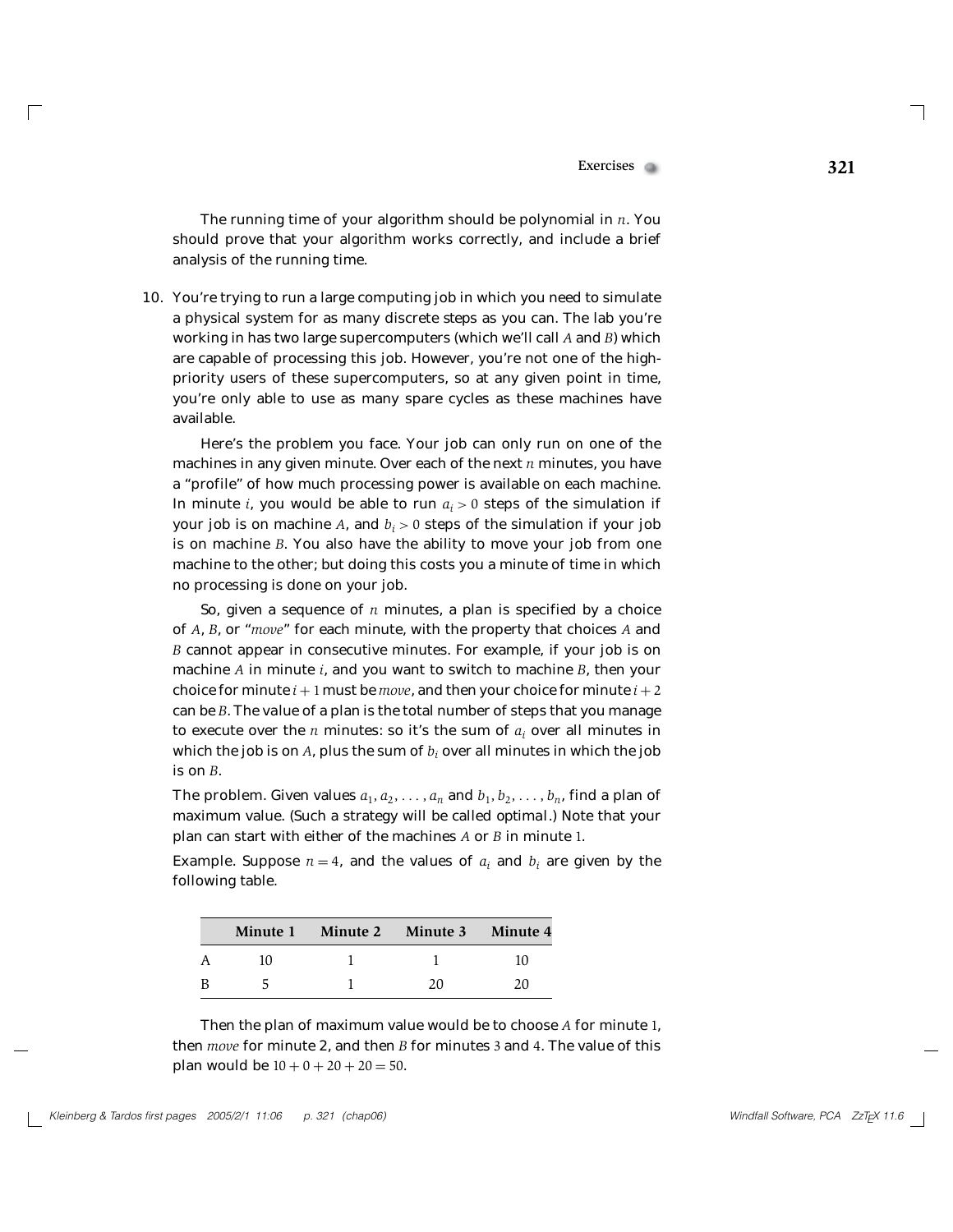(a) Show that the following algorithm does not correctly solve this problem, by giving an instance on which it does not return the correct answer.

```
In minute 1, choose the machine achieving the larger of a_1, b_1Set i=2While i \leq nWhat was the choice in minute i - 1?
   If A:
      If b_{i+1} > a_i + a_{i+1} then
         Choose move in minute i and B in minute i + 1Proceed to iteration i + 2Else
         Choose A in minute i
         Proceed to iteration i+1Endif
   If B: behave as above with roles of A and B reversed
EndWhile
```
In your example, say what the correct answer is and also what the above algorithm finds.

(b) Give an algorithm that takes values for  $a_1, a_2, \ldots, a_n$  and  $b_1, b_2, \ldots, b_n$ and returns the *value* of an optimal plan.

The running time of your algorithm should be polynomial in *n*. You should prove that your algorithm works correctly, and include a brief analysis of the running time.

11. Suppose you're consulting for a company that manufactures PC equipment and ships it to distributors all over the country. For each of the next *n* weeks, they have a projected *supply si* of equipment (measured in pounds), which has to be shipped by an air freight carrier.

Each week's supply can be carried by one of two air freight companies, A or B.

- . Company A charges a fixed rate *r* per pound (so it costs *r* · *si* to ship a week's supply *si*).
- . Company B makes contracts for a fixed amount *c* per week, independent of the weight. However, contracts with company B must be made in blocks of four consecutive weeks at a time.

A *schedule*, for the PC company, is a choice of air freight company (A or B) for each of the *n* weeks, with the restriction that company B, whenever it is chosen, must be chosen for blocks of four contiguous

Г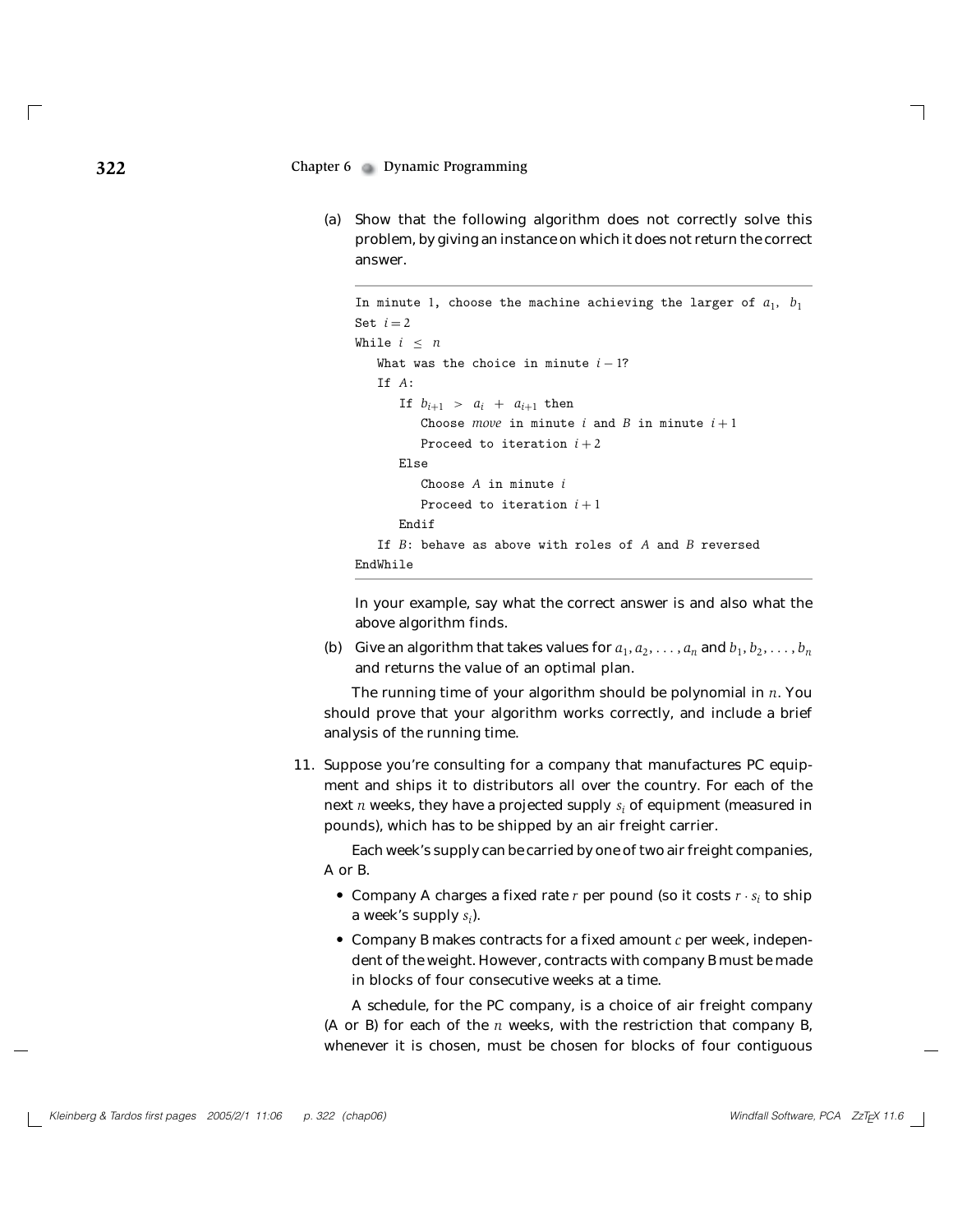weeks at a time. The *cost* of the schedule is the total amount paid to company A and B, according to the description above.

Give a polynomial-time algorithm that takes a sequence of supply values  $s_1, s_2, \ldots, s_n$  and returns a *schedule* of minimum cost.

**Example.** Suppose  $r = 1$ ,  $c = 10$ , and the sequence of values is

11, 9, 9, 12, 12, 12, 12, 9, 9, 11.

Then the optimal schedule would be to choose company A for the first three weeks, then company B for a block of four consecutive weeks, and then company A for the final three weeks.

12. Suppose we want to replicate a file over a collection of *n* servers, labeled  $S_1, S_2, \ldots, S_n$ . To place a copy of the file at server  $S_i$  results in a *placement cost* of  $c_i$ , for an integer  $c_i > 0$ .

Now, if a user requests the file from server *Si*, and no copy of the file is present at  $S_i$ , then the servers  $S_{i+1}, S_{i+2}, S_{i+3}$ ... are searched in order until a copy of the file is finally found, say at server  $S_i$ , where  $j > i$ . This results in an *access cost* of *j* − *i*. (Note that the lower-indexed servers  $S_{i-1}, S_{i-2}, \ldots$ are not consulted in this search.) The access cost is 0 if *Si* holds a copy of the file. We will require that a copy of the file be placed at server  $S_n$ , so that all such searches will terminate, at the latest, at *Sn*.

We'd like to place copies of the files at the servers so as to minimize the sum of placement and access costs. Formally, we say that a *configuration* is a choice, for each server  $S_i$  with  $i = 1, 2, ..., n - 1$ , of whether to place a copy of the file at *Si* or not. (Recall that a copy is always placed at *Sn*.) The *total cost* of a configuration is the sum of all placement costs for servers with a copy of the file, plus the sum of all access costs associated with all *n* servers.

Give a polynomial-time algorithm to find a configuration of minimum total cost.

13. The problem of searching for cycles in graphs arises naturally in financial trading applications. Consider a firm that trades shares in *n* different companies. For each pair  $i \neq j$ , they maintain a trade ratio  $r_{ij}$ , meaning that one share of  $i$  trades for  $r_{ij}$  shares of  $j$ . Here we allow the rate  $r$  to be fractional; that is,  $r_{ij}$   $=$   $\frac{2}{3}$  means that you can trade three shares of  $i$  to get two shares of *j*.

A *trading cycle* for a sequence of shares  $i_1, i_2, \ldots, i_k$  consists of successively trading shares in company  $i_1$  for shares in company  $i_2$ , then shares in company  $i_2$  for shares  $i_3$ , and so on, finally trading shares in  $i_k$ back to shares in company  $i<sub>1</sub>$ . After such a sequence of trades, one ends up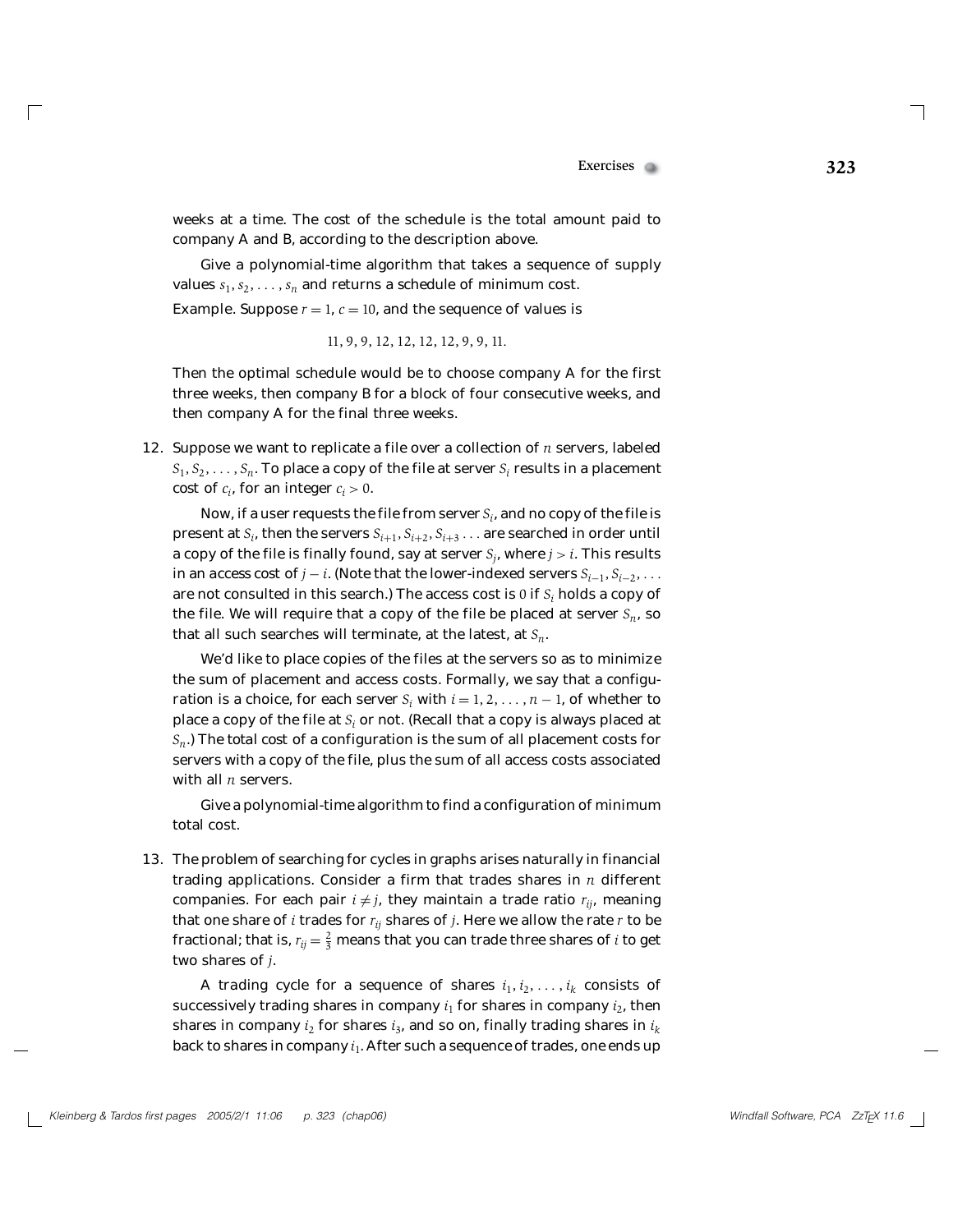with shares in the same company  $i_1$  that one starts with. Trading around a cycle is usually a bad idea, as you tend to end up with fewer shares than you started with. But occasionally, for short periods of time, there are opportunities to increase shares. We will call such a cycle an *opportunity cycle*, if trading along the cycle increases the number of shares. This happens exactly if the product of the ratios along the cycle is above 1. In analyzing the state of the market, a firm engaged in trading would like to know if there are any opportunity cycles.

Give a polynomial-time algorithm that finds such an opportunity cycle, if one exists.

14. A large collection of mobile wireless devices can naturally form a network in which the devices are the nodes, and two devices *x* and *y* are connected by an edge if they are able to directly communicate with each other (e.g., by a short-range radio link). Such a network of wireless devices is a highly dynamic object, in which edges can appear and disappear over time as the devices move around. For instance, an edge (*x*, *y*) might disappear as *x* and *y* move far apart from each other and lose the ability to communicate directly.

In a network that changes over time, it is natural to look for efficient ways of *maintaining* a path between certain designated nodes. There are two opposing concerns in maintaining such a path: we want paths that are short, but we also do not want to have to change the path frequently as the network structure changes. (That is we'd like a single path to continue working, if possible, even as the network gains and loses edges.) Here is a way we might model this problem.

Suppose we have a set of mobile nodes *V*, and at a particular point in time there is a set  $E_0$  of edges among these nodes. As the nodes move, the set of edges changes from  $E_0$  to  $E_1$ , then to  $E_2$ , then to  $E_3$ , and so on, to an edge set  $E_b$ . For  $i = 0, 1, 2, \ldots, b$ , let  $G_i$  denote the graph  $(V, E_i)$ . So if we were to watch the structure of the network on the nodes *V* as a "time lapse," it would look precisely like the sequence of graphs  $G_0, G_1, G_2, \ldots, G_{b-1}, G_b$ . We will assume that each of these graphs  $G_i$  is connected.

Now consider two particular nodes  $s, t \in V$ . For an  $s$ -*t* path  $P$  in one of the graphs *Gi*, we define the *length* of *P* to be simply the number of edges in  $P$ , and denote this  $\ell(P)$ . Our goal is to produce a sequence of paths  $P_0, P_1, \ldots, P_b$  so that for each *i*,  $P_i$  is an *s*-*t* path in  $G_i$ . We want the paths to be relatively short. We also do not want there to be too many *changes*—points at which the identity of the path switches. Formally, we define *changes*( $P_0, P_1, \ldots, P_b$ ) to be the number of indices *i* ( $0 \le i \le b - 1$ ) for which  $P_i \neq P_{i+1}$ .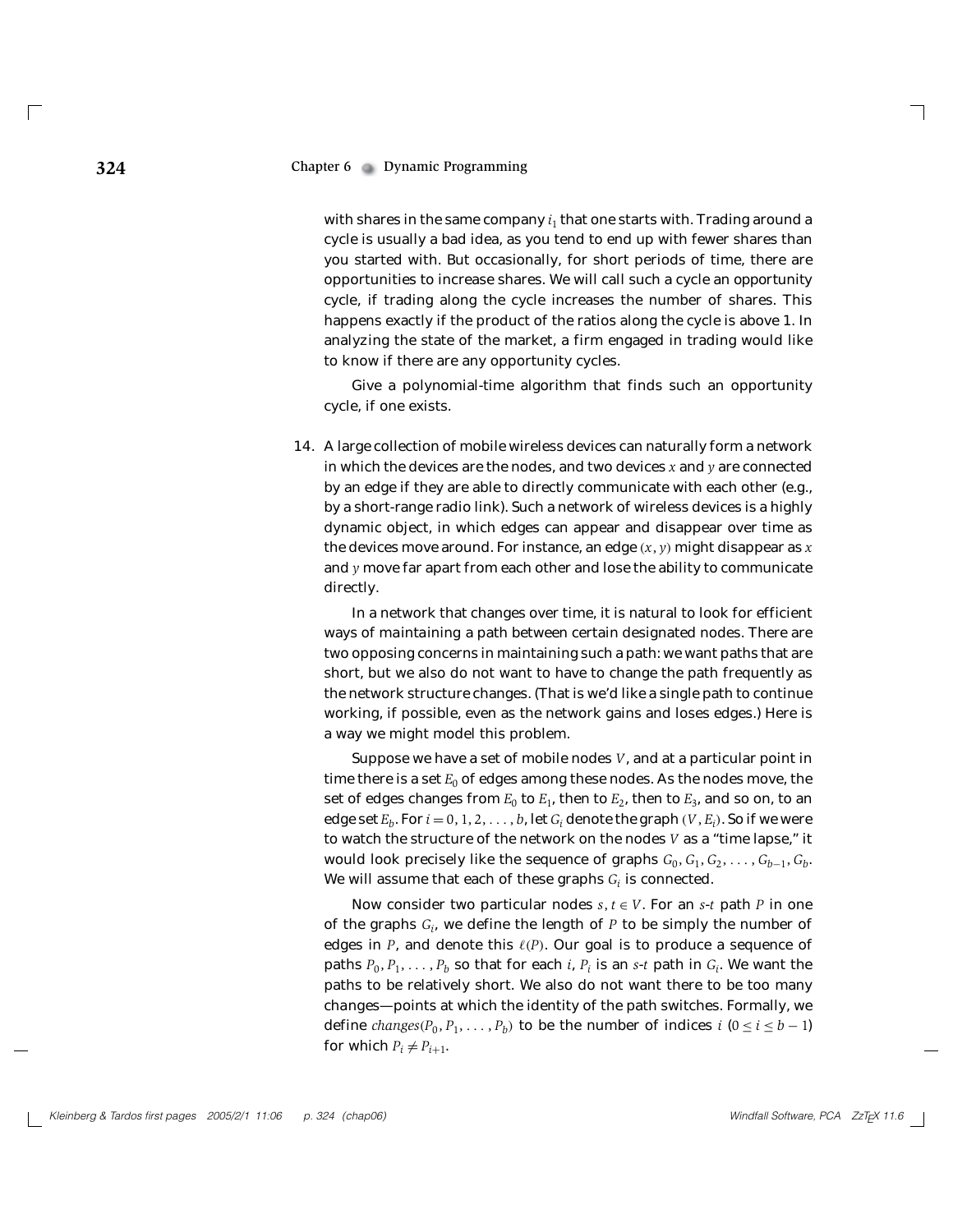Fix a constant  $K > 0$ . We define the *cost* of the sequence of paths  $P_0, P_1, \ldots, P_h$  to be

cost
$$
(P_0, P_1, ..., P_b) = \sum_{i=0}^{b} \ell(P_i) + K \cdot changes(P_0, P_1, ..., P_b).
$$

- (a) Suppose it is possible to choose a single path *P* that is an *s*-*t* path in each of the graphs  $G_0, G_1, \ldots, G_h$ . Give a polynomial-time algorithm to find the shortest such path.
- (b) Give a polynomial-time algorithm to find a sequence of paths  $P_0, P_1, \ldots, P_b$  of minimum cost, where  $P_i$  is an *s*-*t* path in  $G_i$  for  $i = 0, 1, \ldots, b$ .
- 15. On most clear days, a group of your friends in the Astronomy Department gets together to plan out the astronomical events they're going to try observing that night. We'll make the following assumptions about the events.
	- . There are *n* events, which for simplicity we'll assume occur in sequence separated by exactly one minute each. Thus event *j* occurs at minute *j*; if they don't observe this event at exactly minute *j*, then they miss out on it.
	- . The sky is mapped according to a one-dimensional coordinate system (measured in degrees from some central baseline); event *j* will be taking place at coordinate *dj*, for some integer value *dj*. The telescope starts at coordinate 0 at minute 0.
	- . The last event, *n*, is much more important than the others; so it is required that they observe event *n*.

The Astronomy Department operates a large telescope that can be used for viewing these events. Because it is such a complex instrument, it can only move at a rate of one degree per minute. Thus they do not expect to be able to observe all *n* events; they just want to observe as many as possible, limited by the operation of the telescope and the requirement that event *n* must be observed.

We say that a subset *S* of the events is *viewable* if it is possible to observe each event  $j \in S$  at its appointed time  $j$ , and the telescope has adequate time (moving at its maximum of one degree per minute) to move between consecutive events in *S*.

The problem. Given the coordinates of each of the *n* events, find a viewable subset of maximum size, subject to the requirement that it should contain event *n*. Such a solution will be called *optimal*.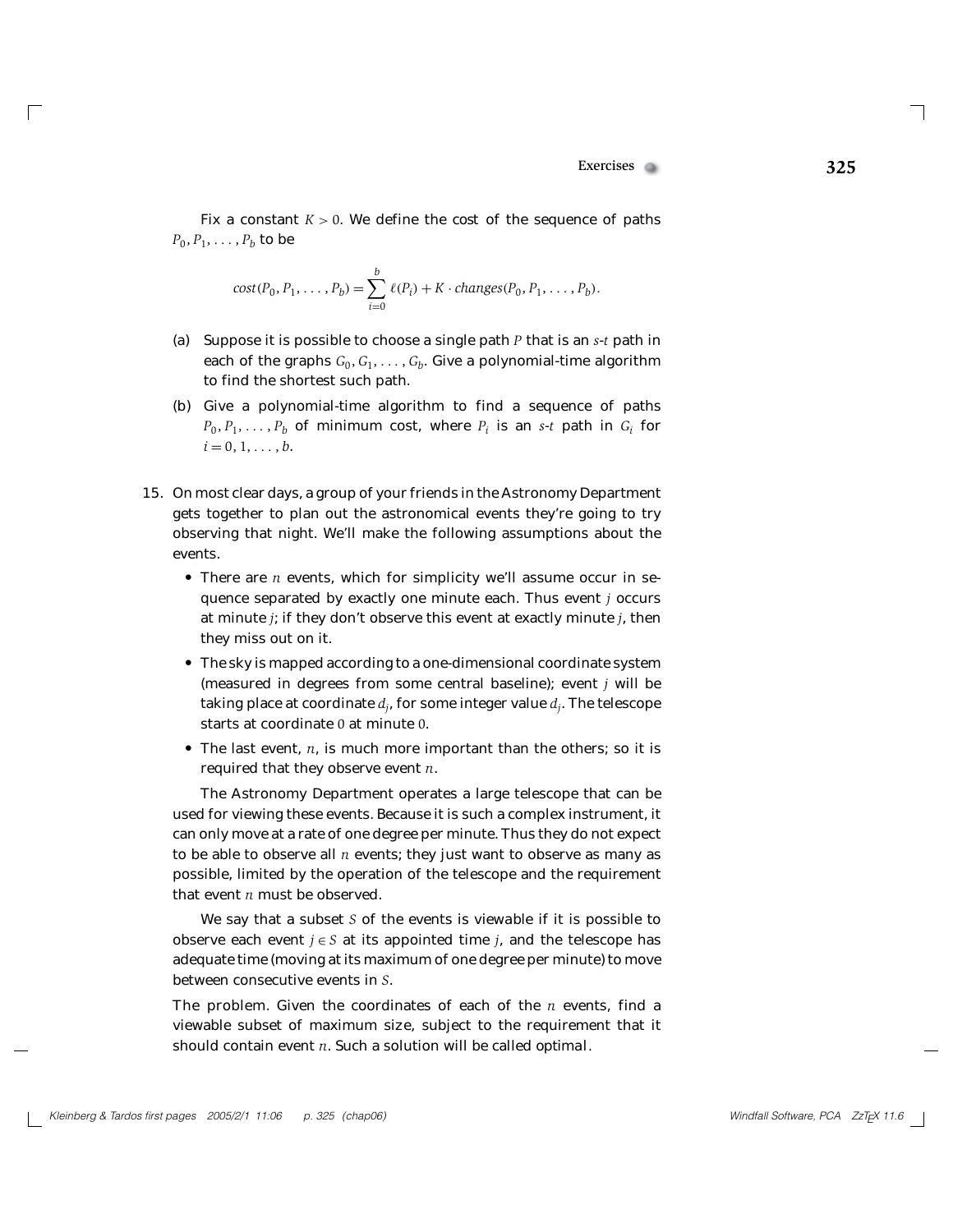Example. Suppose the one-dimensional coordinates of the events are as shown here.

| Event 1 2 3 4 5 6 7 8 9                                    |  |  |  |  |  |
|------------------------------------------------------------|--|--|--|--|--|
| Coordinate $1 \t -4 \t -1 \t 4 \t 5 \t -4 \t 6 \t 7 \t -2$ |  |  |  |  |  |

Then the optimal solution is to observe events 1, 3, 6, 9. Note that the telescope has time to move from one event in this set to the next, even moving at one degree per minute.

(a) Show that the following algorithm does not correctly solve this problem, by giving an instance on which it does not return the correct answer.

```
Mark all events j with |d_n - d_i| > n - j as illegal (as
  observing them would prevent you from observing event n)
Mark all other events as legal
Initialize current position to coordinate 0 at minute 0
While not at end of event sequence
  Find the earliest legal event j that can be reached without
    exceeding the maximum movement rate of the telescope
  Add j to the set S
  Update current position to be coord.~dj at minute j
Endwhile
Output the set S
```
In your example, say what the correct answer is and also what the above algorithm finds.

- (b) Give an algorithm that takes values for the coordinates  $d_1, d_2, \ldots, d_n$ of the events and returns the *size* of an optimal solution.
- 16. There are many sunny days in Ithaca, New York; but this year, as it happens, the spring ROTC picnic at Cornell has fallen on a rainy day. The ranking officer decides to postpone the picnic and must notify everyone by phone. Here is the mechanism she uses to do this.

Each ROTC person on campus except the ranking officer reports to a unique *superior officer*. Thus the reporting hierarchy can be described by a tree *T*, rooted at the ranking officer, in which each other node *v* has a parent node *u* equal to his or her superior officer. Conversely, we will call *v* a *direct subordinate* of *u*. See Figure 6.30, in which A is the ranking officer, B and D are the direct subordinates of A, and C is the direct subordinate of B.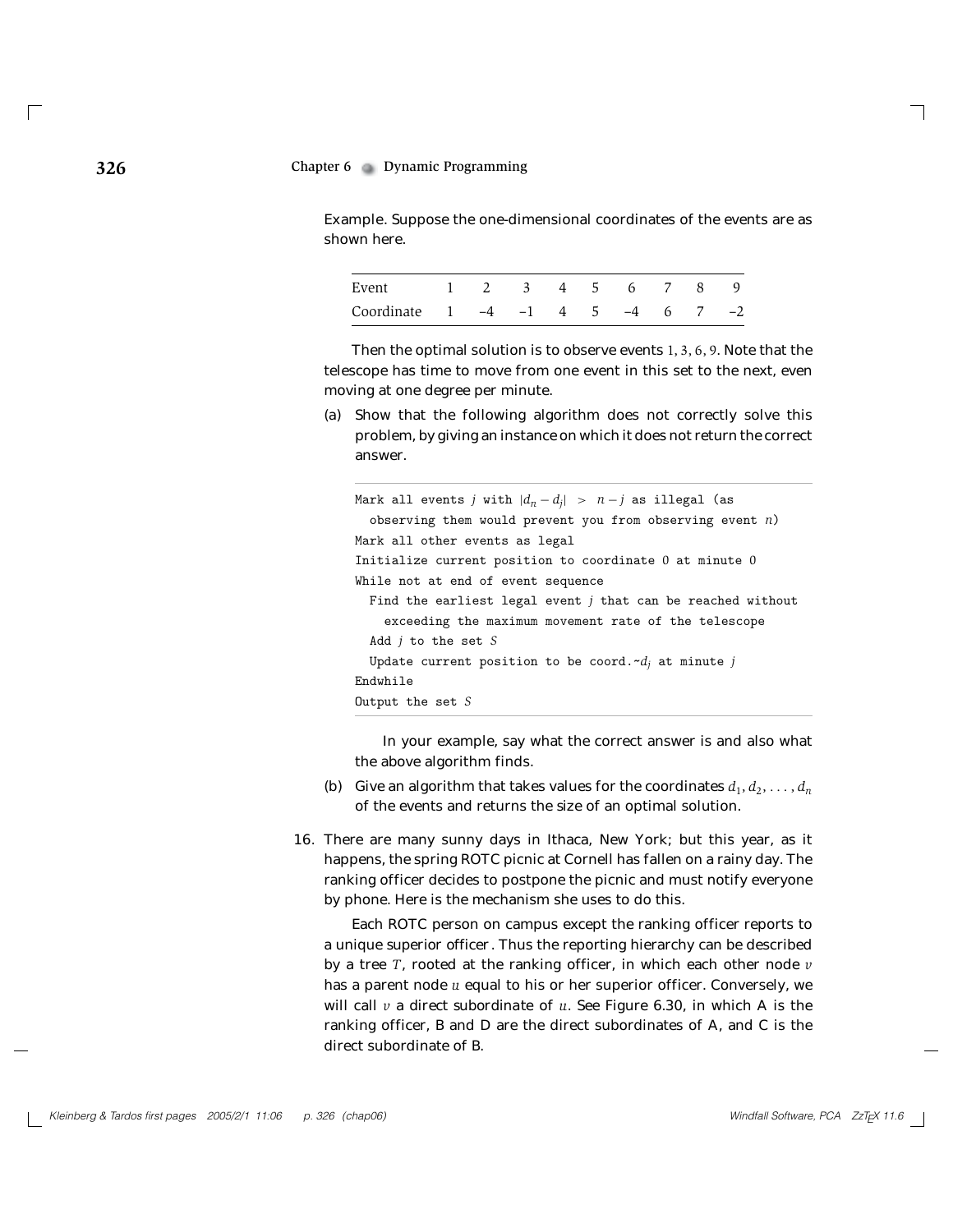To notify everyone of the postponement, the ranking officer first calls each of her direct subordinates, one at a time. As soon as each subordinate gets the phone call, he or she must notify each of his or her direct subordinates, one at a time. The process continues this way until everyone has been notified. Note that each person in this process can only call direct subordinates on the phone; for example, in Figure 6.30, A would not be allowed to call C.

We can picture this process as being divided into *rounds*. In one *round*, each person who has already learned of the postponement can call one of his or her direct subordinates on the phone. The number of rounds it takes for everyone to be notified depends on the sequence in which each person calls their direct subordinates. For example, in Figure 6.30, it will take only two rounds if A starts by calling B, but it will take three rounds if A starts by calling D.

Give an efficient algorithm that determines the minimum number of rounds needed for everyone to be notified, and outputs a sequence of phone calls that achieves this minimum number of rounds.

17. Your friends have been studying the closing prices of tech stocks, looking for interesting patterns. They've defined something called a *rising trend*, as follows.

They have the closing price for a given stock recorded for *n* days in succession; let these prices be denoted *P*[1], *P*[2], . . . , *P*[*n*]. A *rising trend* in these prices is a subsequence of the prices  $P[i_1], P[i_2], \ldots, P[i_k]$ , for days  $i_1 < i_2 < \ldots < i_k$ , so that

- $i_1 = 1$ , and
- $P[i_j] < P[i_{j+1}]$  for each  $j = 1, 2, ..., k 1$ .

Thus a rising trend is a subsequence of the days—beginning on the first day and not necessarily contiguous—so that the price strictly increases over the days in this subsequence.

They are interested in finding the longest rising trend in a given sequence of prices.

**Example.** Suppose  $n = 7$ , and the sequence of prices is

$$
10, 1, 2, 11, 3, 4, 12.
$$

Then the longest rising trend is given by the prices on days 1, 4, and 7. Note that days 2, 3, 5, and 6 consist of increasing prices; but because this subsequence does not begin on day 1, it does not fit the definition of a rising trend.

A B C D A should call B before D.

Figure 6.30 A hierarchy with four people. The fastest broadcast scheme is for A to call B in the first round. In the second round, A calls D and B calls C. If A were to call D first, then C could not learn the news until the third round.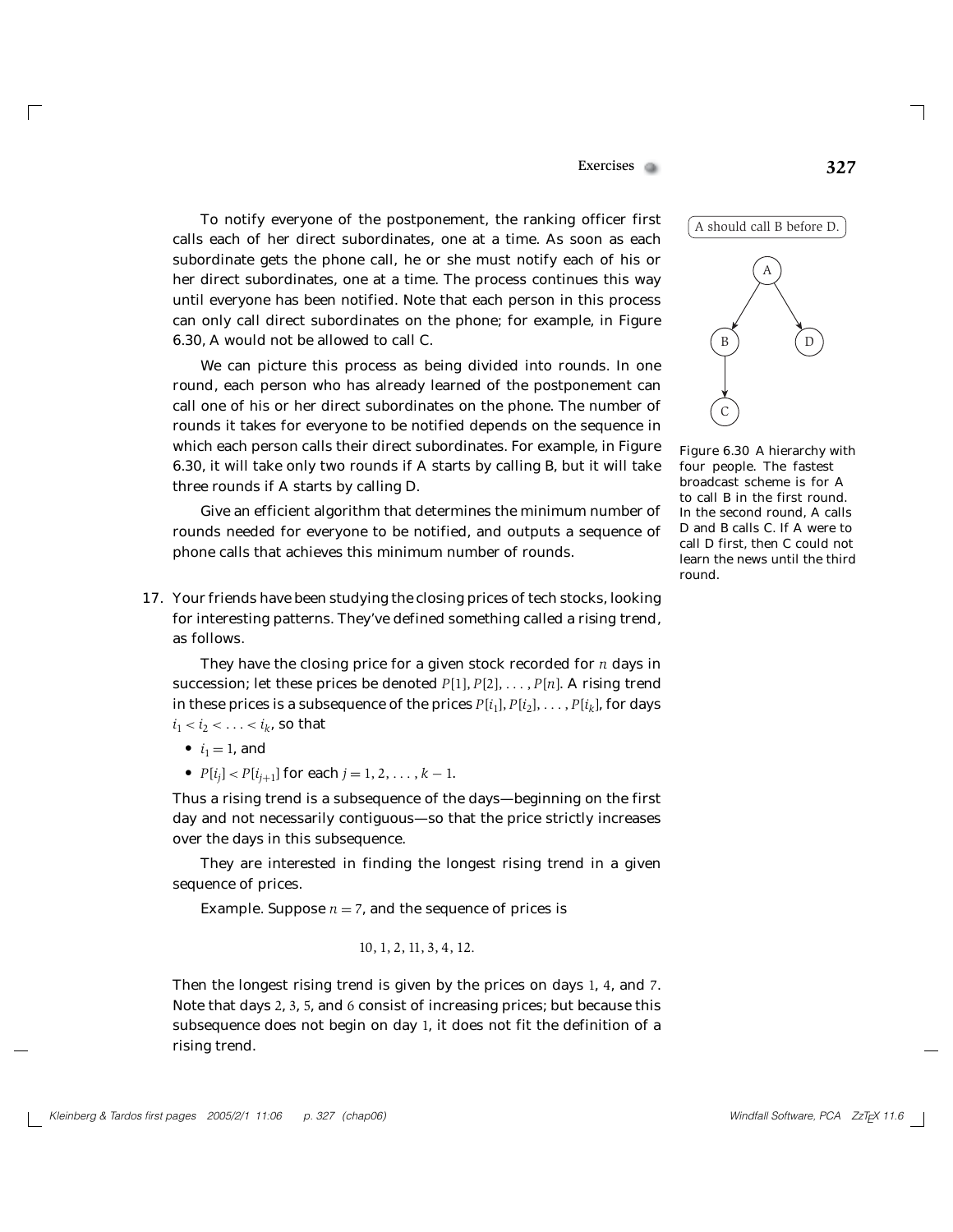(a) Show that the following algorithm does not correctly return the *length* of the longest rising trend, by giving an instance on which it fails to return the correct answer.

```
Define i = 1L = 1For j = 2 to nIf P[i] > P[i] then
   Set i = j.
    Add 1 to L
  Endif
Endfor
```
In your example, give the actual length of the longest rising trend, and say what the above algorithm returns.

(b) Give an algorithm that takes a sequence of prices *P*[1], *P*[2], . . . , *P*[*n*] and returns the *length* of the longest rising trend.

The running time of your algorithm should be polynomial in the length of the input. You should prove that your algorithm works correctly, and include a brief analysis of the running time.

18. Consider the sequence alignment problem over a four-letter alphabet  $\{z_1, z_2, z_3, z_4\}$ , with a cost  $\delta$  for each insertion or deletion and a cost  $\alpha_{ii}$ for a substitution of  $z_i$  by  $z_j$  (for each pair  $i \neq j$ ). Assume that  $\delta$  and each  $\alpha_{ii}$  is a positive integer.

Suppose you are given two strings  $A = a_1 a_2 \cdots a_m$  and  $B = b_1 b_2 \cdots b_n$ and a proposed alignment between them. Give an *O*(*mn*) algorithm to decide whether this alignment is the *unique* minimum-cost alignment between *A* and *B*.

19. You're consulting for a group of people (who would prefer not be mentioned here by name) whose jobs consist of monitoring and analyzing electronic signals coming from ships in coastal Atlantic waters. They want a fast algorithm for a basic primitive that arises frequently: "untangling" a superposition of two known signals. Specifically, they're picturing a situation in which each of two ships is emitting a short sequence of 0s and 1s over and over, and they want to make sure that the signal they're hearing is simply an *interleaving* of these two emissions, with nothing extra added in.

This describes the whole problem; we can make it a little more explicit as follows. Given a string *x* consisting of 0s and 1s, we write *x<sup>k</sup>* to denote *k* copies of *x* concatenated together. We say that a string *x* is a *repetition*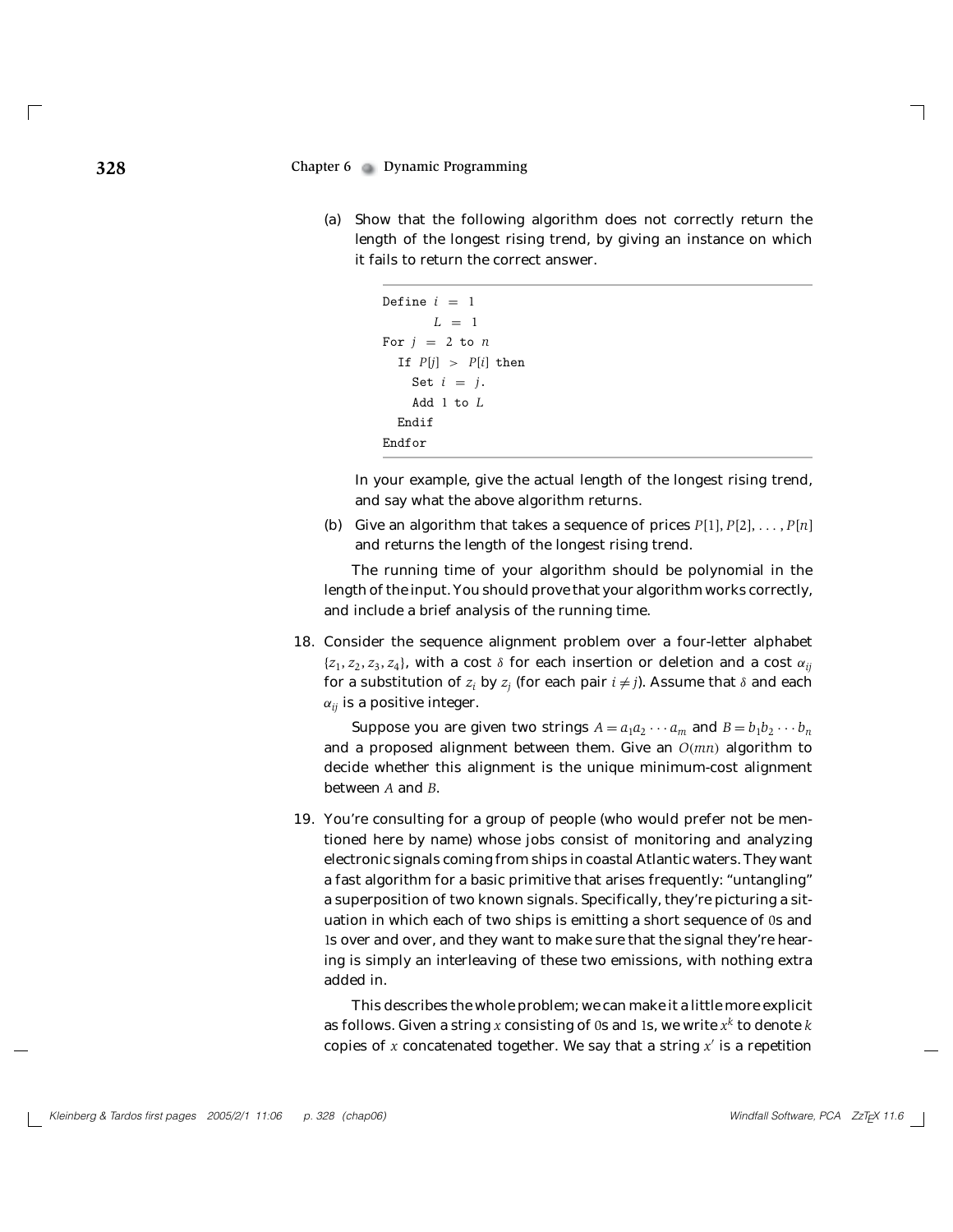of x if it is a prefix of  $x^k$  for some number k. So  $x' = 10110110110$  is a repetition of  $x = 101$ .

We say that a string *s* is an *interleaving* of *x* and *y* if its symbols can be partitioned into two (not necessarily contiguous) subsequences *s'* and *s''*, so that  $s'$  is a repetition of  $x$  and  $s''$  is a repetition of  $y$ . (So each symbol in *s* must belong to exactly one of *s'* or *s''*.) For example, if  $x = 101$  and  $y = 00$ , then  $s = 100010101$  is an interleaving of x and y, since characters 1,2,5,7,8,9 form 101101—a repetition of *x*—and the remaining characters 3,4,6 form 000—a repetition of *y*.

In terms of our application, *x* and *y* are the repeating sequences from the two ships, and *s* is the signal we're listening to: we want to make sure *s* "unravels" into simple repetitions of *x* and *y*. Give an efficient algorithm that takes strings *s*, *x*, and *y* and decides if *s* is an interleaving of *x* and *y*.

20. Suppose it's nearing the end of the semester and you're taking *n* courses, each with a final project that still has to be done. Each project will be graded on the following scale: it will be assigned an integer number on a scale of 1 to *g* > 1, higher numbers being better grades. Your goal, of course, is to maximize your average grade on the *n* projects.

You have a total of *H* > *n* hours in which to work on the *n* projects cumulatively, and you want to decide how to divide up this time. For simplicity, assume *H* is a positive integer, and you'll spend an integer number of hours on each project. To figure out how best to divide up your time, you've come up with a set of functions  $\{f_i : i = 1, 2, \ldots, n\}$  (rough estimates, of course) for each of your *n* courses; if you spend  $h \leq H$  hours on the project for course *i*, you'll get a grade of *fi*(*h*). (You may assume that the functions  $f_i$  are *nondecreasing*: if  $h < h'$ , then  $f_i(h) \leq f_i(h')$ .)

So the problem is: Given these functions {*fi*}, decide how many hours to spend on each project (in integer values only) so that your average grade, as computed according to the *fi*, is as large as possible. In order to be efficient, the running time of your algorithm should be polynomial in *n*, *g*, and *H*; none of these quantities should appear as an exponent in your running time.

21. Some time back, you helped a group of friends who were doing simulations for a computation-intensive investment company, and they've come back to you with a new problem. They're looking at *n* consecutive days of a given stock, at some point in the past. The days are numbered  $i = 1, 2, \ldots, n$ ; for each day  $i$ , they have a price  $p(i)$  per share for the stock on that day.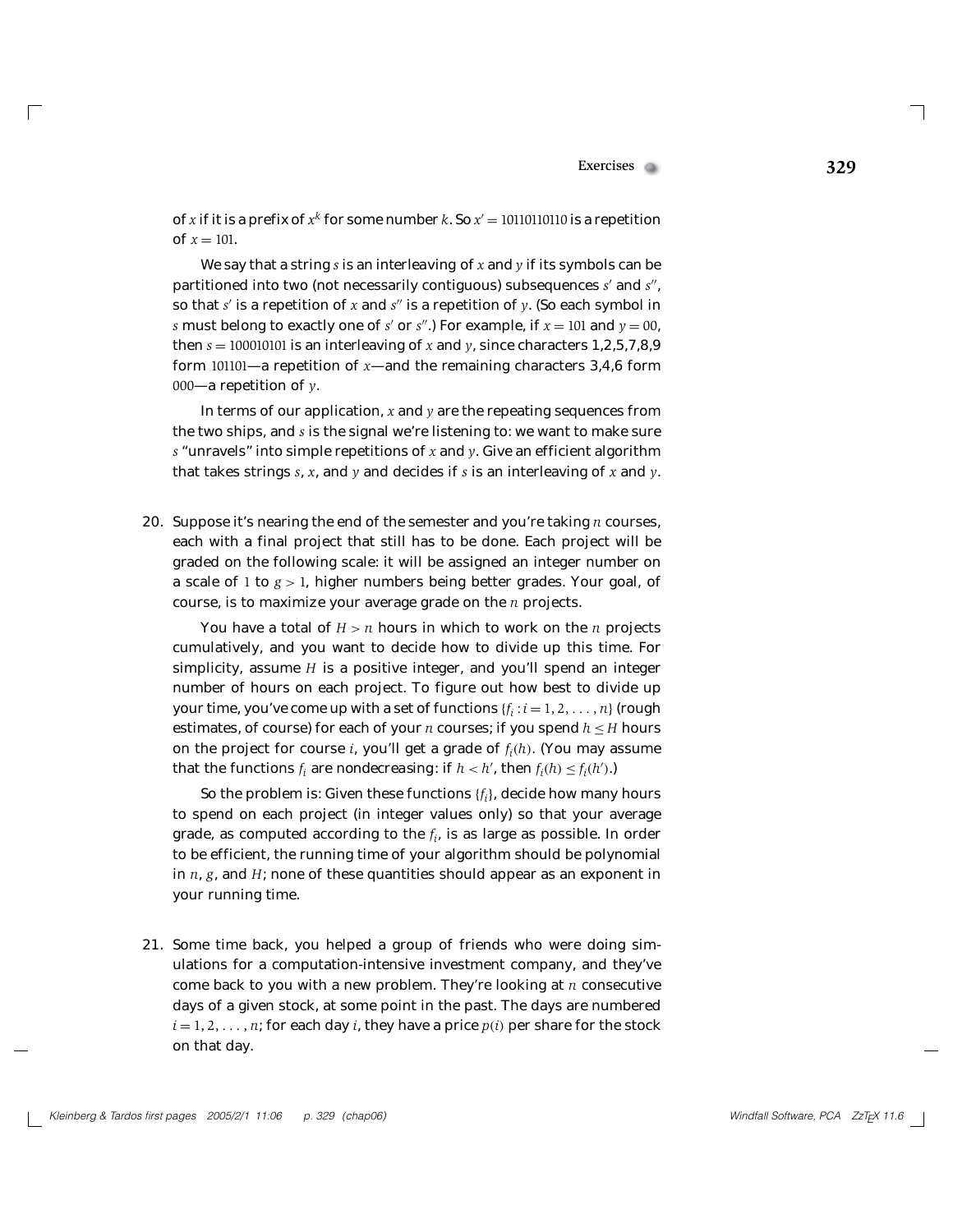For certain (possibly large) values of *k*, they want to study what they call *k-shot strategies*. A *k*-shot strategy is a collection of *m* pairs of days  $(b_1, s_1), \ldots, (b_m, s_m)$ , where  $0 \le m \le k$  and

$$
1 \le b_1 < s_1 < b_2 < s_2 \cdots < b_m < s_m \le n.
$$

We view these as a set of up to *k* nonoverlapping intervals, during each of which the investors buy 1,000 shares of the stock (on day *bi*) and then sell it (on day *si*). The *return* of a given *k*-shot strategy is simply the profit obtained from the *m* buy-sell transactions, namely,

$$
1000\sum_{i=1}^m p(s_i) - p(b_i).
$$

The investors want to assess the value of *k*-shot strategies by running simulations on their *n*-day trace of the stock price. Your goal is to design an efficient algorithm that determines, given the sequence of prices, the *k*shot strategy with the maximum possible return. Since *k* may be relatively large in these simulations, your running time should be polynomial in both *n* and *k*; it should not contain *k* in the exponent.

22. To assess how "well-connected" two nodes in a directed graph are, one can not only look at the length of the shortest path between them, but can also count the *number* of shortest paths.

This turns out to be a problem that can be solved efficiently, subject to some restrictions on the edge costs. Suppose we are given a directed graph  $G = (V, E)$ , with costs on the edges; the costs may be positive or negative, but every cycle in the graph has strictly positive cost. We are also given two nodes  $v, w \in V$ . Give an efficient algorithm that computes the number of shortest *v*-*w* paths in *G*. (The algorithm should not list all the paths; just the number suffices.)

- 23. Suppose you are given a directed graph  $G = (V, E)$  with costs on the edges *ce* for *e* ∈ *E* and a sink *t* (costs may be negative). Assume that you also have finite values  $d(v)$  for  $v \in V$ . Someone claims that, for each node  $v \in V$ , the quantity  $d(v)$  is the cost of the minimum-cost path from node  $v$  to the sink *t*.
	- (a) Give a linear-time algorithm (time *O*(*m*) if the graph has *m* edges) that verifies whether this claim is correct.
	- (b) Assume that the distances are correct, and  $d(v)$  is finite for all  $v \in V$ . Now you need to compute distances to a different sink t'. Give an  $O(m \log n)$  algorithm for computing distances  $d'(v)$  for all nodes  $v \in V$ to the terminal *t'*. (*Hint:* It is useful to consider a new cost function defined as follows: for edge  $e = (v, w)$ , let  $c'_e = c_e - d(v) + d(w)$ . Is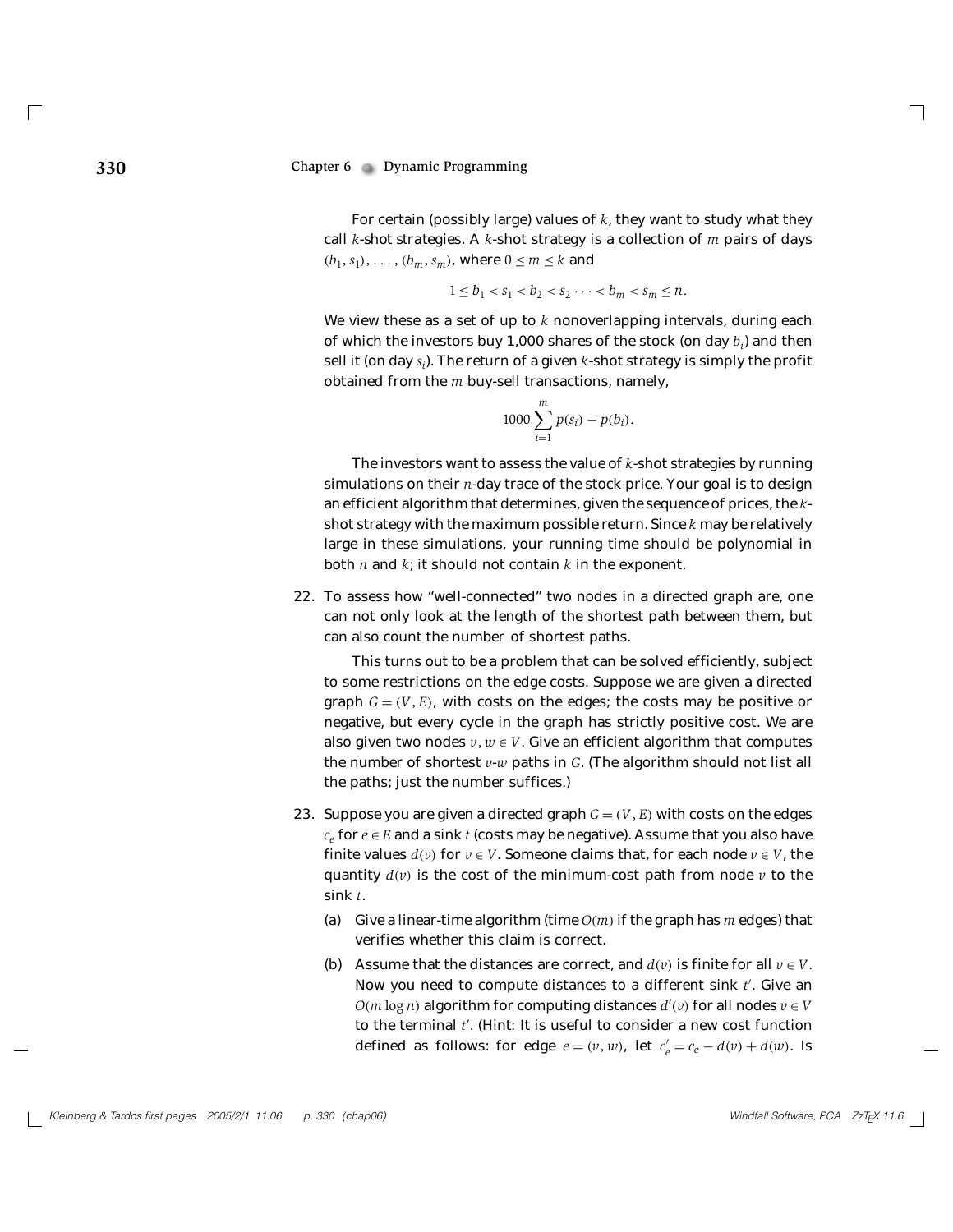there a relation between costs of paths for the two different costs *c* and *c* ?)

24. *Gerrymandering*, is the practice of carving up electoral districts in very careful ways so as to lead to outcomes that favor a particular political party. Recent court challenges to the practice have argued that through this calculated redistricting, large numbers of voters are being effectively (and intentionally) disenfranchised.

Computers, it turns out, have been implicated as the souoce of some of the"villainy" in the news coverage on this topic: thanks to powerful software, gerrymandering has changed from an activity carried out by a bunch of people with maps, pencil, and paper into the industrial-strength process that it is today. Why is gerrymandering a computational problem? There are database issues involved in tracking voter demographics down to the level of individual streets and houses; and there are algorithmic issues involved in grouping voters into districts. Let's think a bit about what these latter issues look like.

Suppose we have a set of *n precincts*  $P_1, P_2, \ldots, P_n$ , each containing *m* registered voters. We're supposed to divide these precincts into two *districts*, each consisting of  $n/2$  of the precincts. Now, for each precinct, we have information on how many voters are registered to each of two political parties. (Suppose, for simplicity, that every voter is registered to one of these two.) We'll say that the set of precincts is *susceptible* to gerrymandering if it is possible to perform the division into two districts in such a way that the same party holds a majority in both districts.

Give an algorithm to determine whether a given set of precincts is susceptible to gerrymandering; the running time of your algorithm should be polynomial in *n* and *m*.

| Precinct | Number registered for Party A Number registered for Party B |    |
|----------|-------------------------------------------------------------|----|
|          | 55                                                          |    |
| 2        | 43                                                          | 57 |
| 3        | 60                                                          |    |

**Example.** Suppose we have  $n = 4$  precincts, and the following information on registered voters.

This set of precincts is susceptible since, if we grouped precincts 1 and 4 into one district, and precincts 2 and 3 into the other, then party A would have a majority in both districts. (Presumably, the "we" who are

4 47 53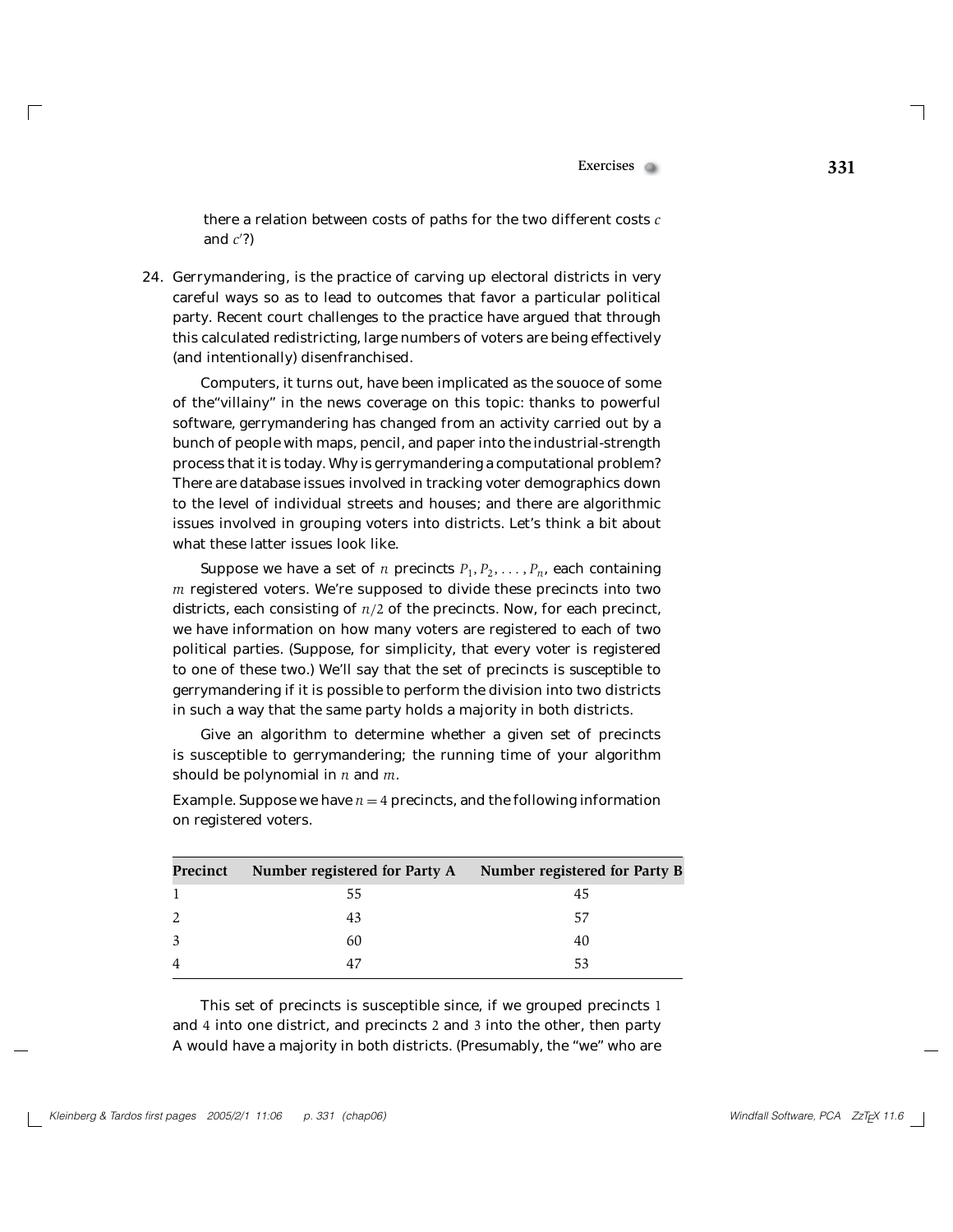doing the grouping here are members of Party A.) This example is a quick illustration of the basic unfairness in gerrymandering: although party A holds only a slim majority in the overall population (205 to 195), it ends up with a majority in not one but both districts.

25. Consider the problem faced by a stockbroker trying to sell a large number of shares of stock in a company whose stock price has been steadily falling in value. It is always hard to predict the right moment to sell stock, but owning a lot of shares in a single company adds an extra complication: the mere act of selling many shares in a single day will have an adverse effect on the price.

Since future market prices, and the effect of large sales on these prices, are very hard to predict, brokerage firms use models of the market to help them make such decisions. In this problem, we will consider the following simple model. Suppose we need to sell *x* shares of stock in a company, and suppose that we have an accurate model of the market: it predicts that the stock price will take the values  $p_1, p_2, \ldots, p_n$  over the next *n* days. Moreover, there is a function  $f(.)$  that predicts the effect of large sales: if we sell *y* shares on a single day, it will permanently decrease the price by  $f(y)$  from that day onward. So, if we sell  $y_1$  shares on day 1, we obtain a price per share of  $p_1 - f(y_1)$ , for a total income of  $y_1 \cdot (p_1 - f(y_1))$ . Having sold  $y_1$  shares on day 1, we can then sell  $y_2$  shares on day 2 for a price per share of  $p_2 - f(y_1) - f(y_2)$ ; this yields an additional income of  $y_2 \cdot (p_2 - f(y_1) - f(y_2))$ . This process continues over all *n* days. (Note, as in our calculation for day 2, that the decreases from earlier days are absorbed into the prices for all later days.)

Design an efficient algorithm takes the prices  $p_1, \ldots, p_n$  and the function  $f(\cdot)$  (written as a list of values  $f(1), f(2), \ldots, f(x)$ ) and determines the best way to sell *x* shares by day *n*. In other words, find natural numbers  $y_1, y_2, \ldots, y_n$  so that  $x = y_1 + \ldots + y_n$ , and selling  $y_i$  shares on day *i* for  $i = 1, 2, \ldots, n$  maximizes the total income achievable. You should assume that the share value  $p_i$  is monotone decreasing, and  $f(\cdot)$  is monotone increasing; that is, selling a larger number of shares causes a larger drop in the price. Your algorithm's running time can have a polynomial dependence on  $n$  (the number of days),  $x$  (the number of shares), and  $p_1$ (the peak price of the stock).

**Example** Consider the case when  $n = 3$ ; the prices for the three days are 90, 80, 40; and  $f(y) = 1$  for  $y \le 40$ , 000 and  $f(y) = 20$  for  $y > 40$ , 000. Assume you start with  $x = 100,000$  shares. Selling all of them on day 1 would yield a price of 70 per share, for a total income of 7,000,000. On the other hand, selling 40,000 shares on day 1 yields a price of 89 per share, and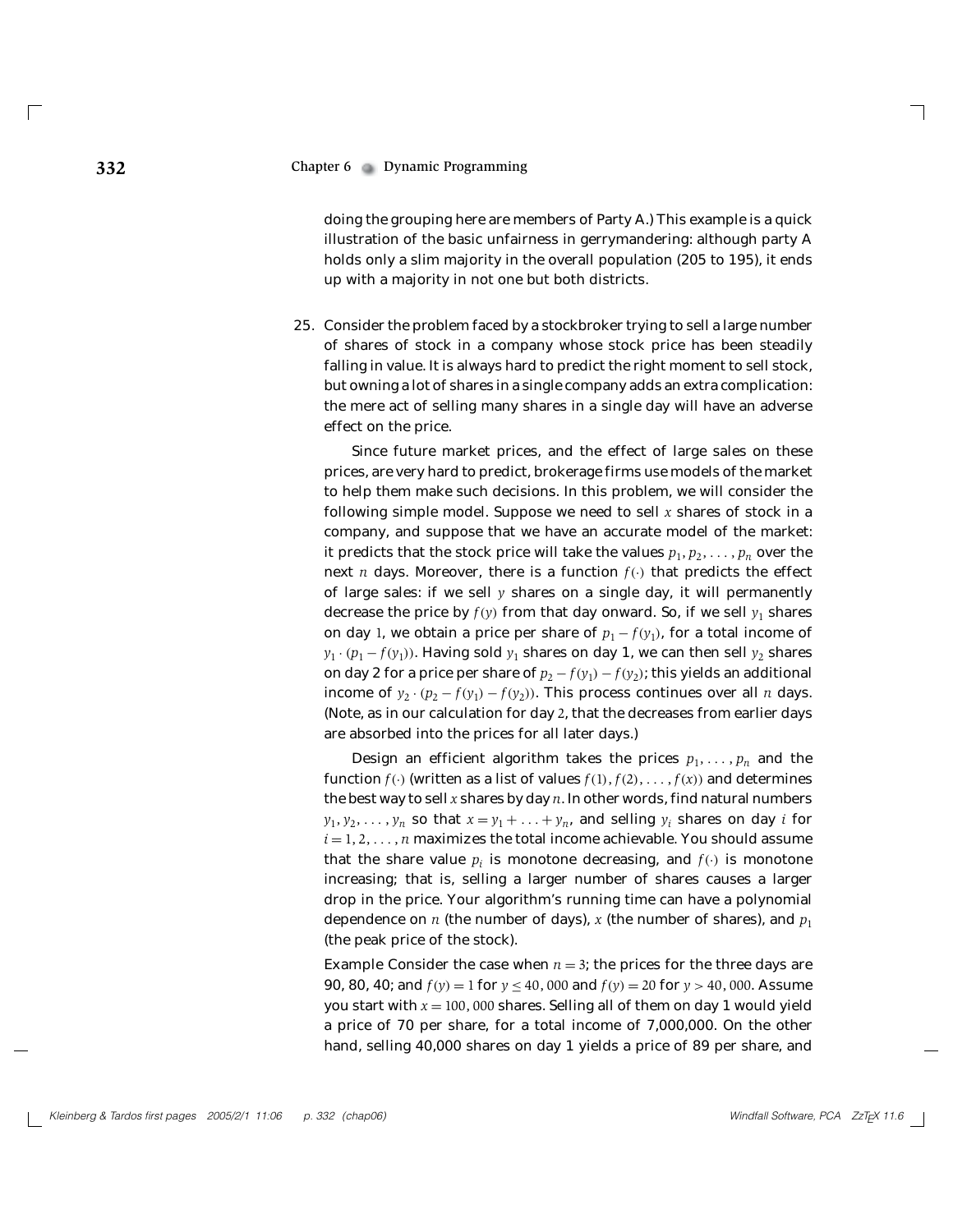selling the remaining 60,000 shares on day 2 results in a price of 59 per share, for a total income of 7,100,000.

- 26. Consider the following inventory problem. You are running a store that sells some large product (let's assume you sell trucks), and predictions tell you the quantity of sales to expect over the next *n* months. Let *di* denote the number of sales you expect in month *i*. We'll assume that all sales happen at the beginning of the month, and trucks that are not sold are *stored* until the beginning of the next month. You can store at most *S* trucks, and it costs *C* to store a single truck for a month. You receive shipments of trucks by placing orders for them, and there is a fixed ordering fee of *K* each time you place an order (regardless of the number of trucks you order). You start out with no trucks. The problem is to design an algorithm that decides how to place orders so that you satisfy all the demands {*di*}, and minimize the costs. In summary:
	- . There are two parts to the cost: (1) storage—it costs *C* for every truck on hand that is not needed that month; (2) ordering fees—it costs *K* for every order placed.
	- $\bullet$  In each month you need enough trucks to satisfy the demand  $d_{i,j}$ but the number left over after satisfying the demand for the month should not exceed the inventory limit *S*.

Give an algorithm that solves this problem in time that is polynomial in *n* and *S*.

27. The owners of an independently operated gas station are faced with the following situation. They have a large underground tank in which they store gas; the tank can hold up to *L* gallons at one time. Ordering gas is quite expensive, so they want to order relatively rarely. For each order, they need to pay a fixed price *P* for delivery in addition to the cost of the gas ordered. However, it costs *c* to store a gallon of gas for an extra day, so ordering too much ahead increases the storage cost.

They are planning to close for a week in the winter, and they want their tank to be empty by the time they close. Luckily, based on years of experience, they have accurate projections for how much gas they will need each day until this point in time. Assume that there are *n* days left until they close, and they need *gi* gallons of gas for each of the days  $i = 1, ..., n$ . Assume that the tank is empty at the end of day 0. Give an algorithm to decide on which days they should place orders, and how much to order so as to minimize their total cost.

28. Recall the scheduling problem from the Section 4.2 in which we sought to minimize the maximum *lateness*. There are *n* jobs, each with a deadline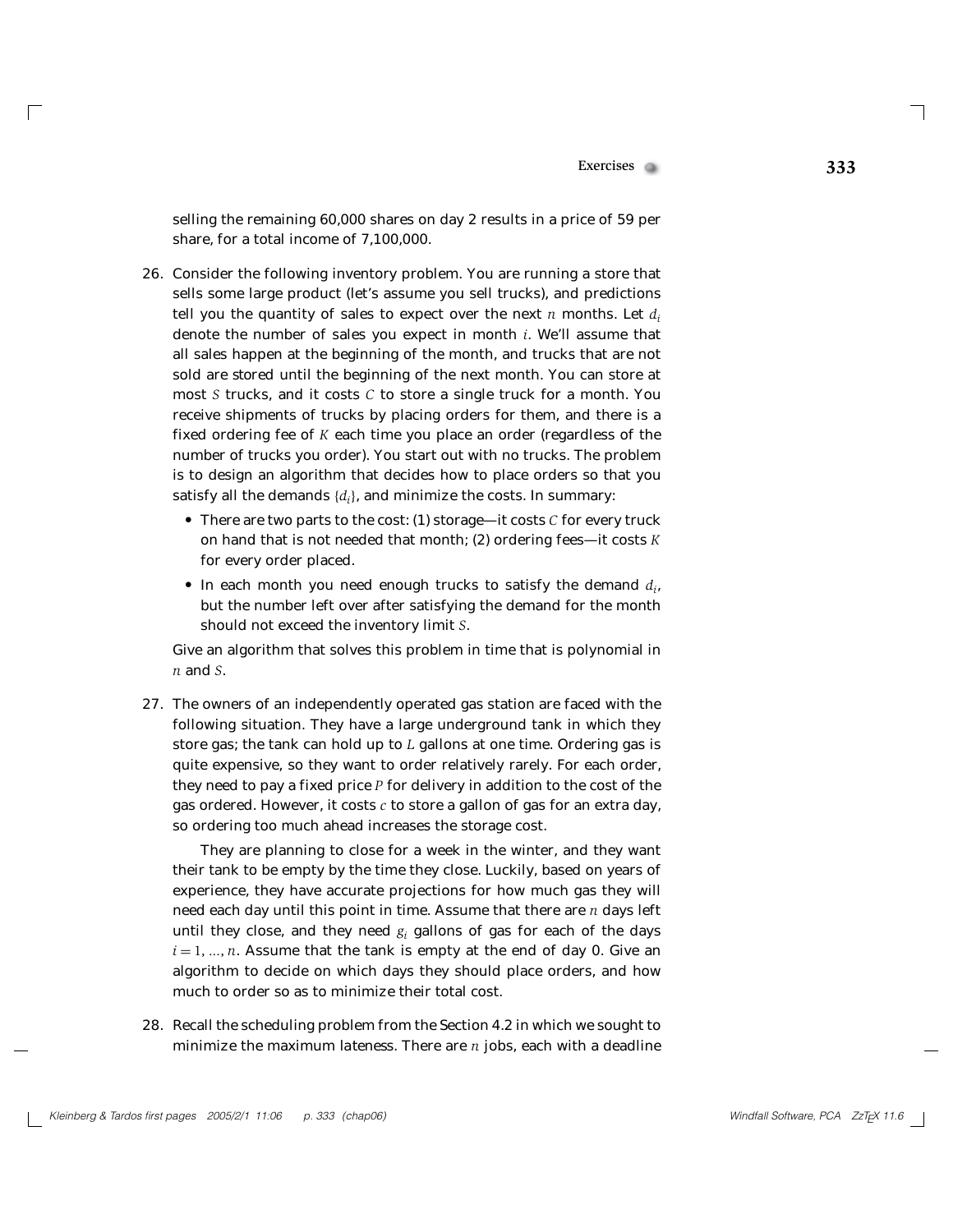$d_i$  and a required processing time  $t_i$ , and all jobs are available to be scheduled starting at time *s*. For a job *i* to be done, it needs to be assigned a period from  $s_i \geq s$  to  $f_i = s_i + t_i$ , and different jobs should be assigned nonoverlapping intervals. As usual, an assignment of times in this way will be called a *schedule*.

In this problem, we consider the same setup, but want to optimize a different objective. In particular, we consider the case in which each job must either be done by its deadline or not at all. We'll say that a subset *J* of the jobs is *schedulable* if there is a schedule for the jobs in *J* so that each of them finishes by its deadline. Your problem is to select a schedulable subset of maximum possible size and give a schedule for this subset that allows each job to finish by its deadline.

- (a) Prove that there is an optimal solution *J* (i.e., a schedulable set of maximum size) in which the jobs in *J* are scheduled in increasing order of their deadlines.
- (b) Assume that all deadlines  $d_i$  and required times  $t_i$  are integers. Give an algorithm to find an optimal solution. Your algorithm should run in time polynomial in the number of jobs *n*, and the maximum deadline  $D = \max_i d_i$ .
- 29. Let  $G = (V, E)$  be a graph with *n* nodes in which each pair of nodes is joined by an edge. There is a positive weight  $w_{ii}$  on each edge  $(i, j)$ ; and we will assume these weights satisfy the *triangle inequality*  $w_{ik} \leq w_{ij} + w_{ik}$ . For a subset *V* ⊆ *V*, we will use *G*[*V* ] to denote the subgraph (with edge weights) induced on the nodes in *V* .

We are given a set *X* ⊆ *V* of *k terminals* that must be connected by edges. We say that a *Steiner tree* on *X* is a set *Z* so that  $X \subseteq Z \subseteq V$ , together with a spanning subtree *T* of *G*[*Z*]. The *weight* of the Steiner tree is the weight of the tree *T*.

Show that there is function  $f(\cdot)$  and a *polynomial function*  $p(\cdot)$  so that the problem of finding a minimum-weight Steiner tree on *X* can be solved in time  $O(f(k) \cdot p(n))$ .

# **Notes and Further Reading**

Richard Bellman is credited with pioneering the systematic study of dynamic programming (Bellman 1957); the algorithm in this chapter for segmented least squares is based on Bellman's work from this early period (Bellman 1961). Dynamic programming has since grown into a technique that is widely used across computer science, operations research, control theory, and a number